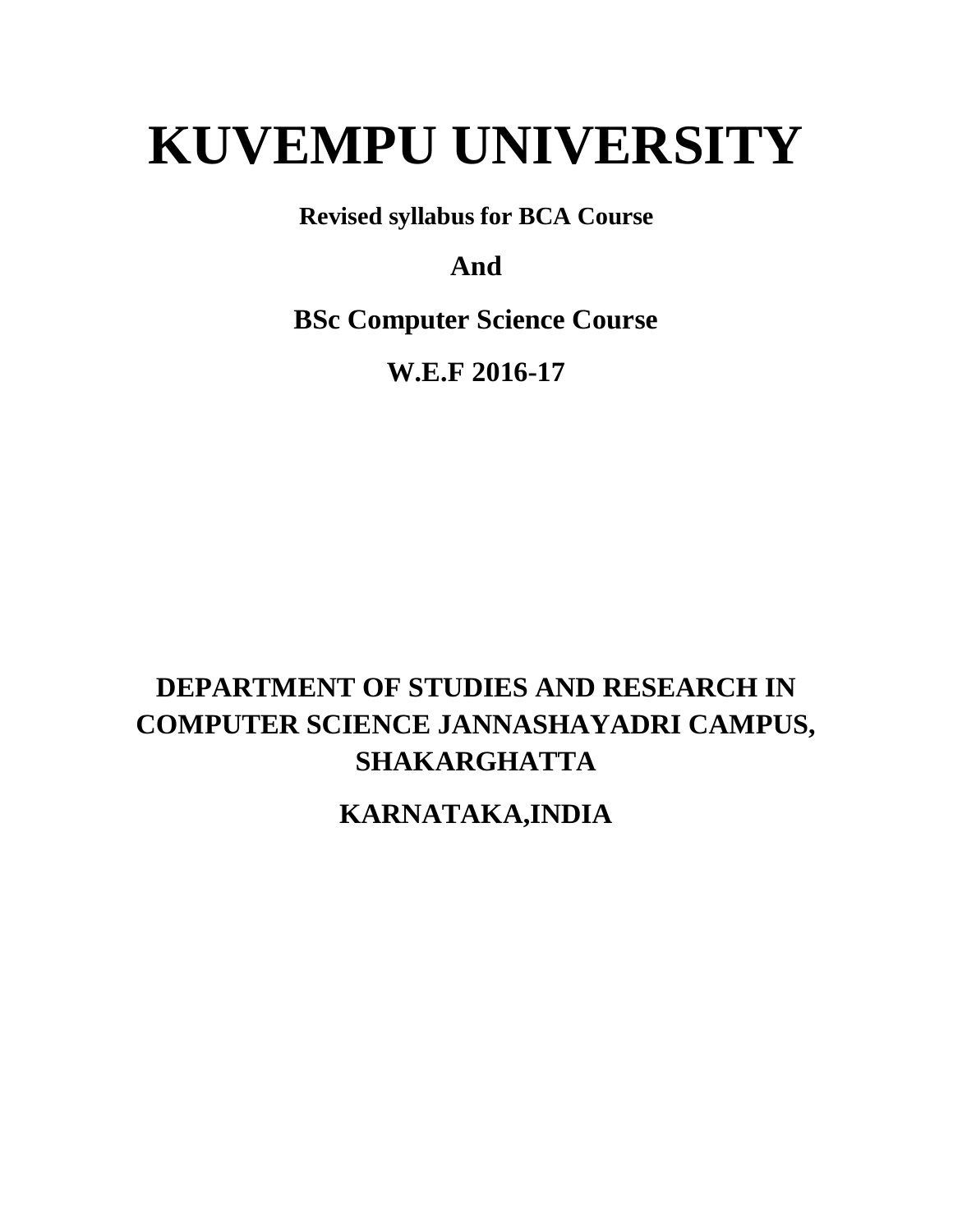# **KUVEMPU UNIVERSITY DEPARTMENT OF COMPUTER SCIENCE Syllabi of UG Courses in BCA and B.Sc (Computer Science) For 2016-2017 New Batch**

|    | U. G. Board of Studies (BOS) in Computer Science                                                      |                 |  |  |  |  |
|----|-------------------------------------------------------------------------------------------------------|-----------------|--|--|--|--|
| 01 | Dr. Narasimhamurthy V.<br>Associate Professor,<br>Govt. First Grade College,<br>Shimogga              | <b>Chairman</b> |  |  |  |  |
| 02 | Dr. Prabhakar C.J<br><b>Assistant Professor,</b><br>Dept. of Computer Science,<br>Kuvempu University. | <b>Member</b>   |  |  |  |  |
| 03 | Shri. Ravikumar M<br>Assistant Professor,<br>Dept. of Computer Science,<br>Kuvempu University.        | <b>Member</b>   |  |  |  |  |
| 04 | Dr. Suresha M<br><b>Assistant Professor,</b><br>Dept. of Computer Science,<br>Kuvempu University.     | <b>Member</b>   |  |  |  |  |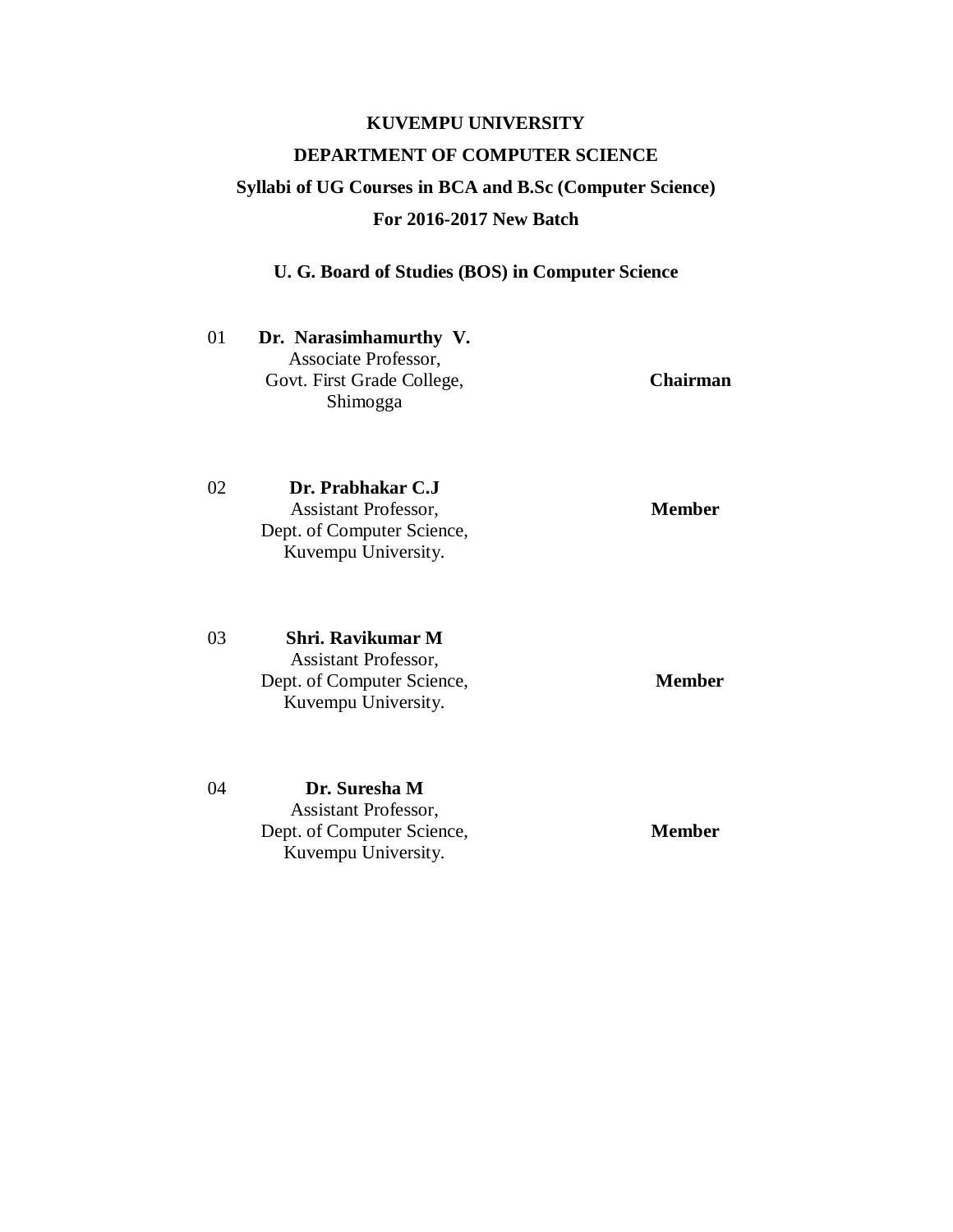#### **Regulations for BCA course under semester scheme ( With effect from 2016-17)**

#### **Eligibility for Admission**

**1.** A candidate who passed the three year Diploma in the branch of computer science, examination conducted by the board of Technical education, Government of Karnataka, shall be eligible for admission to first semester of BCA degree course.

**2.** A candidate who passed the two-year Pre-University examination in science/commerce of Karnataka state or any other examination considered as equivalent there to is eligible for admission to the first semester of BCA degree course.

**3.** If he/she is unable to pass or complete the degree within 6 years he/she should take readmission into BCA for I semester (study all the 6 semesters from first).

#### **II) Claim of Exemption**

A candidate who keeps terms for I, II and V semesters be allowed to keep terms for II, IV and VI semesters respectively, subjected to the following conditions:

**1.** A candidate who passes 50% of theory and practical's put together of I and II semester examinations (at the end of second semester) be allowed to keep terms for III semester.

**2.** A candidate who passes fully I and II semesters and 50% of theory and practical's put together of III and IV semesters examinations (at the end of IV semester) be allowed to keep terms for V semester.

#### **BCA Regulations**

For BSc course only students completing PUC or its equivalent examination with science subjects are eligible. For BCA course only students completing PUC or its equivalent examination with science subjects and PUC (Commerce) or its equivalent examination with Mathematics as one of the subjects are eligible.

**R.1** 

### **a) Title of the course: Bachelor of Computer Applications (BCA)**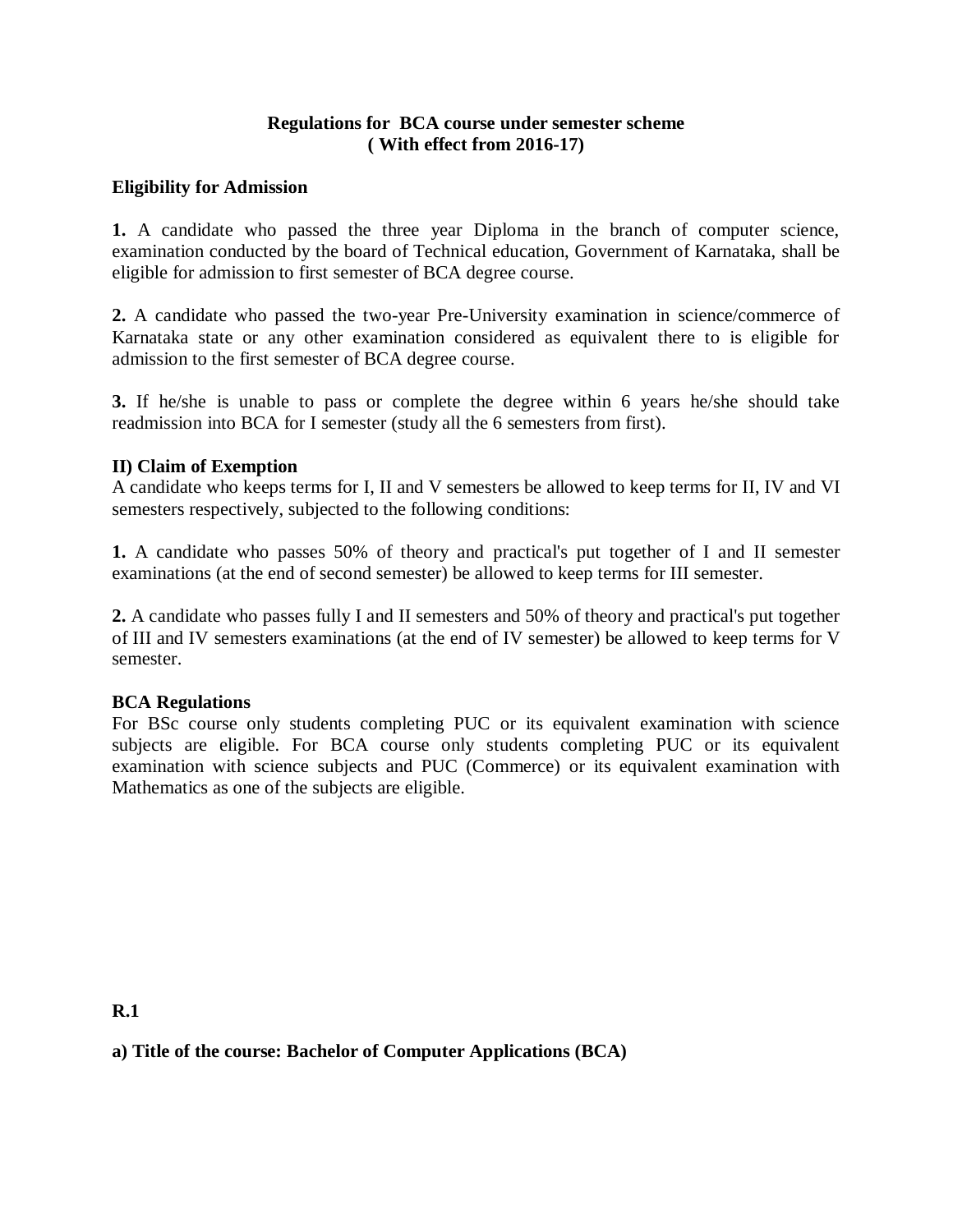### **b) Duration of the Course: The course shall be of three years duration spread over six semesters**

#### **c) Scheme of the Study:**

- **i**) There shall be six theory papers and one practical each carrying 100 marks (80+20) for first semester and second semester
- **ii)** There shall be five theory papers, two practical papers each carrying 100 marks (80+20) from third to fifth semester
- **iii**) The project work shall be carried out either independently or jointly (minimum 3) students and maximum 5 students in a batch)
- **iv)** Medium of Instruction: The medium of instruction shall be English

#### **d) Scheme of Examination:**

i) At the end of each semester there shall be university examination of three hours duration in each of the theory paper/practical carrying 80 marks

ii) Internal assessment (IA) carrying 20 Marks in each of the theory Paper /practical shall be based on the performance of the student in two tests of one hour duration. No minimum for passing is required in IA

iii) At the end of the sixth semester each student shall able to submit the completed project report for the evaluation which shall be certified by internal guide and duly signed by the HOD and the principal. The project report and Viva-voce shall be evaluated by both Internal and External examiners.

### **R.2 Each semester shall be of 4 months duration**

### **R.3 Attendance**

Each student must have at least 75% attendance in each of the course (theory and Practical) in each semester. Shortage of attendance will be dealt with as per university rule from time to time.

### **R.4 Carry over system**

A candidate is allowed to carry over maximum of 60% uncleared (failed) papers and/Practical's of previous semester to subsequent semesters from the first to sixth semester to subsequent semester from the first to sixth semester

**R.5** The maximum period for completion of the course shall be six years from the date of admission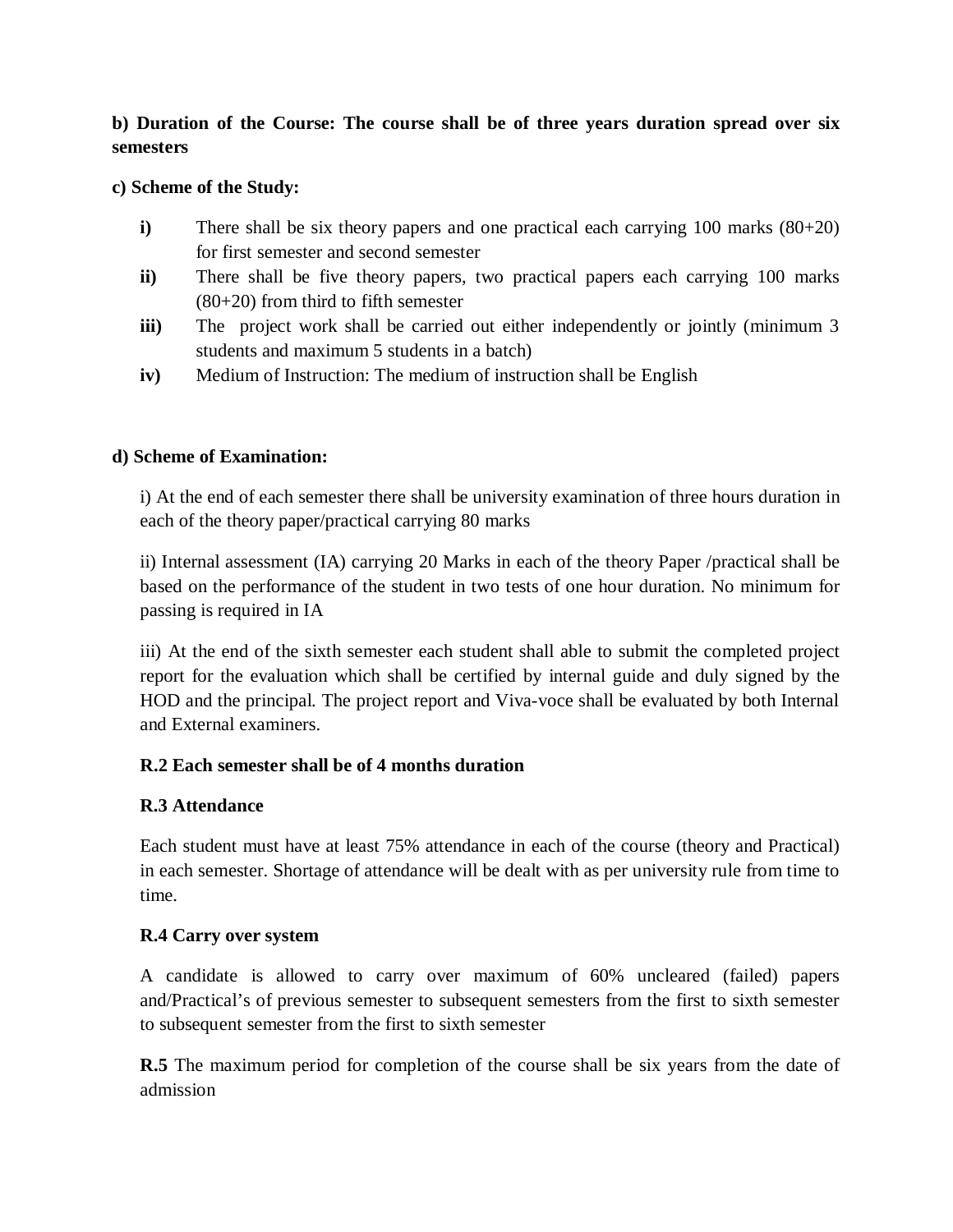#### **R. 6 Eligibility for admission:**

a) Any student who has passed PUC-II in science or commerce subject secured a minimum of 35% of marks.

#### OR

b) Any student who has passed JOC(job Oriented Course) in Computer Technique/computer Applications/Electronics/Electrical branch with minimum of 35% of marks in aggregate in all the semesters/years.

#### OR

c) Any student who has passed diploma in engineering (Three years duration of course Regulated by and affiliated to AICTE) in computer science/Computer applications/Electronics/Electrical branch with minimum of 35% of marks in aggregate in all the semesters/years

#### OR

d) Any student who has passed Industrial training Institutes(ITI) (Regulated by and affiliated to AICTE) in Computer Science/Computer applications/Electronics/Electrical branch with minimum of 35% of marks in aggregate in all the semesters

#### **R.7 Admission Procedure**

a)Merit list shall be prepared based on marks obtained in eligible course.

b)Reservation: as per the notification/Govt.orders from the university/Govt from time to time.

#### **R.8 Results:**

a) Minimum for pass in each of theory paper/practical (computer lab)/Project report shall be 35% at the university semester examination.

b) The aggregate minimum for pass in each of the theory/Practical (computer lab)/Project work shall be 40% of marks in each course including IA/Viva-volcano minimum marks is required in IA/Viva-Voce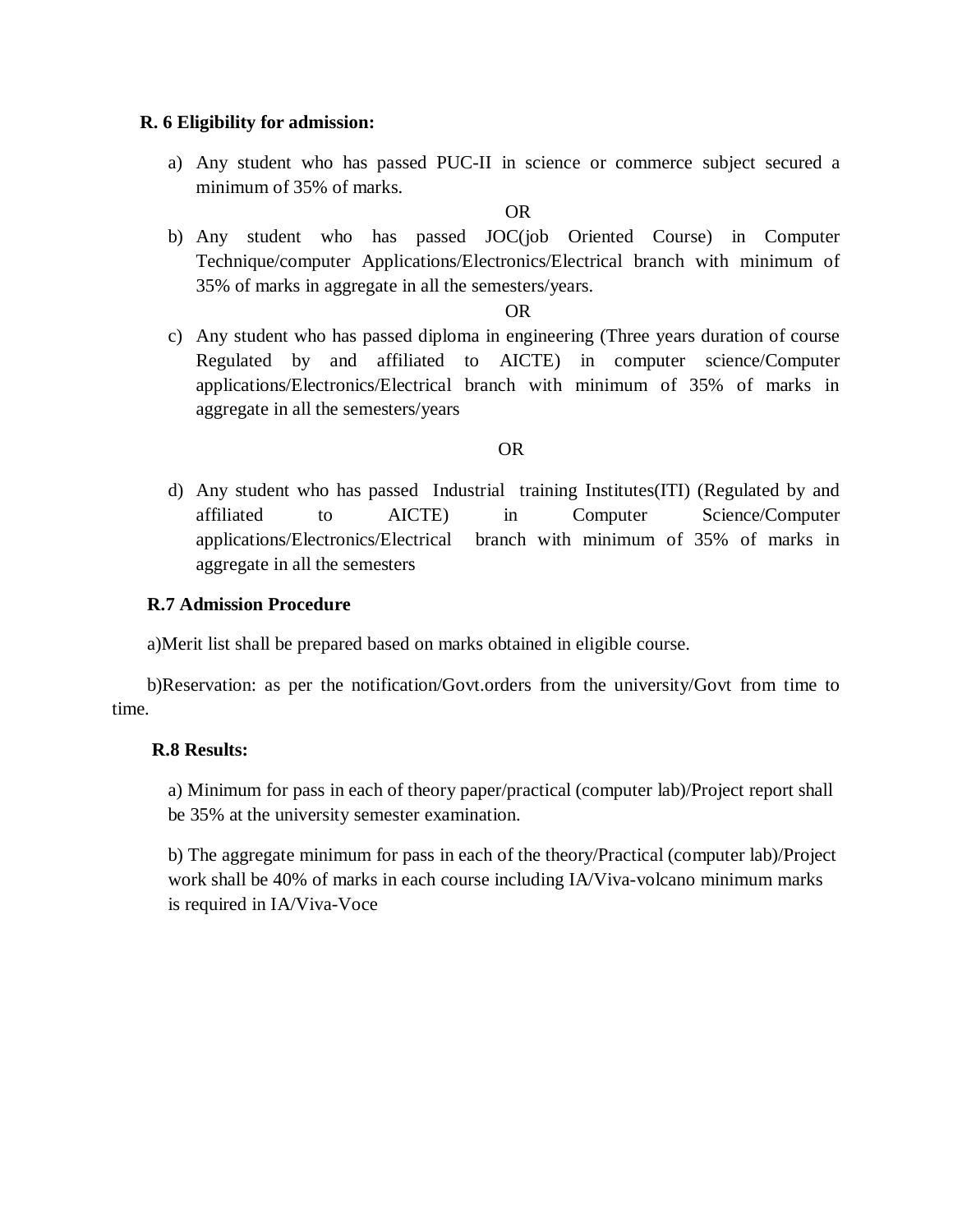### **NEW SYLLABUS FOR BCA (EFFECT FROM 2016-17)**

| Semester       | First                             | Weekly         | Internal | External | total |
|----------------|-----------------------------------|----------------|----------|----------|-------|
| Paper code     | Subject                           | hours          | marks    | marks    |       |
| BCA01/02/03/04 | KAN/SANS/URDU/HINDI-I             | $\overline{4}$ | 20       | 80       | 100   |
| BCA05          | <b>ENGLISH-I</b>                  | $\overline{4}$ | 20       | 80       | 100   |
| BCA13          | <b>MATHEMATICS-I FOR COMPUTER</b> | $\overline{4}$ | 20       | 80       | 100   |
|                | <b>APPLICATION</b>                |                |          |          |       |
| BCA14          | <b>COMPUTER FUNDAMENTALS</b>      | $\overline{4}$ | 20       | 80       | 100   |
| BCA15          | C-PROGRAMMING                     | $\overline{4}$ | 20       | 80       | 100   |
| BCA18          | DIGITAL FUNDAMENTALS              | $\overline{4}$ | 20       | 80       | 100   |
| BCA17          | C PROGRAMMING LAB                 | 3              | 20       | 80       | 100   |
| Total          |                                   | 27             |          |          | 700   |

| Semester          | second                             | Weekly         | Internal | External | total |
|-------------------|------------------------------------|----------------|----------|----------|-------|
| Paper code        | Subject                            | hours          | marks    | marks    |       |
| BCA01/02/03/04    | KAN/SANS/URDU/HINDI-II             | $\overline{4}$ | 20       | 80       | 100   |
| BCA05             | <b>ENGLISH-II</b>                  | 4              | 20       | 80       | 100   |
| BCA <sub>23</sub> | <b>MATHEMATICS-II FOR COMPUTER</b> | $\overline{4}$ | 20       | 80       | 100   |
|                   | <b>APPLICATION</b>                 |                |          |          |       |
| BCA24             | <b>COA</b>                         | $\overline{4}$ | 20       | 80       | 100   |
| BCA <sub>25</sub> | STATISTICS AND PROBABILITY         | $\overline{4}$ | 20       | 80       | 100   |
| BCA26             | DATA STRUCTURE USING C             | 3              | 20       | 80       | 100   |
| BCA27             | <b>DATA STRUCTURE LAB</b>          | 3              | 20       | 80       | 100   |
| Total             |                                    | 27             |          |          | 700   |

| Semester       | <b>THIRD</b>            | Weekly         | Internal | External | total |
|----------------|-------------------------|----------------|----------|----------|-------|
| Paper code     | <b>SUBJECT</b>          | hours          | marks    | marks    |       |
| BCA01/02/03/04 | KAN/SANS/URDU/HINDI-III | $\overline{4}$ | 20       | 80       | 100   |
| BCA05          | <b>ENGLISH-III</b>      | $\overline{4}$ | 20       | 80       | 100   |
| BCA33          | <b>OBJECT ORIENTED</b>  | $\overline{4}$ | 20       | 80       | 100   |
|                | PROGRAMMING WITH C++    |                |          |          |       |
| BCA34          | <b>SYSTEM SOFTWARE</b>  | $\overline{4}$ | 20       | 80       | 100   |
|                |                         |                |          |          |       |
| BCA35          | DATA BASE MANAGEMENT    | $\overline{4}$ | 20       | 80       | 100   |
|                | <b>SYSTEM</b>           |                |          |          |       |
| BCA36          | $C++LAB$                | 3              | 20       | 80       | 100   |
| BCA37          | <b>SOL LAB</b>          | 3              | 20       | 80       | 100   |
| <b>TOTAL</b>   |                         | 26             |          |          | 700   |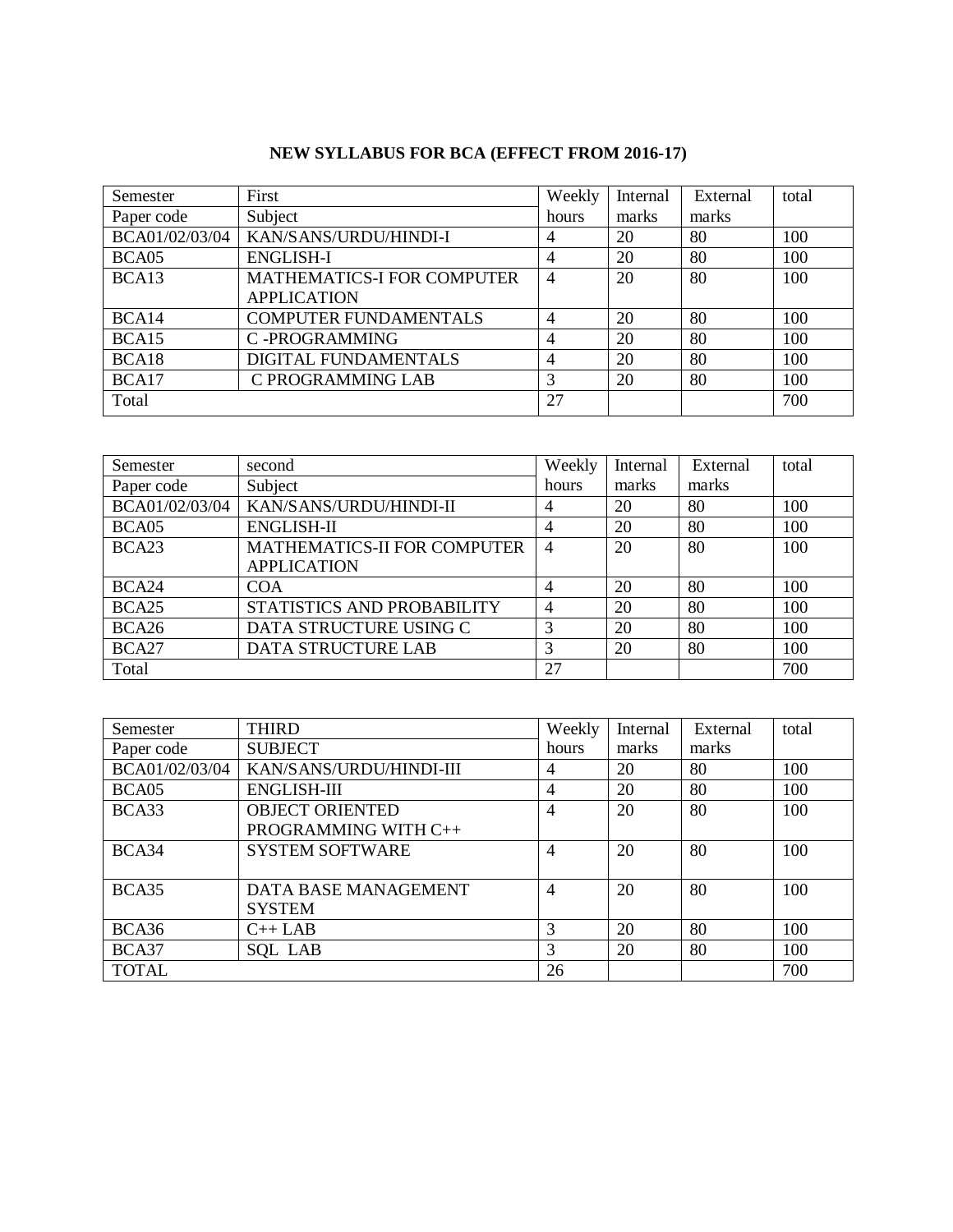| Semester      | <b>FOURTH</b>                | Weekl          | Internal | External | total |
|---------------|------------------------------|----------------|----------|----------|-------|
| Paper code    | <b>SUBJECT</b>               | y hours        | marks    | marks    |       |
|               |                              |                |          |          |       |
| BCA01/02/03/0 | KAN/SANS/URDU/HINDI-IV       | $\overline{4}$ | 20       | 80       | 100   |
| 4             |                              |                |          |          |       |
| BCA05         | <b>ENGLISH-II</b>            | $\overline{4}$ | 20       | 80       | 100   |
| BCA43         | <b>JAVA PROGRAMMING</b>      | $\overline{4}$ | 20       | 80       | 100   |
| BCA44         | <b>COMPUTER GRAPHICS AND</b> | $\overline{4}$ | 20       | 80       | 100   |
|               | <b>MULTIMEDIA</b>            |                |          |          |       |
| BCA45         | DATAWAREHOUSING AND DATA     | $\overline{4}$ | 20       | 80       | 100   |
|               | <b>MINIG</b>                 |                |          |          |       |
| BCA46         | <b>JAVALAB</b>               | 3              | 20       | 80       | 100   |
| BCA47         | CG LAB                       | 3              | 20       | 80       | 100   |
| <b>TOTAL</b>  |                              | 26             |          |          | 700   |

| Semester     | FIFTH                     | Weekly | Internal | External | total |
|--------------|---------------------------|--------|----------|----------|-------|
| Paper code   | <b>SUBJECT</b>            | hours  | marks    | marks    |       |
| BCA51        | ADVANCED JAVA PROGRAMMING | 4      | 20       | 80       | 100   |
| BCA52        | <b>DATA COMMUNICATION</b> | 4      | 20       | 80       | 100   |
| BCA53        | WEB TECHNOLOGY WITH PHP   | 4      | 20       | 80       | 100   |
| BCA54        | OPERATING SYSTEM          | 4      | 20       | 80       | 100   |
| $BCA55*$     | SOFTWARE ENGINEERING      |        | 20       | 80       | 100   |
| BCA56        | WEB TECHNOLOGY LAB        | 3      | 20       | 80       | 100   |
| BCA57        | <b>ADVANCED JAVA LAB</b>  | 3      | 20       | 80       | 100   |
| <b>TOTAL</b> |                           | 26     |          |          | 700   |

| Semester          | <b>SIXTH</b>               | Weekly | Internal | External | total |
|-------------------|----------------------------|--------|----------|----------|-------|
| Paper code        | <b>SUBJECT</b>             | hours  | marks    | marks    |       |
| BCA61             | <b>COMPUTER NETWORKS</b>   |        | 20       | 80       | 100   |
| BCA <sub>62</sub> | DOT NET WITH C#            |        | 20       | 80       | 100   |
| BCA <sub>63</sub> | UNIX AND SHELL PROGRAMMING | 4      | 20       | 80       | 100   |
| BCA64             | UNIX AND SHELL PROGRAMMING | 3      | 20       | 80       | 100   |
|                   | LAB                        |        |          |          |       |
| BCA <sub>65</sub> | PROJECT LAB                |        | 20       | 80       | 100   |
| <b>TOTAL</b>      |                            | 18     |          |          | 500   |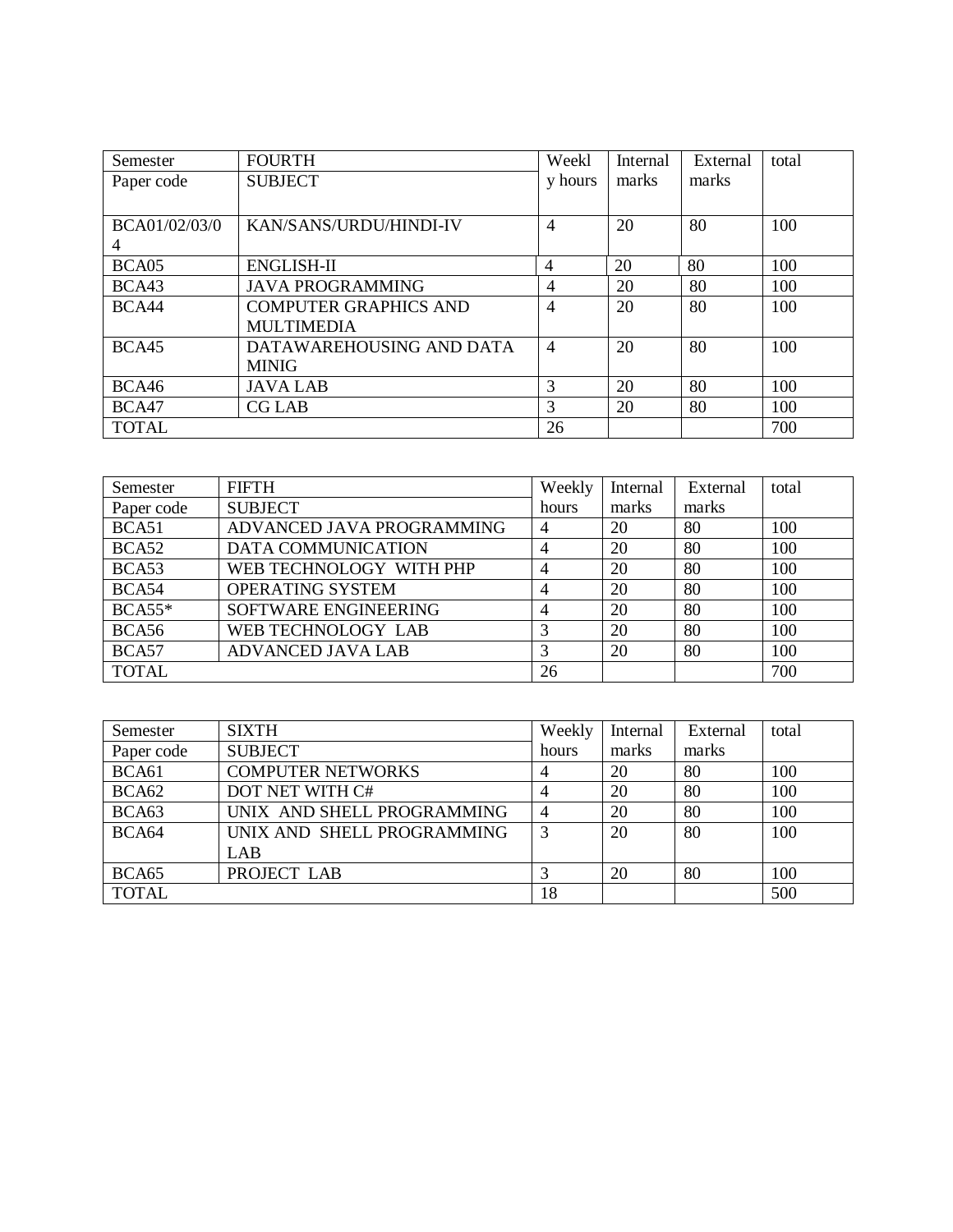### **NEW SYLLABUS FOR B.Sc. (Computer Science)**

### **(EFFECT FROM 2016-17)**

| Paper code       | Semester     | <b>SUBJECT</b>     | Weekly hours | Internal marks | External<br>marks | <b>PRACTICALS</b> | total |
|------------------|--------------|--------------------|--------------|----------------|-------------------|-------------------|-------|
| BSC1             |              | CF &CP             | $4 + 3$      | 10             | 50                | 40                | 100   |
| BSC <sub>2</sub> | $\mathbf{I}$ | DS                 | $4 + 3$      | 10             | 50                | 40                | 100   |
| BSC <sub>3</sub> | III          | <b>DBMS</b>        | $4 + 3$      | 10             | 50                | 40                | 100   |
| BSC4             | IV           | $C++$              | $4 + 3$      | 10             | 50                | 40                | 100   |
|                  |              | <b>JAVA</b>        | $4 + 3$      | 10             | 50                | 40                | 100   |
| BSC <sub>5</sub> | V            | <b>OS&amp;UNIX</b> | $4 + 3$      | 10             | 50                | 40                | 100   |
|                  |              | <b>ADV</b>         | $4 + 3$      | 10             | 50                | 40                | 100   |
| BSC <sub>6</sub> | VI           | <b>JAVA</b>        |              |                |                   |                   |       |
|                  |              | SE&CN              | $4 + 3$      | 10             | 50                | 40                | 100   |
| <b>TOTAL</b>     |              |                    |              |                |                   |                   | 800   |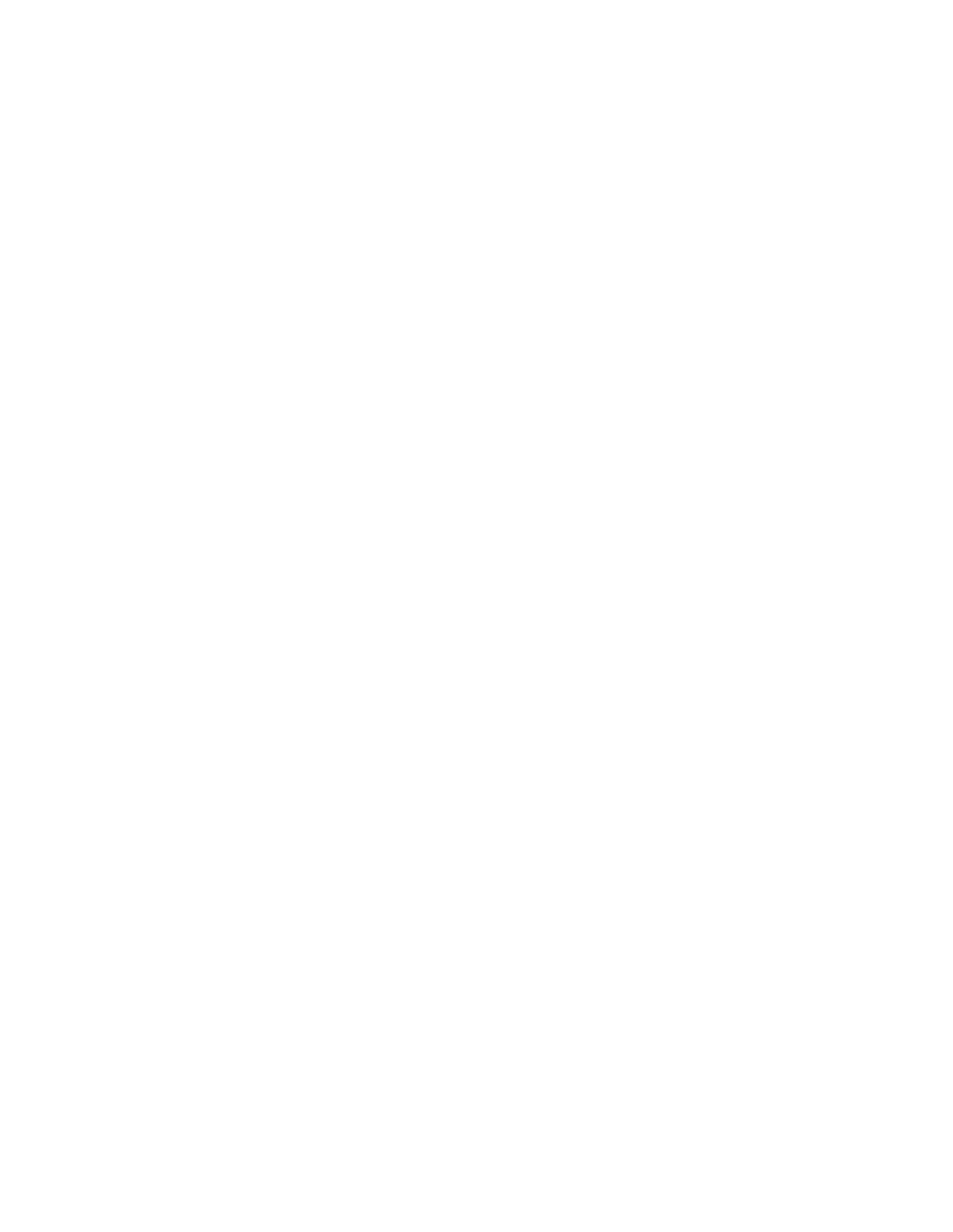#### **FIRST SEMESTER BCA**

### **BCA-13 : MATHEMATICS –I FOR COMPUTER APPLICATIONS**

Number of Teaching hours – 48

Theory Examination- 80 Max marks. Internal Assessment- 20 Max marks

#### Unit-1 SETS, RELATIONS AND FUNCTIONS **10hrs**

Definition of a set,sub-set with examples,Venn digrams,types of sets-equal sets,null set, disjoint sets, finite set, infinite set, power set, cardinality of set. Operations on sets-union and intersection of two sets,complement of a set,difference of two sets,symmetric difference of sets.Algebraic properties of set operations,addition principle for two finite sets and for three disjoint sets.Computer representation of sets and subsets,strings and regular expressions. Definition of a relation with examples,types of relations-empty,universal,trivial,equivalence, reflexive, symmetric,transitive relation(definition and examples only,no problems).Definition of a function with examples,types of function,one-to-one(injective),Binay operationcommutative,associative,identity,invertible(definition and examples only,no problems).Functions for computer science-characterstic function,floor function,ceiling function.

#### **Unit-2** LOGIC AND REASONING 10 hrs **10 hrs**

Definition of proposition or statement, proposition variables, negation of statements,truth table, conjunction,disjunction,implications quantifiers- predicate,universal quantifier, universal quantification,existential quantification.Conditional statement/implication, contrapositive and converse,equivalence or biconditional, tautology, contradiction,logical equivalence, properties of proposition operationcommutative,associative,distributive,idempotent negation. Simple problems on tautology and equivalence. Rules for validting statements

#### **Unit-3 MATHEMATICAL INDUCTION AND COUNTING 10hrs**

Principle of mathematical induction,simple problems on principle of mathematical induction.Fundmental principle of counting(statement with examples only),permutationsdefinition and simple problems.combinations- definition and simple problems.pigenhole principle- statement and proof, extended pigenhole principle- statement and proof.

#### **Unit-4 MATRICES 10 hrs**

Definition of matrix and order of matrix,types of matrices-coumn matrix,row matrix, squre matrix,diagonal matrix,scalar matrix,identity matrix,zero matrix(definition and examples only,no problems),equality of matrices(definition and examples), simple problems on equality of matrices.operations on matrices-addition, subtraction, product of two matrices, scalar multiplication of a matrix, inverse of a matrix, simple problems on these operations.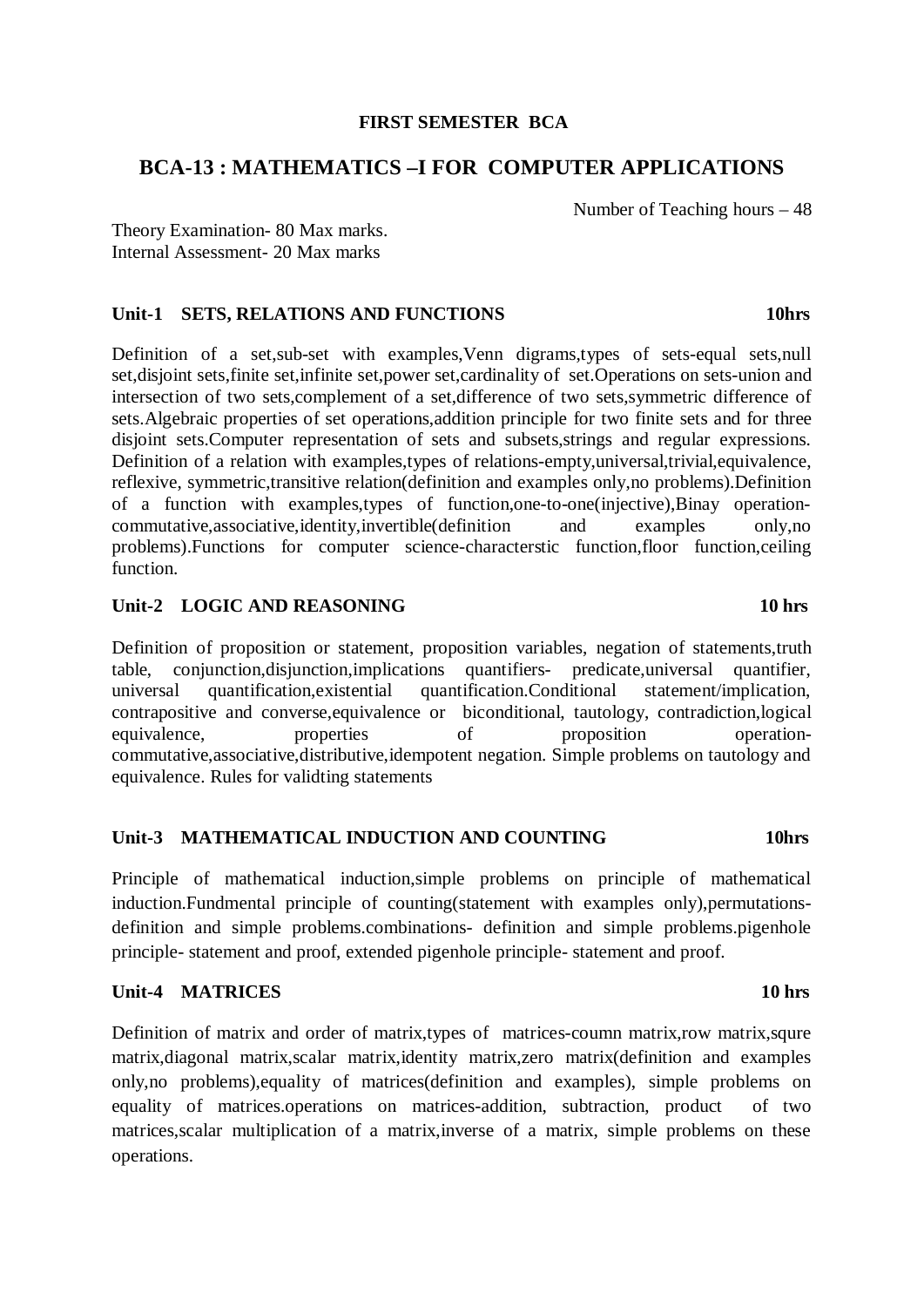#### **Unit-5 DETEMINANTS 08 hrs**

Definition of determinant( definition and examples), determinant of matrix of order one , order two and order three(simple problems),properties of determinant(examples only, no verification),applications of determinants and matrices for solving the system of linear equations of two variables and three variables(simple problems),applications of determinant and matrices for checking the system of linear equations for consistency and inconsistency(simple problems).

#### **Refence Books**:

1.Text book of Mathematics – Shanthi Narayan 2.Text book of Mathematics – S. Lipschutz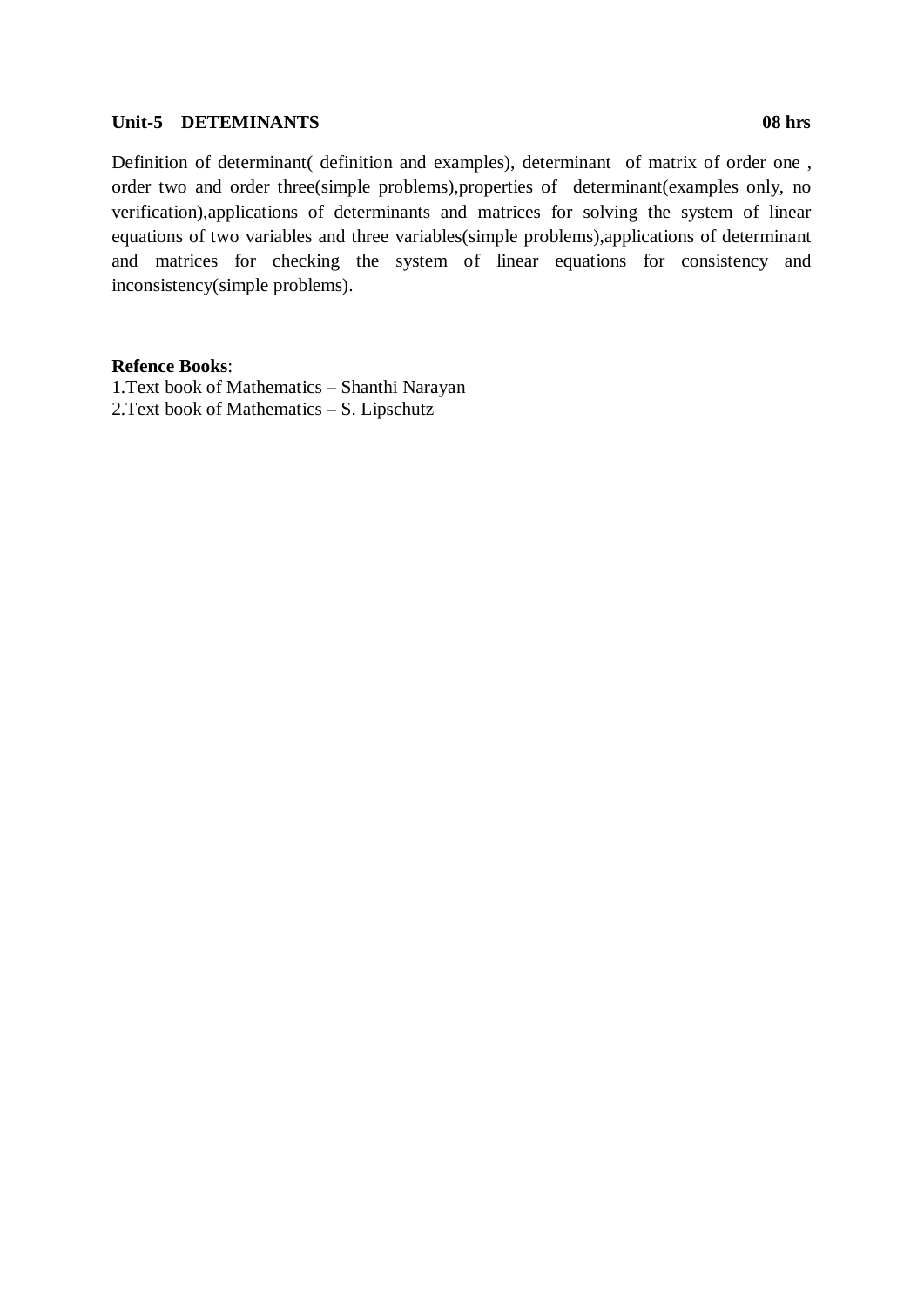#### **QUESTION PAPER PATTERN**

#### **PART -I 05 Marks**

There shall be 05 questions from all the Units and each carrying 01 Marks. The student has to attend all the 05 questions.

#### **PART- II 75 Marks**

There shall be 07 questions carrying equal 15 Marks.

Each question must contain sub-questions- $(a)$ , $(b)$ , $(c)$  and marks of a sub-question should not be more than 05 Marks.

The student has to attend any 05 full questions

#### **Question Paper must contain:**

 Question 1 from Unit 1. Question 2 from Unit 2 Question 3 from Unit 2 Question 4 from Unit 3 Question 5 from Unit 4 Question 6 from Unit 4 Question 7 from Unit 5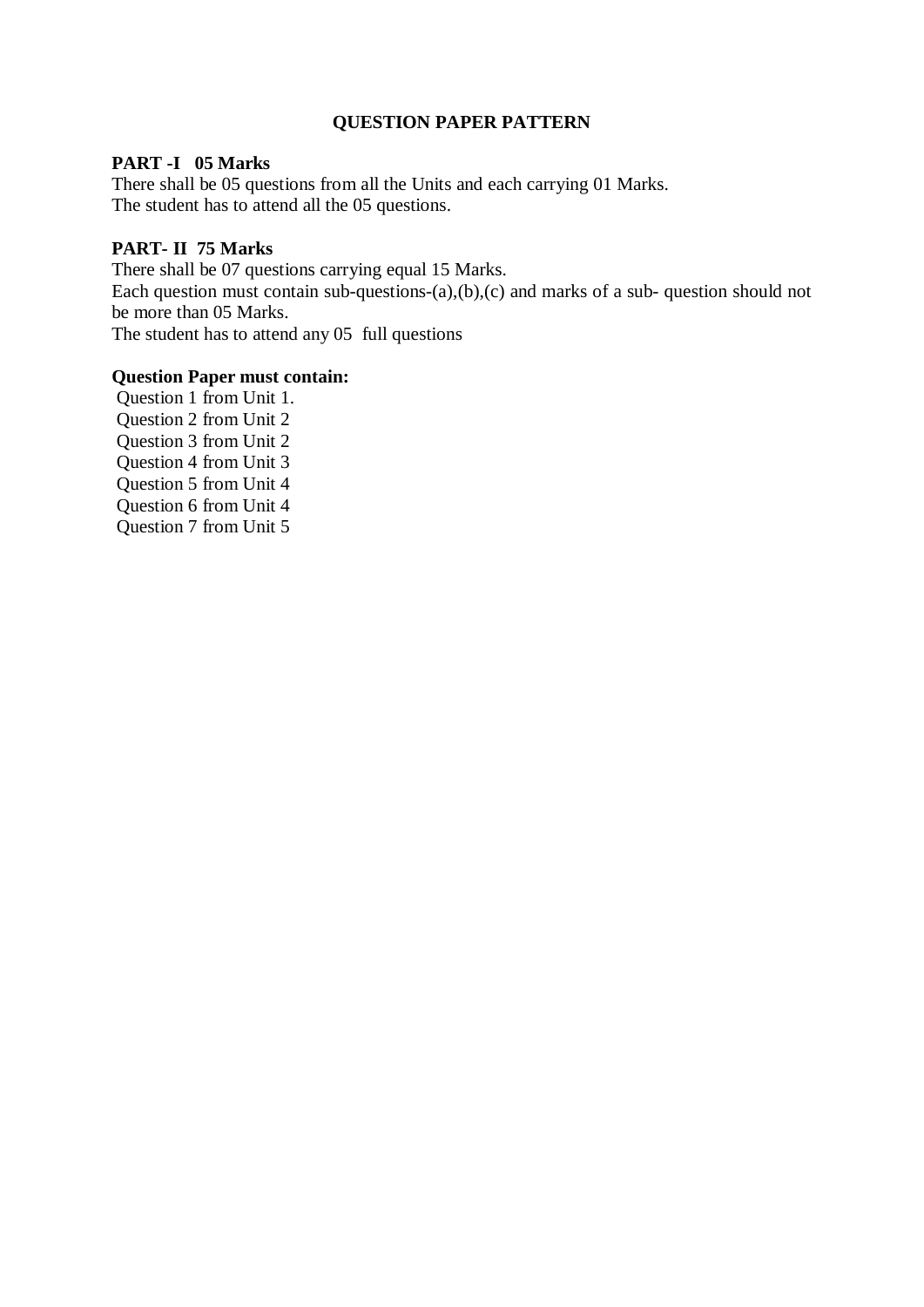### **BCA 14 COMPUTER FUNDMENTALS**

Number of teaching hours – 48

Theory Examination- 80 Max marks. Internal Assessment- 20 Max marks

#### Unit 1- Introduction to Computer Systems **10hrs** 10hrs

Definition of a Computer, History of Computers, Generations of Computers, Block diagram of a Computer with functional units (explanation), Parts of a computer system with peripherals (explanation of peripherals), and essential computer hardware , Information processing Cycle.

#### Unit 2- Input and output device **05hrs** 05hrs

Input devices-key board mouse, track ball, light pen, joy stick(explanation with diagram and working),outputdevices,monitors types of monitors printing and types of printers and working with advantages and disadvantages. Representation of data, text code-EBCDIC, ASCII, EXTENDED, ASCII, UNICODE. Memory: Tracks and sectors, cache memory Primary memory: RAM and its types,ROM and its types Secondary memory : hard disk,CD-ROM,DVD

#### **Unit 3. Software: 08 hrs**

Definition of software, types of software's application and system software with example , assembler, compiler, interpreter, linker, loader (Definitions only).Classification of languages high level and low level language(assembly and machine level) advantage and disadvantages.Operating System Basics : Definition, functions of an operating system, types of operating system, graphical user interface - basic components of GUI.MS DOS COMMANDS with syntax and example : copycon,type,copy,rename,del,make directory,remove directory,dir and its types,copy files from one drive to other drive,tree,hiding files)

### **Unit 4- Problem Solving Techniques : 10 hrs**

Problem Definition, Problem Analysis, Design of Problems and Design Tools. ALGORITHMS: Algorithm-definition, Characteristics, Notations, Advantages and Disadvantages. FLOWCHART: Definition, Symbols, Advantages and Disadvantages. Debugging, Testing, Documentation and Maintenance. Writing an algorithm and flowchart : Area of circle, arithmetical operations, simple interest and compound interest, quadratic equation, largest of three numbers, sum of N natural numbers, factorial of number, Fibonacci series, prime number,reverse a given number.

### Unit 5- Computer Networks -basic concepts 05 hrs **05 hrs**

Definition,uses of network,types of network,network topology,network transmission media(twisted pair,co axial,optical fiber), definitions of network terface card(NIC),Hub,Bridge,Switch,Router,Bandwidth),internet and its applications,understanding world wide web(how the web works,web browsers)

### **References:**

- 1. Computer fundamentals- RAJARAMANNA
- 2. Computer fundamentals- P B KOTTUR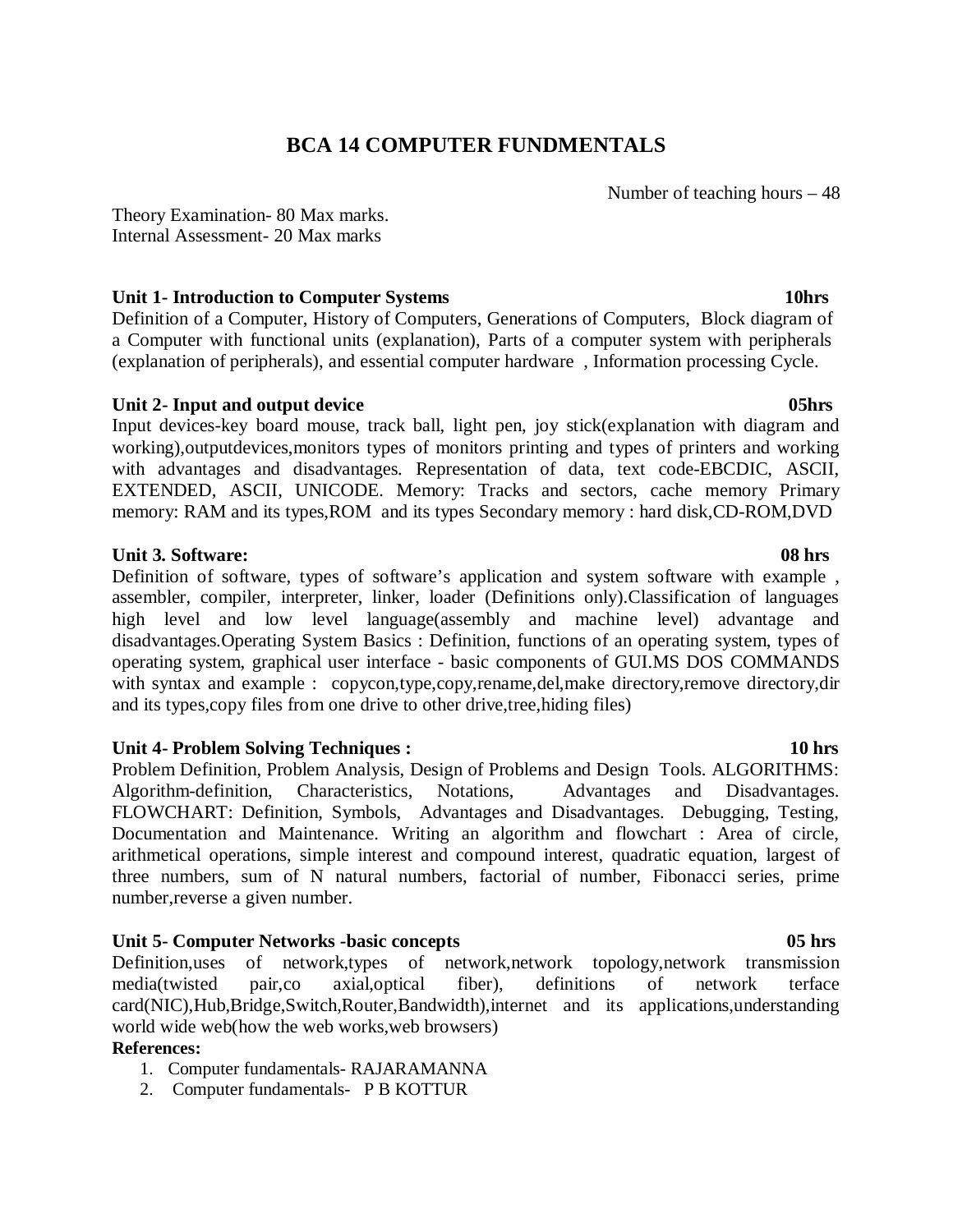### **QUESTION PAPER PATTERN**

### **PART -I 05 Marks**

There shall be 05 questions from all the Units and each carrying 01 Marks. The student has to attend all the 05 questions.

### **PART- II 75 Marks**

There shall be 07 questions carrying equal 15 Marks.

Each question must contain sub-questions-(a), (b), (c) and marks of a sub- question should not be more than 05 Marks.

The student has to attend any 05 full questions

### **Question Paper must contain:**

 Question 1 from Unit 1 Question 2 from Unit 2 Question 3 from Unit 2 Question 4 from Unit 3 Question 5 from Unit 4 Question 6 from Unit 4 Question 7 from Unit 5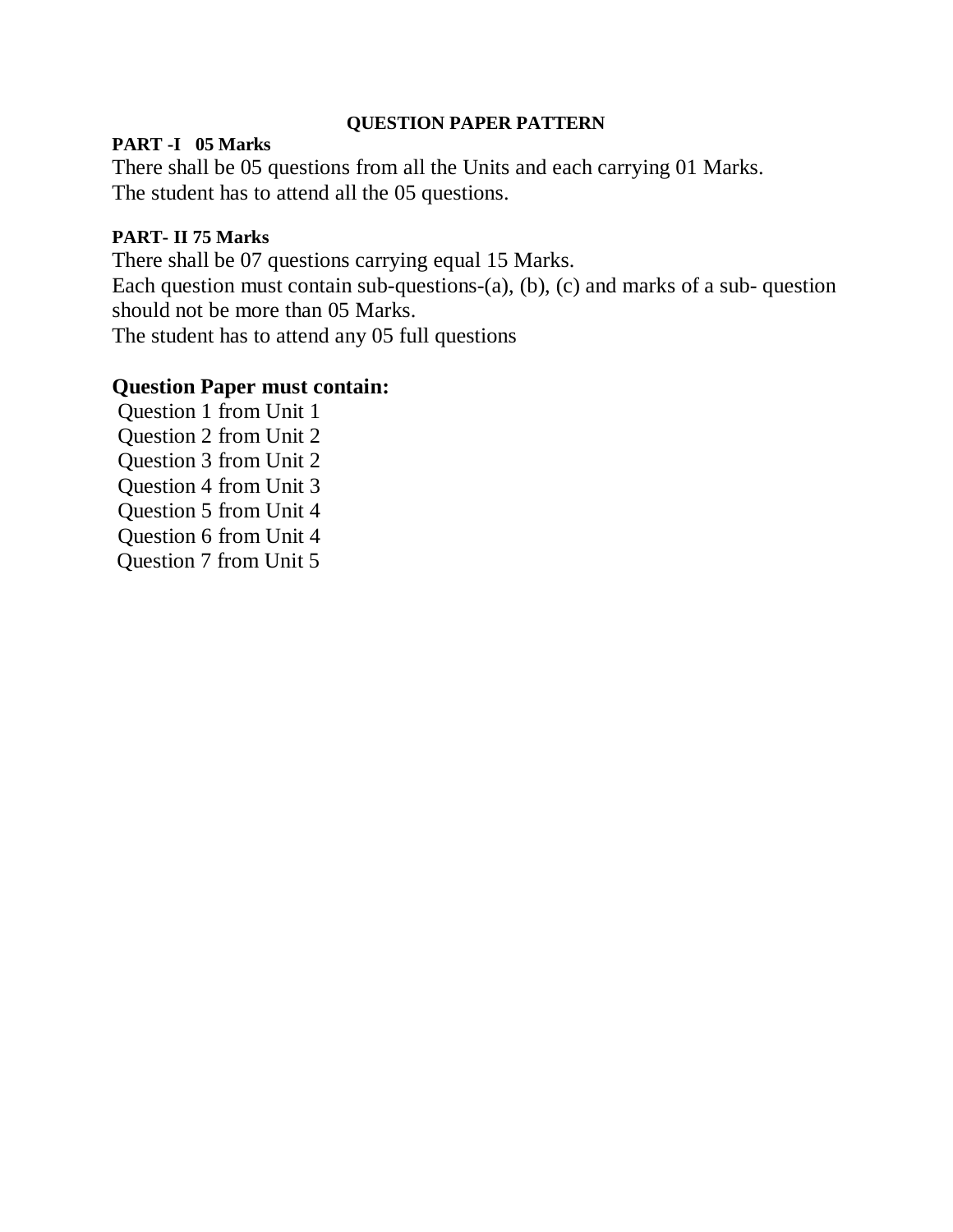# **BCA 15: C Programming**

#### **Number of Teaching Hours – 48 Theory Examination- 80 Max marks. Internal Assessment- 20 Max marks.**

#### **Unit 1- Introduction 8hrs**

History of c-programming, Features, basic program structure, character set, tokens, keywords and identifiers. Constants, variables, data types, variable declaration, symbolic constant definition.

#### Unit 2 – Operators 10hrs

Arithmetic, relational, logical, assignment, increment and decrement, conditional, bitwise and special operators, Arithmetic expressions, precedence of operators and associatively. Type conversions, mathematical functions. Managing I/O operations – reading and writing a character, formatted and unformatted I/O. Review of algorithm and flow chart

#### **Unit 3- Decision making, branching and looping 10hrs 10hrs 10hrs 10hrs 10hrs 10hrs 10hrs 10hrs 10hrs 10hrs 10hrs 10hrs 10hrs 10hrs 10hrs 10hrs 10hrs 10hrs 10hrs 10hrs 10hrs 10hrs 10hrs 10hrs 10hrs 10hrs 10hrs 10hrs 10hrs**

If and if-else statement, nested if, else if ladder, switch statement, ? operator, go to statement, while, do-while and for, nested for, infinity for loop, examples, break and continue statements.

#### **Unit 4- Arrays and Functions 10hrs 10hrs 10hrs 10hrs 10hrs 10hrs 10hrs 10hrs 10hrs 10hrs 10hrs 10hrs 10hrs 10hrs 10hrs 10hrs 10hrs 10hrs 10hrs 10hrs 10hrs 10hrs 10hrs 10hrs 10hrs 10hrs 10hrs 10hrs 10hrs 10hrs 10hrs 10hrs**

One and two dimensional arrays, array initialization. Strings - declaration and initialization of string variable, reading and writing strings, string handling functions. Functions **–** Need, syntax of function declaration, all types of functions, nesting of functions, categories, parameter passing mechanism, function with arrays, Recursion .

#### **Unit 5-Structures And Pointers: Pointers- concept, pointer operator and operation**

 **10hrs**  Pointer arithmetic, dynamic memory allocation, command line arguments. Structure Definition, declaration, accessing structure members, structure with in structure, example programs, structure with array, union and difference between structure and union with example programs,typedef,enum

### **Reference :**

- 1. Computer Concepts and Programming, *Padma Reddy*
- *2.* Let us C , Yashwanth Kanetkar
- 3. Ansi C, *Balagurusamy*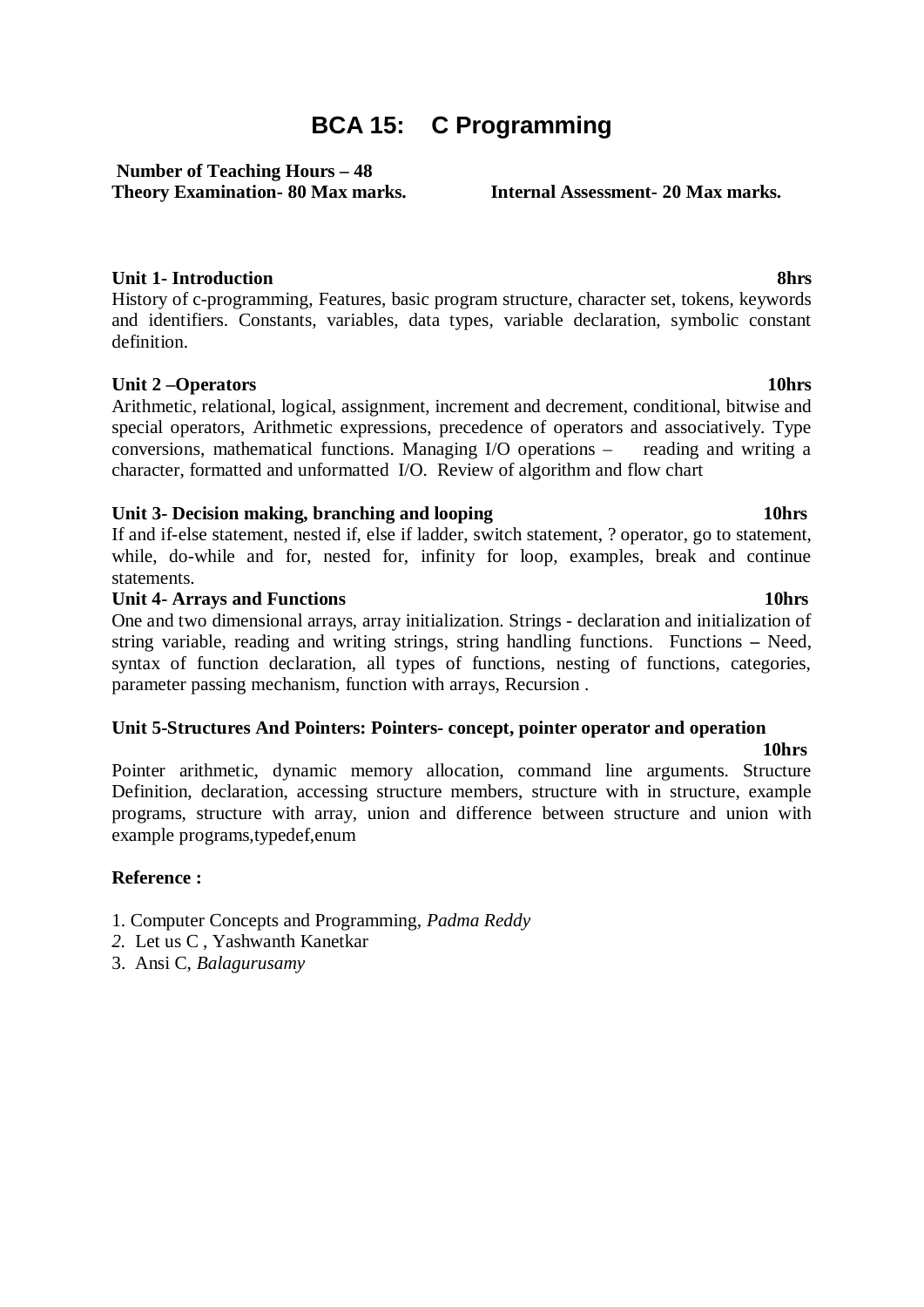#### **QUESTION PAPER PATTERN**

#### **PART- I 05 Marks**

There shall be 05 questions from all the Units and each carrying 01 Marks. The student has to attend all the 05 questions.

#### **PART- II 75 Marks** There shall be 07 questions carrying equal 15 Marks.

Each question must contain sub-questions- $(a)$ , $(b)$ , $(c)$  and marks of a sub-question should not be more than 05 Marks.

The student has to attend any 05 full questions

Question Paper must contain:

 Question 1 from Unit 1. Question 2 from Unit 2 Question 3 from Unit 3 Question 4 from Unit 3 Question 5 from Unit 4 Question 6 from Unit 4 Question 7 from Unit 5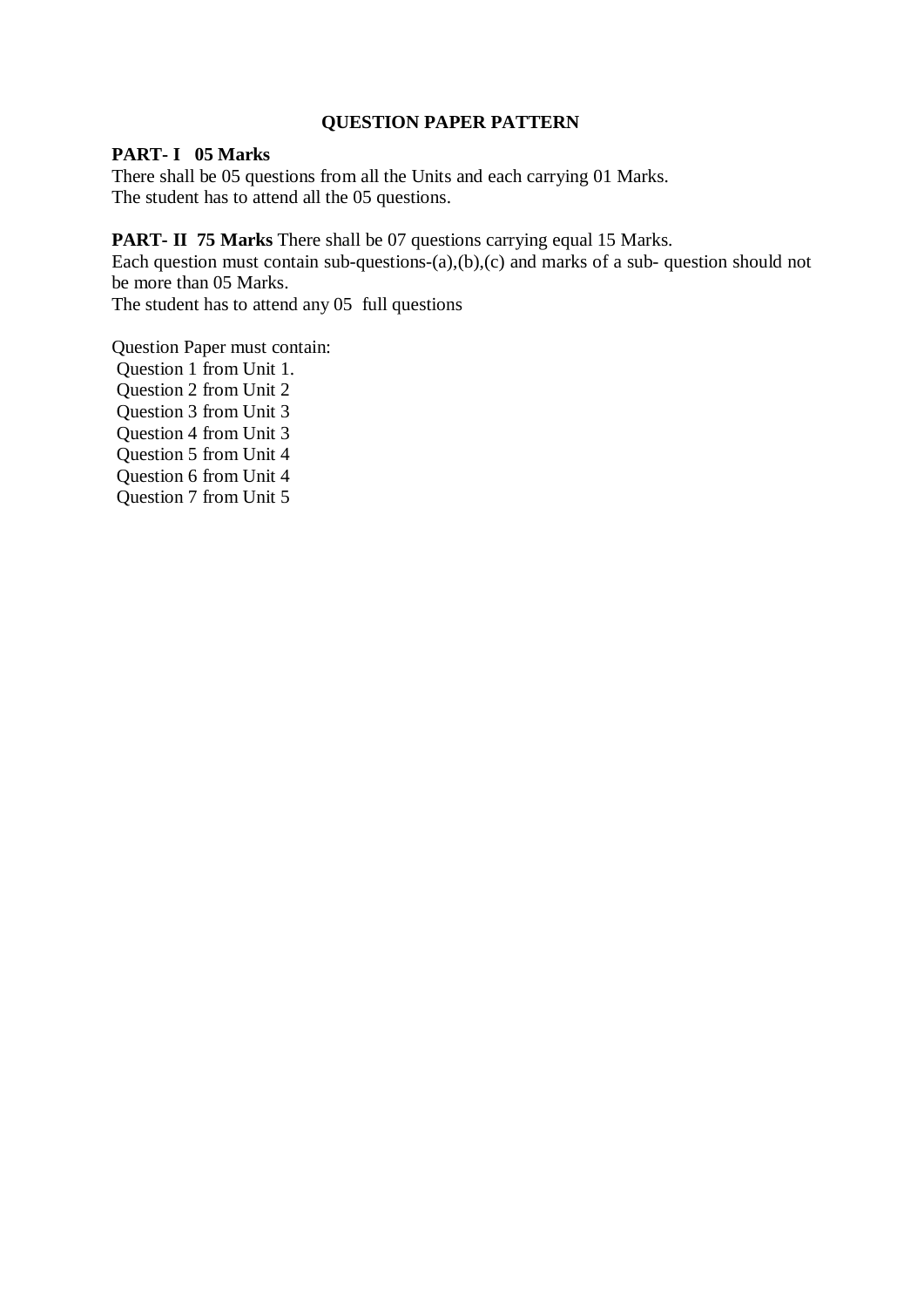#### **BCA-16 DIGITAL FUNDAMENTALS**

#### **Number of Teaching Hours – 48 Theory Examination- 80 Max marks. Internal Assessment- 20 Max marks.**

#### **Unit 1- Number system and codes: 04 Hrs**

Binary number system, decimal number system, octal number system, hexadecimal number system. Bases inter conversions. Representation of negative numbers 1's and 2's complements. Codes:. BCD, GRAY, EXCESS-3.

#### **Unit 2- Boolean algebra and logic systems: 10 Hrs**

Laws of Boolean algebra, Boolean laws. Evaluation of Boolean expression, De Morgan's theorems and proof, simplification on Boolean expressions using Boolean laws Basic gates (AND, OR, NOT): truth table, Definition, Boolean expression and symbols, universal gates (NAND, NOR): truth table, definition, Boolean expression and symbols, design of basic gates using NAND and NOR gates. Logical gates using NAND and NOR, Design of given Boolean expression using basic gates or NAND gate or NOR gate. XOR and XNOR gate (Definition, Boolean expression and symbols, truth table).

#### **Unit 3- Simplification of Boolean functions: 12 Hrs**

SOP and POS form, min term and max term, expression of Boolean equation in Min and Max term(conversion of SOP and POS forms to standard form) **K-map method: Rules,** simplification of Boolean equation using K-map (up to 4 variables), without and with don't-care condition, Implementation using basic gates or NAND gate or NOR gate, Quine - Mc Cluskey Tabulation method,determination and selection of prime implicates.

#### *Unit 4- Combination logic:* **08Hrs <b>08Hrs**

Design procedure, design of half adder and full adder, half subtract or and full sub tractor. Code converters:- BCD to Excess 3 code, gray code, magnitude comparator, encoders (BCD to decimal), decoder (decimal to BCD), multiplexer(4:1 and 8:1), de-multiplexer(1:4 and 1:8).

#### **Unit 5- Sequential logic: 14 Hrs**

Introduction, Flip-flops – SR,JK, D, T, JK-MS (Detailed Study) Registers – Introduction, shift register- types and applications. Counters – synchronous and asynchronous counters (Up, down, up down and Mod counters, ring counter, Johnson counter) with timing diagram.

#### **References:**

1. Digital Logic and Computer Design- M. Morris Mono

2. Digital fundamentals – B.Basavaraj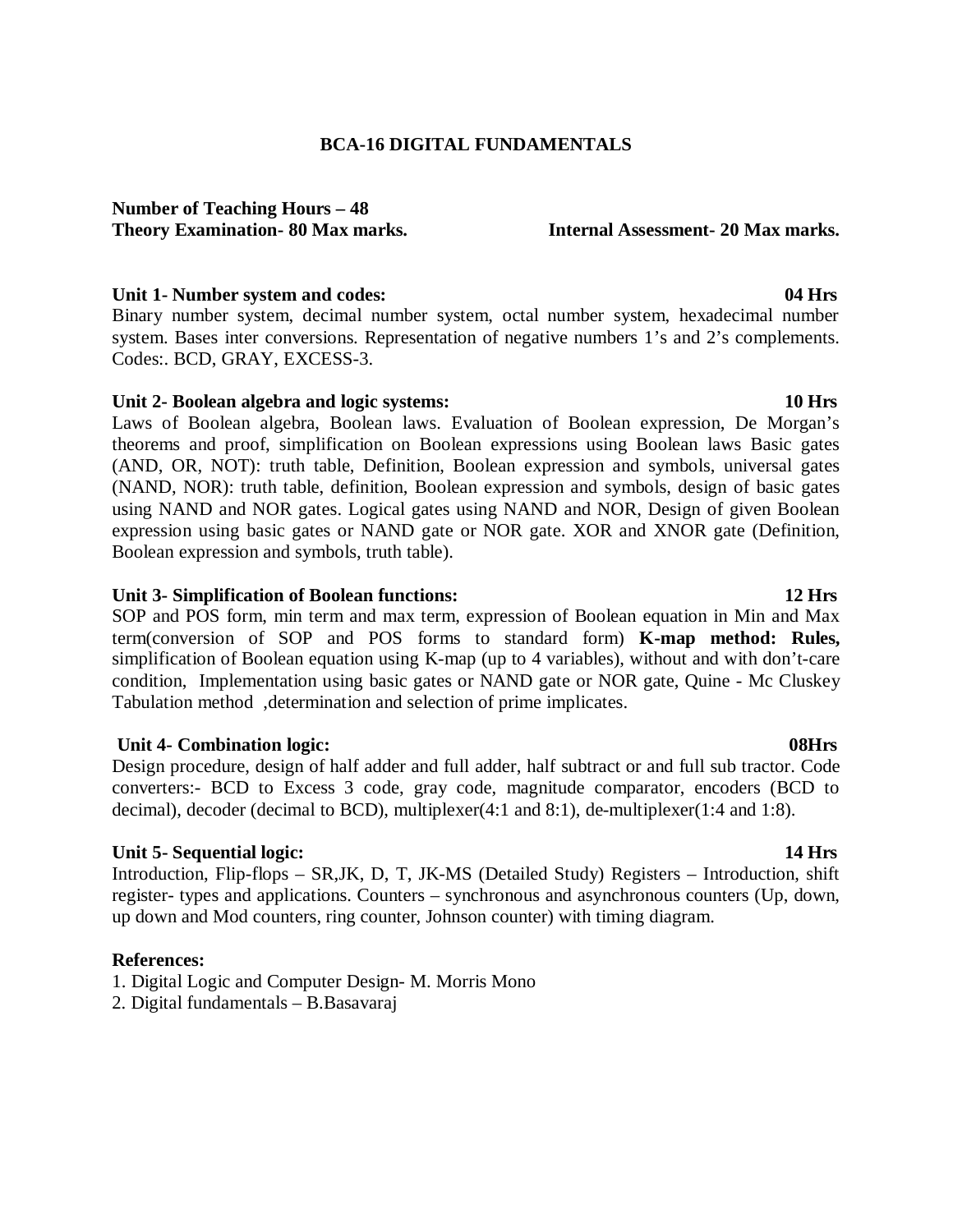#### **QUESTION PAPER PATTERN**

### **PART- I 05 Marks**

There shall be 05 questions from all the Units and each carrying 01 Marks. The student has to attend all the 05 questions.

#### **PART -II 75 Marks** There shall be 07 questions carrying equal 15 Marks.

Each question must contain sub-questions- $(a)$ , $(b)$ , $(c)$  and marks of a sub-question should not be more than 05 Marks.

The student has to attend any 05 full questions

#### **Question Paper must contain:**

 Question 1 from Unit 1. Question 2 from Unit 2 Question 3 from Unit 3 Question 4 from Unit 3 Question 5 from Unit 4 Question 6 from Unit 5 Question 7 from Unit 5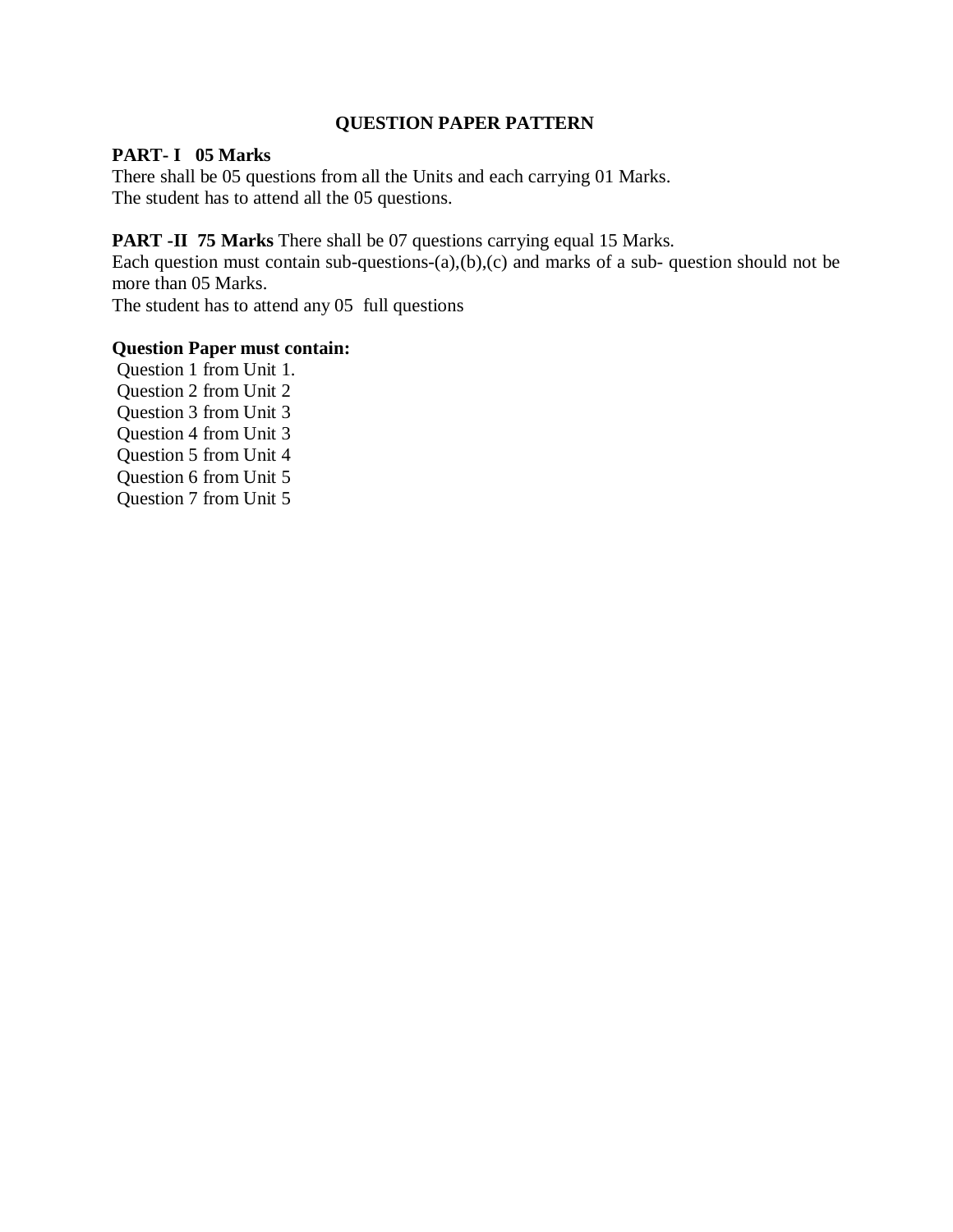# **BCA 17 C- programming lab**

### **PART - A**

- 1. All roots of quadratic equation
- 2. First biggest and second biggest among n numbers
- 3. Prime numbers between M and N  $(M \le N)$
- 4. Fibonacci series between M and N
- 5. Binary to Octal conversion
- 6. Sorting an unsorted array'
- 7. Deleting the repeated elements in an array

#### **PART - B**

- 8. Any four String handling function using switch-case
- 9. Addition of two matrices
- 10. Multiplication of two matrices
- 11. Comparison of  $[A]$  and  $[A]$ <sup>T</sup>
- 12. Sum of upper triangular, lower triangular and diagonal elements of a square matrix.
- 13. Binary and linear search in an array using function
- 14. Norm and trace of a matrix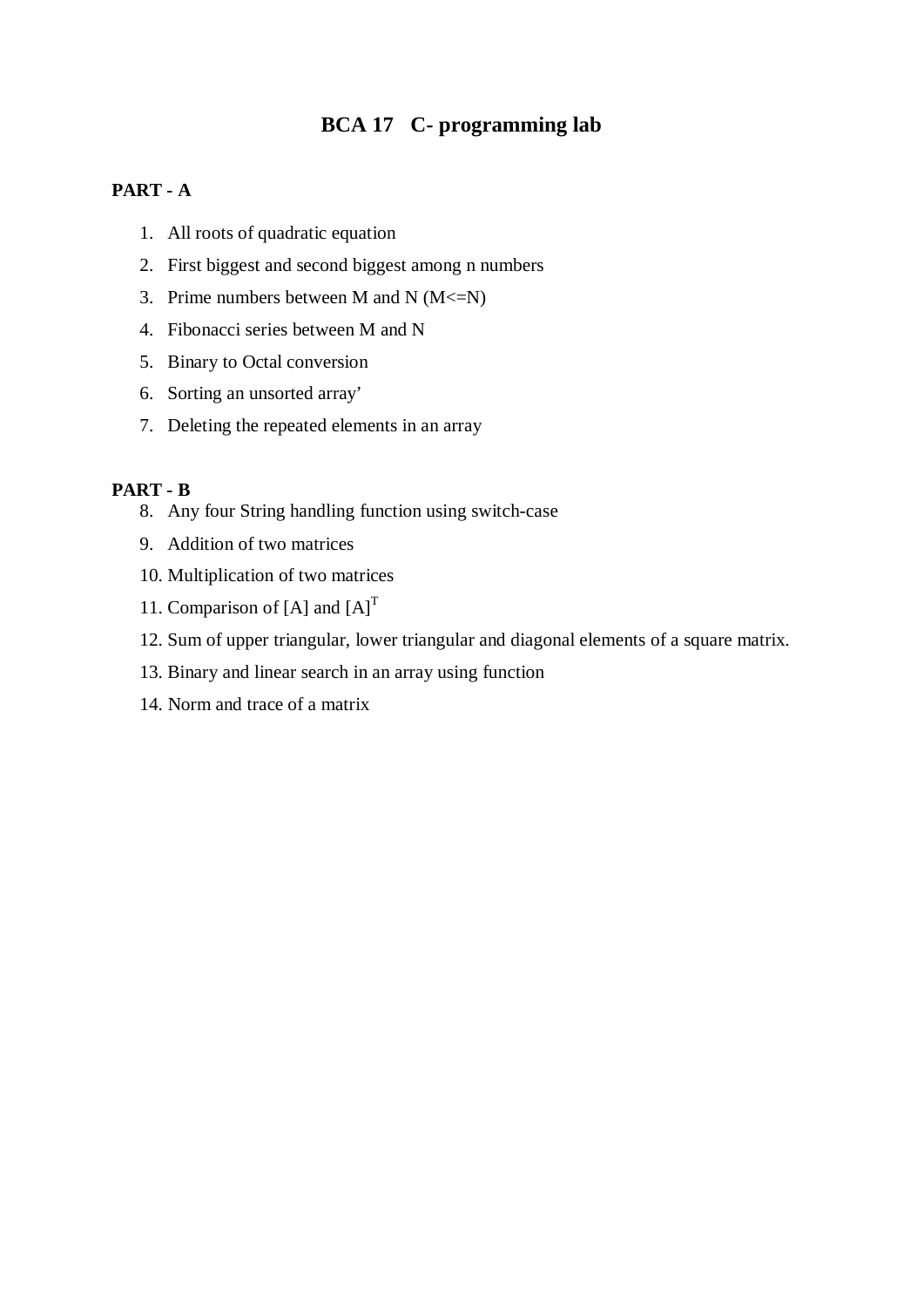### **PRACTICAL EXAM SCHEME**

Practical Proper - 60 Marks  $Viva - voce - 10 Marks$ Record - 10 Marks

|           | Flowchart/Algorithm                      | 10 Marks |
|-----------|------------------------------------------|----------|
| C-Program | 2 Program Writing                        | 30 Marks |
|           | Error free Compilation or Partial output | 10 Marks |
|           | Correct output with proper display       | 10 Marks |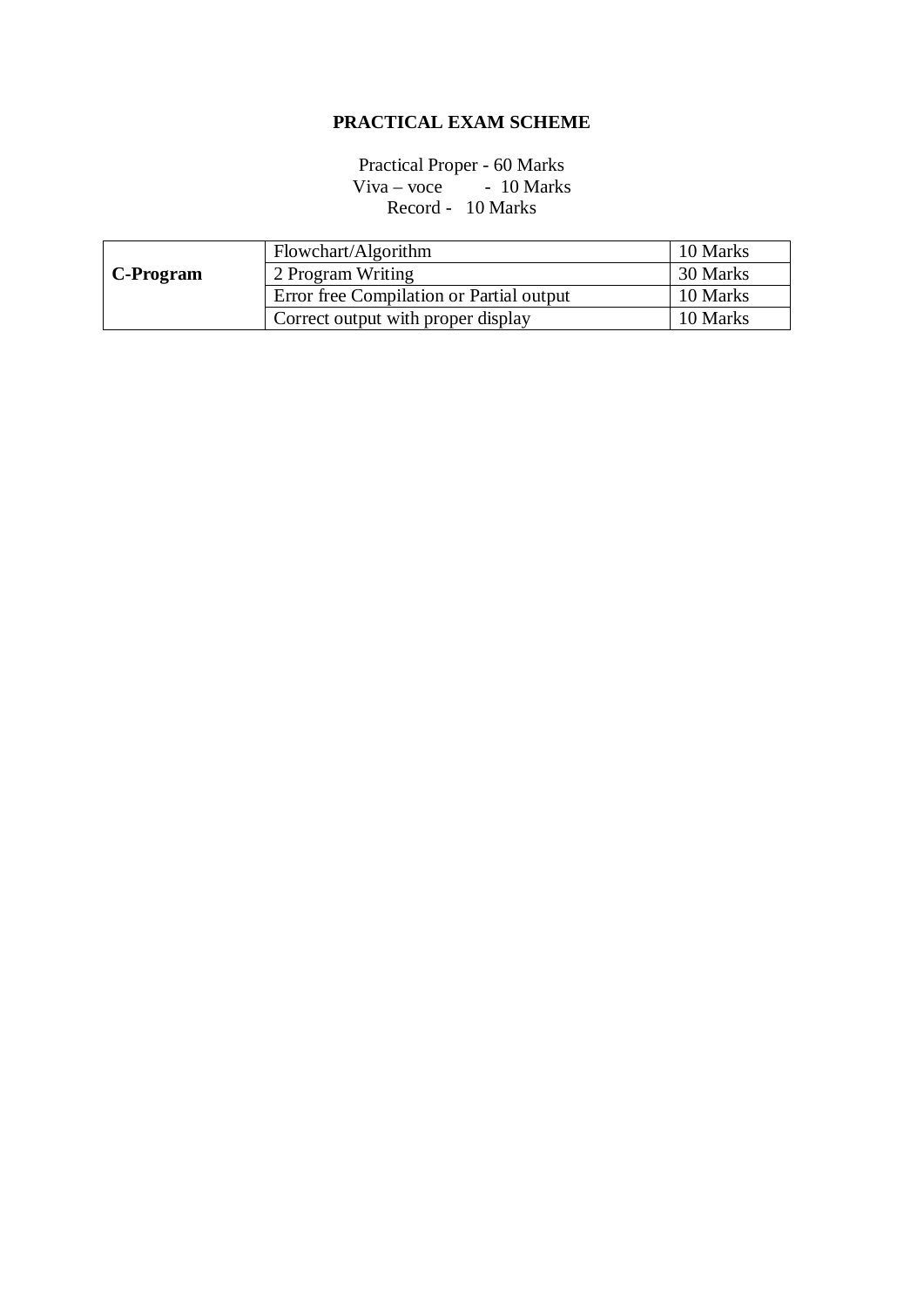### **SECOND SEMESTER BCA**

### **BCA 23 MATHEMATICS –II FOR COMPUTER APPLICATIONS**

Number of Teaching hours – 48

Theory Examination- 80 Max marks. Internal Assessment- 20 Max marks.

### Unit 1 - Groups theory 08 hrs **08 hrs**

Definition of group, sub group, integral powers of element of a group, order of an element, properties related to order of an element of a group, cyclic groups, properties of cyclic group, coset decomposition of a group with examples

### *Unit 2* **- Introduction to Graph theory 10 hrs**

Definition of graph, graph as models, matrices and isomorphism, graph terminologiesdefinitions, properties and examples, Decomposition and special graphs. Paths, cycles and trails -connection in graphs, bipartite graphs, Eulerian circuits. Vertex degree and countingcounting extremal problems and graphic sequences and bijections paths, cycles and trailsconnection in graphs

### **Unit 3 – Directed Graphs 10 hrs**

Definition of directed graph, properties and examples, vertex degrees, Eulerian digraphs, orientations and tournaments. Trees and distance-basic properties, properties of trees, distance in trees and graphs, disjoint spanning trees, spanning trees and enumeration of trees, Hamilton paths and circuits, Representation and Isomorphism, colouring graphs. Decomposition of graphs, special graphs. Optimization and trees-minimum spanning tree, shortest paths, trees in computer science.

#### Unit 4 – Introduction to operations research 10 hrs

Nature and definition of OR, meaning, models characteristics, advantages. General methods for solving O.R..models - analytical, numeric and Monte Carlo. Advantages and scope. 10hrs

#### **Unit 5 – Linear programming problem, transportation, assignment 10 hrs**

Linear Programming Problems: Formulation (both minimization and maximization type) solution of LPP using graphical method. General LPP. Basic solutions and degenerate solutions. Standard form and canonical form. Characteristic features of LPP. Transportation problem(NWC,LC,VAM),Assignment problem, Travelling salesman Problem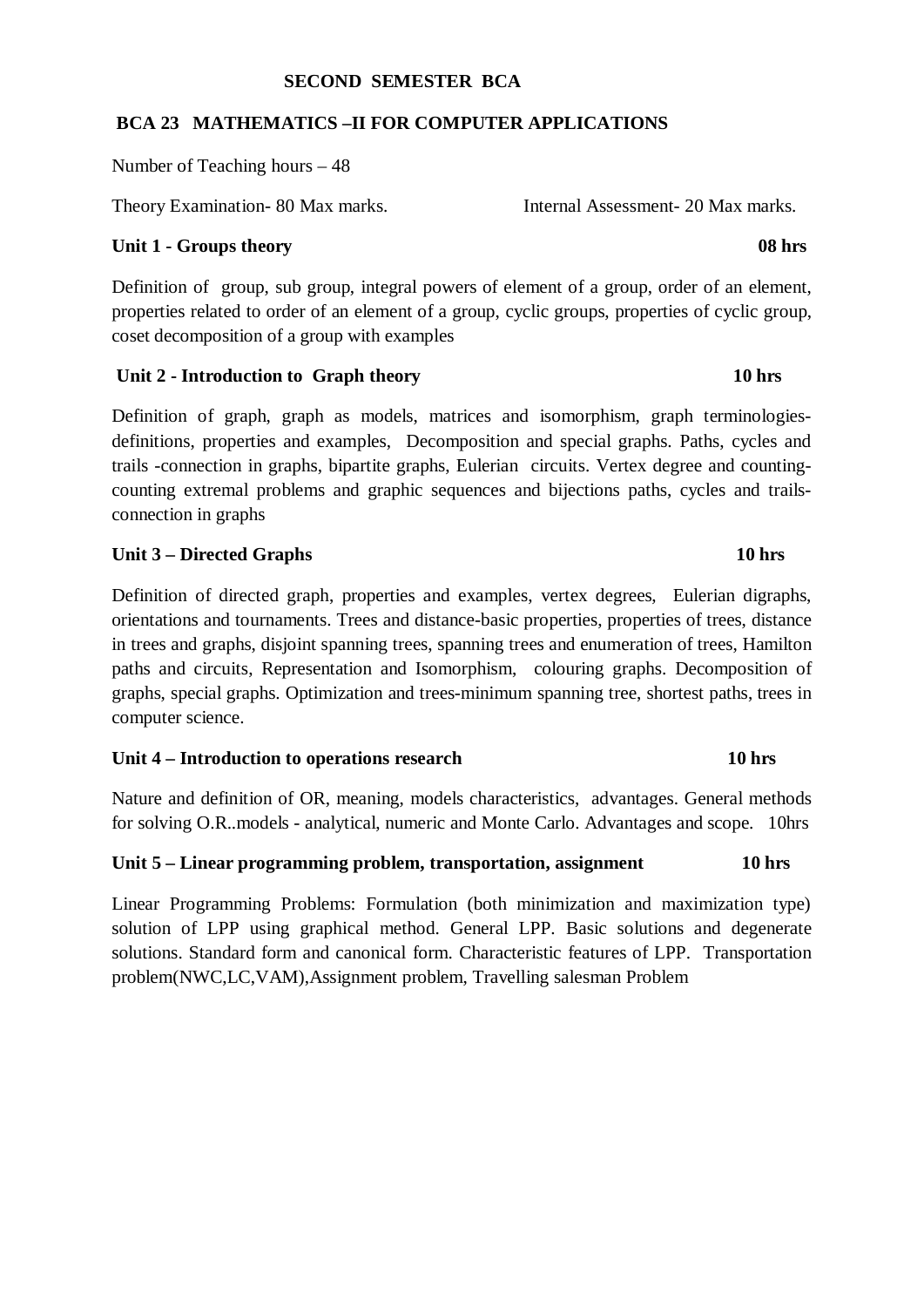#### **Reference Books:**

- 1. Introduction to Graph theory by S. Lipschutz
- 2. Operations research by S. D. Sharma
- 3. Operation Research by Kalavathi.
- 4. Discrete Mathematical Structures by Bernard Kolman

### **QUESTION PAPER PATTERN**

### **PART -I 05 Marks**

There shall be 05 questions from all the Units and each carrying 01 Marks. The student has to attend all the 05 questions.

### **PART- II 75 Marks**

There shall be 07 questions carrying equal 15 Marks. Each question must contain subquestions-(a),(b),(c) and marks of a sub- question should not be more than 05 Marks.

The student has to attend any 05 full questions

Question Paper must contain:

 Question 1 from Unit 1 Question 2 from Unit 2 Question 3 from Unit 3 Question 4 from Unit 3 Question 5 from Unit 4

 Question 6 from Unit 5 Question 7 from Unit 5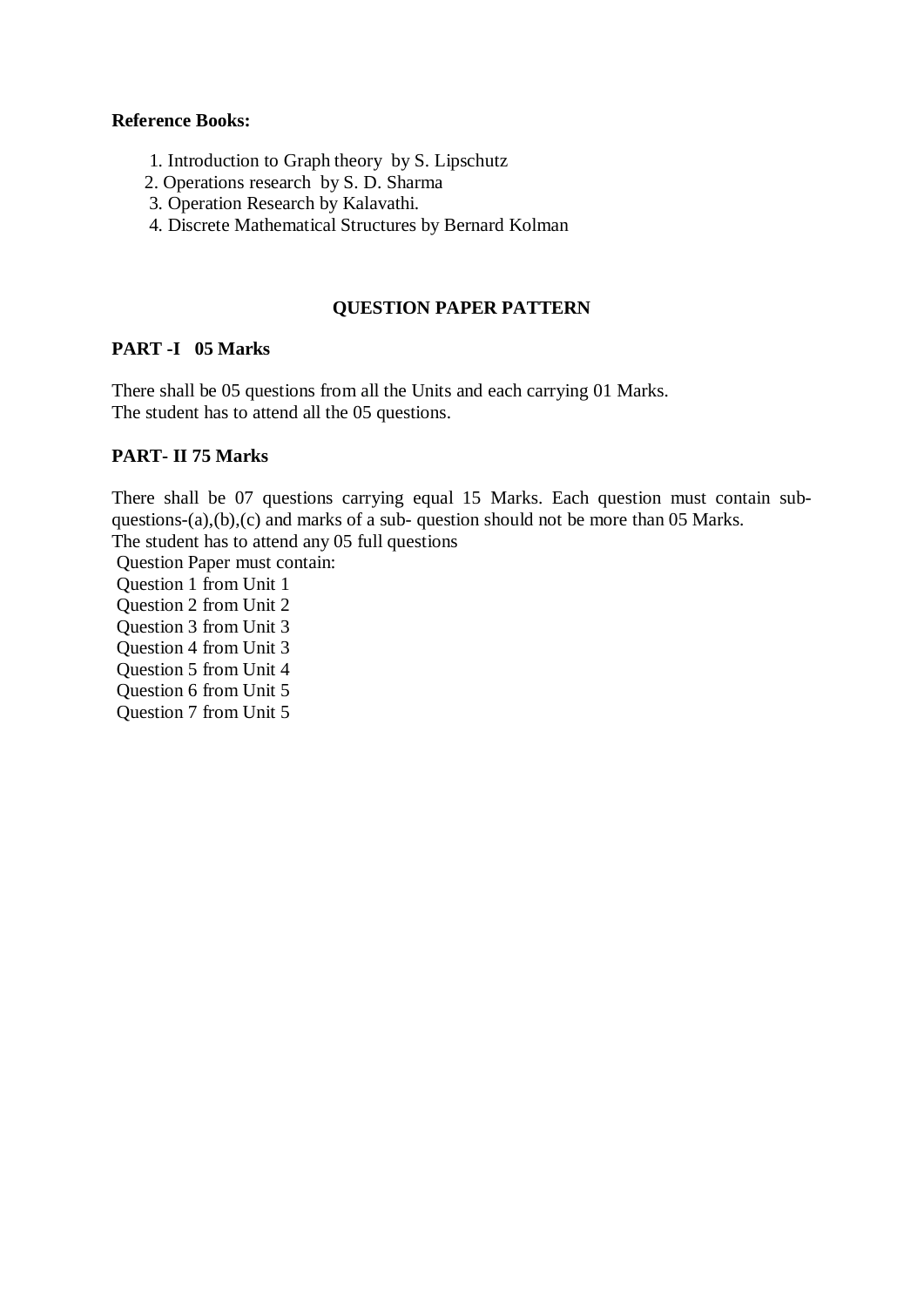### **BCA 24 COMPUTER ORGANISATION AND ARCHITECTURE**

Number of Teaching hours – 48

Theory Examination- 80 Max marks.<br>Internal Assessment- 20 Max marks.

### **Unit 1- Basic Structure of Computers 10hrs 10hrs 10hrs**

 Basic operational concepts, Bus Structures, performance, Multiprocessors and Multicomputer, Historical perspective.

### Unit 2- Machine instructions and programs **10** hrs

Numbers, Arithmetic Operation and Characters, Memory Location and Addresses, Memory Operations, Instruction and Instruction Sequencing, Addressing Modes, Assembly Language, Basic Input/output Operation, Stacks and Queues, Subroutines, Additional Instructions.

### Unit 3- Input/ output organization 10 hrs

Accessing I/O Devices, Interrupts, Direct Memory Access, Buses, Interface Circuits, Standard I/O interfaces

### Unit 4- The memory system **10** hrs **10** hrs **10** hrs **10** hrs **10** hrs **10** hrs **10** hrs **10** hrs **10** hrs **10** hrs **10** hrs **10** hrs **10** hrs **10** hrs **10** hrs **10** hrs **10** hrs **10** hrs **10** hrs **10** hrs **10** hrs **10** hr

Basic Concepts, Semiconductor RAM memories, Cache memories, Virtual Memories.

### **Unit 5- Basic processing unit 10 hrs**

Some fundamental concepts , execution of complete instruction, multiple-bus organization , introduction on hardwired control and Micro programmed control, distinguish between hardware control and micro control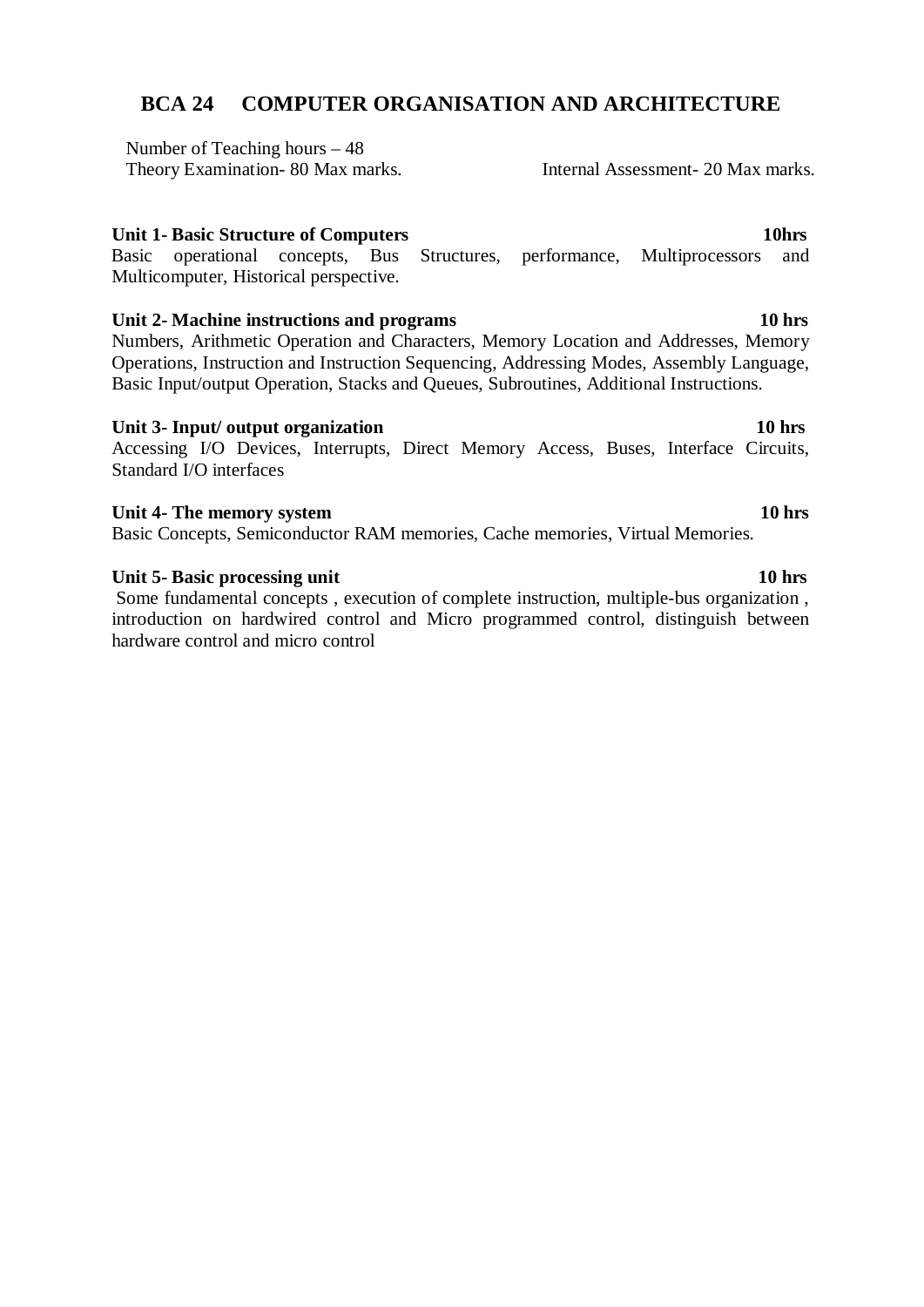#### **References**:

- 1. Computer organization : Carl Hamacher, Zvonko Vranesic and Safwat Zaky McGraw
- 2. Digital Logic and computer design : Morris Mano, M.
- 4. Computer Architecture and Organisation : Tanenbaum, A.S.
- 5. Computer Architecture and Organisation : Hayes, J.P

#### **QUESTION PAPER PATTERN**

#### **PART- I 05 Marks**

There shall be 05 questions from all the Units and each carrying 01 Marks.

The student has to attend all the 05 questions.

#### **PART- II 75 Marks**

There shall be 07 questions carrying equal 15 Marks.

Each question must contain sub-questions- $(a)$ , $(b)$ , $(c)$  and marks of a sub-question should not be more than 05 Marks.

The student has to attend any 05 full questions

Question Paper must contain:

Question 1 from Unit 1

- Question 2 from Unit 2
- Question 3 from Unit 2
- Question 4 from Unit 3
- Question 5 from Unit 4

Question 6 from Unit 5

Question 7 from Unit 5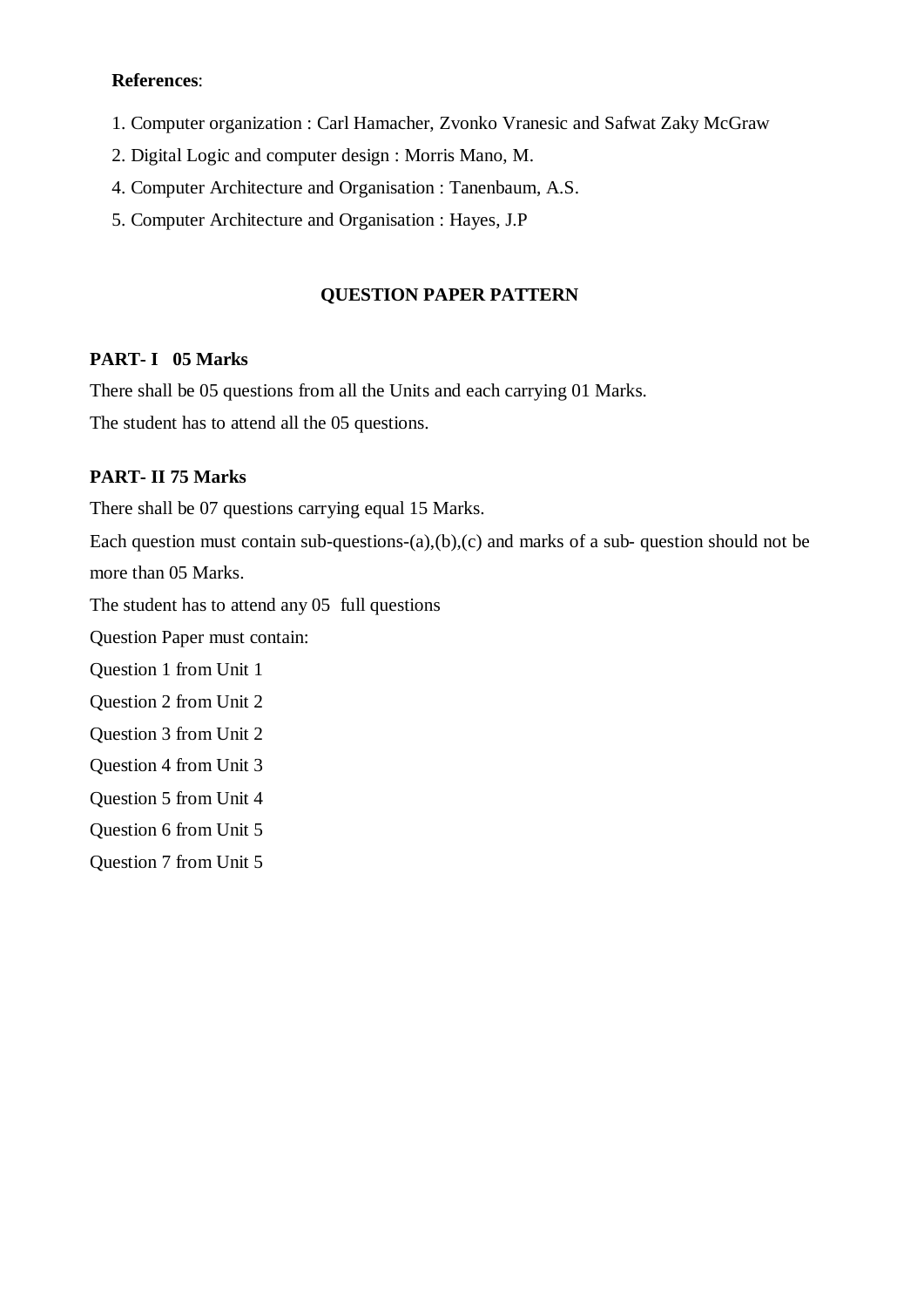### **BCA 25 STATISTICS AND PROBABILITY**

Number of teaching hours – 48

Theory Examination- 80 Max marks. Internal Assessment- 20 Max marks.

#### Unit 1- Introduction to statistics 10 hrs

Definition of statistics, scope of statistics, characteristics of statistics, functions and limitations of statistics. Basic concepts(definitions only)-units/ individuals, populations/universe, sample, variable, attribute, discrete variable, continuous variable, qualitative data and quantitative data. Stages of Statistical method – collection, organisation/classification, presentation, analysis and interpretation of data (in brief).Classification of data-definition, objectives, types of classification. Definitions of frequency, class frequency, frequency distribution ,discrete frequency distribution, continuous frequency distribution, class-inclusive class and exclusive class, class limits, correction factor, open-end frequency distribution, mid-point or class mark, width/size of class number of classes, cumulative frequency, frequency density. Rules/Guidelines for classification. Tabulation-definition, objectives, types of tables-one way/simple, two way and manifold tables(dominions only).

#### *Unit 2 -Analysis of Univariate data* **10 hrs <b>10 hrs**

Definitions-central tendency, average, arithmetic mean, mode, median, geometric mean and harmonic mean. Simple problems on arithmetic mean ,geometric mean and harmonic mean. Measures of Dispersion- range, range coefficient, mean deviation, mean deviation coefficient and standard deviation, standard deviation coefficient (definitions only). simple problems on mean deviation, mean deviation coefficient and standard deviation, standard deviation coefficient.

#### **Unit 3 -Analysis of Bivariate data** 10 hrs **10 hrs**

Correlation-definition, types of correlation (i)based on number of variables-simple, multiple and partial correlation, (ii) based on direction of change –positive and negative correlation, (iii) based on change in proportion-linear and non- linear correlation(explanation in brief).Measurement of correlation-scatter diagram method to represent data(brief explanation with merits and demerits), Karl Pearson's coefficient of correlation formula and simple problems on this formula, Spearman's Rank correlation coefficient formula and simple problems on this formula.

Regression- definition, difference between correlation and regression, regression line, regression equation, properties of regression lines, uses of regression analysis. Simple problems on regression equations.

#### **Unit 4 - Probability theory 10 hrs**  10 hrs **10 hrs**

Definition of probability, experiment, events, sample space. Types of events-simple, composite, equally likely, mutually exclusive, exhaustive, independent and dependent events(definition and examples).Classical definition of Probability with example, axiomatic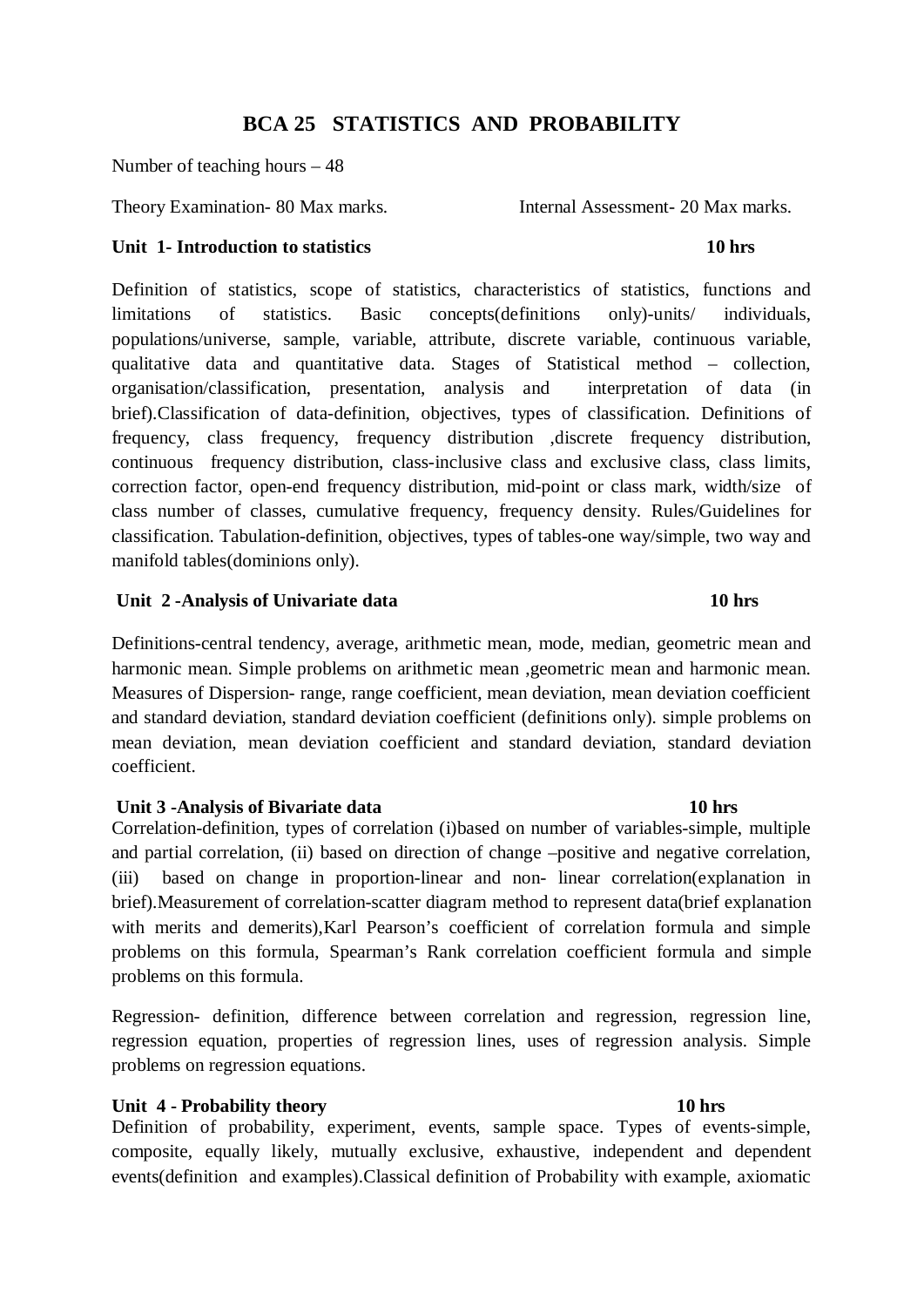definition of probability with example. Union and intersection of two events with example. Definition of conditional probability, statement and proof of addition theorem of probability for two non-mutually exclusive events(theorem of total probability)and problems on this theorem, statement and proof of multiplication theorem of probability for two independent events(theorem of compound probability)and problems on this theorem. Bayer's theorem(statement only).

#### Unit-5 Probability distributions 08 hrs **08 hrs**

Random variable-definition, types of random variables-discrete and continuous(definitions and examples only), definition of probability distribution, definition of mathematical expectation  $E(X)$  and variance  $V(X)$  of random variable 'X', types of probability distributions-Bernoulli distribution, Binomial distribution, Poisson distribution and Normal distribution(simple problems on these).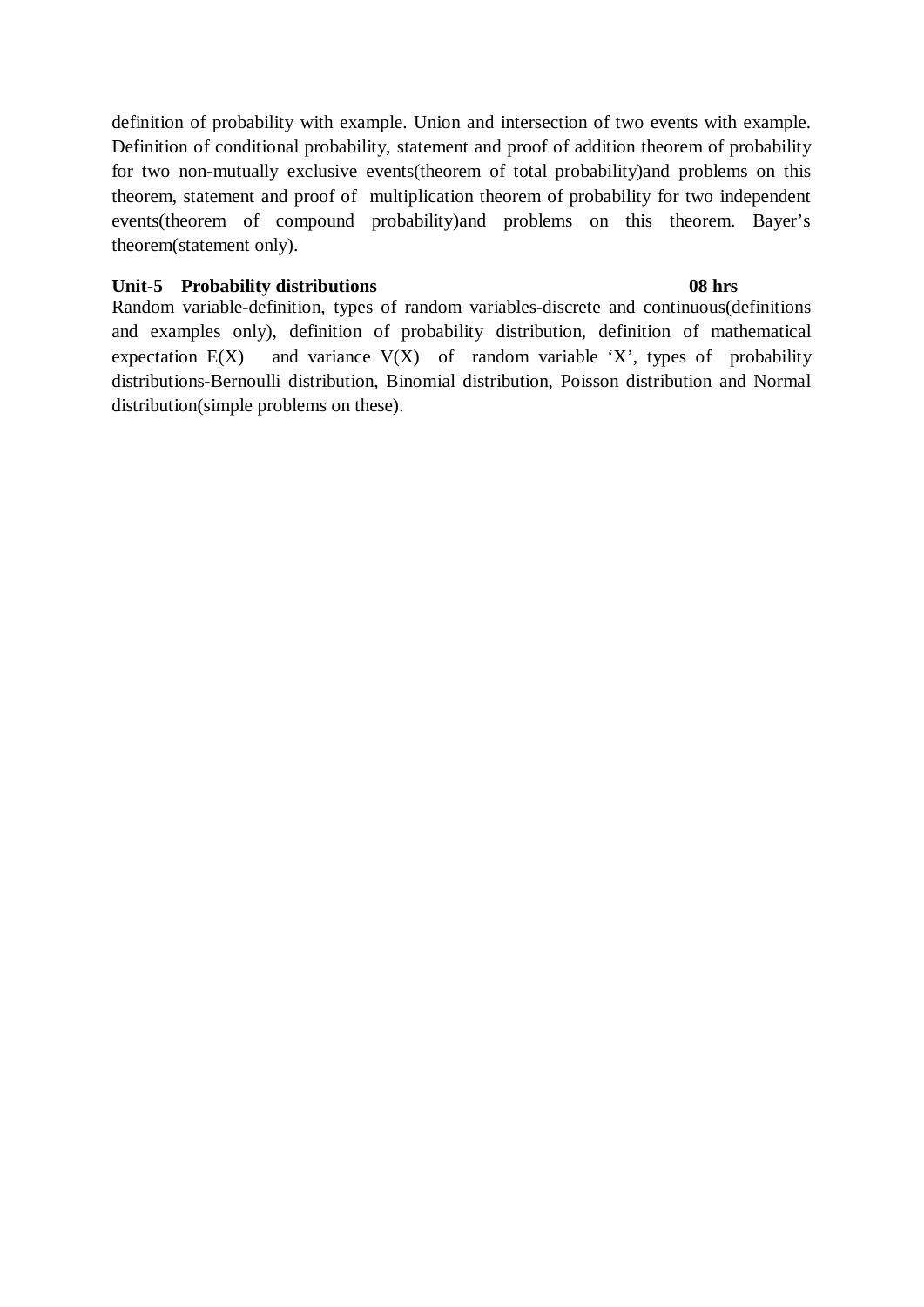### **Reference Books:**

- 1. Statistics and probability by B.M Aggarwal
- 2. Statistics by Rajmohan

### **QUESTION PAPER PATTERN**

### **PART I 05 Marks**

There shall be 05 questions from all the Units and each carrying 01 Marks. The student has to attend all the 05 questions.

### **PART II 75 Marks**

There shall be 07 questions carrying equal 15 Marks. Each question must contain subquestions-(a),(b),(c) and marks of a sub- question should not be more than 05 Marks. The student has to attend any 05 full questions Question Paper must contain: Question 1 from Unit 1 Question 2 from Unit 2 Question 3 from Unit 3 Question 4 from Unit 3 Question 5 from Unit 4 Question 6 from Unit 4 Question 7 from Unit 5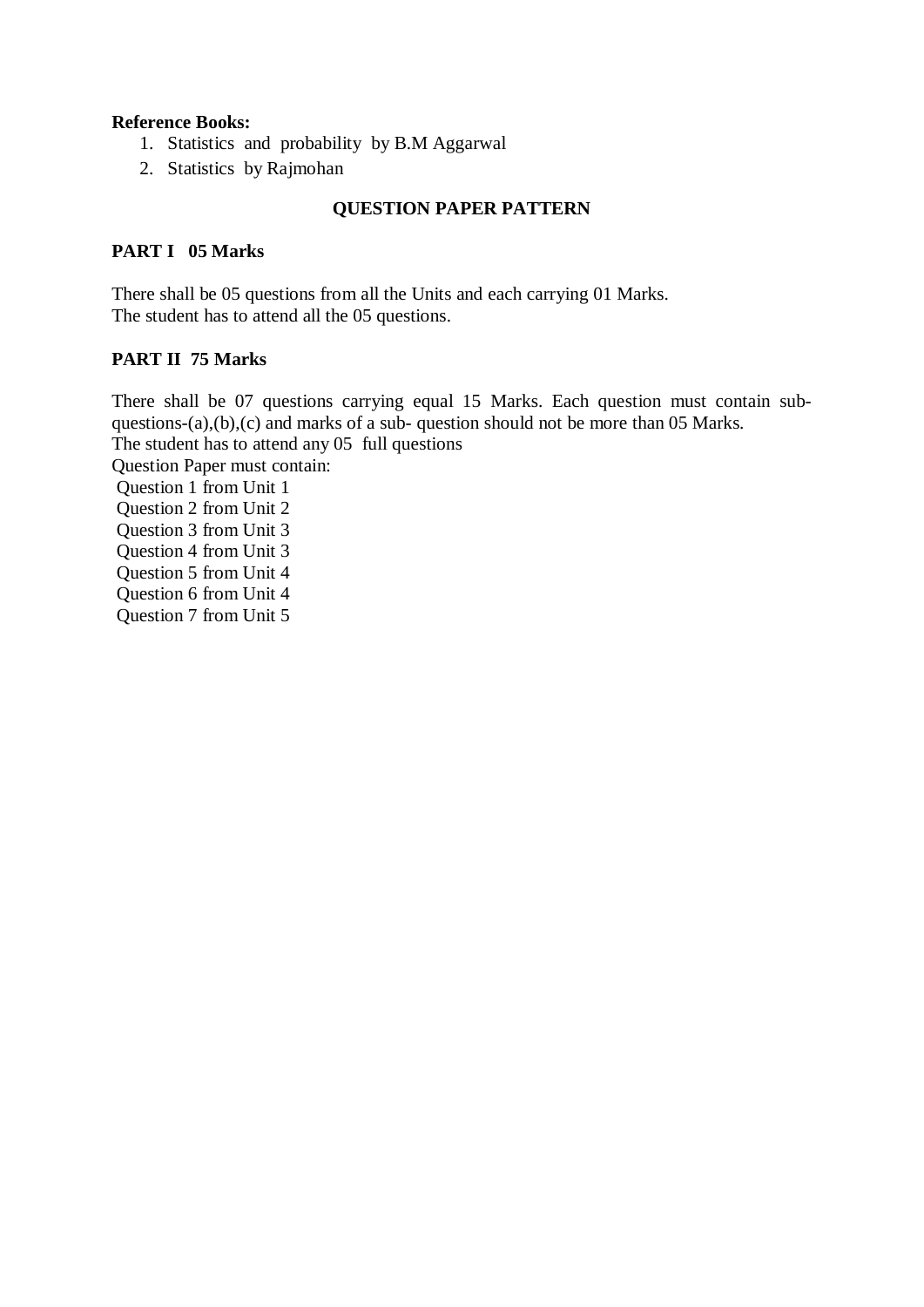### **BCA 26 DATA STRUCUTRES USING C**

Number of Teaching hours – 48 Theory Examination- 80 Max marks. Internal Assessment- 20 Max marks.

### **Unit 1-Introduction 10 hrs**

 Review of structures and pointers(briefly),definition of data structure, types(primitive, noprimitive-linear and non linear).Linear data structure-Stack: Definition and example, operations, representation of stack in C, evaluation of postfix expression, conversion from infix to postfix using stack table. Recursion: Recursive definition, and process, Recursion in C, writing Recursive programs

efficiency of recursion- examples

### Unit 2 – Queue 10 hrs **10 hrs**

 Definition and example, operations, representation of queue in C and its types- Ordinary queue, circular queue, priority queues, double ended queue.

### **Unit 3- Linked list** 10 hrs **10 hrs 10 hrs**

 Definition and example, stack and queue operations using linked list, insert and delete node in between a list, circular linked list and doubly linked list (concepts only).

### **Unit 4- Trees 10 hrs**

 Tree terminologies, Binary tree, binary tree representation, types of binary tree - linked representation, tree traversals, and binary search tree and their applications, algorithm on searching element in a binary search tree, arithmetic expression in tree representation

### Unit 5- Searching and Sorting 08 hrs **08 hrs**

Basic search technique, sequential search, and its efficiency searching ordered table- index sequential search, Binary search, interpolation search, binary tree searching, Hashing (open address and close address ).Sorting**:** General background, quick sort, insertion sort – simple insertion, shell sort, radix sort, selection sort, binary tree sort, heap sort, merge sort.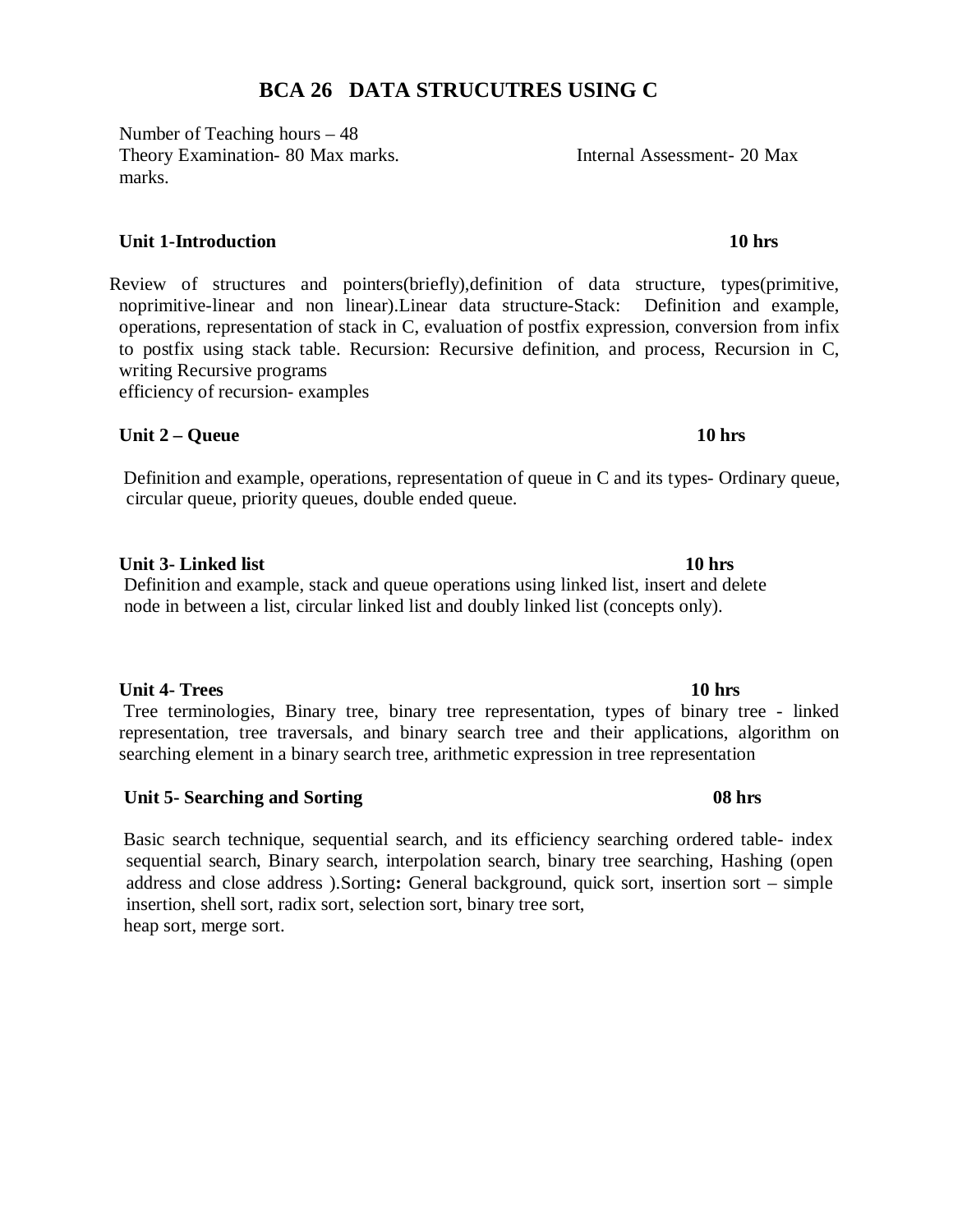#### **Reference Books:**

- 1. Data structures using C and C++ Yedidyiah et al
- 2. Programming in ANSI C E. Balaguruswamy
- 3. Data structures and programming design using C Robert Kruse PIII publications
- 4. Data structures and applications Trembly and Sorenson
- 5. Systematic approach to data structure Padmareddy

### **QUESTION PAPER PATTERN**

#### **PART I 05 Marks**

There shall be 05 questions from all the Units and each carrying 01 Marks. The student has to attend all the 05 questions.

#### **PART II 75 Marks**

There shall be 07 questions carrying equal 15 Marks. Each question must contain subquestions-(a),(b),(c) and marks of a sub- question should not be more than 05 Marks. The student has to attend any 05 full questions

Question Paper must contain:

- Question 1 from Unit 1
- Question 2 from Unit 1
- Question 3 from Unit 2

Question 4 from Unit 3

Question 5 from Unit 4

Question 6 from Unit 5

Question 7 from Unit 5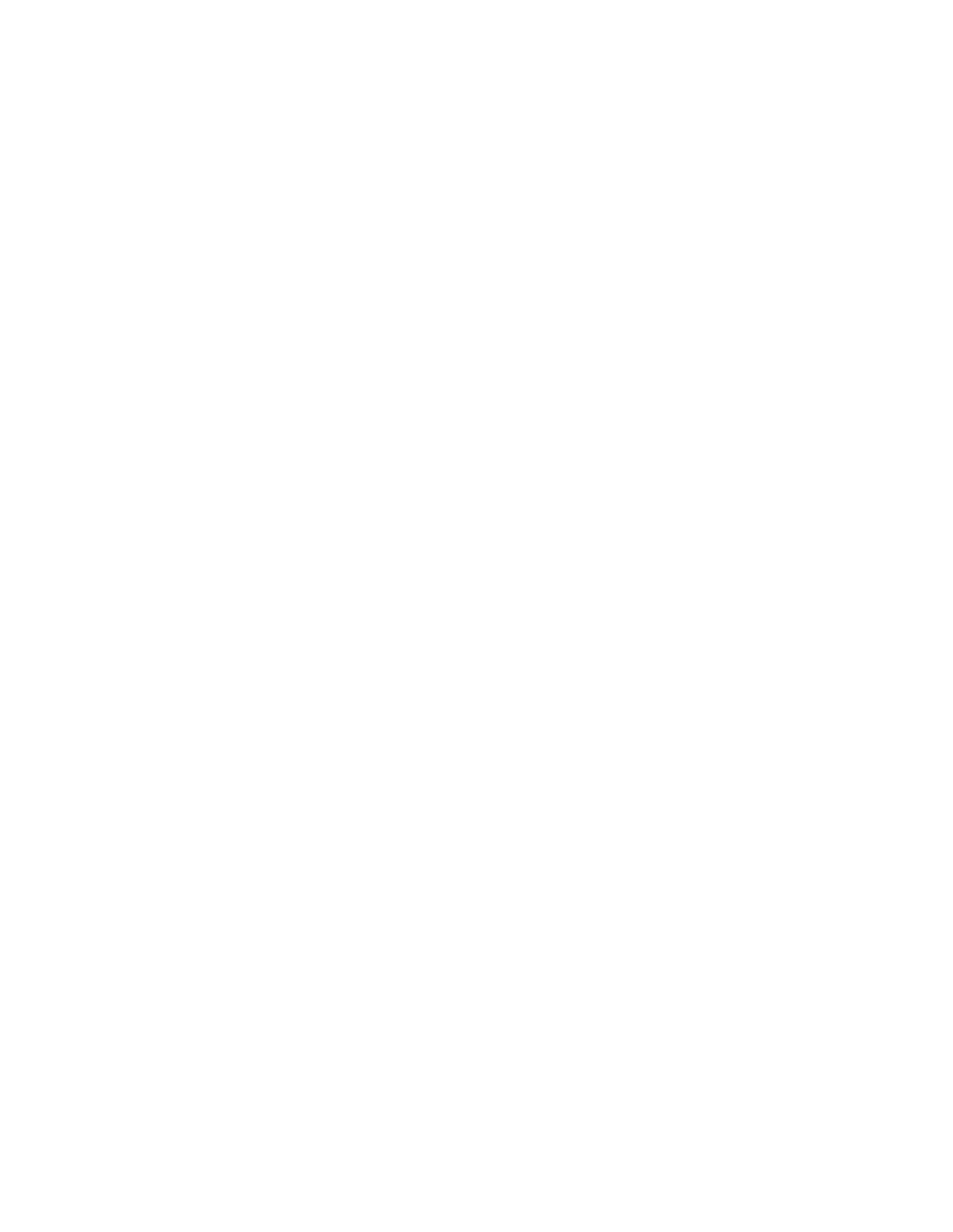### **BCA 27 DATA STRUCTURES LAB**

### **Part – A**

- 1. Implementation of stack
- 2. Evaluation of post fix expression
- 3. Implementation of queue
- 4. Implementation of circular queue using structures
- 5. Shell sort

### **Part – B**

- 1. Conversion of infix to postfix
- 2. Implementation of stack using linked list
- 3. Implementation of queue using linked list
- 4. Binary tree traversals
- 5. Quick sort
- 6. Heap sort
- 7. Tree sort

### **PRACTICAL EXAM SCHEME**

Record Manual- 10 Marks Practical Proper - 60 Marks Viva – voce - 10 Marks

|           |              | Flowchart/Algorithm                      | 05 Marks |
|-----------|--------------|------------------------------------------|----------|
|           |              | Program writing                          | 10 Marks |
| Part $-A$ | One Program  | Error free compilation or partial output | 05 Marks |
|           | Max marks 30 | Correct result with proper display       | 05 Marks |
|           |              |                                          |          |
|           |              | Flowchart/Algorithm                      | 10 Marks |
| Part - B  | One Program  | Program writing                          | 10 Marks |
|           | Max marks 30 | Error free compilation or partial output | 10 Marks |
|           |              | Correct result with proper display       | 05 Marks |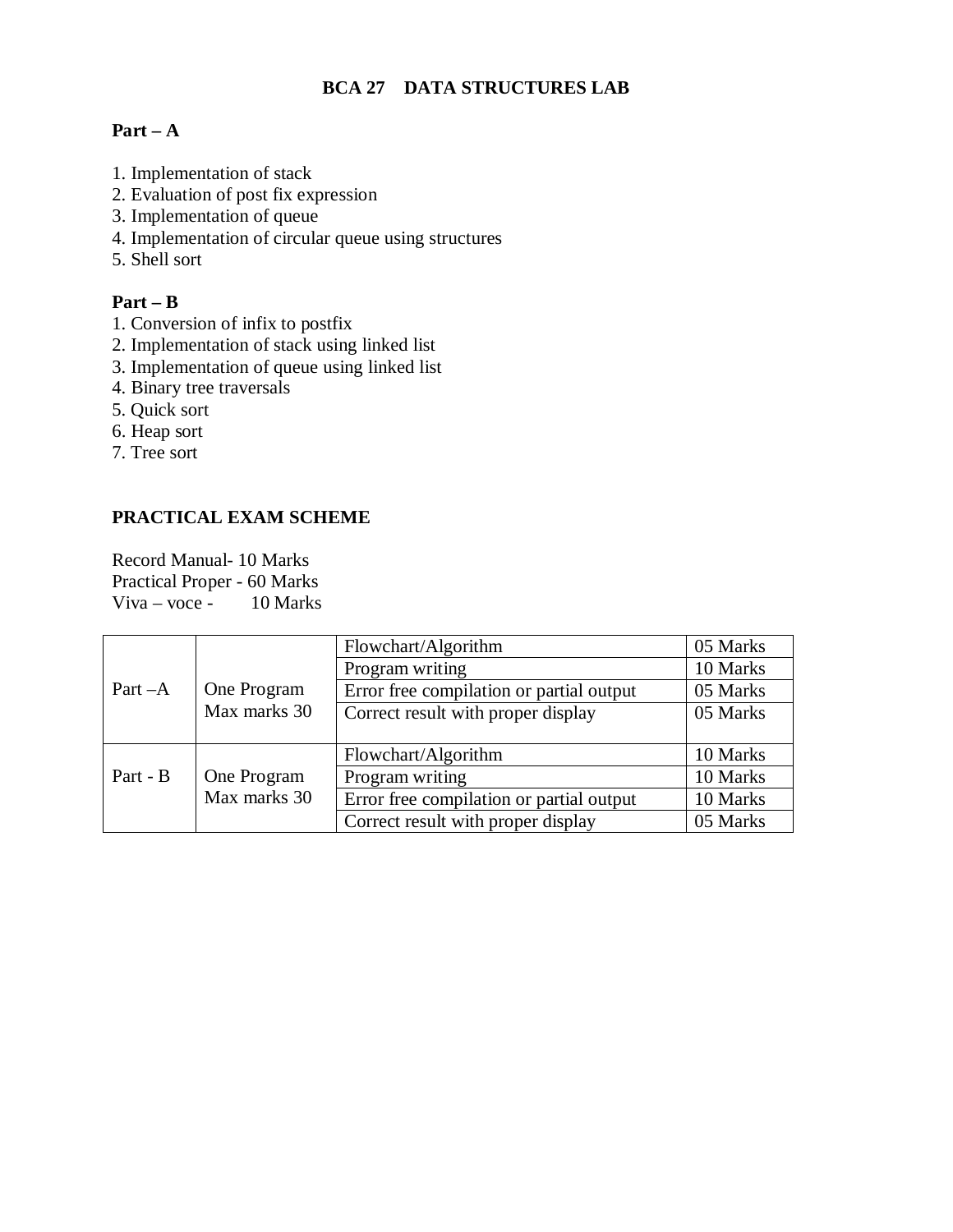### **THIRD SEMESTER BCA**

### **BCA 33 OBJECT ORIENTED PROGRAMMING WITH C++**

Number of Teaching hours – 48

Theory Examination- 80 Max marks. Internal Assessment- 20 Max marks.

#### Unit 1 - Introduction to C++ and OOPS 08 hrs

Object Oriented Programming paradigm, Basic concepts of Object Oriented Programming-Classes, Objects, Data Abstraction and Encapsulation, Polymorphism, Inheritance, Dynamic binding, Message passing, Benefits of OOP, Object Oriented languages, applications of OOP.C++ features, Comparison with C, Structure of a C++ program, input and output statements Keywords, symbolic constants, type compatibility, declaration of variables, reference variables, operators in C++, control structures.

#### Unit 2 - Classes Objects and Member Functions **10 hrs**

Limitations of structures in C, specifying a class, creating objects, memory allocation for objects static data members, arrays within a class, local classes. Defining member functions, call by reference, return by reference, inline functions, default arguments, making an outside function inline, nesting of member functions, private member functions, function overloading, static member functions, const member functions, pointer to members, friend and virtual functions.

#### **Unit 3 - Constructors and Destructors 10 hrs**

Introduction, constructors, parameterized constructors, multiple constructors in a class, constructors with default arguments, dynamic initialization of objects, copy constructor, dynamic constructors, constructing two dimensional arrays, const objects, destructors.

#### Unit 4 - Operator overloading 08 hrs **08 hrs**

Introduction, definition, overloading unary operators, overloading binary operators, overloading operators using friends, string manipulations using operators, rules for operator overloading, type conversions.

Unit 5 - Inheritance and Templates 10 hrs **10** hrs **10** hrs

Inheritance definition, defining derived classes, types-single inheritance, making a private member inheritable, multilevel inheritance, multiple inheritance, hierarchical inheritance, hybrid inheritance, virtual base classes. Template definition, class templates, class templates with multiple parameters, function templates, function templates with parameters.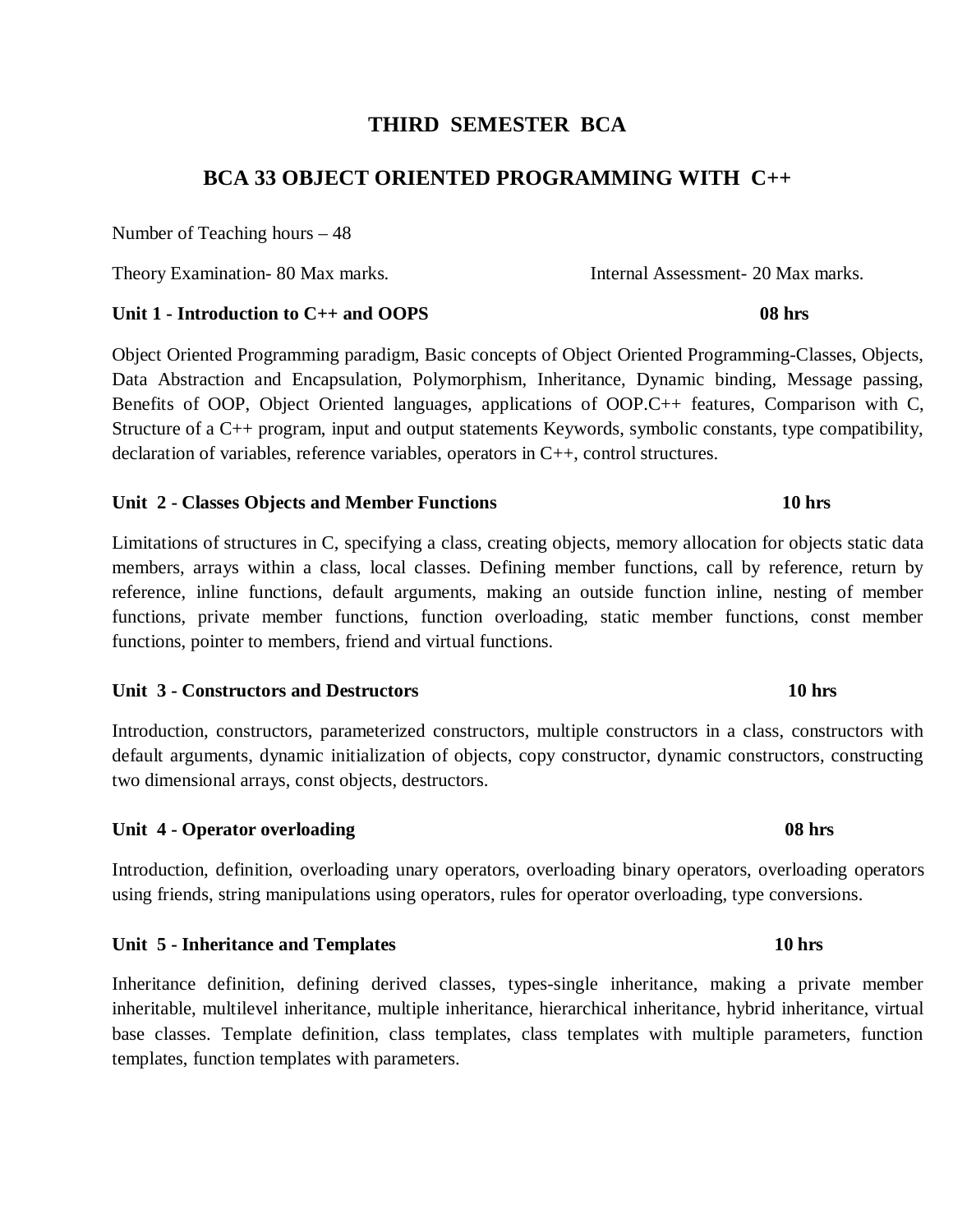#### **Reference Books:**

- 1. Object Oriented Programming with C++ E Balaguruswamy
- 2. Object Oriented Programming in Turbo C++ Robert Lafore
- 3. C++ The complete Language Bjarne Schildt

### **QUESTION PAPER PATTERN**

### **PART -I 05 Marks**

There shall be 05 questions from all the Units and each carrying 01 Marks. The student has to attend all the 05 questions.

### **PART- II 75 Marks**

There shall be 07 questions carrying equal 15 Marks. Each question must contain sub-questions- (a),(b),(c) and marks of a sub- question should not be more than 05 Marks. The student has to attend any 05 full questions Question Paper must contain: Question 1 from Unit 1 Question 2 from Unit 2 Question 3 from Unit 2 Question 4 from Unit 3 Question 5 from Unit 4 Question 6 from Unit 5 Question 7 from Unit 5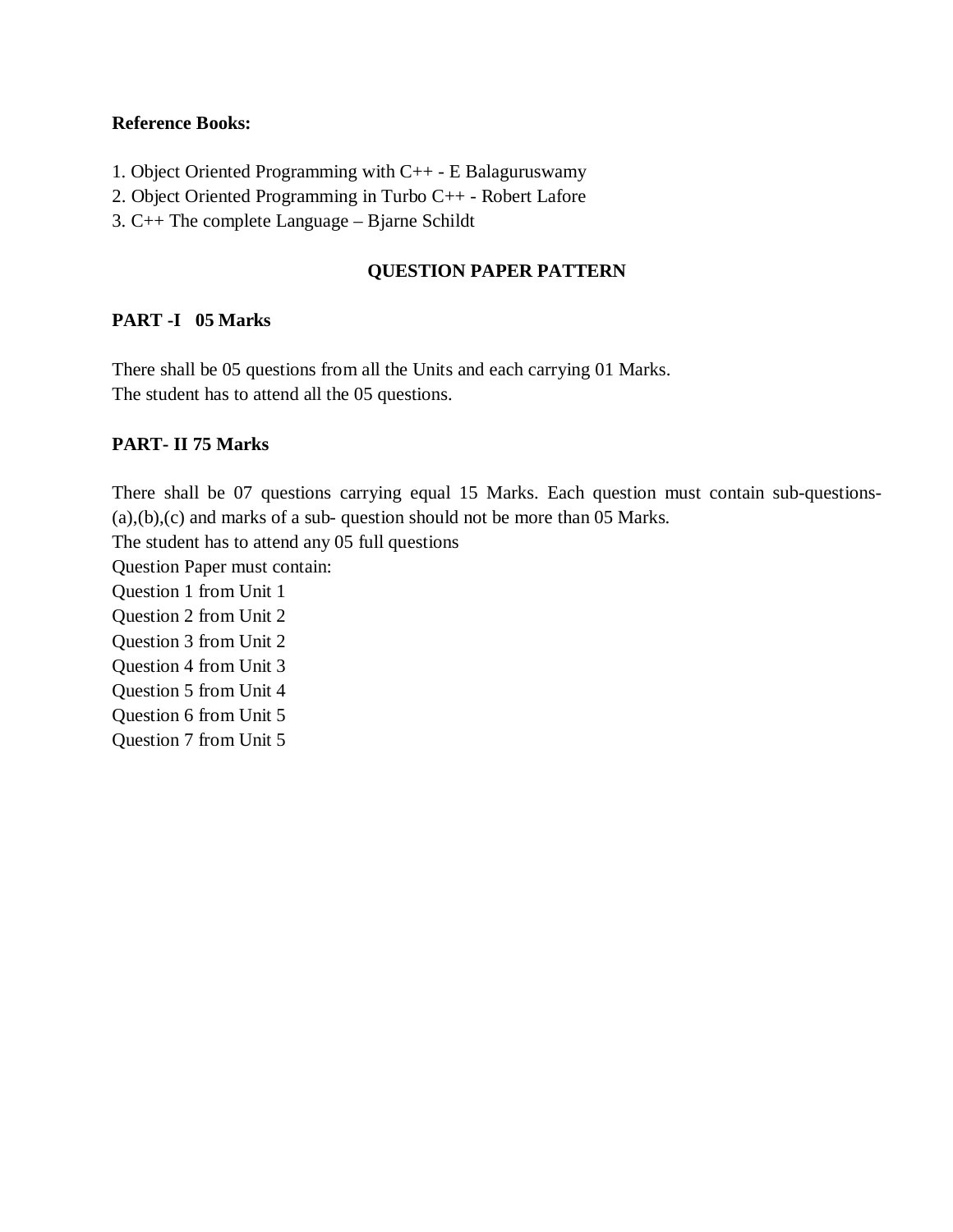### **BCA 34 SYSTEM SOFTWARE**

Number of Teaching hours – 48 Theory Examination- 80 Max marks.<br>Internal Assessment- 20 Max marks.

#### **Unit 1 - Machine Architecture 08 hrs**

Introduction, System software and machine architecture, Simplified Instructional Computers (SIC) and its architecture, Instruction Formats of IBM-360.

#### **Unit 2 - Assembler 10 hrs**  10 hrs **10 hrs**

Introduction, General design procedure, design of Assembler, statement of problem, data Structure, Format of Date bases, Algorithm for pass 1 and pass 2, look for modularity. Explanation along with flowcharts for both pass 1 and pass 2 (detail flowchart).Table Processing :Searching & Sorting **-** Linear and binary search , comparison, examples. Interchange sort,, shell sort, bucket sort, radix exchange sort, address calculation sort,. Random entry searching

#### **Unit 3 - Macro Language and macro processor 10 hrs**

Introduction, Macro instructions, Features of macro facility-macro instruction arguments, Conditional macro Expansion, Macro calls within macro, Macro instruction defining macro implementation: statement of problem, Specification of databases and specification of database format, Algorithm and flowchart for processing macro definitions and macro expansion

#### **Unit 4 - Loader 10 hrs**  10 hrs **10 hrs**  10 hrs **10 hrs**  10 hrs **10 hrs**  10 hrs **10 hrs**  10 hrs **10 hrs**  10 hrs **10 hrs**  10 hrs **10 hrs**  10 hrs **10 hrs**  10 hrs **10 hrs**  10 hrs **10 hrs**  10 hrs **10 hrs**  10 hrs **1**

Introduction, Loader schemes-compile and go loader scheme, general loader, Absolute loader, Sub routine linkage, Relocating loader, Direct linking loader, overlays, Dynamic loading.

#### **Unit 5 - Compiler 10 hrs**  10 hrs

Introduction, Statement of problem, Phases of compiler, Lexical phase, syntax phase, interpretation phase optimization phase, storage assignment phase, code generation phase, Assembly phase, passes of compiler. Data Structures: statement of problem, storage classes and its use.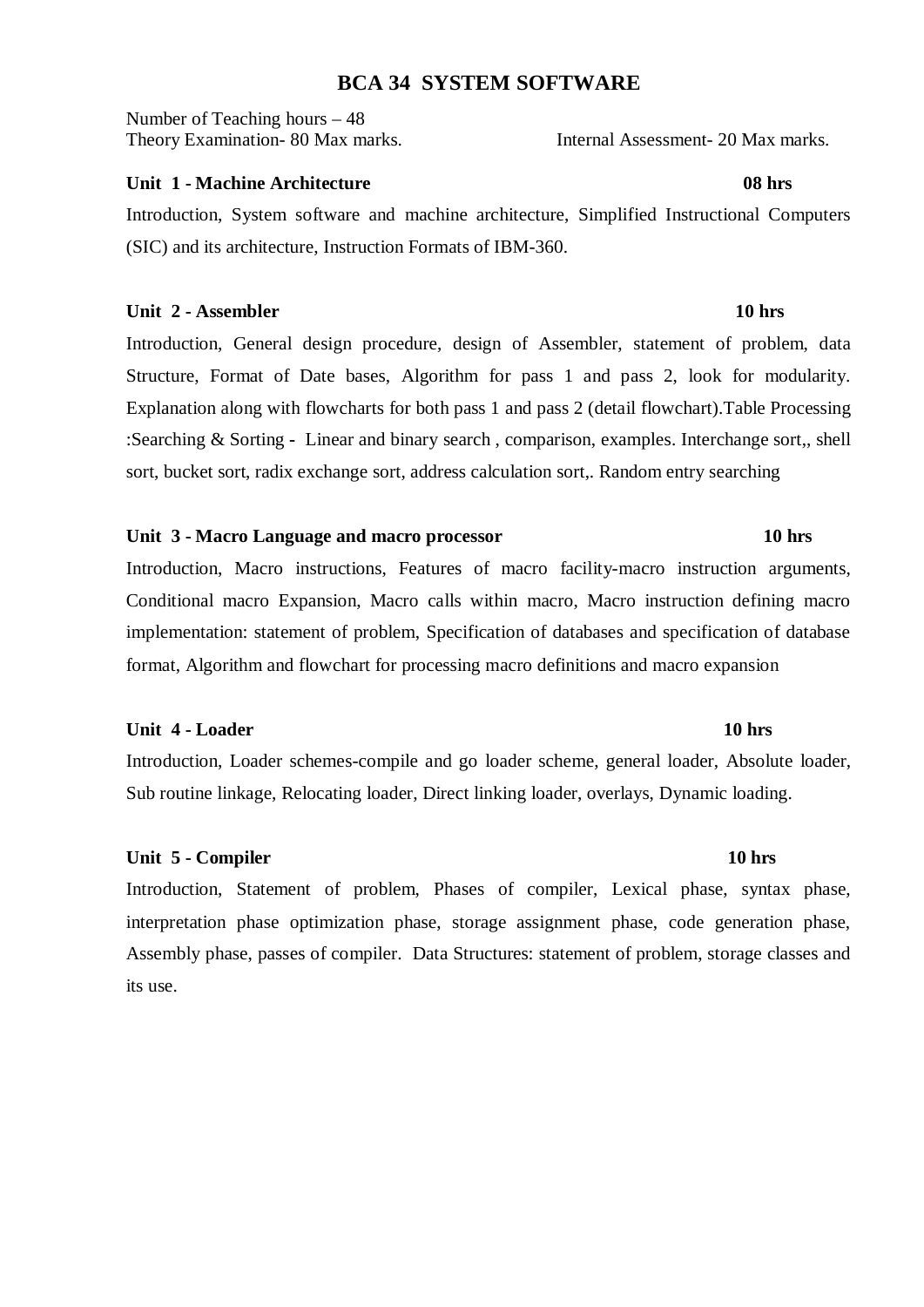#### **References:**

- 1. System programming John. J. Donovan
- 2. System Software Leland L. Beck, Third edition, Addison Wesley 1997
- **3.** Systems programming and operating systems Dhamdare

### **QUESTION PAPER PATTERN**

#### **PART -I 05 Marks**

There shall be 05 questions from all the Units and each carrying 01 Marks. The student has to attend all the 05 questions.

### **PART- II 75 Marks**

There shall be 07 questions carrying equal 15 Marks. Each question must contain sub-questions- (a),(b),(c) and marks of a sub- question should not be more than 05 Marks. The student has to attend any 05 full questions Question Paper must contain: Question 1 from Unit 1 Question 2 from Unit 2 Question 3 from Unit 2 Question 4 from Unit 3 Question 5 from Unit 4 Question 6 from Unit 5 Question 7 from Unit 5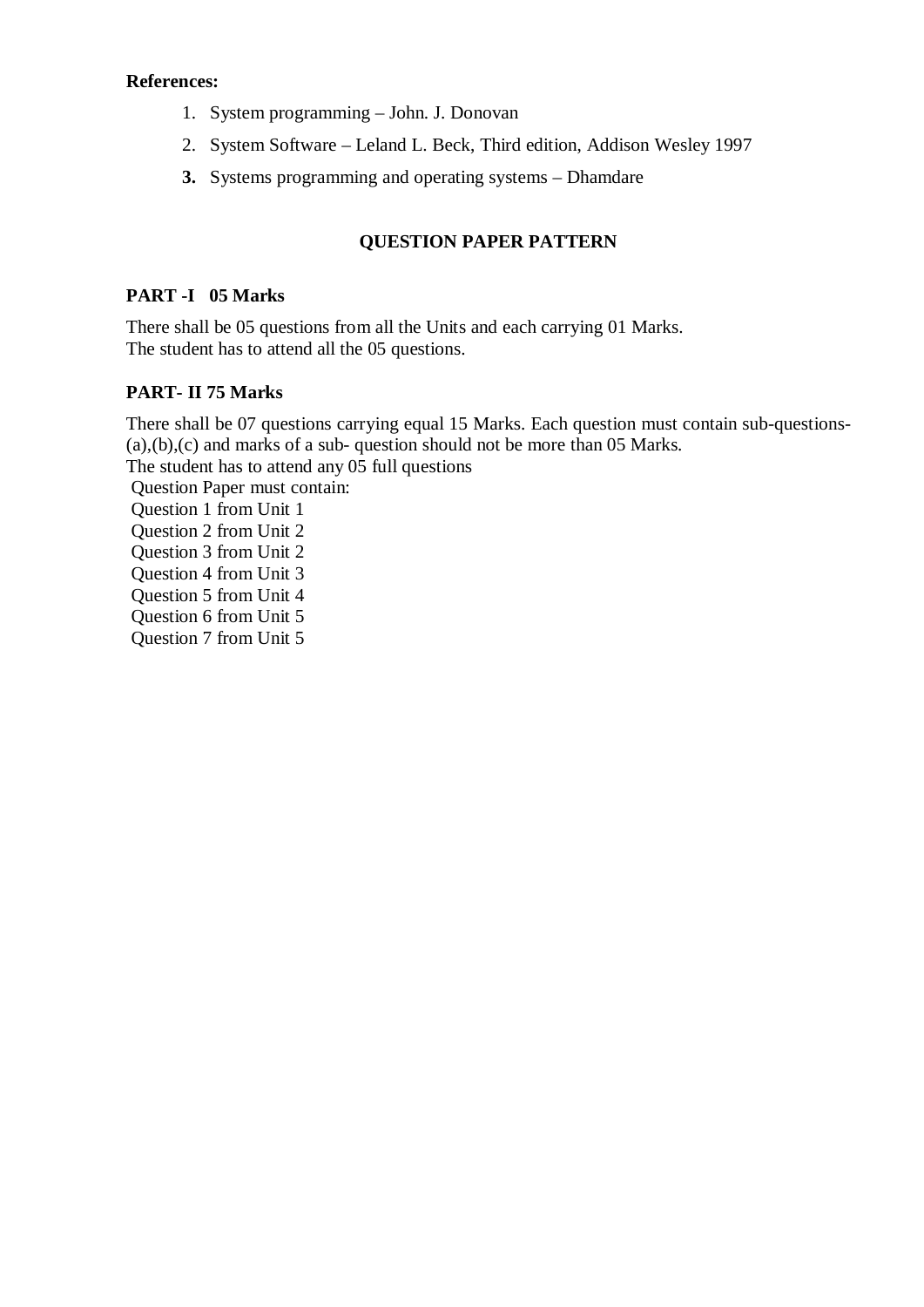### **BCA 35 DATABASE MANAGEMENT SYSTEM**

Number of Teaching hours – 48 Theory Examination- 80 Max marks. Internal Assessment- 20 Max marks.

#### **Unit 1 - Introduction 10 hrs 3.1 and 3.1 and 3.1 and 3.1 and 3.1 and 3.1 and 3.1 and 3.1 and 3.1 and 3.1 and 3.1 and 3.1 and 3.1 and 3.1 and 3.1 and 3.1 and 3.1 and 3.1 and 3.1 and 3.1 and 3.1 and 3.1 and 3.1 and 3.1 and**

Meaning of data and information. Meaning of persistent data, definitions for DBMS, database, database system, examples, database system applications. database management system vs. file management system, views of data, data independence, data models, database languages, database users and administrators, database system structure, application architecture, advantages of using DBMS, classification of DBMS, meaning of schema and instance.

#### **Unit 2 - E-R Model 10 hrs**  10 hrs **10 hrs 10 hrs**

Using high-level, conceptual data models for database design, basic-concepts, constraints, keys, an example database application, E-R diagram, types of entities, entity sets, attributes, types of attributes, weak entity sets, cardinality ratios (mapping cardinality), specialization, generalization

#### Unit 3 - Relational Model **12 hrs 12 hrs**

Structure of relational Databases, Relational algebra - select, project. union, set difference, rename, division operations, Modification of the database, queries using relational algebra. Extended relational algebra operations.SQL**-** Background, basic structure, set operation, aggregate functions, NULL values, nested sub queries, Views, complex queries, Modification of the database, joined relations, Data Definition Language**,** domain constraints, referential integrity in SQL. Assertions, authorization, privileges in SQL, Encryption techniques.

#### **Unit 4 - Relational Database Design 10 hrs**

Pitfalls in relational data base design, Normalization for relational databases. Normal forms based on primary keys, General definitions of first, second and third normal forms, Functional Dependency (concept and example) decomposition, Boyce-Codd Normal Form - definition and example, fourth Normal form - Multi valued Dependencies - definition and example.

#### Unit 5 - Storage and File Structure **06 hrs** 06 hrs

Overview of physical storage media, RAID, Organisation of records in files, Data dictionary, Ordered indices, B+ tree, introduction to transactions.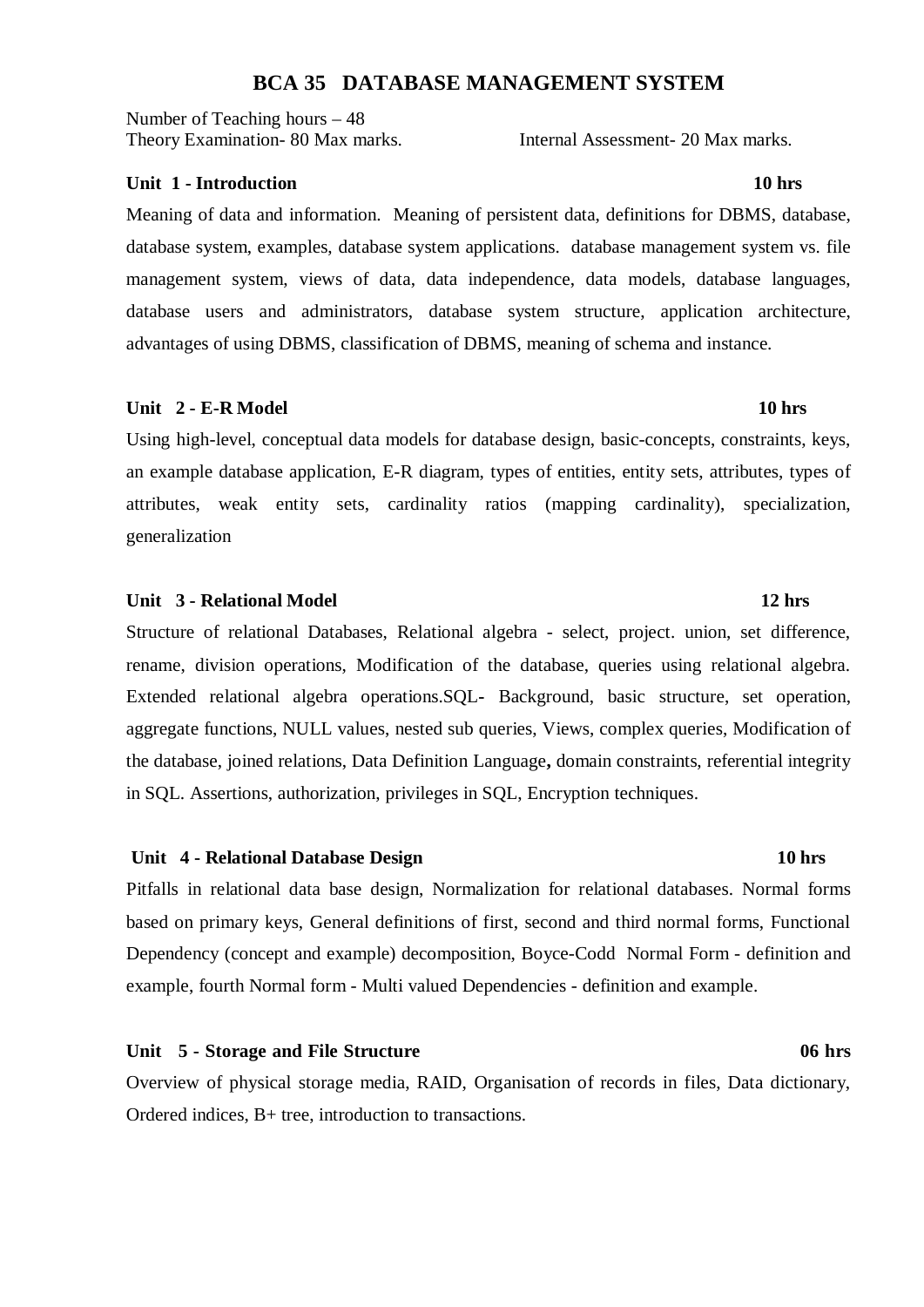## **Reference Books:**

- 1. Korth, Sudarshan "Database System concepts", Mcgraw Hill-IV Edition.
- 2. Navathe, Silberchatz and Elmasri "fundamentals of database Systems"
- 3. Addison C.J. Date "Introduction to Database systems" Addison-wesley.
- 4. Bipin C Desai "Introduction to Data base system" Galgotia publications

# **QUESTION PAPER PATTERN**

## **PART -I 05 Marks**

There shall be 05 questions from all the Units and each carrying 01 Marks. The student has to attend all the 05 questions.

## **PART- II 75 Marks**

There shall be 07 questions carrying equal 15 Marks. Each question must contain sub-questions- (a),(b),(c) and marks of a sub- question should not be more than 05 Marks.

The student has to attend any 05 full questions Question Paper must contain:

- Question 1 from Unit 1
- Question 2 from Unit 2
- Question 3 from Unit 2
- Question 4 from Unit 3
- Question 5 from Unit 4
- Question 6 from Unit 5
- Question 7 from Unit 5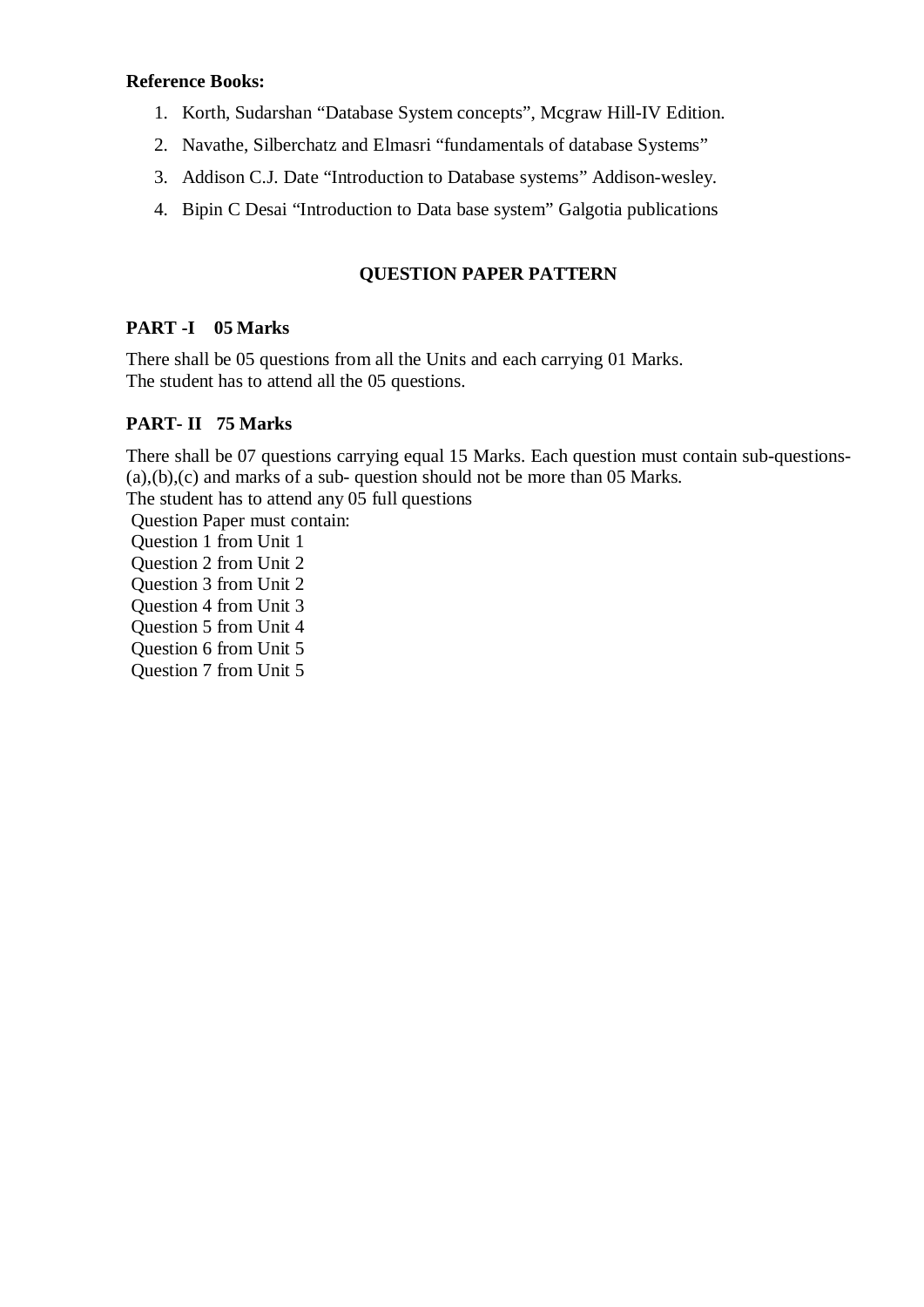# **BCA 36 C++PROGRAMMING LAB**

## **PART A**

- 1. Write a c++ program to find the result of a student using class concept
- 2. Define a class employee having data members name, basic salary, net salary with the member function getdata() , showdata(). Calculate the net salary assuming appropriate % for all allowance and deductions using class concept
- 3. Define a class to represent product details it includes data member pname, pcode, price, pquality include member function a) to get product detail b) to display the product details and total price using class concept
- 4. Write a c++ program to print Fibonacci series using constructor
- 5. Write a c++ program to find biggest of two numbers and three numbers using function overloading
- 6. write a c++ program to calculate area of triangle, rectangle and circle using function overloading
- 7. write a c++ program to calculate family income using friend function

## **PART – B**

- 8. write a c++ program to add two complex numbers using operator overloading
- 9. write a c++ program to concatenate two string using operator overloading
- 10. write a c++ program to implement multiple inheritance by creating classes father, mother and son
- 11. write a c++ program to swap two numbers using function template
- 12. write a c++ program to sort an array using function template
- 13. Write a c++ program to define a class Bank Account including the following class members.

DataMembers:, cust name, accno, balance.

Member Functions: a) getdata(custname,accno,balance).

- b) display(accno).
- c) deposit(acno,amt).
- d) withdrow(accno,amt) updation aftern checking the balance.
- e) To display name & balance of all the records
- 14. Write a c++ program to implement multilevel inheritance by creating classes: College—> name\_id, location,dept

Student—>name ,reg\_no, course, age

DOB—>date, month, year, place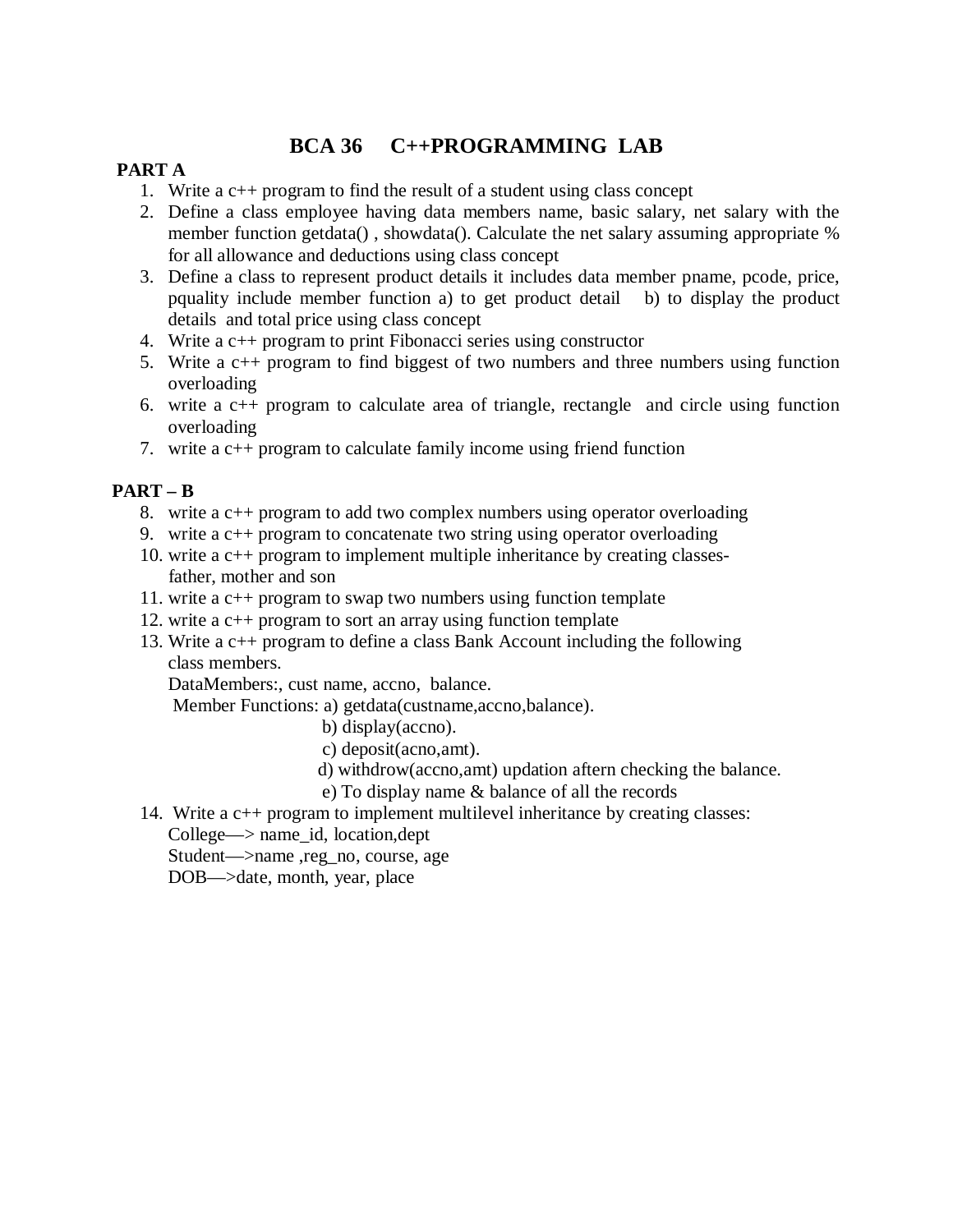# **PRACTICAL EXAM SCHEME**

Practical Proper - 60 Marks

 $Viva - voce - 10 Marks$ 

Record - 10 Marks

| Part $-A$ |              | Program writing                          | 15 Marks |
|-----------|--------------|------------------------------------------|----------|
|           | One Program  | Error free compilation or partial output | 05 Marks |
|           | Max marks 30 | Correct result with proper display       | 05 Marks |
|           |              | Program writing                          | 20 Marks |
| Part - B  | One Program  | Error free compilation or partial output | 10 Marks |
|           | Max marks 30 | Correct result with proper display       | 05 Marks |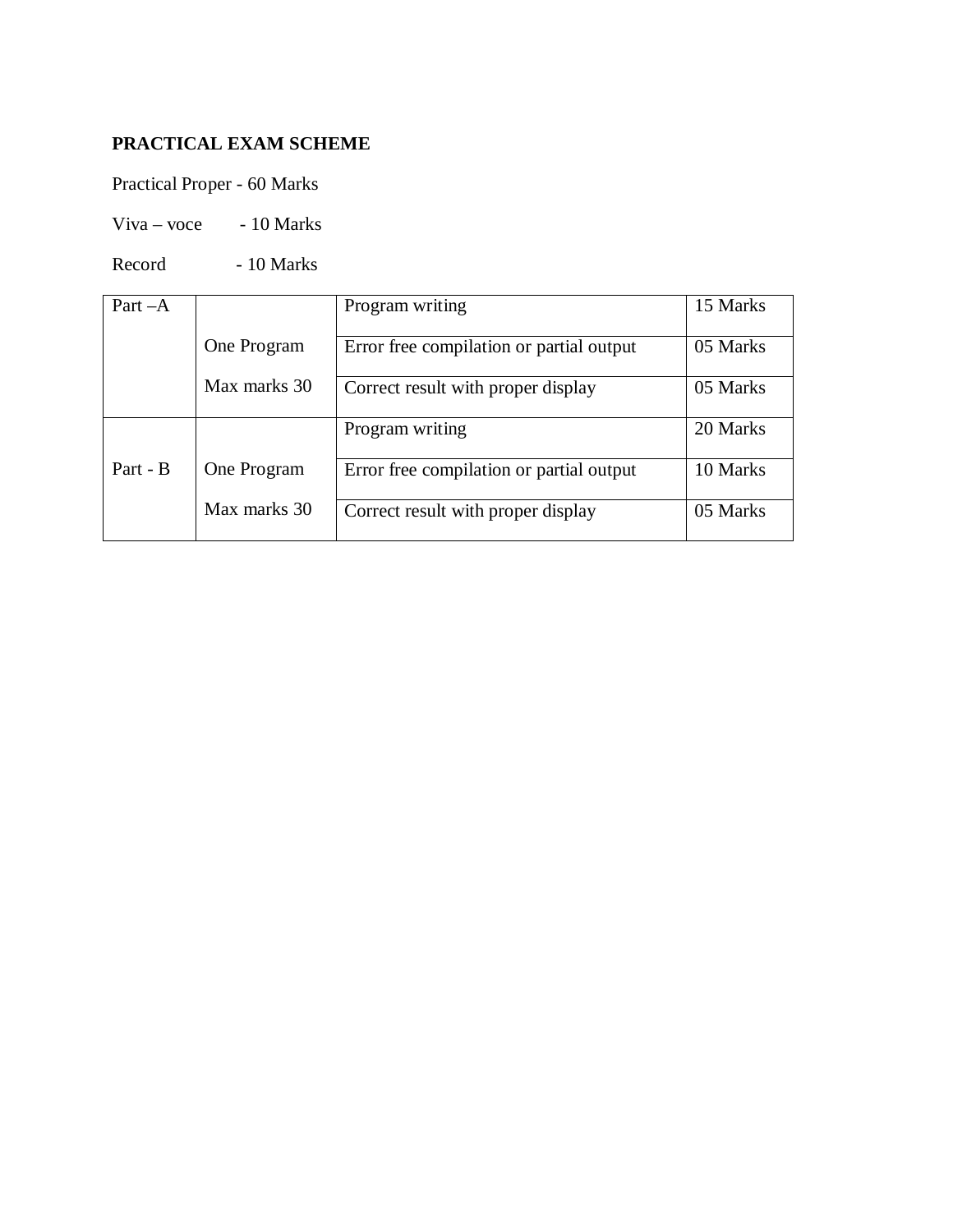- I. Use the default emp and dept table to write SQL statements for the following queries
	- 1. Find the employee details in ascending order of their name and descending order of their salary
	- 2. Find the name of all managers and number of employees under them
	- 3. Find the details of all employees in the research department
	- 4. Find the minimum, maximum and average salary of each department
	- 5. Find department name having least number of employees
	- 6. Find the department name having highest annual payroll
	- 7. Add an employee under the manager smith
	- 8. Find the employees who are not getting commission
- **II.** Creat**e** tables as below

Student(name string, regno string primary key, dob date, doj date ,course string foreign key)

Markscard(regno foreign key, sem string, sub1 number, sub2 number, sub3 number, tot number, avge number, result string)

Write SQL statements for the following queries.

- 1. List the names of students studying in BCA course in the order of their joining
- 2. Find the name of student who has scored highest marks in every sem of each course
- 3. Count the number of students in each course
- 4. Find the course having second highest number of students
- 5. Find the course having least students in I semester
- 6. Display the details of student 'xxx' in every semester.
- 7. Find the names of al juniors of 'yyy' in course 'c1'
- 8. Find all students studying with 'xxx' and elder to him (compare DOB)
- III Dept(deptno integer pkey, dname string not null, loc string not null)
	- Emp(eno integer pkey, ename string, deptno fkey, design string not null, bsal number>0)

Salary(eno fkey, da, hra,gross,it,pf,net,comm)

DESGN ARE manager,clerk,salesman

Comm=5% of basic if design=salesman otherwise null

Da=15% bsal  $hra = 7%$  of bsal gross=bsal+da+hra

It  $=0$  if gross  $< 15000$ 

- $= 10\%$  of gross if gross between 15000 and 30000
- =20% of gross if gross between 30000 and 50000
- $= 30\%$  of gross otherwise
- $pf = 10\%$  of gross or 1000 whichever is less

Write SQL statements for

- 1. Count the number of employees in every designation
- 2. List the employees of every department in descending order of their net salary
- 3. List the name and salary of highest salary payer in every department
- 4. List the name of employee paying highest IT
- 5. List the total IT paid by each department
- 6. List the departments in every location
- 7. Raise the basic salary by 10% for the managers of every department.
- 8. Find the number of employees having atleast 10 years of experience in every department.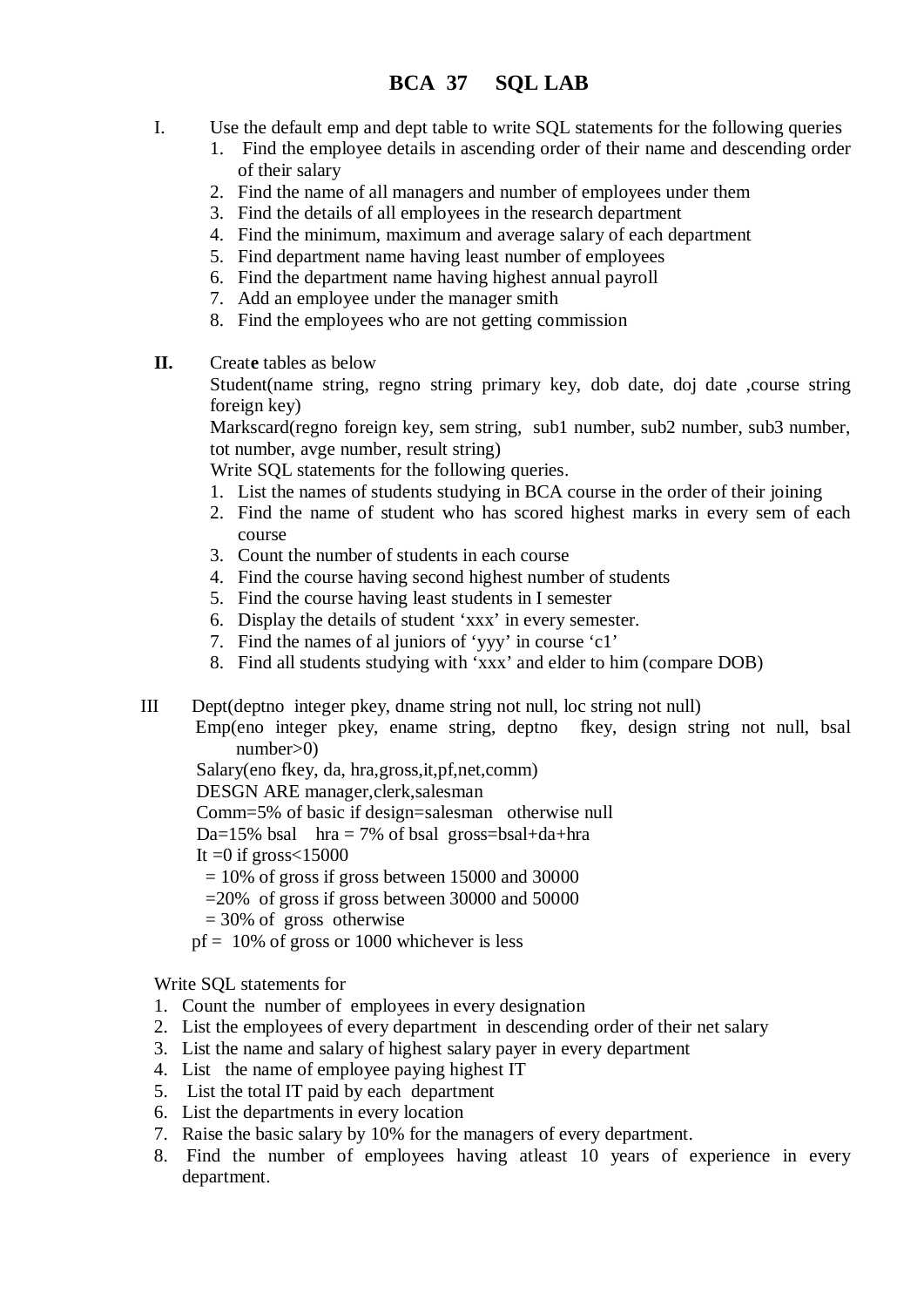IV Create tables as below

Employee(eno, ename,street,city) Company(cno,cname,city) Works(eno,cno,sal) Manages(mno,eno)

Write SQL statements for the following queries

- 1. Find the name of all employee working in the city in which they live
- 2. Find the company having most employee
- 3. Count the number of employees under each manager.
- 4. Find the company having second highest payroll
- 5. Find employee drawing more salary than his manager in every company
- 6. Raise the salary of every manager by 25%
- 7. Find name of employees who are not having managers
- 8. Find average, highest and lowest salary of every company

## **PRACTICAL EXAM SCHEME**

Practical Proper - 60 Marks  $Viva - voce$  - 10 Marks Record - 10 Marks

| <b>Table Creation</b> | 2 Tables creation $\&$ data insertion from any 20 marks                                               |          |
|-----------------------|-------------------------------------------------------------------------------------------------------|----------|
|                       | two cycles                                                                                            |          |
| SQL queries           | 2 SQL queries from I cycle and 6 SQL<br>queries from any two other cycles for<br>which tables created | 40 marks |
|                       | Queries writing 3 marks (each)                                                                        |          |
|                       | Execution 2 marks (each)                                                                              |          |

**NOTE:** Examiner has to ask 8 queries from two cycles in which students should answer minimum 3 queries in any one cycle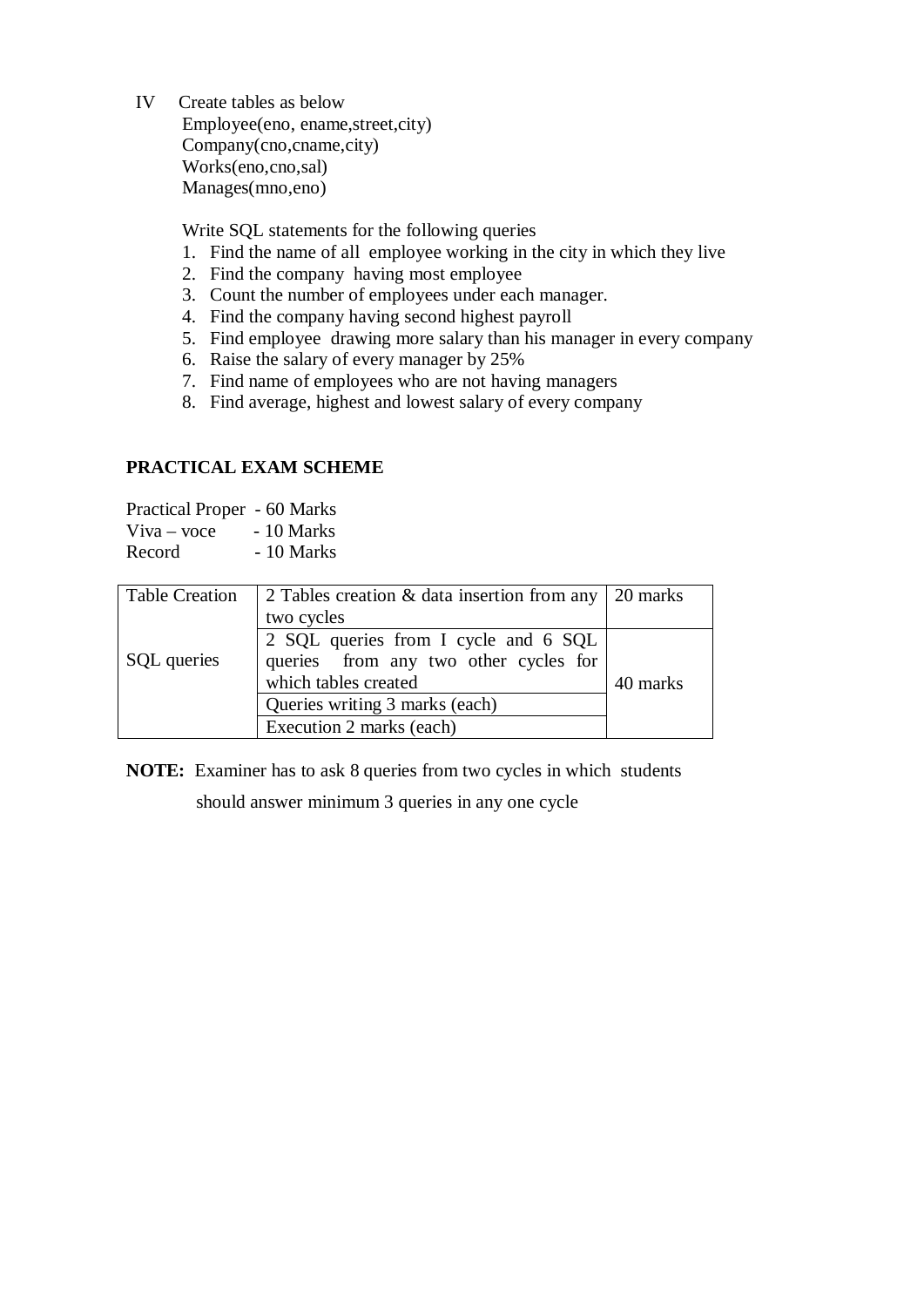# **FOURTH SEMESTER BCA**

# **BCA 43 JAVA PROGRAMMING**

Number of Teaching hours – 48 Theory Examination- 80 Max marks. Internal Assessment- 20 Max marks

## **Unit 1 - Introduction to Java and Java Program Structure 10 hrs**

History of Java, Java features, Difference between C/C++ and Java, Java program structure, Java tokens, Statements, JVM, Introduction to packages in Java, Applets, Operators & Expressions, Data types, Constants and Variables, Type conversions, Mathematical functions; Control Statements: Decision making and Branching with while, do-while, for and labeled loops; Arrays, Vectors & Strings: Initialization, Declaration of 1D, 2D arrays, String arrays, String methods, Vectors, Wrapper classes.

## **Unit 2 - Overview 10 hrs**

Class, Objects, Constructor, Method overloading, Static members; Inheritance: Single, Multilevel, Hierarchical, Visibility modes, Method overriding, Final variable, Abstract methods and classes; **Interface**: Defining, Extending and Implementing assigning interface variables

## Unit 3 -Packages and multithreading **10 hrs 10 hrs**

Java API Packages, using system packages, naming convention, accessing and using a package, adding a class to packages, hiding classes. Multithreaded programming: Creating a thread, extending the thread class, stopping and blocking a thread, life cycle of a thread, using thread methods, thread exceptions, thread priority, synchronization, implementing the runnable interface.

## Unit 4 - Exceptions and Debugging 10 hrs **10** hrs

Meaning of errors and exceptions, Dealing with errors, Classifications of exceptions, syntax of handling exceptions, advertising the exceptions, throwing and rethrowing exceptions, creating Exception classes, multiple catch statements, finally clause, tips for using exceptions, Debugging techniques – tricks for debugging, Assertions, Java Debugger (JDB).

## **Unit 5 - Applets and Graphics 08 hrs**

Applets basics, applets and application, Life cycle, Life cycle of Applet programming- passing parameter to applets, paint and repaint methods, Graphics class, Line, Rectangle, Circle, Ellipse, Arcs and Polygon. Using control loops in applets, drawing bar charts.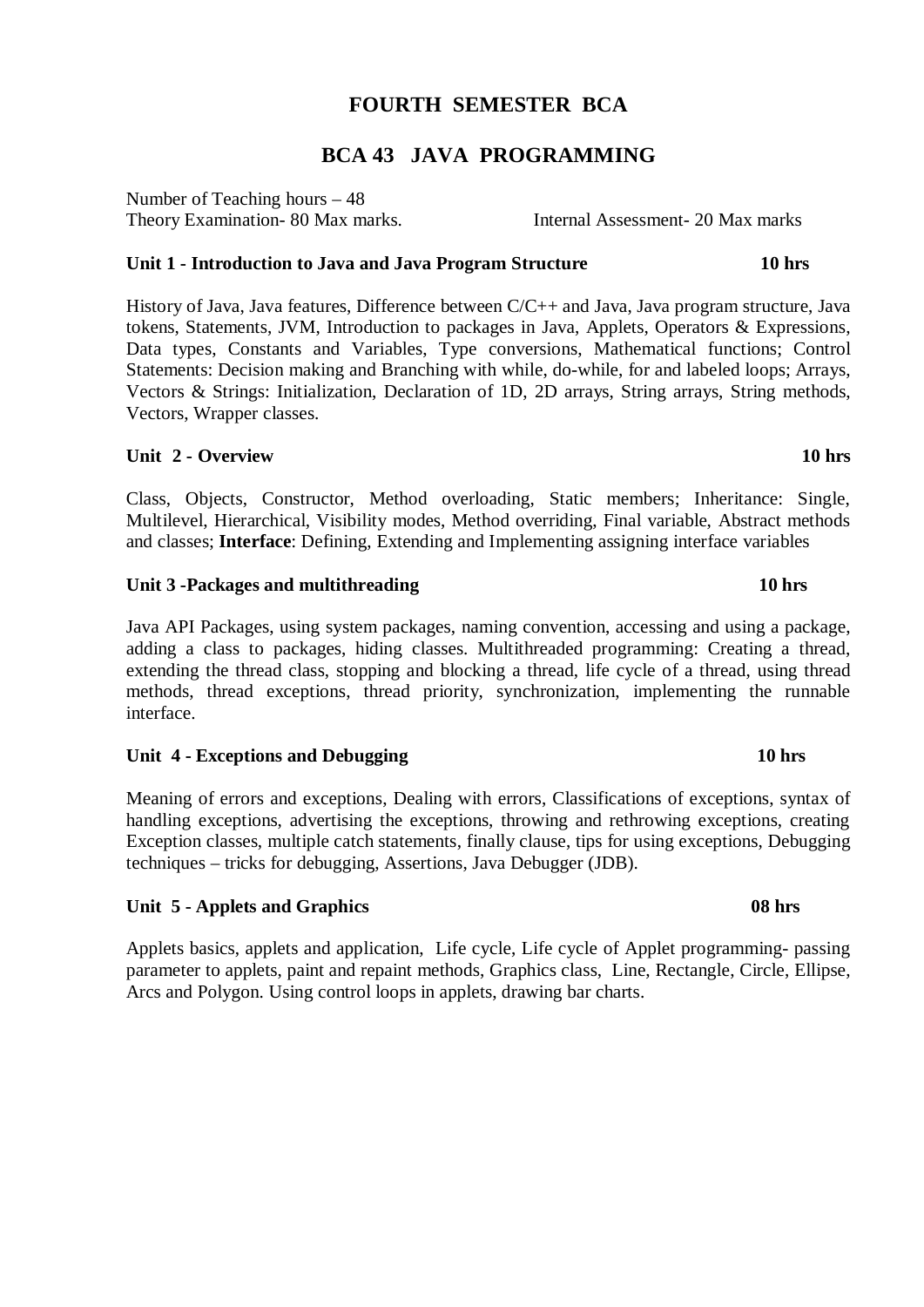### **Reference Books:**

- 1. Java, The Complete Reference Patrick Naughton and Schildt
- 2. Programming in Java Joseph L Weber
- 3. Java Programming E Balaguruswamy
- 
- -

## **QUESTION PAPER PATTERN**

## **PART I 05 Marks**

There shall be 05 questions from all the Units and each carrying 01 Marks. The student has to attend all the 05 questions.

## **PART II 75 Marks**

There shall be 07 questions carrying equal 15 Marks. Each question must contain sub-questions- (a),(b),(c) and marks of a sub- question should not be more than 05 Marks. The student has to attend any 05 full questions Question Paper must contain: Question 1 from Unit 1. Question 2 from Unit 1 Question 3 from Unit 2 Question 4 from Unit 2 and 3 Question 5 from Unit 3 Question 6 from Unit 4 Question 7 from Unit 5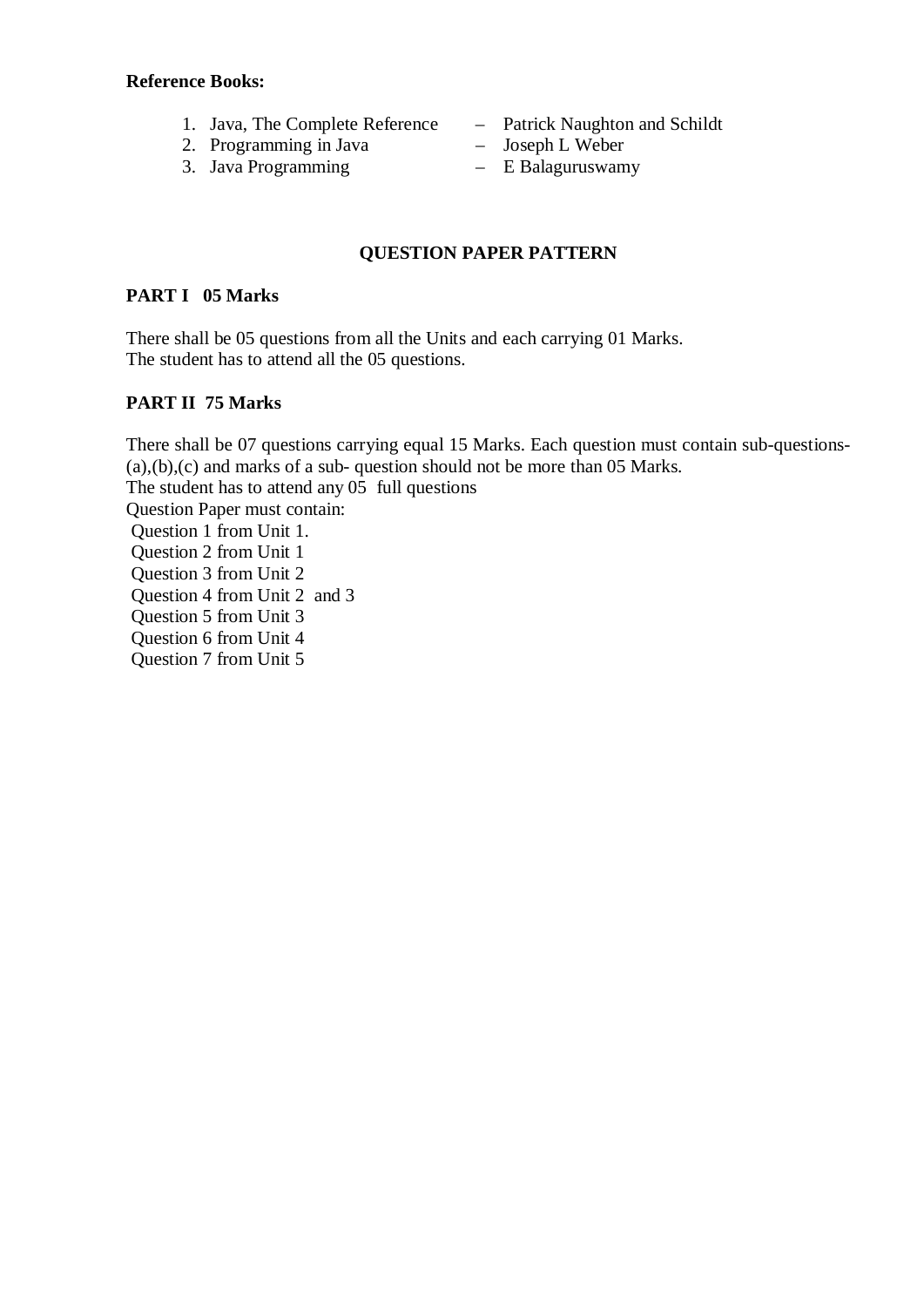## **BCA 44 COMPUTER GRAPHICS**

Number of Teaching hours – 48 Theory Examination- 80 Max marks. Internal Assessment- 20 Max marks

### **Unit 1 - Introduction to Multimedia 10 hrs** 10 hrs

Definition, CD-ROM and the multimedia highway, Uses of Multimedia, Introduction to making multimedia – The stages of Project, the hardware  $\&$  software requirements to make good multimedia, Multimedia skills .Multimedia building blocks- SOUND: MIDI, Digital audio, audio file formats. Images: still images, color and file formats. ANIMATION: principles of animation, making animation. VIDEO: using video, how video works, and video standards.

Unit 2 - Introduction to Graphics applications **10 hrs** 

 CAD , presentation graphics, computer art, entertainment, education and training, visualization, image processing. Display devices – raster scan displays – color CRT, DVST, LCD, 3D viewing devices. Raster scan systems, Random scan systems. List of I/O devices.

### Unit 3 - Output primitives 10 hrs **10 hrs**

 Points and lines, line drawing algorithm, DDA algorithm, Bresenham's line algorithm, examples, parallel line algorithm, loading the frame buffer, circle generating algorithm, midpoint circle algorithm, ellipse generating algorithm. Pixel addressing and object geometry. Color and gray scale levels, color tables, character attributes.

### **Unit 4 - 2D Transformation** 10 hrs **10 hrs 10 hrs**

 Basic Transformations- translation,. Scaling, rotation, matrix representation and homogeneous coordinates, composite transformations- translation, scaling, general pivot point and fixed point rotation, scaling directions, other transformations – reflection, shear, transformation between coordinates, inverse transformations.

### Unit 5 - Windowing and Clipping **08 hrs 08 hrs 08 hrs**

 Introduction, the viewing transformation, viewing transformation implementation, clipping, the Cohen-Sutherland outcode algorithm, Liang-Barsky line clipping algorithm, the Sutherland-Hodgeman algorithm, the clipping of polygons and adding clipping to the system, text clipping, exterior clipping, curve clipping.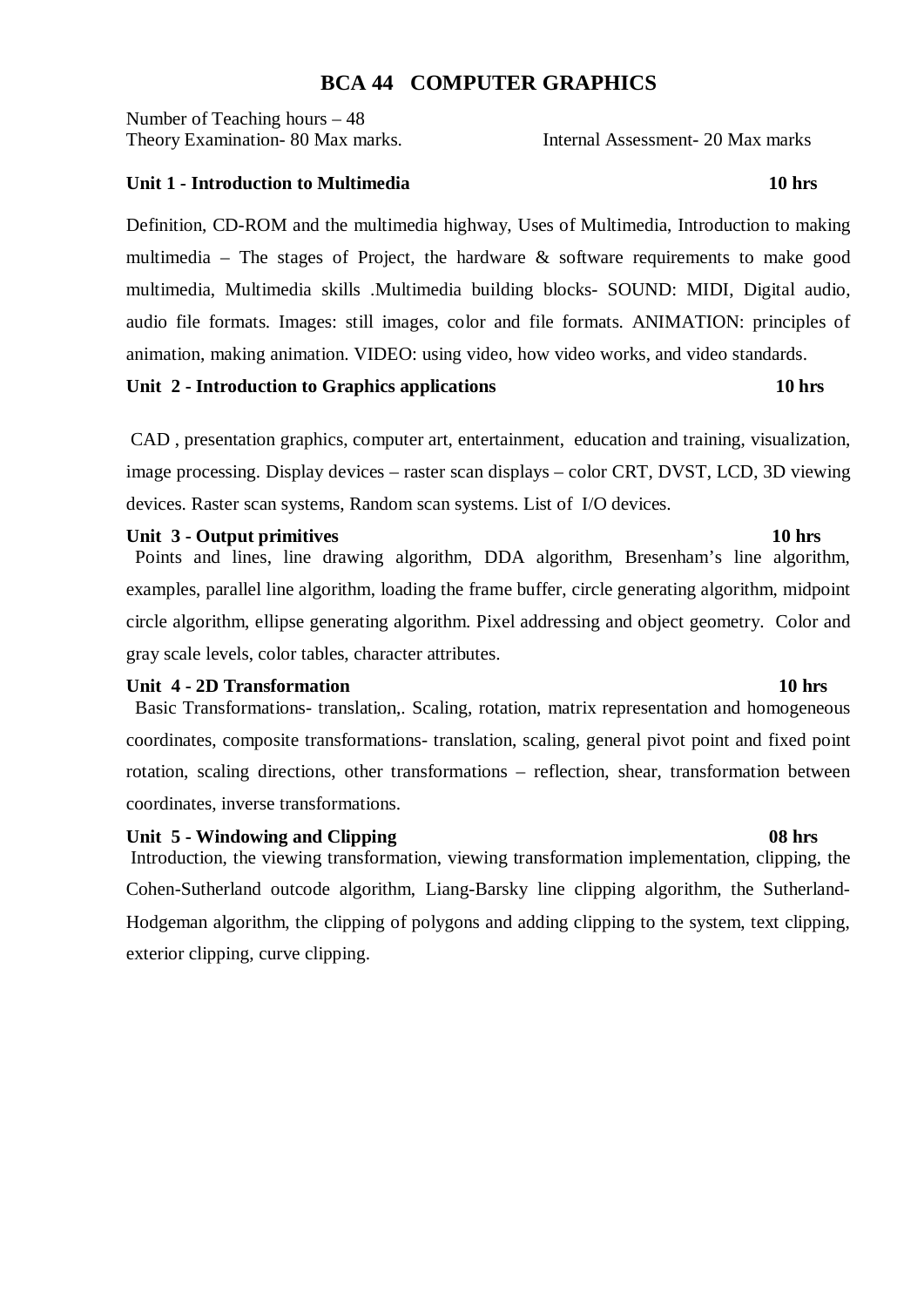### **Reference Books:**

- 1. Tay Vaughan "Multimedia making it work", TMH publication, fifth edition.
- 2. D Hearn & M P Baker: "Computer Graphics C version", Pearson Education
- 3. D Newman and Sproull: "Principles of Interactive Computer Graphics -, TMH,II edition.
- 4. Steven Harrington "Computer graphics: A programming Approach", TMH publication. Second edition
- 5. Roy plastock and Zhigang Xiang: " Computer graphics". Schaum's outline series, II edition.

## **QUESTION PAPER PATTERN**

## **PART I 05 Marks**

There shall be 05 questions from all the Units and each carrying 01 Marks. The student has to attend all the 05 questions.

## **PART II 75 Marks**

There shall be 07 questions carrying equal 15 Marks. Each question must contain sub-questions- (a),(b),(c) and marks of a sub- question should not be more than 05 Marks.

The student has to attend any 05 full questions

Question Paper must contain:

Question 1 from Unit 1.

Question 2 from Unit 2

Question 3 from Unit 3

Question 4 from Unit 3

Question 5 from Unit 4

Question 6 from Unit 5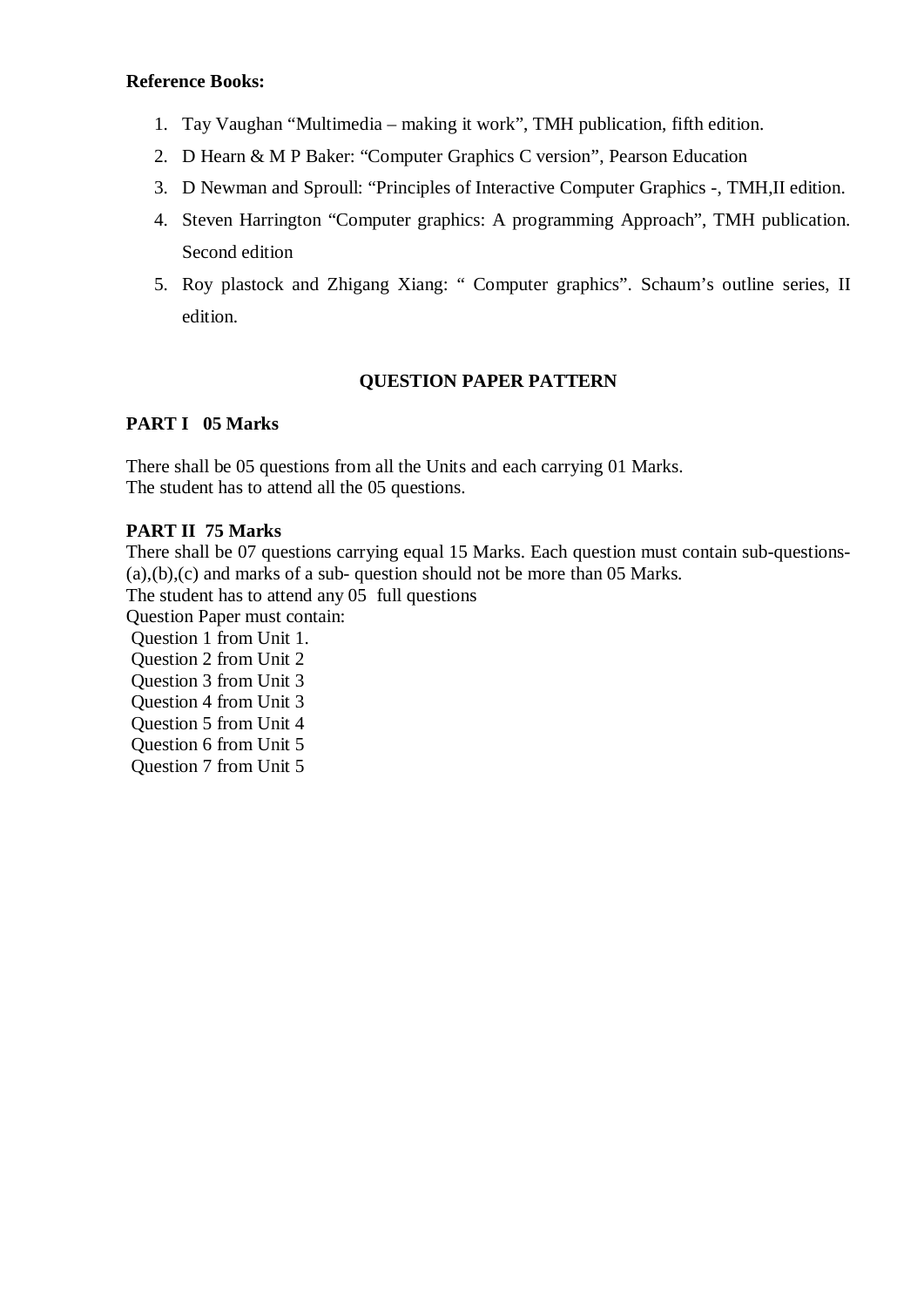# **BCA 45 Data Warehousing and Data Mining**

Number of teaching hours – 48

Theory Examination- 80 Max marks. Internal Assessment- 20 Max marks

### Unit 1 - Data Warehousing and OLAP 10 hrs

Data Warehouse basic concepts, Data Warehouse Modeling, Data Cube and OLAP, Data warehouse Schemes.

### **Unit 2 - Data Mining 10 hrs**

Introduction, Data Mining, Motivating Challenges, Data Mining Tasks, Technologies, Data Mining Applications, Data Preprocessing.

### **Unit 3 - Association Analysis 10 hrs**

Frequent Item set Generation, Rule Generation, Compact Representation of Frequent Item sets

### **Unit 4 - Classification 10 hrs**

Basics, General approach to solve classification problem, Decision Trees, Rule Based Classifiers, Nearest Neighbor Classifiers.

### **Unit 5 - Methods, Improving accuracy of Classification 08 hrs**

Methods, Improving accuracy of clarification methods, Evaluation criteria for classification methods, Multiclass Problem.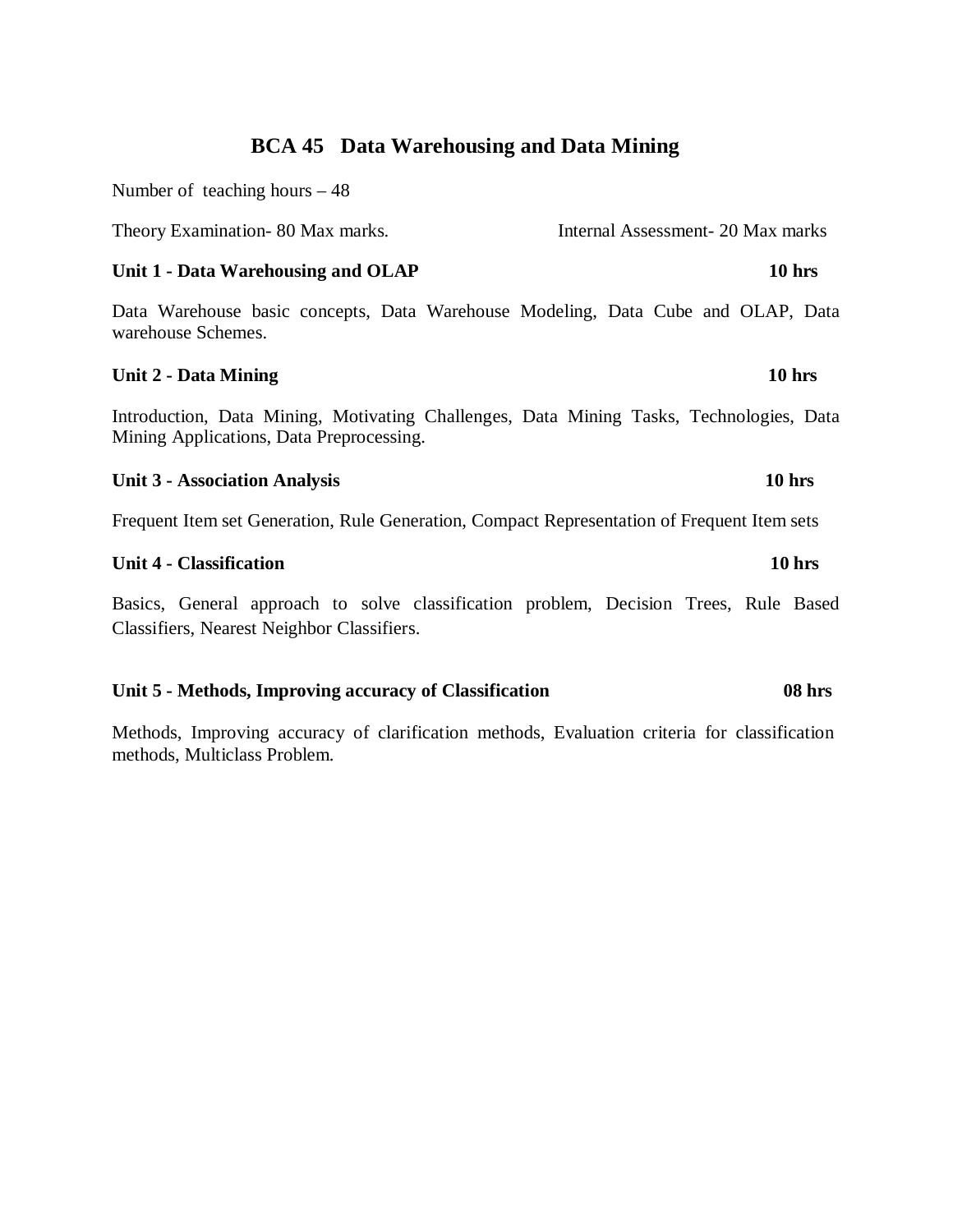### **Text Books:**

- 1. Pang-Ning Tan,Michael Steinbach,VipinKumar: Introduction to DataMining, Addison- Wesley, 2005.
- 2. G.K.Gupta:Introduction to DataMiningwithCaseStudies,3<sup>rd</sup> Edition,PHI,NewDelhi,2009

## **Reference Books:**

- 1. Arun K Pujari: Data Mining Techniques University Press, 2 Edition, 2009.
- 2. JiaweiHan and Micheline Kamber : Data Mining-Concepts and Techniques, II Edition, Morgan Kaufmann Publisher,2006.
- 3. Alex Berson and Stephen J.Smith: Data Warehousing, Data Mining, and OLAP Computing, McGrawHill Publisher, 1997.

## **PART -I 05 Marks**

## **QUESTION PAPER PATTERN**

There shall be 05 questions from all the Units and each carrying 01 Marks.

The student has to attend all the 05 questions.

## **PART -II 75 Marks**

There shall be 07 questions carrying equal 15 Marks. Each question must contain sub-questions- (a),(b),(c) and marks of a sub- question should not be more than 05 Marks.

The student has to attend any 05 full questions

Question Paper must contain:

Question 1 from Unit 1.

Question 2 from Unit 1

Question 3 from Unit 2

Question 4 from Unit 2 and 3

Question 5 from Unit 3

Question 6 from Unit 4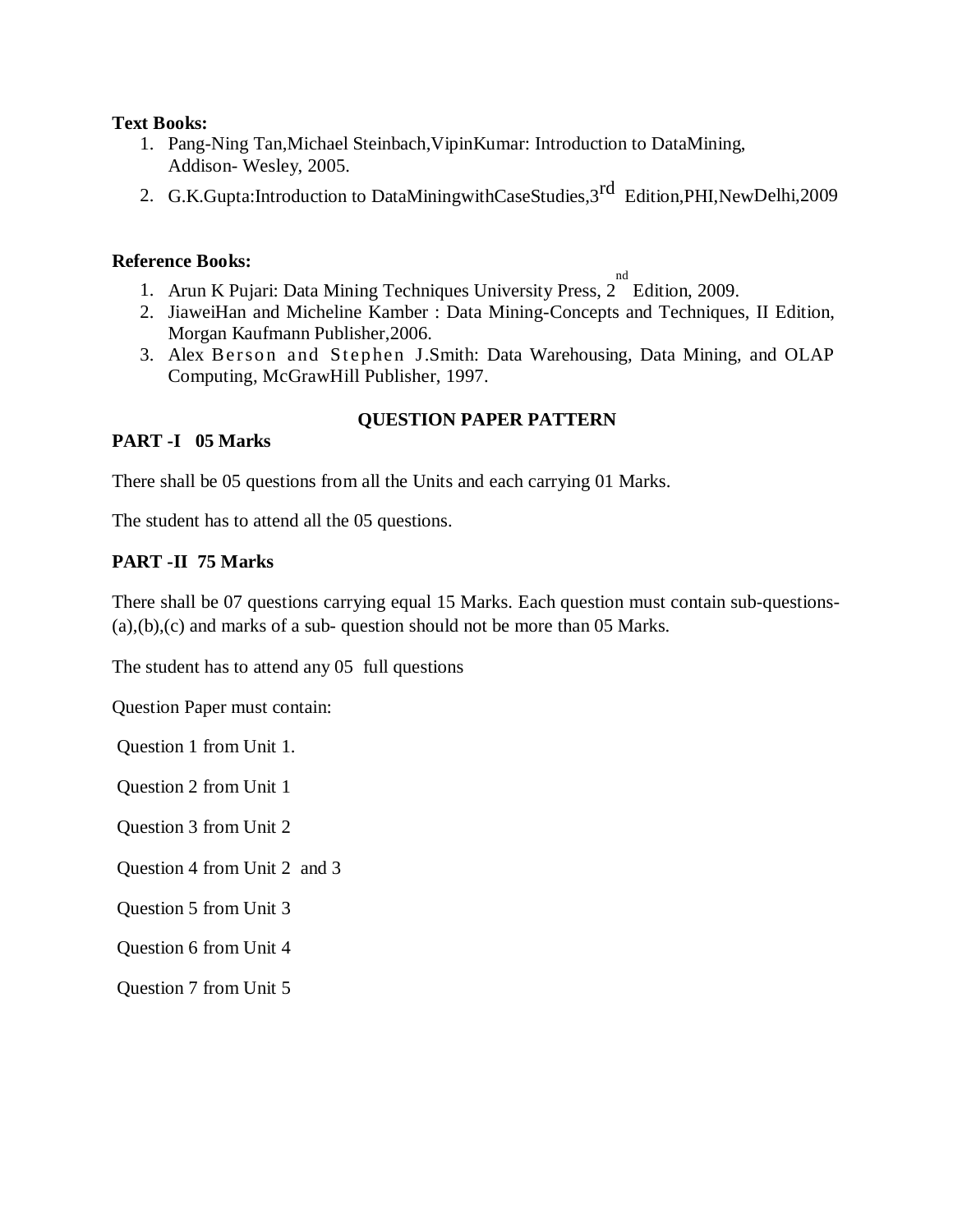# **BCA 46 JAVA PROGRAMMING LAB**

## **PART A**

- 1. Write a Java program to generate first n odd numbers and pick and display prime numbers among them. Read value for n as command line argument.
- 2. Write a Java program to create a vector, add elements at the end, at specified location onto the vector and display the elements. Write an option driven program using switch…case.
- 3. Write a java program to find area of geometric figures (at least 3) using method overloading.
- 4. Write a Java program to find the circumference and area of the circle using interface.
- 5. Write a java program to perform matrix addition and multiplication using case statement
- 6. Write a java program to accept student information using array of objects and constructor initialisation.
- 7. Write a java program to accept student, employee information to perform relevant computation using hierarchical inheritance.

## **PART B**

- 8. Write a java program to implement static and dynamic stack using interface using abstract class.
- 9. Write a java program to implement constructor overloading by passing different number of parameter of different types.
- 10. Define a package to contain the class sort to contain methods for various sorting techniques with time complexity (at least 3)Use this package to sort the list
- 11. Write a Java program to generate odd, even and Fibonacci numbers simultaneously using the concept of multi-threading.
- 12. Write a program to implement an applet by passing parameter to HTML
- 13. Write an applet program to display human face
- 14. Create an applet to display concentric n circles, input value for n.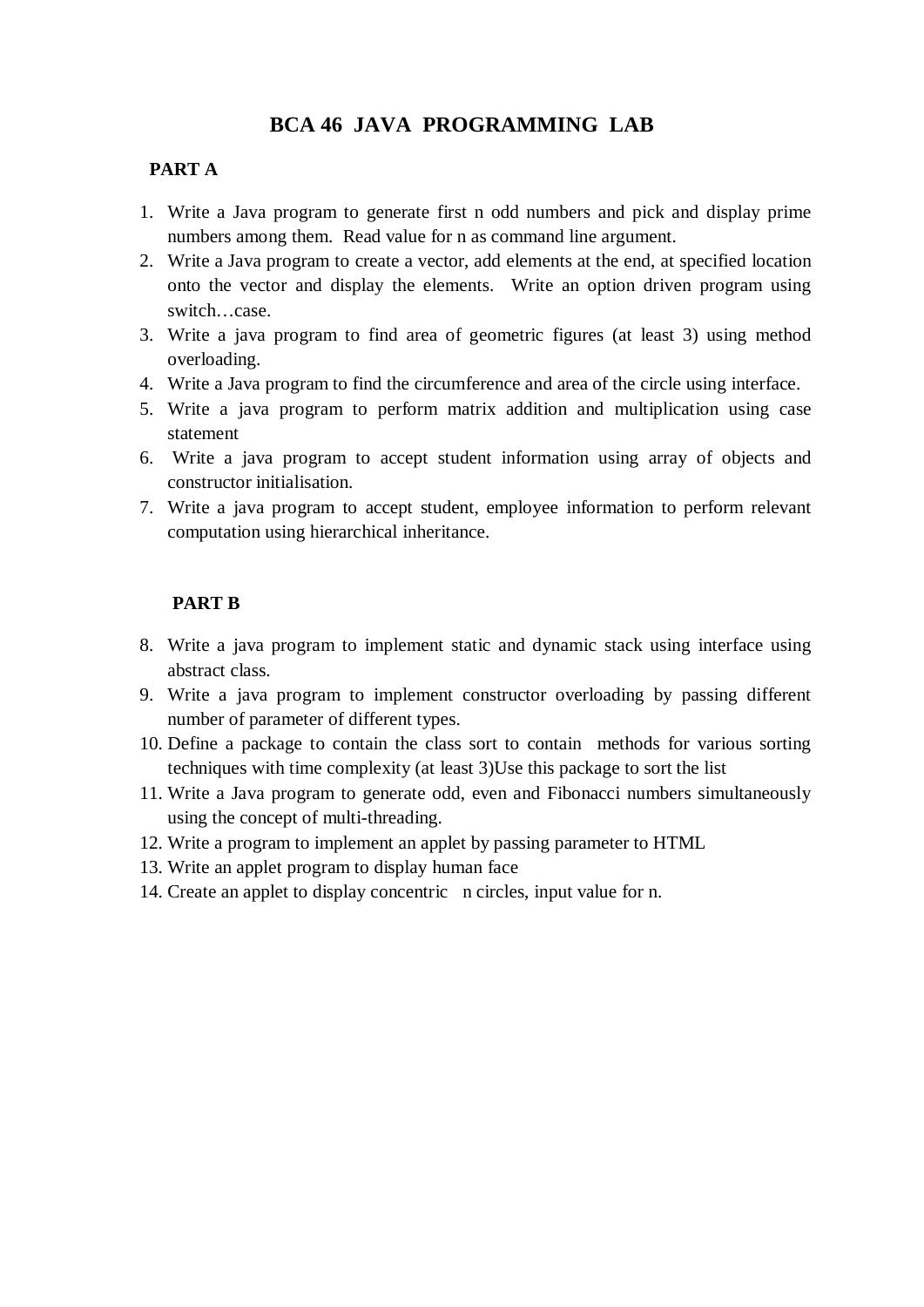# **PRACTICAL EXAM SCHEME**

Practical Proper - 60 Marks

 $Viva - voce - 10 Marks$ 

Record - 10 Marks

| $Part-A$ |              | Program writing                          | 15 Marks |
|----------|--------------|------------------------------------------|----------|
|          |              |                                          |          |
|          | One Program  | Error free compilation or partial output | 10 Marks |
|          |              |                                          |          |
|          | Max marks 30 | Correct result with proper display       | 05 Marks |
|          |              |                                          |          |
|          |              | Program writing                          | 15 Marks |
|          |              |                                          |          |
| Part - B | One Program  | Error free compilation or partial output | 10 Marks |
|          |              |                                          |          |
|          | Max marks 30 | Correct result with proper display       | 05 Marks |
|          |              |                                          |          |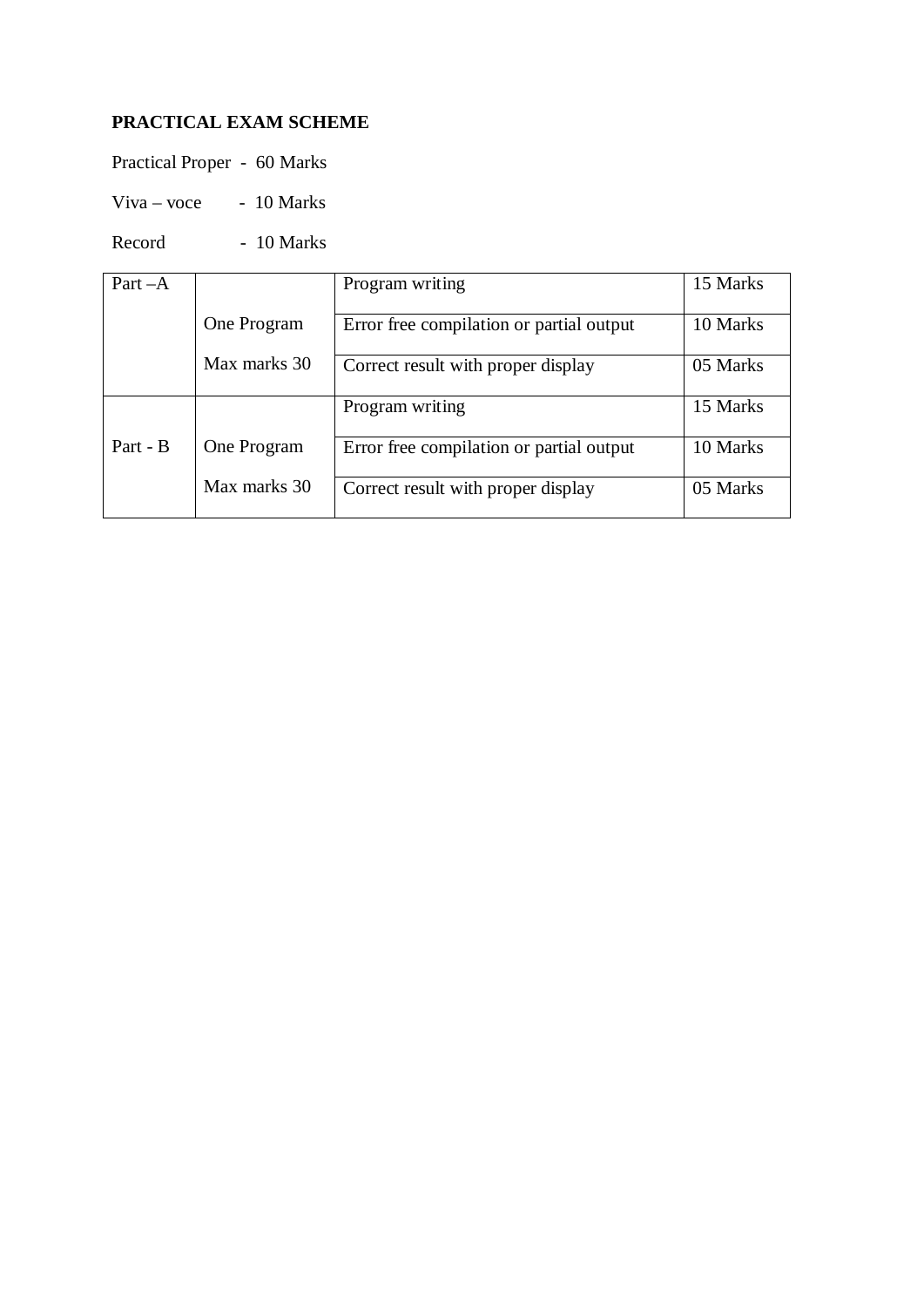# **BCA 47 COMPUTER GRAPHICS PROGRAMMING LAB**

## **PART A**

- 1. Write a program to draw borders at the four corners of the screen.
- 2. Write a program Write a program to implement DDA line drawing algorithm
- 3. Write a program to implement Bresenham's line drawing algorithm
- 4. Write a program to implement Bresenham's line drawing algorithm for |m|<1
- 5. Write a program to implement Parallel line algorithm
- 6. Write a program to implement Mid point circle algorithm
- 7. Write a program to implement Ellipse generating algorithm

### **PART B**

- 8. Write a program to continuously rotate an object about origin. Small angles to be used for successive rotation.
- 9. Write a program that applies any specifies sequence of transformations to a displayed object. The program is to be designed so that a user selects the transformation sequence and associated parameter from displayed menus, and the composite transformation is then calculated and used to transform the object. Display the original and transformed objects in different colours or different fill patterns.
- 10. Write a program to demonstrate clipping by defining world and viewing coordinates
- 11. Write a program to implement Cohen Sutherland line clipping algorithm
- 12. Write a program to implement Sutherland Hodgeman polygon clipping algorithm

## **PRACTICAL EXAM SCHEME**

Practical Proper - 60 Marks

 $V<sub>i</sub>va – voce = 10 Marks$ 

Record - 10 Marks

| $Part - A$ |              | Program writing                          | 15 Marks |
|------------|--------------|------------------------------------------|----------|
|            |              |                                          |          |
|            | One Program  | Error free compilation or partial output | 05 Marks |
|            |              |                                          |          |
|            | Max marks 30 | Correct result with proper display       | 05 Marks |
|            |              |                                          |          |
|            |              | Program writing                          | 20 Marks |
|            |              |                                          |          |
| Part - B   | One Program  | Error free compilation or partial output | 10 Marks |
|            |              |                                          |          |
|            | Max marks 30 | Correct result with proper display       | 05 Marks |
|            |              |                                          |          |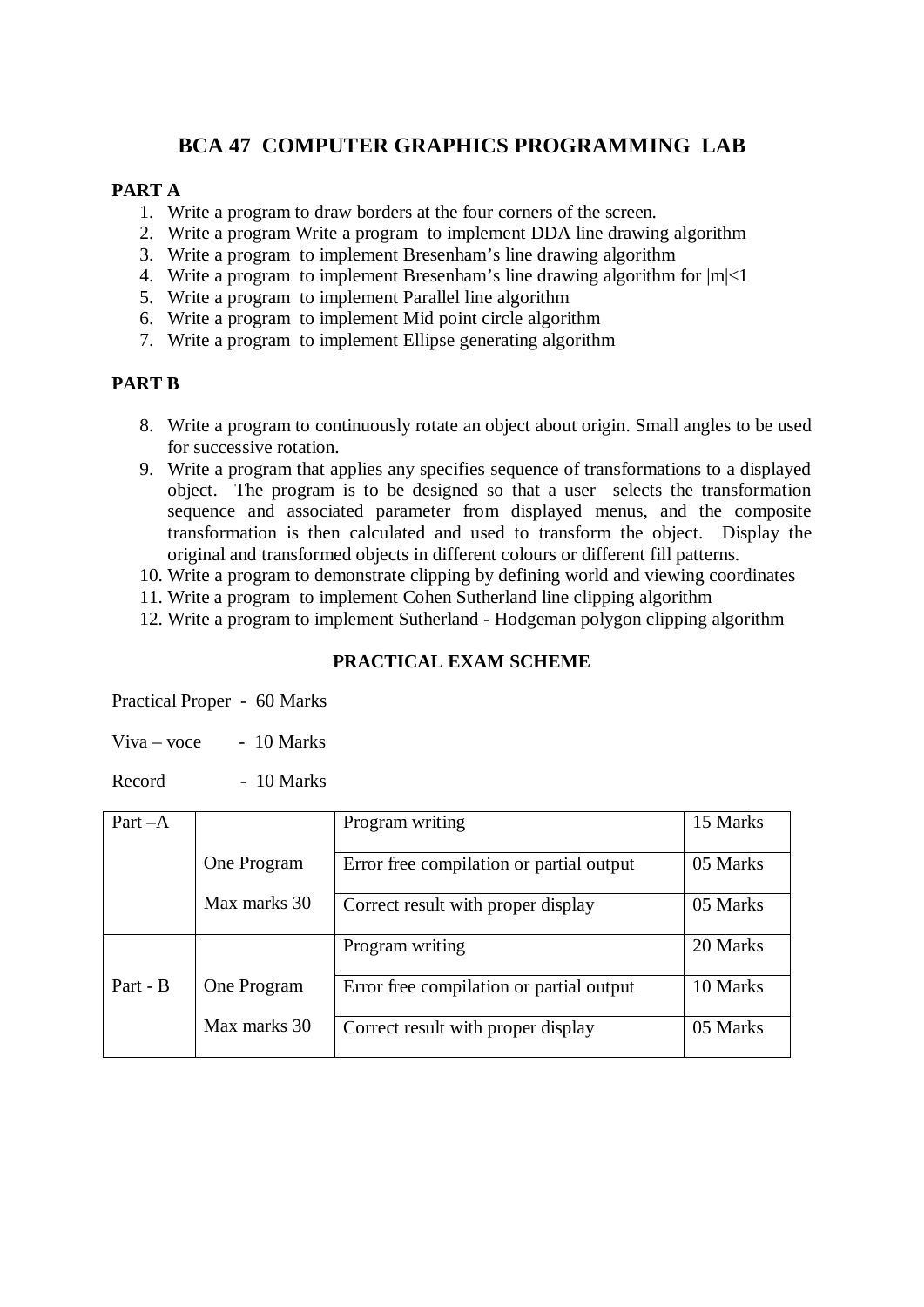# **FIFTH SEMESTER BCA BCA 51 ADVANCED PROGRAMMING IN JAVA**

Number of teaching hours – 48

Theory Examination- 80 Max marks. Internal Assessment- 20 Max marks

## **Unit 1 - Review of Java Concepts and AWT, Graphics Programming 10 hrs**

Review of Java Concepts .AWT and AWT Classes, Window fundamentals – Component, Container, Panel, Window, Frame, Canvas. Working with frame window. Graphics Programming: Graphics class, methods, drawing objects, line graphs, polygon classes, working with colors and fonts. Advanced graphics operations using Java2D. Designing simple User Interfaces (UIs) using AWT, Layout Manages.

## **Unit 2 - Swing, Event Handling and Event Handling: 10 hrs**

Event Handling: Basics of Event Handling, the delegation event model, AWT event hierarchy and event classes, Event Listener Interfaces, Adapter Classes, Event queue. Swing: Meaning, need difference between AWT and swing. The Model-View-Controller (MVC) design patterns, Creating simple UIs using swing, and handling basic events.

## **Unit 3 - Java Beans, Java Archives (JAR) 10 hrs**

Meaning and need of Java Beans, Advantages, Bean writing process, Bean properties. Java Archives (JARs): Meaning, need, the JAR utility, Creating JAR files.

## Unit 4 - File Management and JDBC 10 hrs **10 hrs**

File, creating a file, writing to a file, opening a file, reading from a file, file management, checking existence of a file, deleting a file. JDBC: Meaning, need, concept and structure of JDBC, relation with ODBC, JDBC driver types and their meaning, the JDBC process – loading the driver, connecting to the DBMS, creating and executing SQL statement, Connection object, Statement object, Prepared Statement object, Callable Statement, Result Set, JDBC Exceptions.

**Unit 5 -Fundamental concepts of Collections, Generics and Network programming 08 hrs**  Collections: Meaning, need, Collection interfaces, Concrete Collections – Array List, Hash set, Map. Generics**:** Meaning, need, benefits, generics usage, basics of generic types, type parameter naming conventions, type wildcards, using type wildcards, generic methods, bound types, writing simple generic container, implementing the container, implementing the constructors, implementing generic methods. Network programming**:** Meaning of Client, Server, Socket, port. Creating a client socket, creating a server socket, writing simple server and client.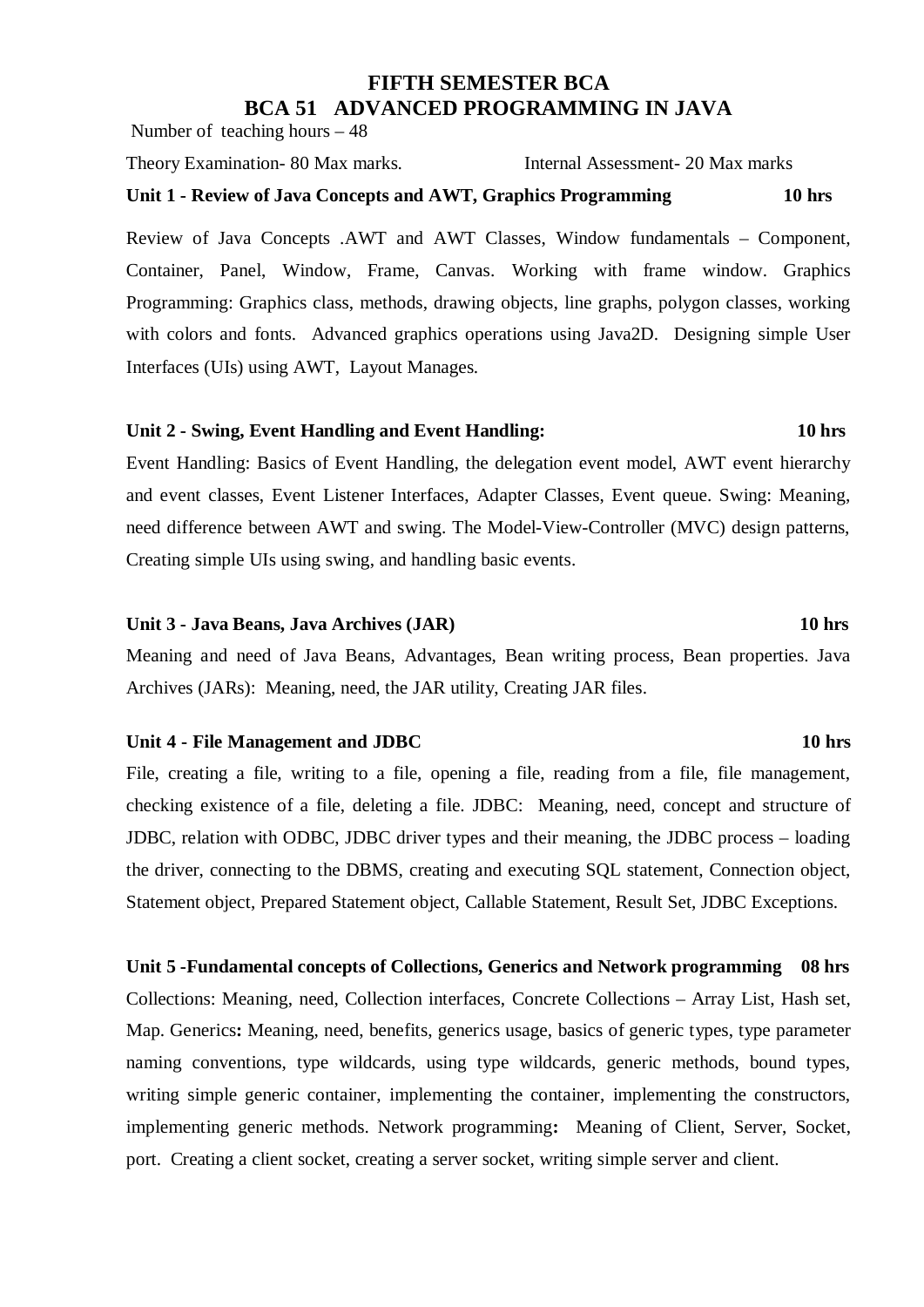### **Reference books:**

- 1. The Complete Reference Java 2: Herbert Schildt,  $5<sup>th</sup>$  Edition, Tata McGraw-Hill
- 2. Thinking in Java: Bruce Eckel
- 3. Core Java 2: Volume I Fundamentals: Cay S. Horstmann, Gary Cornell, Pearson Education Asia.
- 4. Core Java 2: Volume II Advanced Features: Cay S. Horstmann, Gary Cornell, Pearson Education Asia.

### **QUESTION PAPER PATTERN**

## **PART I 05 Marks**

There shall be 05 questions from all the Units and each carrying 01 Marks. The student has to attend all the 05 questions.

## **PART II 75 Marks**

 There shall be 07 questions carrying equal 15 Marks. Each question must contain sub-questions- (a),(b),(c) and marks of a sub- question should not be more than 05 Marks.

The student has to attend any 05 full questions

Question Paper must contain:

 Question 1 from Unit 1 Question 2 from Unit 2 Question 3 from Unit 2

Question 4 from Unit 3

Question 5 from Unit 4

Question 6 from Unit 5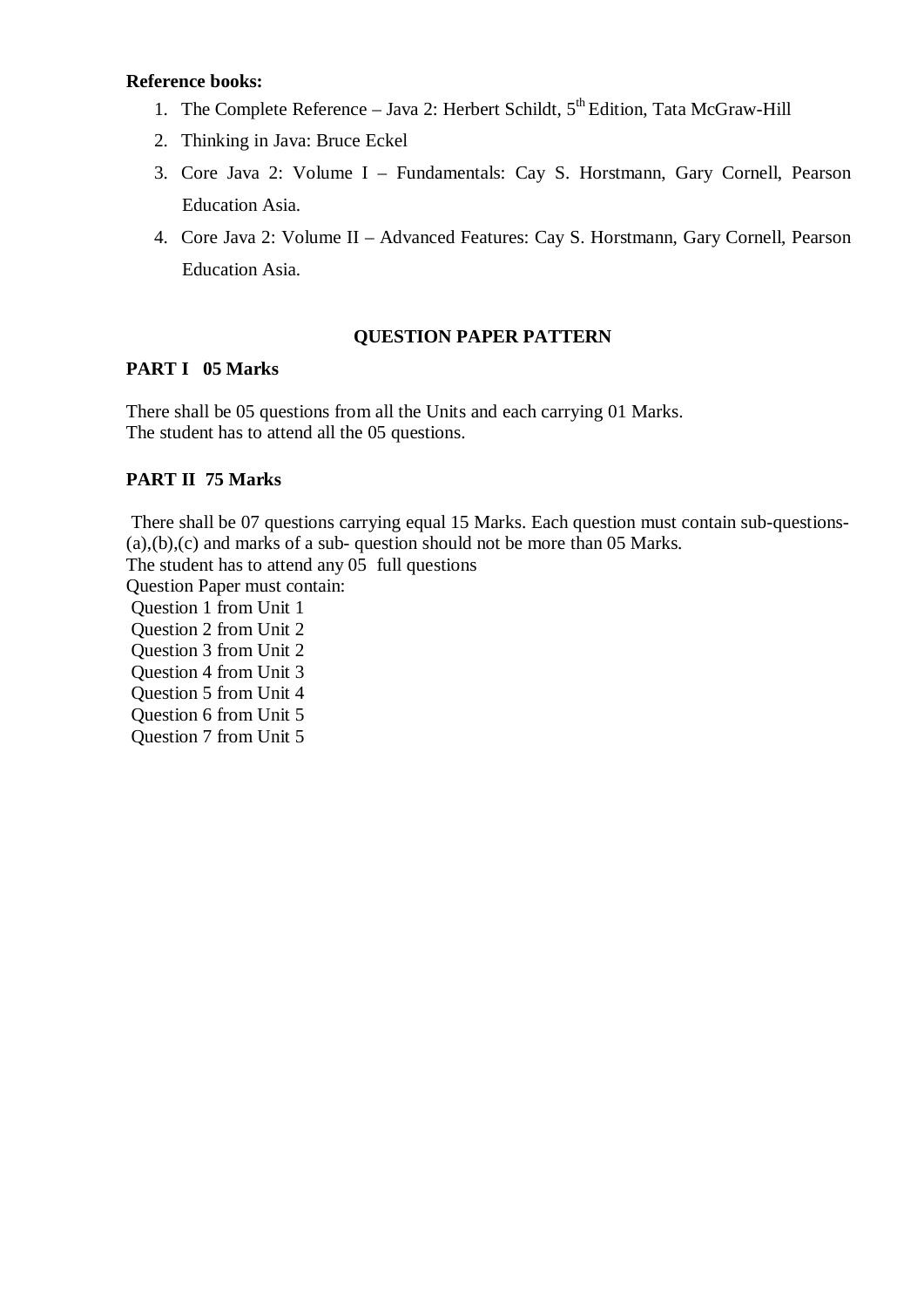## **BCA 52 Data Communication**

Number of Teaching hours – 48 Theory Examination- 80 Max marks. Internal Assessment- 20 Max marks

### **Unit 1 - Introduction to Data Communication 08 hrs**

Communication model & Data Communication networking -types. Data Transmission-Transmission terminology, Analog & Digital data transmission, Transmission impairments – attenuation, delay distortion & noise.

### **Unit 2: Data Transmission media 10 hrs**

Guided Transmission- types- Twisted pair, coaxial cable & optical fiber – physical description, application & characteristics. Unguided Transmission- wireless transmission: types- Terrestrial type, Satellite, Broadcast radio – physical description, application & characteristics.

### **Unit 3: Data encoding 10 hrs**  10 hrs

Basics, types and description of different signals, Digital data & digital signals: NRZ, multilevel binary, Bi phase techniques. Digital data & Analog signals: Encoding techniques- ASK, FSK, PSK Analog data & Digital signals: PCM & delta modulation Analog data & Analog signals: Modulation- AM & FM Spread spectrum: Frequency hoping, direct sequence Asynchronous & synchronous transmission: Line configurations- full duplex & half duplex.

## **Unit 4 - Data link control & medium access sub 10 hrs**

Flow control: Stop and wait & sliding window flow control. Error detection: Parity check, CRC Error control: Stop and wait ARQ, Go Back-N ARQ High-level data link control: basics, Characteristics, frame structure, operation Medium access sub layer- the channel allocation problem. Multiple access Protocol-ALOHA, carriers sense multiple access protocol, collision free protocol.

## Unit 5 - Multiplexing and Switching 10 hrs **10 hrs**

Frequency division multiplexing- characteristics, anlog carrier systems, Time division multiplexing- characterstics, link control. Digital carrier system, ISDN user network interface. Circuit switching networks- switching concept, space division & time division switching- Pocket switching networks-principles, switching technique, and packet size. Comparison of Circuit switching & Pocket switching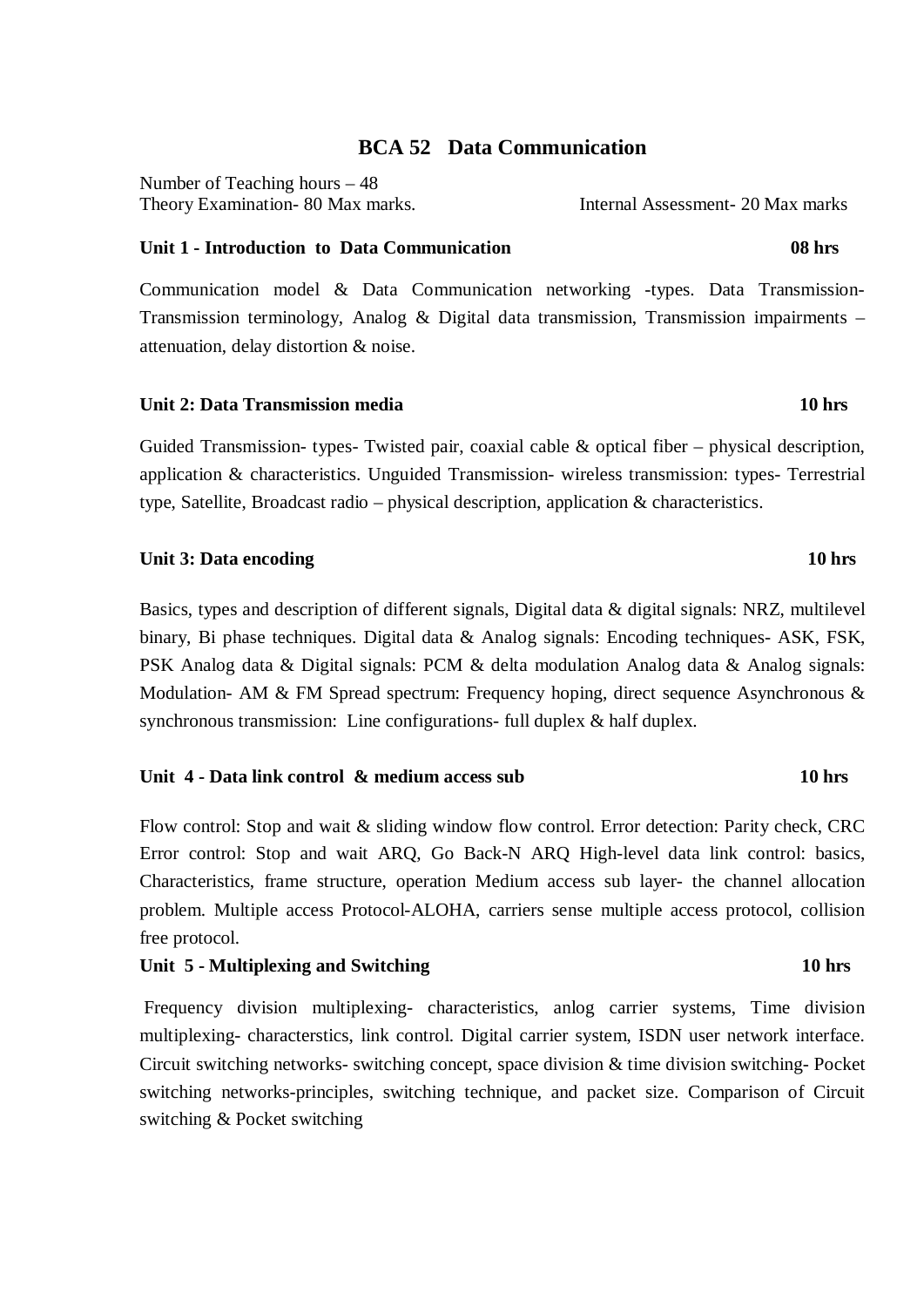## **Reference books:**

- 1. Data and Computer Communications William Stallings.
- 2. Computer Networks Andrew S. Tanenbaum.
- 3. Data Communication Ulysis D Black.
- 4. Data Communication and Networking Behrouz A. Forouzan.
- 5. Internetworking with TCP/ IP Douglas E comer, PHI

## **QUESTION PAPER PATTERN**

## **PART I 05 Marks**

There shall be 05 questions from all the Units and each carrying 01 Marks. The student has to attend all the 05 questions.

## **PART II 75 Marks**

There shall be 07 questions carrying equal 15 Marks. Each question must contain sub-questions- (a),(b),(c) and marks of a sub- question should not be more than 05 Marks.

The student has to attend any 05 full questions

Question Paper must contain:

Question 1 from Unit 1.

 Question 2 from Unit 2 Question 3 from Unit 3

Question 4 from Unit 3

Question 5 from Unit 4

Question 6 from Unit 5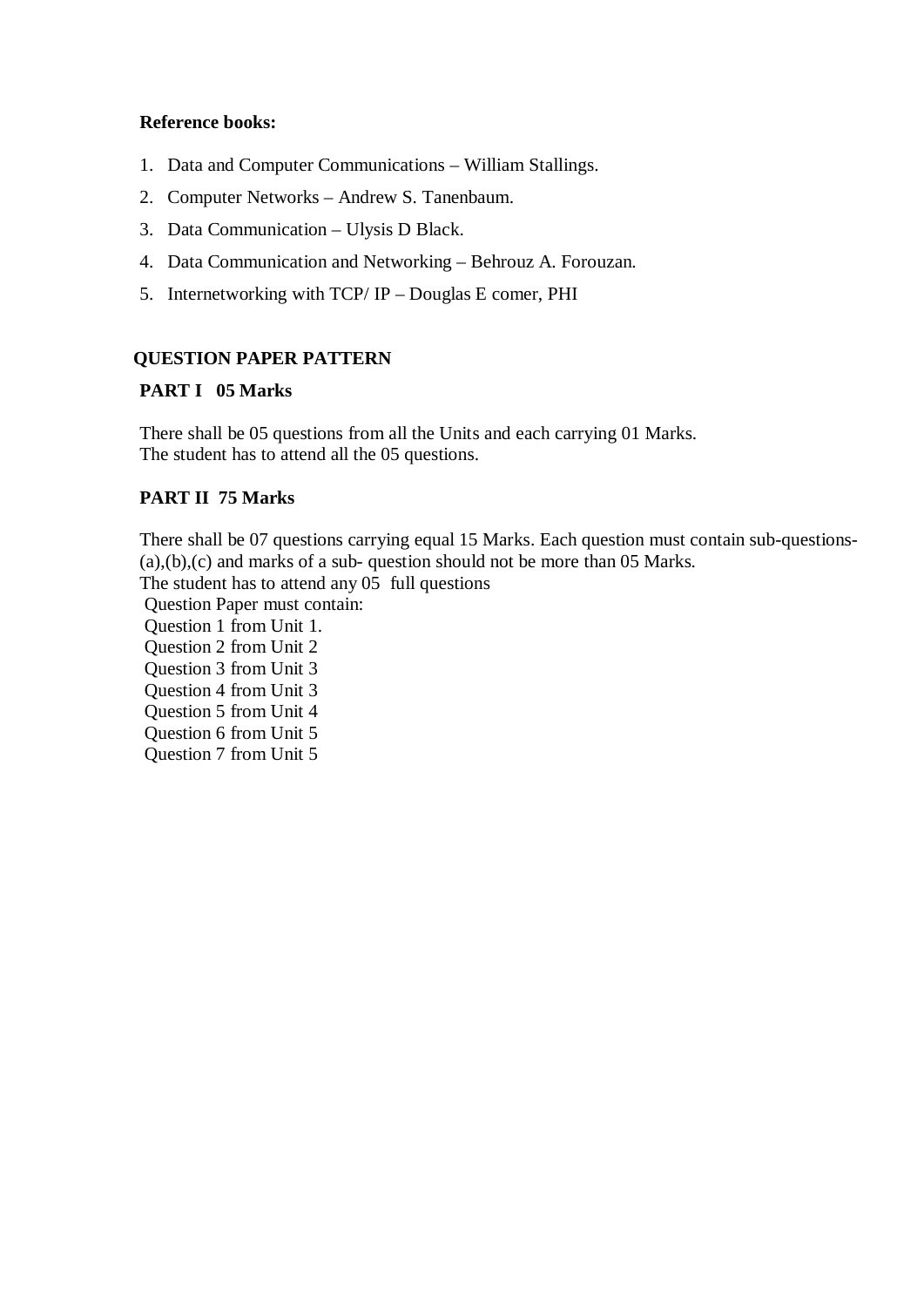# **BCA 53 Web programming with J2EE Concepts and PHP**

Number of teaching hours – 48 Theory Examination- 80 Max marks. Internal Assessment- 20 Max marks

# **Unit 1 – Introduction 08hrs 08hrs 08hrs**

Internet, WWW, Web Browsers and Web Servers, URLs, HTTP, Evolution of the Web, Peak into the History of the Web, Internet Applications, Important Components of the Web, Web Search Engines, Application Servers.HTML and DHTML Concepts : Programming structure, different basic tags , Images, Hyper text Links. Lists, Tables, Forms, Frames. Cascading Style Sheets**:**  Introduction, Levels of style sheets, Style specification formats, Selector forms, Property value forms, Font properties, List properties, Color, Alignment of text, The box model, Background images, The <span> and <div> tags.

# Unit 2 – The JavaScript 10 hrs **10 hrs**

Overview of JavaScript, Execution Environment, Object orientation and JavaScript, Syntactic characteristics, Primitives, operations, and expressions, Arrays, Functions, Pattern matching using regular expressions, Examples. Events and Event Handling,

# **Unit 3 – Client – Server Systems 10 hrs**

Meaning of client and server, Client-Server architecture, benefits, concept of ports and sockets. Protocol – Meaning, definition, examples, meaning of stateless and state (state full) protocols. HTTP protocol – meaning, http protocol request and response header formats, status codes. Client-Server communication scenario.

# Unit 4 – JEE Technology Concepts **10 hrs 10 hrs**

Multi-tier architecture for application development – Meaning, need, advantages. Meaning of enterprise application and web application, various tiers in enterprise application – client tier, web tier, business tier, enterprise information system tier. Introduction to JEE concepts – Need, advantages, characteristics of JEE technology, the concepts of containers, components and services – meaning of web container, application client container, EJB container.

# **Unit 5 – Basics of PHP and Java Server Pages Programming Concepts 10hrs**

Introduction to JSP - language structure, advantages, characteristics, comparison between Java and Java Server Pages. Various aspects of Java Server Pages programs, writing and executing JSP programs. Writing dynamic programs using JSP. Database programming through JSP. Basics of PHP : Introduction ,variables ,functions, sessions, date, mysql integrations with php, file uploading.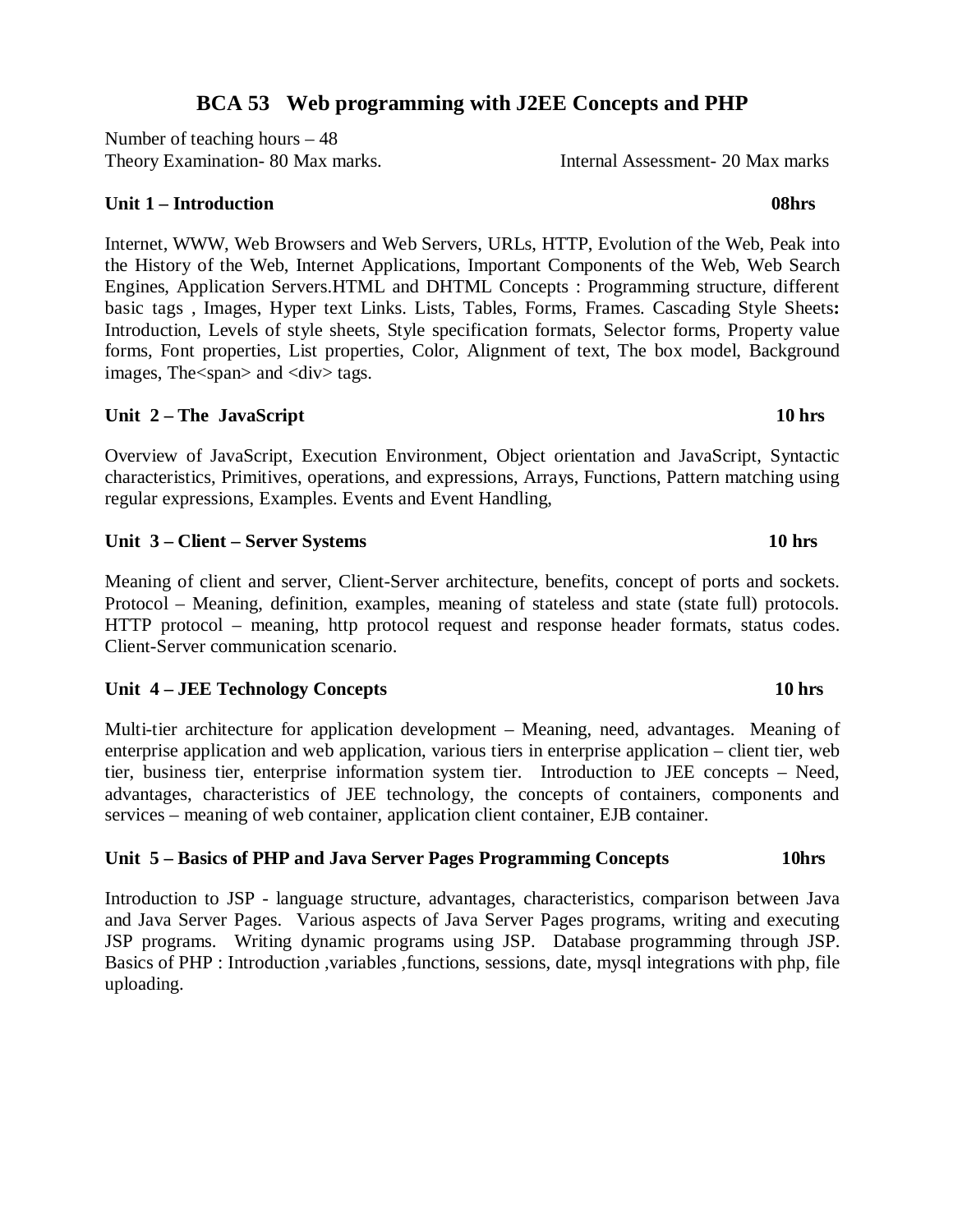## **Reference books:**

- 1. The Complete Reference J2EE Jim Keogh
- 2. J2EE Kevin Mukhar, James L. Weaver, James P Crume, Ron Phillips
- 3. learning php and mysql  $4<sup>th</sup>$  Edition Robin Nixon.
- 4. Begining php-5 and Mysql Cristian Darie.

## **QUESTION PAPER PATTERN**

## **PART I 05 Marks**

There shall be 05 questions from all the Units and each carrying 01 Marks.

The student has to attend all the 05 questions.

## **PART II 75 Marks**

There shall be 07 questions carrying equal 15 Marks. Each question must contain sub-questions- (a),(b),(c) and marks of a sub- question should not be more than 05 Marks.

The student has to attend any 05 full questions

Question Paper must contain:

- Question 1 from Unit 1.
- Question 2 from Unit 1
- Question 3 from Unit 2
- Question 4 from Unit 3
- Question 5 from Unit 4

Question 6 from Unit 5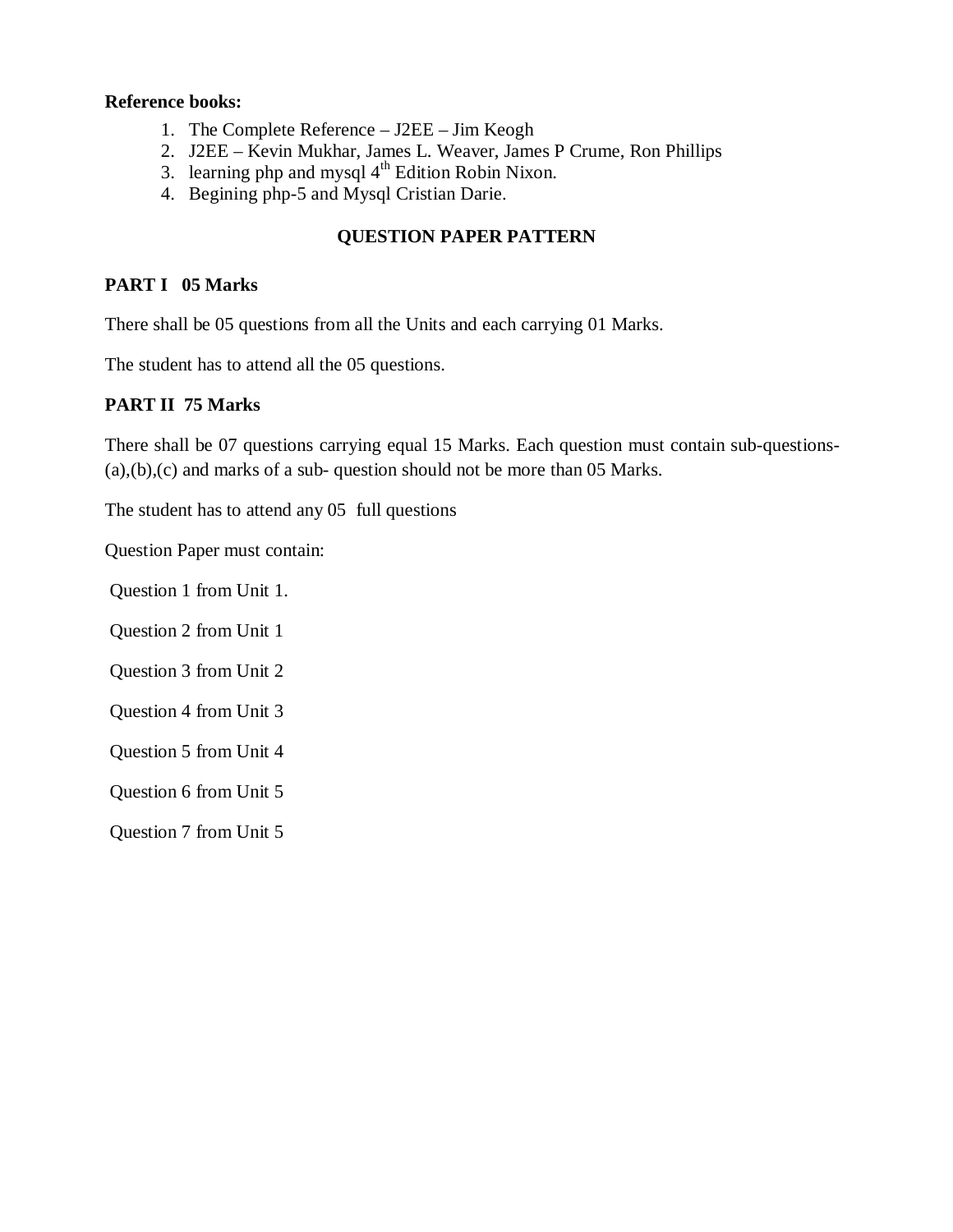### **BCA 54 OPERATING SYSTEM**

Number of teaching hours – 48 Theory Examination- 80 Max marks. Internal Assessment- 20 Max marks

### **Unit 1 – Introduction 10 hrs 3.10 hrs 3.10 hrs 3.10 hrs 3.10 hrs 3.10 hrs 3.10 hrs 3.10 hrs 3.10 hrs 3.10 hrs 3.10 hrs 3.10 hrs 3.10 hrs 3.10 hrs 3.10 hrs 3.10 hrs 3.10 hrs 3.10 hrs 3.10 hrs 3.10 hrs 3.10 hrs 3.10 hrs 3.1**

Definition of Operating System, need. Early systems – Simple monitors, Batch Systems. Multiprogramming, Time Sharing, Real time, Parallel and Distributed systems. Special Purpose Systems – Real Time Embedded Systems, Multimedia Systems, Handheld Systems. Computing Environments – Traditional, Client Server, Peer-to-Peer and Web based. Open Source Operating Systems.

### Unit 2 – Process Management 10 hrs **10 hrs 10 hrs**

Process concept – meaning of process, sequential and concurrent processes, process state, process control block, threads, Process scheduling – scheduling queues, schedulers, context switch. Operations on Processes – creation and termination. Inter process communication – Independent and co-operating processes. Communication in client-server systems – RPC and RMI. Process scheduling – Basic concepts

Processor - CPU I/O burst cycle, CPU Scheduler, Preemptive scheduling, dispatcher. Scheduling criteria, Scheduling algorithm – First-Come-First-Served (FCFS), Shortest Job First (SJF), Priority Scheduling, Round Robin. Multi-level queue scheduling (Concepts only), multilevel feedback queue scheduling (Concepts only). Multiple processor scheduling, Real time scheduling.

### **Unit 3 – Deadlocks 10 hrs**

Definition with example, System model, Dead lock characterization – Necessary Conditions, Resource Allocation Graph, Dead lock prevention, Avoidance and detection, Recovery from dead lock.

### Unit 4 – Memory Management **10 hrs 10 hrs**

Logical and Physical address space, Swapping, Contiguous allocation, Paging, Segmentation, Virtual memory - demand paging and its performance, Page replacement algorithms, Allocation of frames, Thrashing.

### Unit 5 – Disk and File Management 08 hrs **08 hrs**

Secondary Storage Structure and Disk Management: Disk structure & scheduling methods, Disk management, disk reliability. File concepts, Access methods, Directory structure, Protection and consistency semantics, File system structure, Allocation methods, free space management.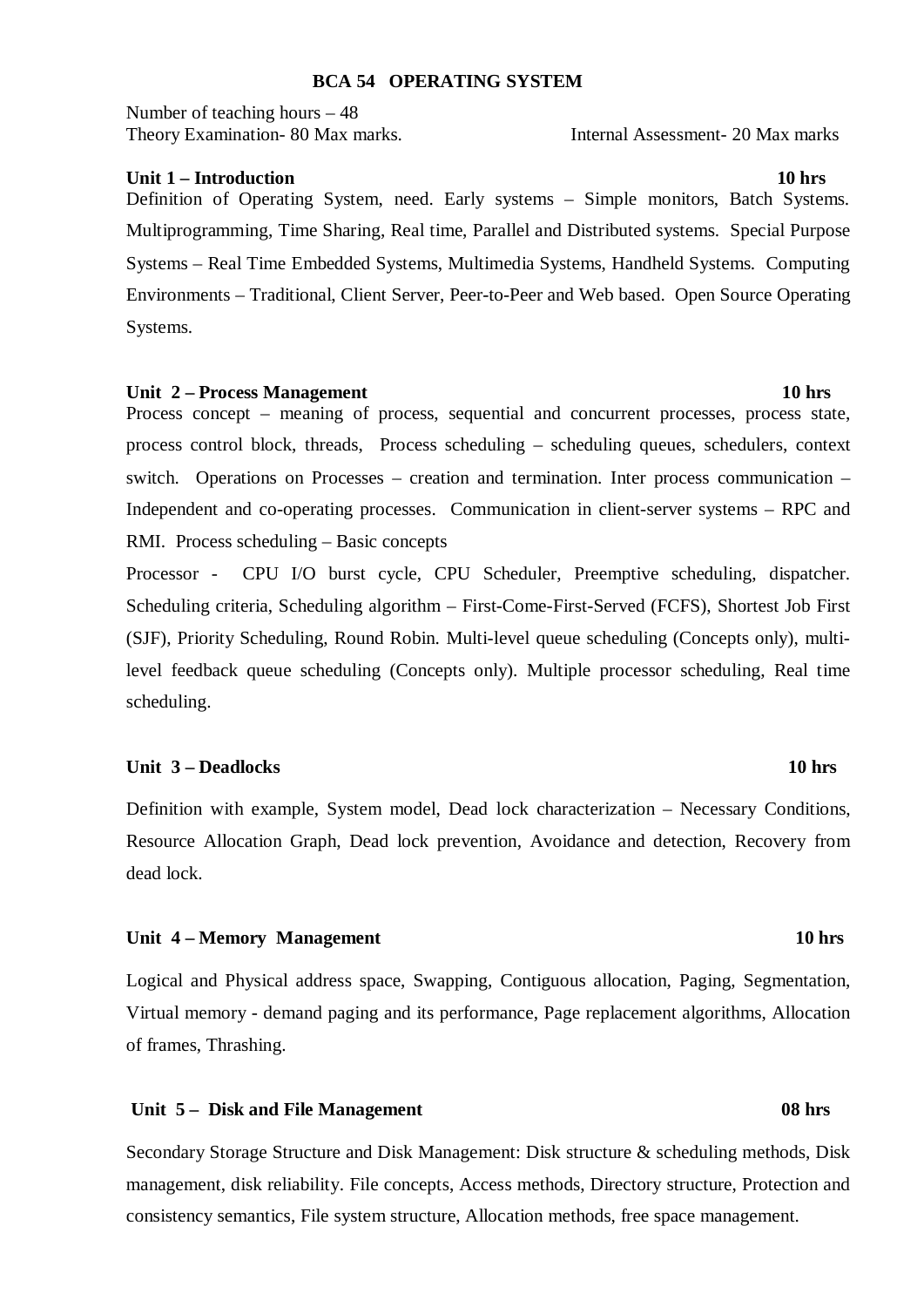### **References:**

- 1. Abraham Silberschatz and Peter Baer Galvin, Operating System Concepts, Fifth edition, Addison - wesley 1989.
- 2. Milan Milonkovic, Operating System Concepts & Design, II Edition, McGRaw Hill 1992.
- 3. Stallings, Operating Systems, Pearson Edition.
- 4. Tanenbaum, Operating System Concepts, Pearson Education
- 5. Nutt : Operating System, 3/e Pearson Education 2004

## **QUESTION PAPER PATTERN**

## **PART -I 05 Marks**

There shall be 05 questions from all the Units and each carrying 01 Marks. The student has to attend all the 05 questions.

## **PART- II 75 Marks**

 There shall be 07 questions carrying equal 15 Marks. Each question must contain sub-questions- (a),(b),(c) and marks of a sub- question should not be more than 05 Marks. The student has to attend any 05 full questions

Question Paper must contain:

 Question 1 from Unit 1 Question 2 from Unit 2 Question 3 from Unit 2

Question 4 from Unit 3

Question 5 from Unit 4

Question 6 from Unit 5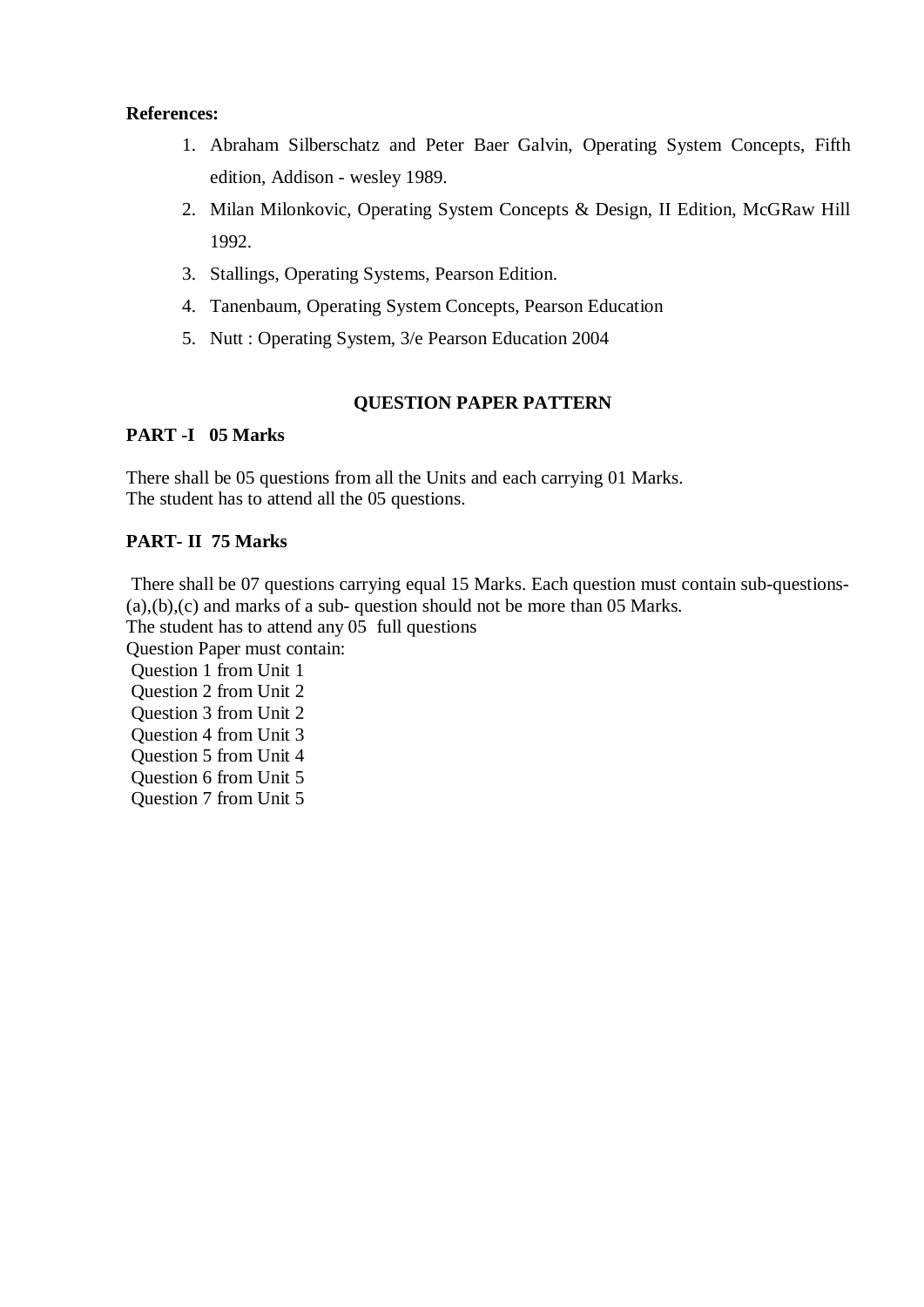### **BCA 55 SOFTWARE ENGINEERING**

Number of teaching hours – 48 Theory Examination- 80 Max marks. Internal Assessment- 20 Max marks

### *Unit 1 – Introduction* 10hrs **10hrs**

Definition of software, software problems (industrial strength software, software is expensive, late and unreliable maintenance and rework), software engineering challengers (scale, quality and productivity, attributes), software engineering approach (phased development process, managing process, components.

### Unit 2 – Software processes **10hrs 10hrs**

Introduction to software process (processes and process modules, component of software process), characteristics of software process (predictability, support testability and maintainability, support change, early defect removal, process improvement and feedback), software process models (waterfall, prototype, iterativ enhancement model, spiral, comparison of process models).

### Unit 3 – Software Planning **10hrs 10hrs**

 Introduction to planning, effort estimation (uncertainties, building efforts, bottom-up, COCOMO model), project scheduling and staffing (overall, detailed scheduling, team structure), risk management (concepts, assessment), project monitoring plan (measurements, project monitoring and tracking).

### **Unit 4 – Analysis and Design 10hrs**  10hrs

Software requirements (needs and requirement process), problem analysis (informal approach, data flow modeling, object oriented modeling, prototyping), requirement specification (characteristics of SRS, components of SRS, specification language, structure of requirement document), validation. Design: Function oriented design: design principles, module level concept (coupling, cohesion), structure design methodology (DFD, first level factoring).

### *Unit 5 -Coding and Testing* **08 hrs 3.000 minutes of the state of the state of the state of the state of the state of the state of the state of the state of the state of the state of the state of the state of the state of**

 Coding: programming principles and guidelines (common coding errors, structured programming, information hiding, some programming practices, coding standards), refactoring (basic concepts with examples, common refactoring), verification (code inspections, static analysis, proving correctness, unit testing).Testing: testing fundamentals, black box and white box testing, comparison between black box and white box testing, testing process (levels of testing, test plan).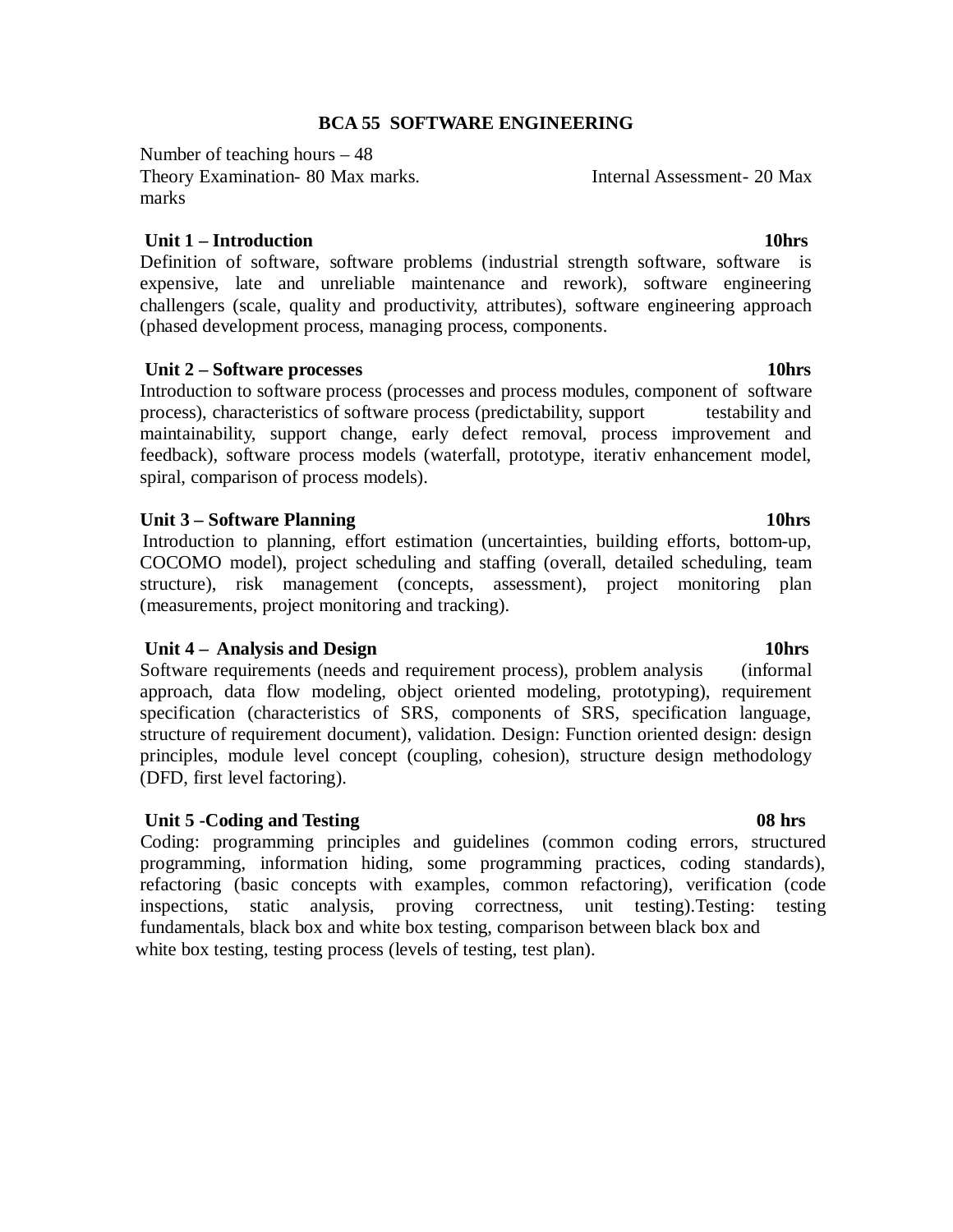## **Reference books:**

 1.An integrated approach to software engineering-Pankaj Jalote. 2.Roger Pressman, Software Engineering- A Practitioner's Approach TMH 3.Ian Sommerville, Software Engineering, Pearson Publications Ltd.

## **QUESTION PAPER PATTERN**

## **PART I 05 Marks**

There shall be 05 questions from all the Units and each carrying 01 Marks. The student has to attend all the 05 questions.

## **PART II 75 Marks**

There shall be 07 questions carrying equal 15 Marks. Each question must contain subquestions-(a),(b),(c) and marks of a sub- question should not be more than 05 Marks. The student has to attend any 05 full questions

Question Paper must contain:

 Question 1 from Unit 1. Question 2 from Unit 2 Question 3 from Unit 2 Question 4 from Unit 3 Question 5 from Unit 4 Question 6 from Unit 5 Question 7 from Unit 5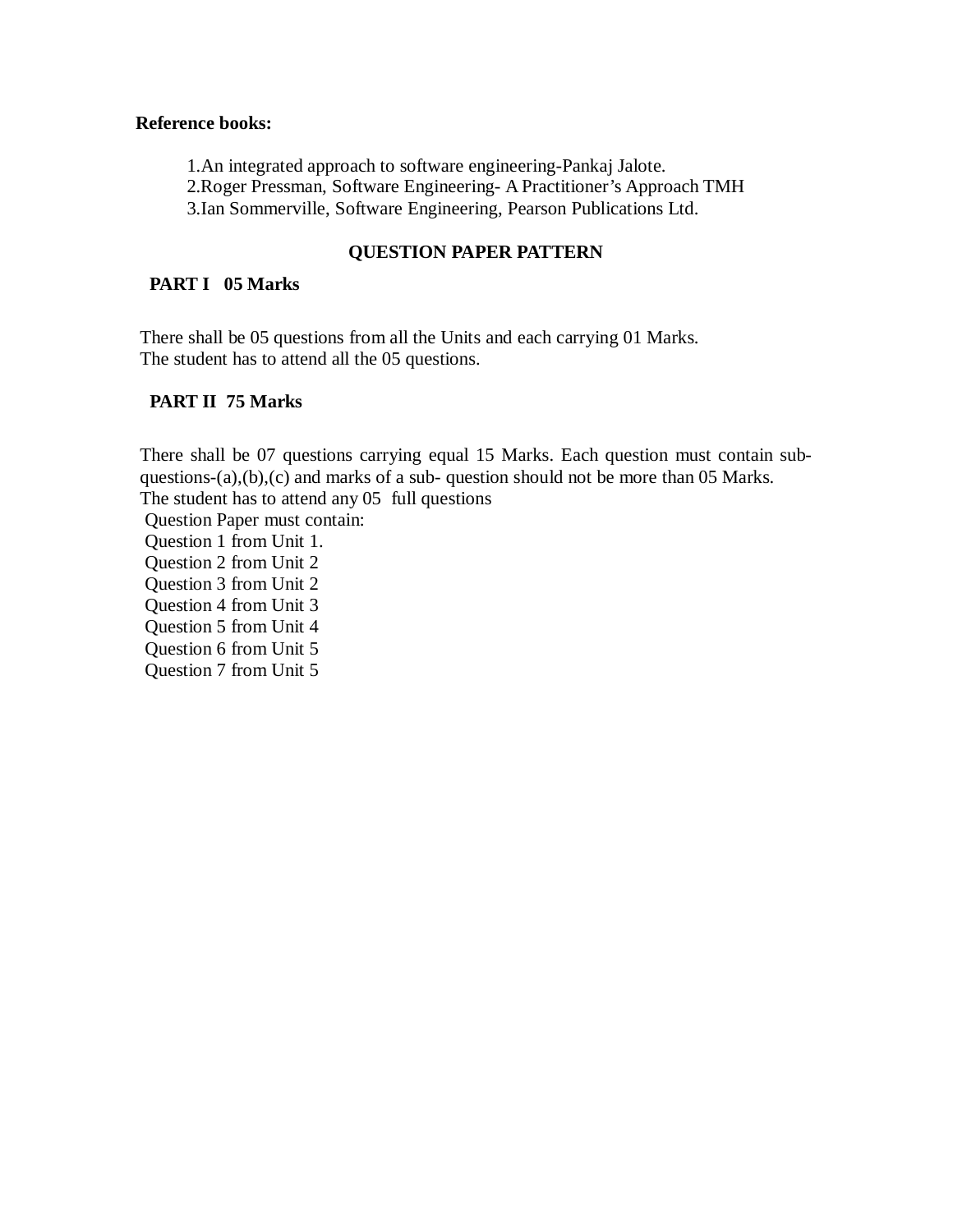## **BCA 56 WEB PROGRAMMING LAB WITH J2EE CONCEPTS AND PHP**

### **Part – A**

- 1. Create a webpage using html to display college information with appropriate images and list of departments.
- 2. Create a webpage using html to display the below mentioned table (use appropriate colors):

| <b>Name</b> |    | <b>Place</b> |
|-------------|----|--------------|
| Rama        |    | Bhadravathi  |
| Kumar       | B  | Shimoga      |
| Rajesh      | N  | Thirthahalli |
| Ramakrishna | RK | Bhadravathi  |

- 3. Create a webpage with two images which alternately changes on mouse over using CSS.
- 4. Create a webpage to display system date in the given format: Ex: 01 January 2016
- 5. Create a webpage to demonstrate the use of external Cascading Style Sheets
- 6. Create a webpage to demonstrate the use of span and div tags in DHTML.
- 7. Create a webpage with two textboxes and command buttons to perform arithmetic operations and display the result in appropriate dialog boxes using JavaScript.
- 8. Create a webpage to convert a given text from uppercase to lowercase using JavaScript.

### **Part – B**

- 9. Write a JSP application to read the details of a student and store the same on to the MS Access database.
- 10. Write a JSP application to evaluate the salary details of an employee and store the same in the MS Access database table.
- 11. Write a multilayered JSP program to evaluate the result of a student. Consider student name, register number, marks obtained in 5 subjects as input and read them by writing a proper user interface JSP. Evaluate the total marks, percentage marks and grade by writing a process JSP. While evaluating the grade verify whether the student has cleared all the papers. Display the output with proper marks list format by using <TABLE> tag. College Name

| Marks List          |  |
|---------------------|--|
| Name of the Student |  |
| Dogietar Number     |  |

| Max. Marks | Min. Marks | <b>Marks Obtained</b> |
|------------|------------|-----------------------|
| 100        | 40         |                       |
| 100        | 40         |                       |
| 100        | 40         |                       |
| 100        | 40         |                       |
| 100        | 40         | --                    |
| 500        | 200        |                       |
| $-96$      |            |                       |
|            |            |                       |
|            |            |                       |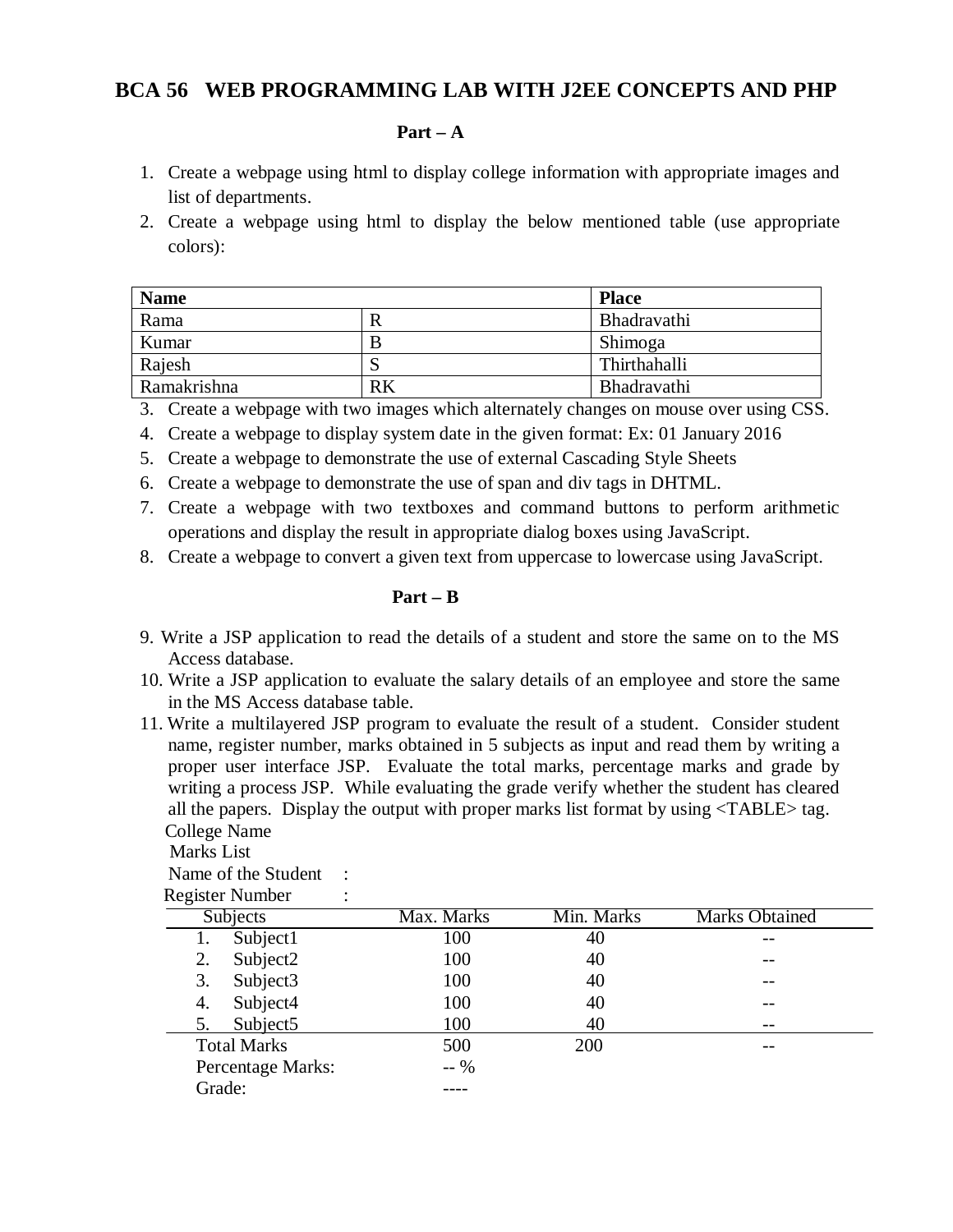- 12. Write a multilayered JSP application to accept and store student information. Accept student name, register number, course, combination, semester, marks obtained in five subjects as input through a proper user interface page. Design course, combination and semester as combo boxes. Store the accepted details in the MS Access table.
- 13. Write a multilayered JSP application to read and store employee information. Read employee name, employee identification number, Department, Designation, Basic Salary, TA, DA, HRA, PF, LIC (in percentage) as input through a proper user interface page. Also calculate TA Amount, DA Amount, HRA Amount, PF Amount, LIC Amount, Total Allowances, Total Deductions, Gross Salary and Net Salary components of the employee. Along with the employee information store the salary details in the MS Access table.
- 14. Write a program to connect the mysql-database and display connection status using PHP.
- 15. Write a program to upload and display an image using PHP.

## **PRACTICAL EXAM SCHEME**

Practical Proper - 60 Marks

Viva – voce -  $10$  Marks

Record 10 Marks

| Part $-A$ |              | Program writing                          | 15 Marks |
|-----------|--------------|------------------------------------------|----------|
|           | One Program  | Error free compilation or partial output | 05 Marks |
|           | Max marks 25 | Correct result with proper display       | 05 Marks |
|           |              | Program writing                          | 20 Marks |
| Part - B  | One Program  | Error free compilation or partial output | 10 Marks |
|           | Max marks 35 | Correct result with proper display       | 05 Marks |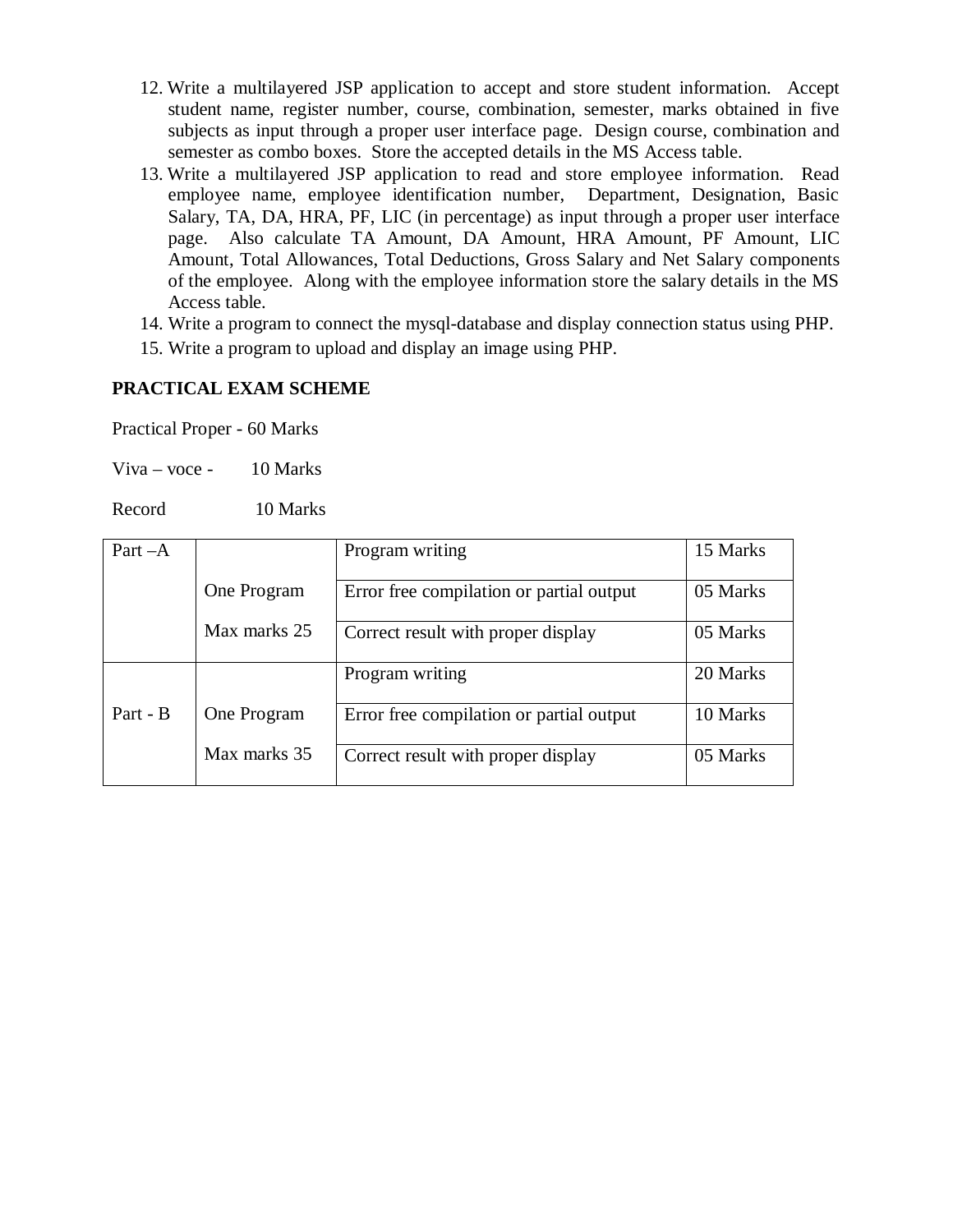## **BCA 57 ADVANCED JAVA PROGRAMMING LAB**

## **Part A**

- 1. Write an Applet program to design a user interface to key-in the details of an employee.
- 2. Write an applet to add, remove, select an item in a list
- 3. Write a applet display select geometric figure from a list.
- 4. Write a program to implement mouse events
- 5. Write a program to implement keyboard events
- 6. Write a Java program (console) to store the typed text to a file.
- 7. Write a Java program to display the content of a file.
- 8. Write a Java program to edit the content of a file.

## **Part B**

- 9. Write a Java program with JDBC to store the details of a person on to an Oracle database table.
- 10. Write a Java program with JDBC to access and display the details of a person stored in an Oracle database table.
- 11. Write a Java program with JDBC to access and delete the details of a given person stored in an Oracle database table.
- 12. Write a Java GUI program to accept the details of an employee and store the same on to an Oracle database table.
- 13. Write a Java GUI program to access and display the details of a given employee stored in Oracle database table.
- 14. Write a Java program to design a simple Client and Server components. Pass simple text (static) from client to the server and a receipt acknowledgement (static) back to the client.
- 15. Write a Java program to demonstrate the use of generics.

## **PRACTICAL EXAM SCHEME**

Practical Proper - 60 Marks

Viva – voce -  $10$  Marks

Record 10 Marks

| Part $-A$ |              | Program writing                          | 15 Marks |
|-----------|--------------|------------------------------------------|----------|
|           | One Program  | Error free compilation or partial output | 05 Marks |
|           | Max marks 25 | Correct result with proper display       | 05 Marks |
|           |              | Program writing                          | 20 Marks |
| Part - B  | One Program  | Error free compilation or partial output | 10 Marks |
|           | Max marks 35 | Correct result with proper display       | 05 Marks |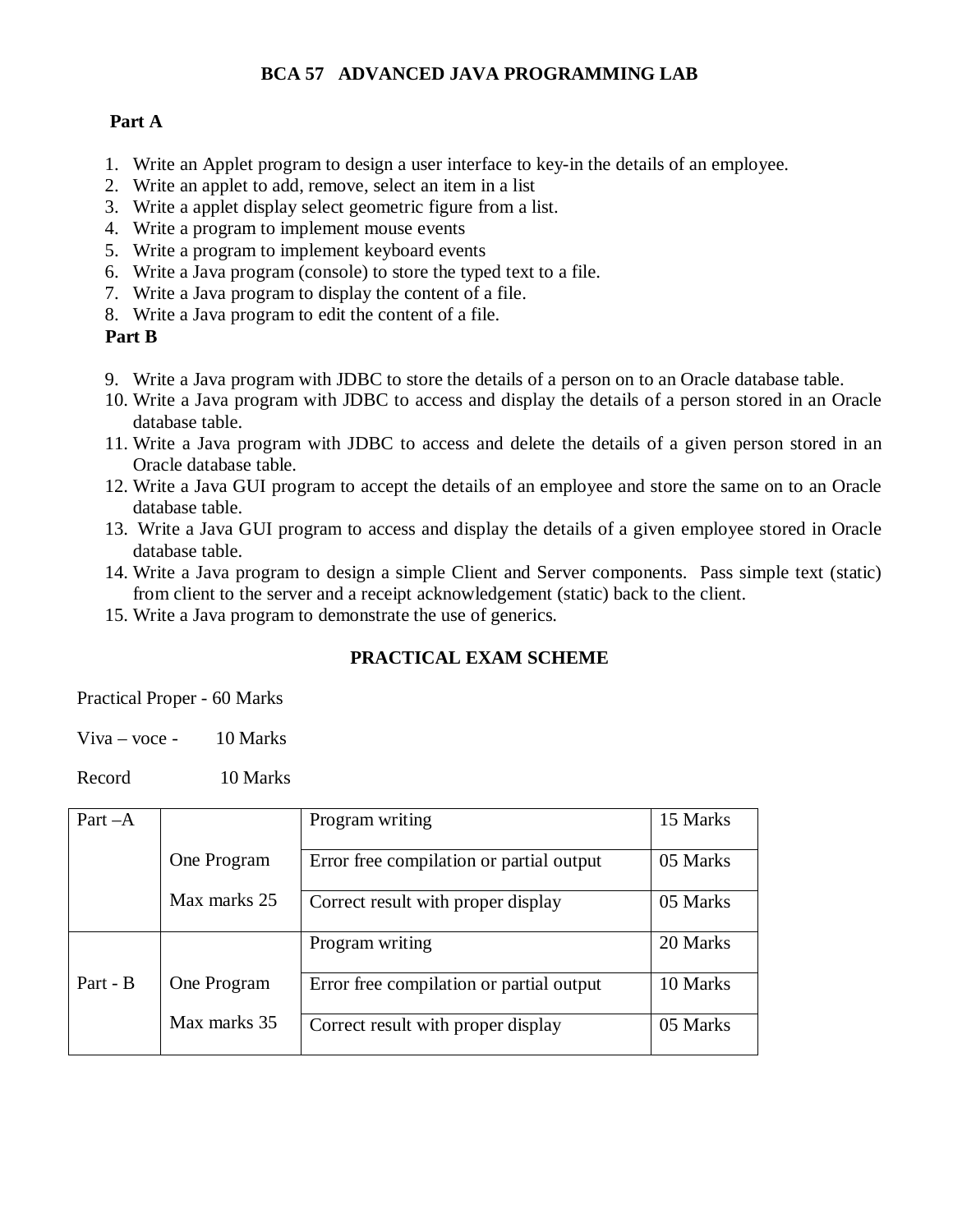# **SIXTH SEMESTER BCA BCA 61 COMPUTER NETWORKS**

Number of teaching hours – 48

Theory Examination- 80 Max marks. Internal Assessment- 20 Max marks

## **Unit 1 - Basics 10 hrs**

Uses of computer networks, network hardware- broadcast networks, point – to -point networks, network software-protocol hierarchies, design issues, interface & services, connection oriented  $&$  connection less services, service primitives

## **Unit 2: Reference models** 10 hrs **10 hrs**

OSI reference model- description of each layer. TCP/IP reference model, comparison of the two models, Critique of the OSI model and protocols, Critique of the TCP/IP model and protocols, Example networks-ARPANET,ATM.

## Unit 3: The network layer 10 hrs

Design issues, routing algorithms- the optimality principle, shortest path routing, distance vector routing, and link state routing. Congestion control algorithms- general principle, Congestion prevention policies, traffic shaping. The network layer in the internet - the IP protocol, IP address, and subnet. Internet control protocol.

## **Unit 4: The transport layer 10 hrs**

The transport service- services provided to the upper layer, quality service, and transport service primitives. Elements of transport protocol - addressing, establishing a connection, releasing a connection. A simple transport protocol- the example service primitives, the example transport entity. The Internet transport protocol (TCP & UDP)- the service model, the TCP segment header, the TCP connection management. UDP - header.

### Unit 5: The Application layer 08 hrs **08 hrs**

Network security - traditional cryptography, two fundamental cryptographic principles, secret key & public key algorithms. DNS - Name space, SNMP - model. Electronic mail, architecture and services, www.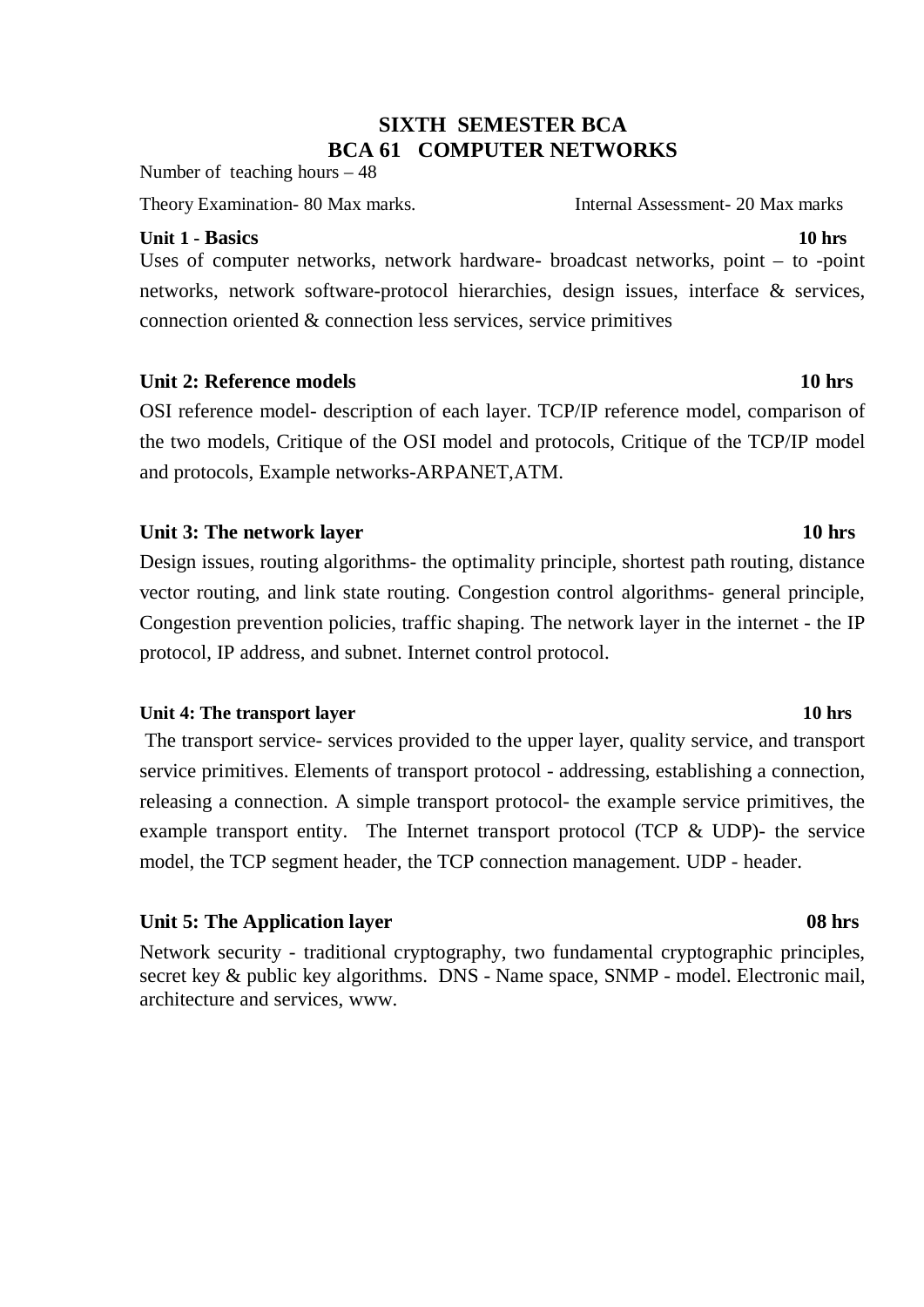## **Reference books:**

- 1. Data and Computer Communications William Stallings.
- 2. Computer Networks Andrew S. Tanenbaum.
- 3. Data Communication Ulysis D Black.
- 4. Data Communication and Networking Behrouz A. Forouzan.
- 5. Internetworking with TCP/ IP Douglas E comer, PHI

## **QUESTION PAPER PATTERN**

## **PART I 05 Marks**

There shall be 05 questions from all the Units and each carrying 01 Marks. The student has to attend all the 05 questions.

## **PART II 75 Marks**

There shall be 07 questions carrying equal 15 Marks .Each question must contain sub-questions- (a),(b),(c) and marks of a sub- question should not be more than 05 Marks. The student has to attend any 05 full questions Question Paper must contain: Question 1 from Unit 1. Question 2 from Unit 2 Question 3 from Unit 2 and 3 Question 4 from Unit 3 Question 5 from Unit 4 Question 6 from Unit 4 Question 7 from Unit 5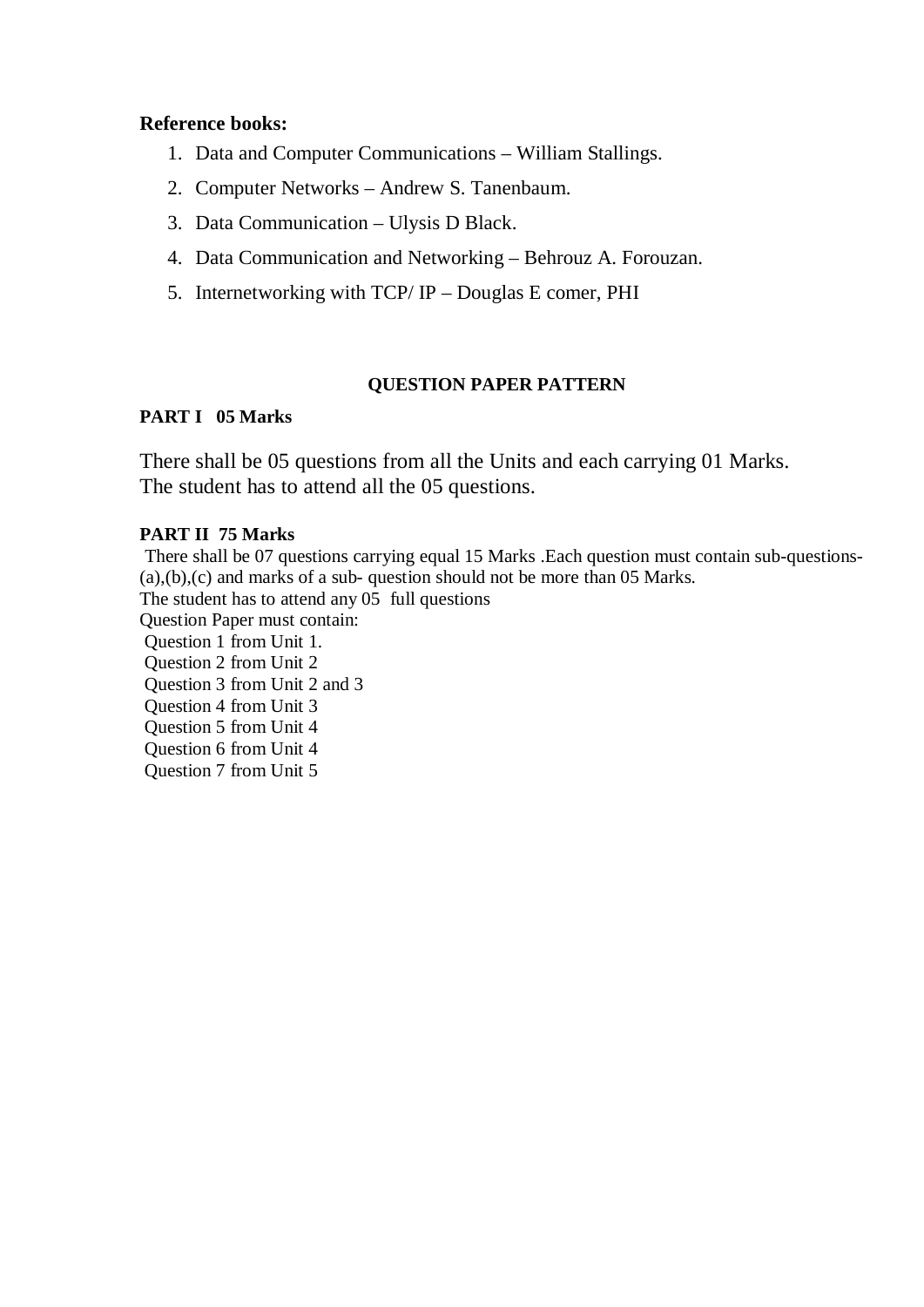## **BCA 62 DOT NET PROGRAMMING**

Number of teaching hours – 48

Theory Examination- 80 Max marks. Internal Assessment- 20 Max marks

# **Unit 1 - Introduction to C# & .NET platform and Building C# Applications 08hrs**

Introduction to C# and .NET platform : .NET solution, Building blocks of the .NET platform(CLR, CTS, CLS), Role of .NET base class libraries, .NET Aware programming languages, role of common intermediate languages & type metadata and assembly manifests, A tour of the .NET namespaces.

Building C# Applications : Role of the command line complier(csc.exe), Building a C# application using csc.exe, the command line debugger(cordbg.exe), using the visual studio .NET IDE & its debugging, C# "pre-processor" directives.

## Unit 2 - C# language fundament mentals **10hrs 10hrs**

Anatomy of a basic C# class, creating objects: constructor basics, Default assignments & variables scope, variables initialization syntax, basic inputs & output with the console class, understand static methods, arrays & string manipulations, Encapsulation Services, Class Properties , Read and Write only Properties, Static Properties, Inheritance Is As keyword Usage, Controlling Base Class Creation With Base, Sealed Classes, Delegation , Polymorphism, The Virtual and Override Keywords ,Abstract Classes, Abstract Methods

## **Unit 3 - Exception & object life time and Interface and Collections 10hrs**

Exception & object life time :The Basics of Object Life Time, The Role Of Application Roots, Understanding Object Generations, The Role Of .NET Exception Handling ,Throwing a Generic Exception ,Catching Exceptions, Properties of Exception, Multiple Exception (Concepts Only),The Finally Block

Interface & Collections : Definition, Implementing an Interface in C#, Interface members at object level, Interface as Parameters, Interface as Return Values, Arrays of Interface Types, Interface Hierarchies, Interface as polymorphic agents, Exploring the system. collections Namespaces.

## Unit 4 - Introducing windows forms **10hrs**

**O**verview of the system. windows. Forms Namespaces, An Anatomy of a Form, A Simple Form Program, Function with Control Class, The Functionality Of the Form Class, Component class, control class, Programming with windows forms controls : Working with Button types, Check Boxes, Radio Buttons, Group Boxes, List Boxes, Calender control, assigning tool tips for controls.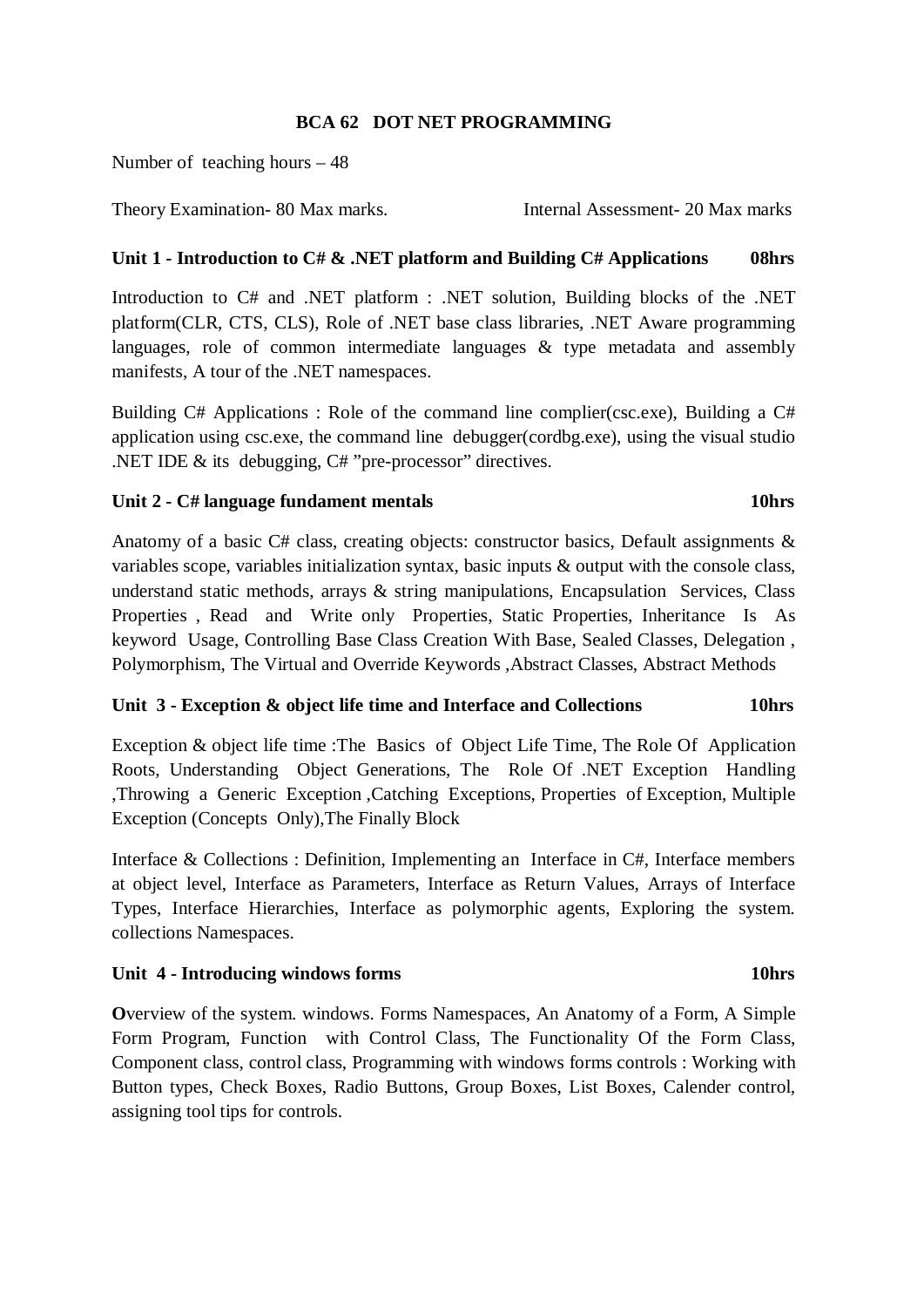### **Unit 5 - Data access with [ADO.NET](http://www.rediffmail.com/cgi-bin/red.cgi?red=http%3A%2F%2FADO%2ENET&isImage=0&BlockImage=0&rediffng=0) 10hrs**

The Two Faces Of [ADO.NET](http://www.rediffmail.com/cgi-bin/red.cgi?red=http%3A%2F%2FADO%2ENET&isImage=0&BlockImage=0&rediffng=0), Understanding ADO.NET Data Providers, Understanding The Connected Layer of ADO.NET, Working with Connection Object, Inserting, Updating and Deleting Records

## **References Book:**

1 Pro C# with .NET 3.0 ------ Andrew Troelsen

2 C# Programming -------------- E Balaguruswamy

## **QUESTION PAPER PATTERN**

## **PART I 05 Marks**

There shall be 05 questions from all the Units and each carrying 01 Marks.

The student has to attend all the 05 questions.

**PART II 75 Marks** There shall be 07 questions carrying equal 15 Marks.

Each question must contain sub-questions- $(a)$ , $(b)$ , $(c)$  and marks of a sub-question should not be more than 05 Marks.

The student has to attend any 05 full questions

Question Paper must contain:

Question 1 from Unit 1.

Question 2 from Unit 1

Question 3 from Unit 2

Question 4 from Unit 3

Question 5 from Unit 3

Question 6 from Unit 4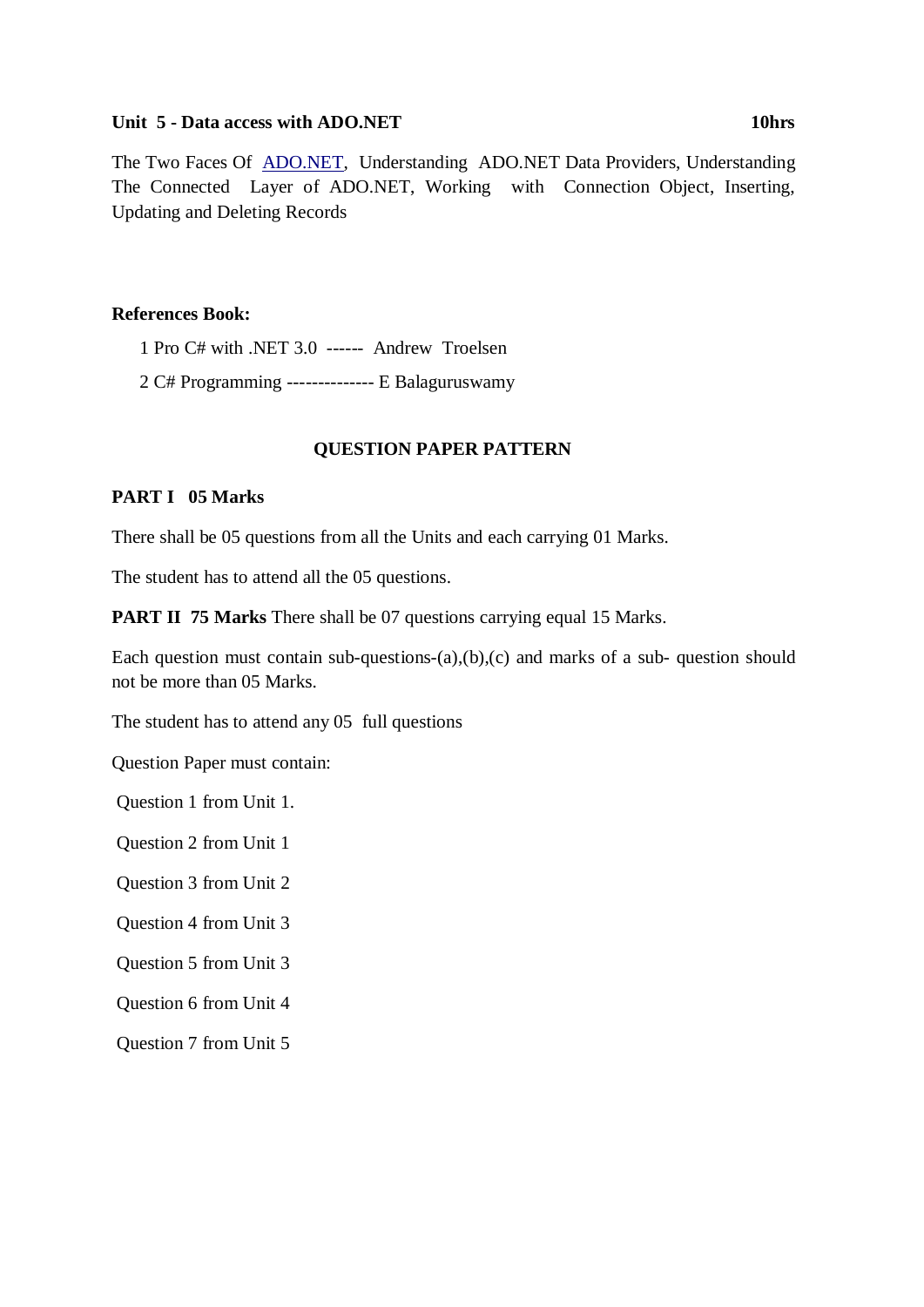# **BCA 63 UNIX Operating System**

Number of teaching hours  $-48$ 

Theory Examination- 80 Max marks. Internal Assessment- 20 Max marks

## **Unit 1 - Introduction 08 hrs 08 hrs 08 hrs**

The Unix operating system, , A brief Session, The Unix Architecture, Features of UNIX, POSIX and Single UNIX specification, Locating commands, Internal and External commands, Command Structure, Flexibility of command Usage, Man Browsing the Manual Pages ON-line, Understanding the man Documentation. General-Purpose Utilities: Cal command, date command, echo, printf, bc, script, passwd, who, uname.

## **Unit 2 - The File System 10 hrs**  10 hrs **10 hrs**

The file, The Parent –Child Relationship, The HOME Variable, pwd, cd, mkdir, rmdir, Absolute Pathname, Relative Pathname, ls, The Unix File system. Handling Ordinary Files: Cat, cp, rm, mv, more, The lp subsystem: Printing a File, File, wc, od, cmp, comm, diff, dos2unix and unix2dos, compressing and archiving files, gzip, and gunzip, tar, zip and unzip.

Basic File Attributes: Listing file attributes, listing directory attributes, File Ownership, File Permissions, changing file permissions, Directory Permissions, Changing File Ownership.

## **Unit 3 - The Vi Editor 10 hrs**

Vi basics, Input Mode, Saving Text and Quitting, Navigation, Editing Text, Undoing Last Editing Instructions(U and U), Repeating the last command(.), Searching for a Pattern(/ and ?), Substitution.

### **Unit 4 - The process 10 hrs**

 Process basics, process status, system process, Mechanism of process creations, Internal and external commands, process states and zombies, running jobs in background, nice, killing process with signals, job control, at and batch, cron, timing process.

Simple filters: The sample database, pr, head, tail,cut, paste, sort, uniq, tr, displaying a wordcount list. Filters using regular expressions: grep, basic regular expressions, extended regular expressions.

### **Unit 5 - The Shell 08 hrs 08 hrs 08 hrs**

The shell's Interpretive Cycle, Shell Offering, Pattern Matching, Escaping and Quoting, Redirection, /dev/null and /dev/tty, Pipes, tee, Command Substitution, Shell variables. Essential shell programming: Shell scripts, read, using command line arguments, exit and exit status of command, the logical operators && and ||- conditional execution, the if conditional, using test and to evaluate expressions, the case conditional, expr, \$0: calling a script by different names, while, for, set and shift, the here document  $(\langle \langle \rangle)$ , trap, debugging shell scripts with set –x, sample validation and data entry scripts.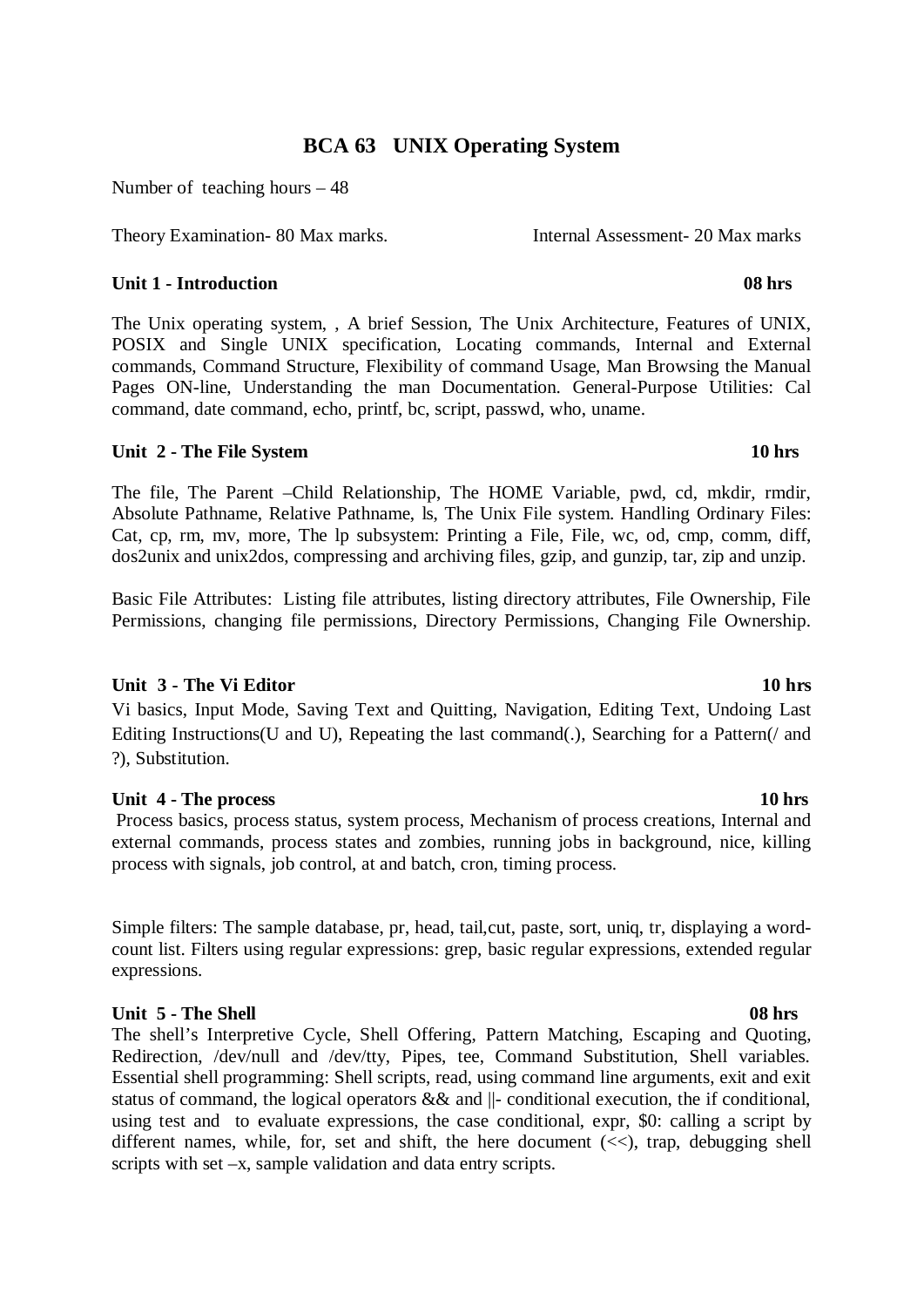### **References :**

1. Sumitabha Das, UNIX System V.4, Concepts and Applications, TMH

## **QUESTION PAPER PATTERN**

### **PART I 05 Marks**

There shall be 05 questions from all the Units and each carrying 01 Marks.

The student has to attend all the 05 questions.

## **PART II 75 Marks**

There shall be 07 questions carrying equal 15 Marks. Each question must contain subquestions-(a),(b),(c) and marks of a sub- question should not be more than 05 Marks.

The student has to attend any 05 full questions

Question Paper must contain:

Question 1 from Unit 1.

Question 2 from Unit 2

Question 3 from Unit 2

Question 4 from Unit 3

Question 5 from Unit 4

Question 6 from Unit 4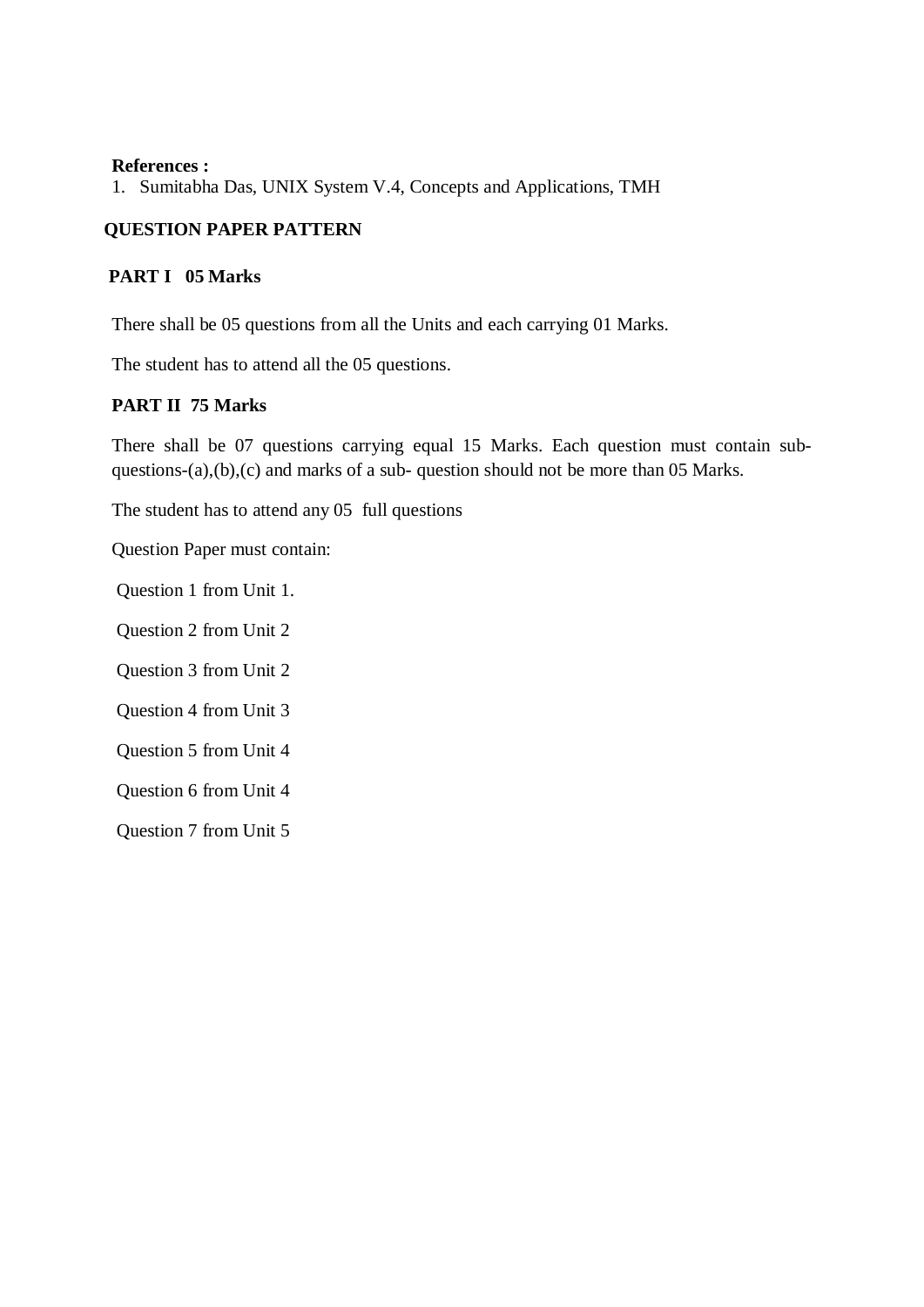## **BCA 64 UNIX LAB**

### **PART A**

- 1. Write a shell script to count the number of characters in a given string.
- 2. Write a shell script program to perform all arithmetic operation on floating point
- 3. Write a shell script program to check whether the given no. is positive or negative.
- 4. Write a shell script program to find area of a square, rectangle, circle and triangle.
- 5. Write a shell script program to reverse a number.
- 6. Write a shell script program to find sum of digit of a no.
- 7. Write a shell script program to add, subtract, multiply the two given numbers passed as command ling arguments.
- 8. Write a shell script program to read data from command line argument and print 1st and 2nd command line argument and print how many no. of argument user has given.

### **Part – B**

- 1. Write a shell script program to read pattern and file name and search whether the given pattern is present in a file or not, with suitable validation.
- 2. Write a shell script program to check whether the given file is present in a directory and check what are all the permission given for the owner.
- 3. Write a shell script program to read filename from command line argument and check whether the file is regular file or directory or by both.
- 4. Write a shell script program to read 2 filename and check which 1 is newer and which 1 is older.
- 5. Write a shell script program to find the number of directory files and ordinary files in the current directory.
- 6. Write a shell script program to perform the following any 1 operation based on your own
	- a. choice.
	- b. show first 5 line data
	- c. show last 3 line data
	- d. sort the data
	- e. find out word count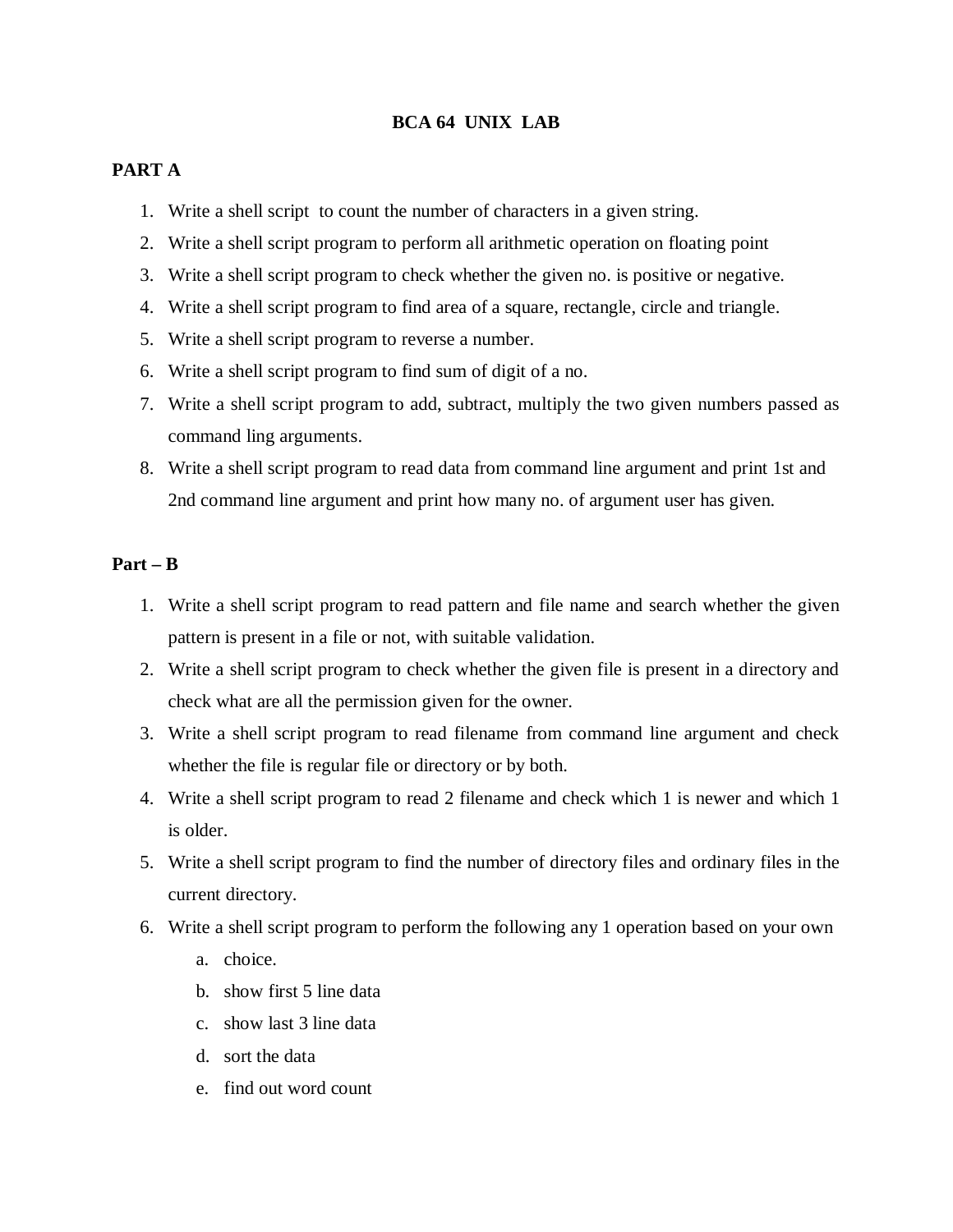- 7. Write a shell script program to perform the following any 1 operation on your own choice.
	- a. list the file
	- b. process the user
	- c. today's date
	- d. user of the system
	- **e.** exit

## **PRACTICAL EXAM SCHEME**

Practical Proper - 60 Marks

Viva – voce -  $10$  Marks

Record 10 Marks

| Part $-A$ |              | Program writing                          | 15 Marks |
|-----------|--------------|------------------------------------------|----------|
|           |              |                                          |          |
|           | One Program  | Error free compilation or partial output | 10 Marks |
|           |              |                                          |          |
|           | Max marks 30 | Correct result with proper display       | 05 Marks |
|           |              |                                          |          |
|           |              | Program writing                          | 15 Marks |
|           |              |                                          |          |
| Part - B  | One Program  | Error free compilation or partial output | 10 Marks |
|           |              |                                          |          |
|           | Max marks 30 | Correct result with proper display       | 05 Marks |
|           |              |                                          |          |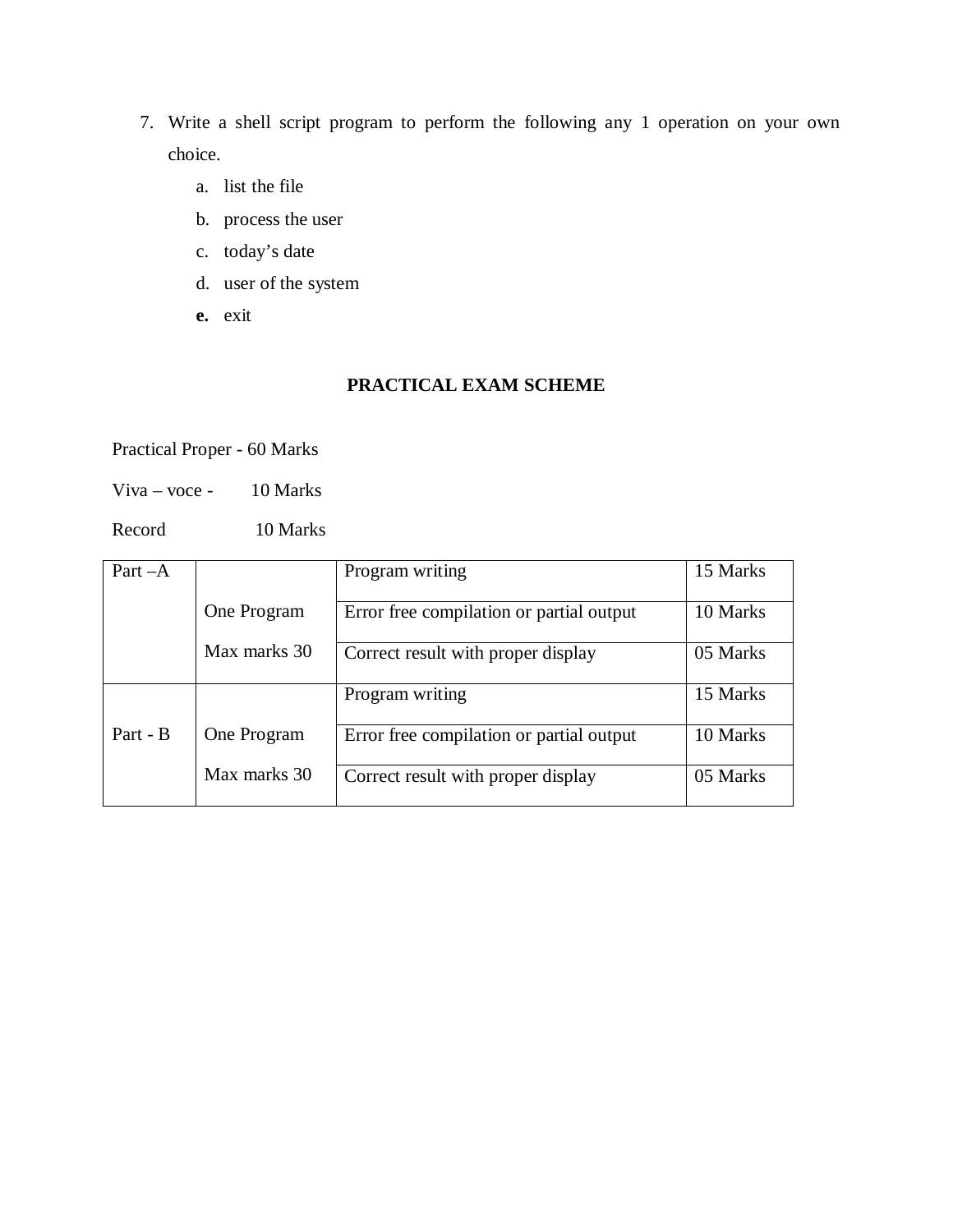# **BCA 65 PROJECT LAB**

 The objective of the project is to motivate them to work in emerging/latest technologies, help the students to develop ability, to apply theoretical and practical tools/techniques to solve real life problems related to industry, academic institutions and research laboratories.

 The project is of 3 hours/week for one (semester VI) semester duration and a student is expected to do planning, analyzing, designing, coding and implementing the project. The initiation of project should be with the project proposal. The synopsis approval will be given by the project guides.

The project proposal should include the following:

- $\Box$  Title
- **D** Objectives
- $\Box$  Input and output
- $\Box$  Details of modules and process logic
- $\Box$  Limitations of the project
- □ Tools/platforms, Languages to be used
- $\Box$  Scope of future application

 For the project work, the guide(internal) evaluate the work for 20 marks based on the performance of the candidates during the development of he project and the external examiner will evaluate the project work as follows:

- $\Box$  Project Report 20 marks
- □ Project Demo -30 Marks
- $\Box$  Viva-Voce 30 marks

 The Project work should be either an individual one or a group of not more than five members.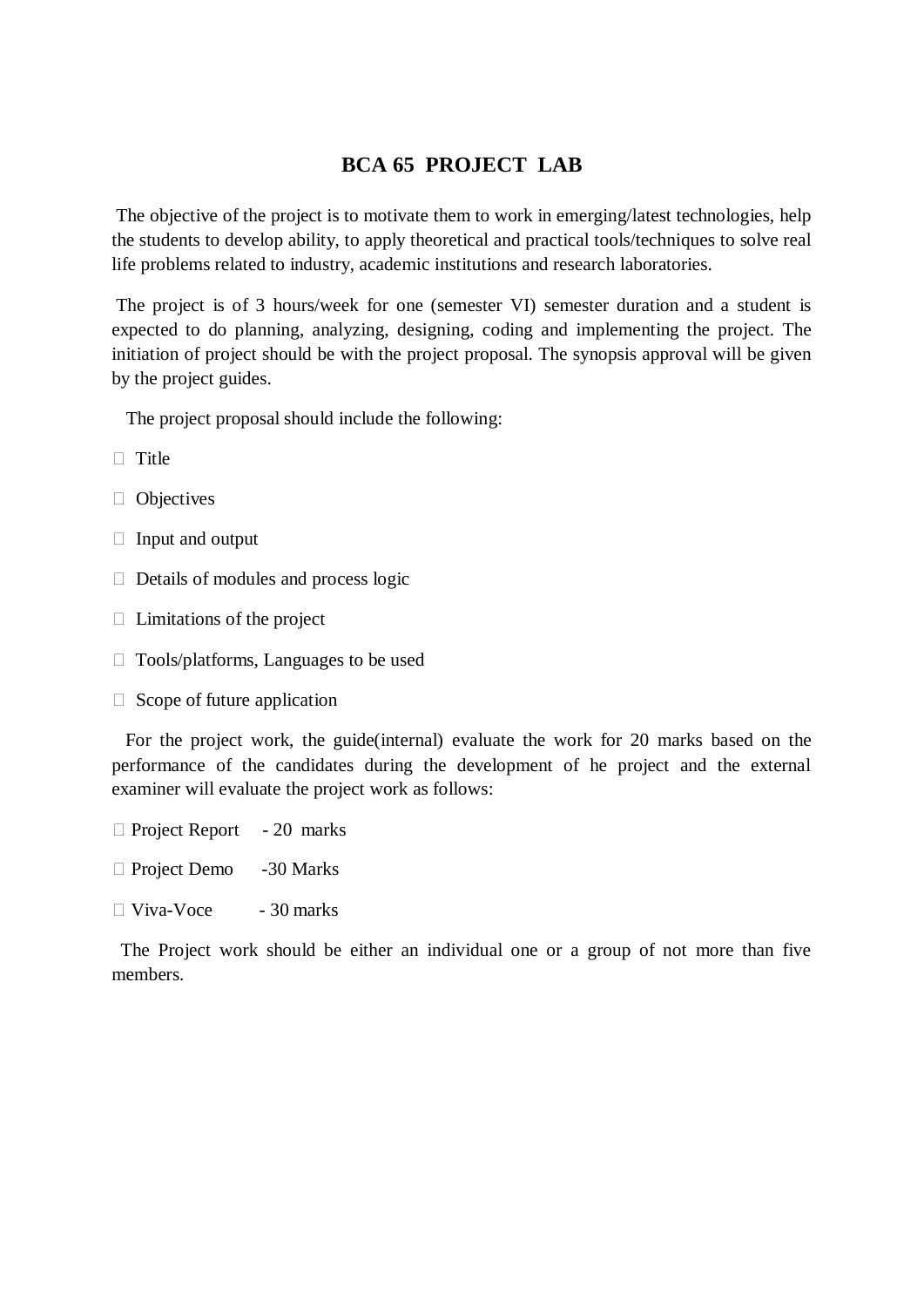## **FIRST SEMESTER BSc**

## **Computer Science -I**

# **BCS-1 Computers Fundamentals and C Programming**

Theory Examination- 50 Max marks. Number of Teaching hours  $-48$ Internal Assessment- 10 Max marks

## **Unit 1- Introduction to Computer Systems: 15hrs**

Definition of a Computer, History of Computers,Generations of Computers, types of computer – based on size and working principle, Block diagram of a Computer with functional units(explanation), Parts of a computer system,Information processing Cycle.Definition of software and hardware,types of programming languages, assembler,compiler, interpreter, linker, loader (Definitions only),number system – decimal, binary,octal and hexadecimal number,interconversion of decimal to binary and viceversa.ASCII codes. Algorithm-definition, Characteristics, notations. Flowchart-definition, Symbols used in writing the flow-chart Writing an algorithm and flow-chart of simple problems.

#### **Unit 2- Introduction to Computer Systems: 06hrs**

Introduction to C, featuresC , basic C program structure, character set, tokens, keywords andidentifiers. Constants, variables, data types, variable declaration, symbolic constant definition.

### **Unit 3- Operators and Expressions: 06hrs**

C operators- arithmetic, relational, logical, bitwise, assignment, increment and decrement, conditional (?:) and special operators, Arithmetic expressions, precedence of operators andassociatively. Type conversions, mathematical functions.Definition of macro and preprocessor directives, Managing I/O operation – reading andwriting a character, formatted and unformatted/O functions.

## **Unit 4- Control Structures: 10hrs**

conditional control statements- if, if-else,nestedif,switch , go to statement, while, do-while and for statements. Unconditional control statements- break, continue and return statements(definition and explanation with syntax, flowchart and examples)

## **Unit 5- Arrays, Strings and Functions: 10hrs**

Definitions of an array, types-one and two dimensional array,(definition, declaration, initialization with examples).*Strings–*definition, declaration and initialization of string variable, string handling functions- strcmp,strcpy,strrev,strlen,strlwr,strupr(explanation with syntax and examples) Functions – definition, need, syntax for function declaration, function prototype, category of functions, nesting offunctions, function with arrays, scope of variables , parameter passing mechanism- call by value and call by reference. Recursion and Recursive function(definitions only)

## **Reference :**

- 1. Fundamentals of Computers, V. Rajaraman.
- 2. Computer Concepts and C Programming, P.B. Kotur
- 3. Let us C ,YashwanthKanetkar
- 4. ANSI C, Balagurusamy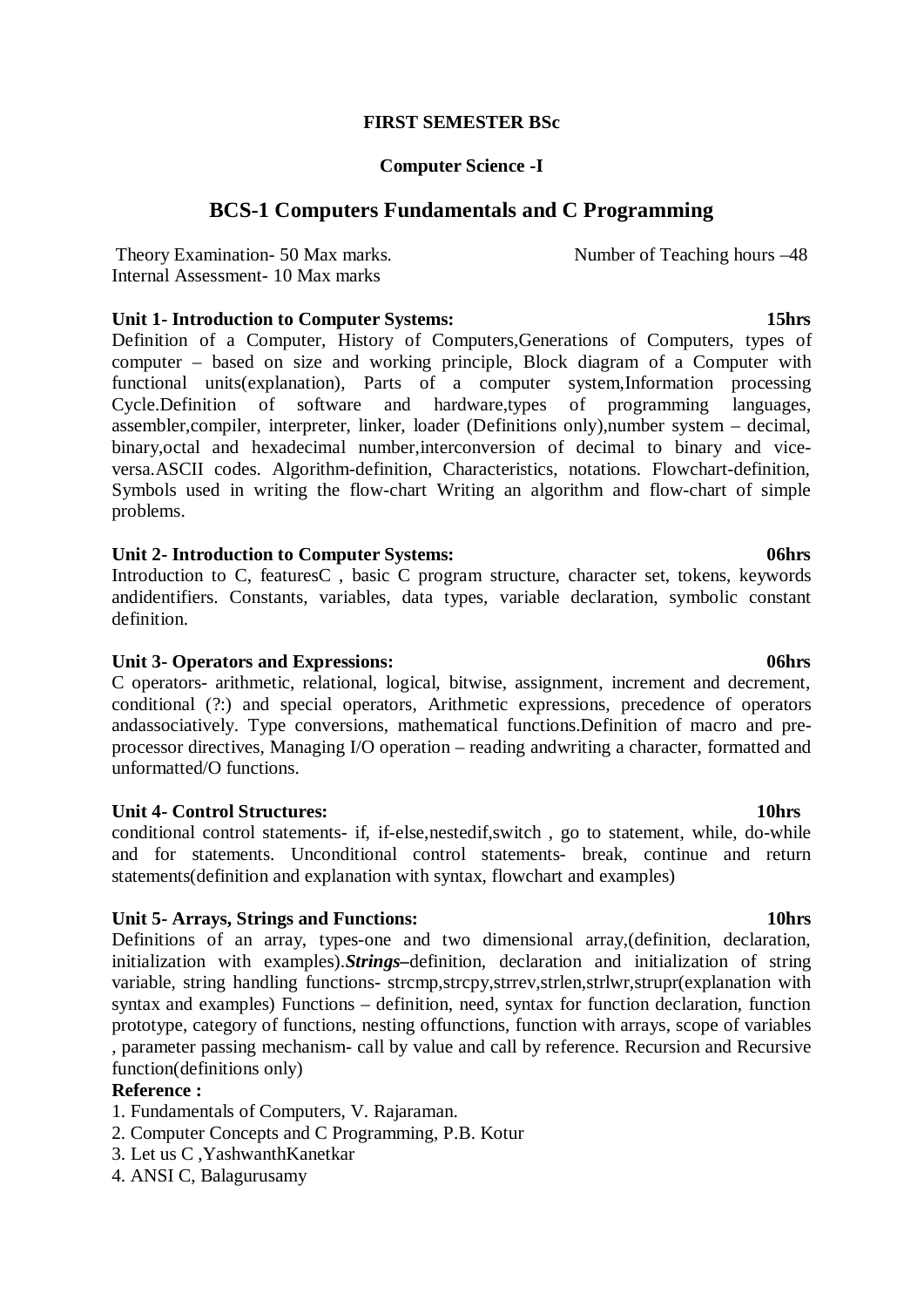### **PART -I:** 05 Marks

There shall be 05 questions each carrying 01 Marks from all units

## **PART -II**: 10 Marks

There shall be 05 questions each carrying 02 Marks from all units

### **PART- III**: 15 Marks

There shall be 05 questions each carrying 05 Marks. Each question may contain sub questions-(a) and (b), The student has to attend only 03 questions.

 Question 1 from Unit 1. Question 2 from Unit 2 Question 3 from Unit 3 Question 4 from Unit 4 Question 5 from Unit 5

## **PART- IV**: 20 Marks

There shall be 03 questionsand each carrying 10 Marks. The student has to attend only 02 questions. (Each question should have at least two sub questions) Question 1 from Unit 1 & Unit 3. Question 2 from Unit 4 Question 3 from Unit 5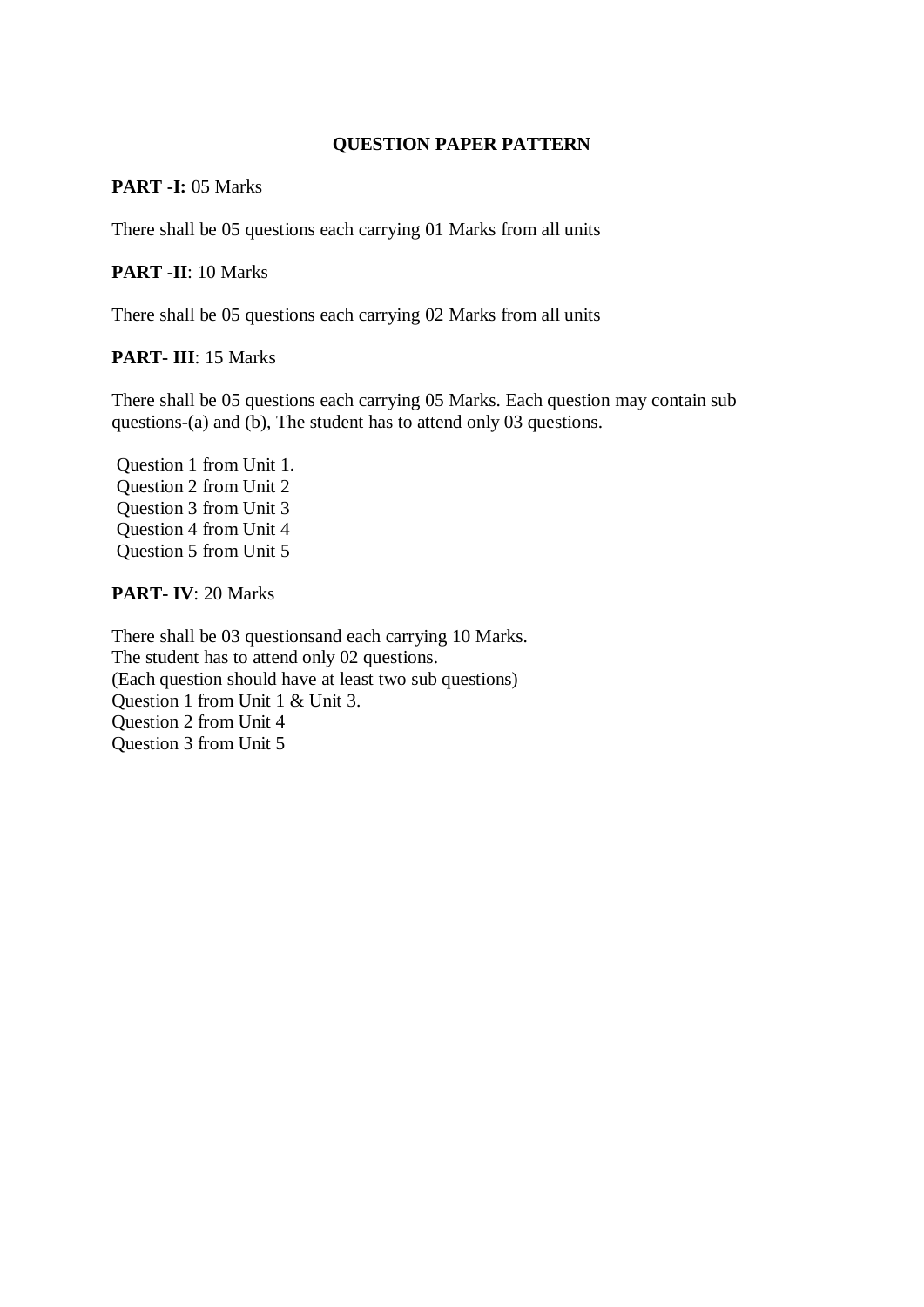# **PRACTICAL: C- PROGRAMMING LAB**

- 1. Find the biggest of three numbers.
- 2. Arithmetic operations using switch statement.
- 3. Find the Fibonacci series between M and N.
- 4. Prime numbers between M and N
- 5. Binary to Decimal conversion
- 6. Sorting an unsorted array
- 7. Searching an element in an array.
- 8. Addition of two matrices
- 9. Multiplication of two matrices
- 10. Norm and trace of the matrix.
- 11. Count the numbers of vowels in a given string.
- 12. Find the factorial of a number using function.

- Practical Proper 30 Marks
	- $\checkmark$  Program Flowchart/Algorithm 05 Marks
	- $\checkmark$  Program Writing 15 Marks
	- $\checkmark$  Correct output with proper display 10 Marks (Partial output – 05 marks)
- $\bullet$  Viva voce 05 Marks
- $\bullet$  Record 05 Marks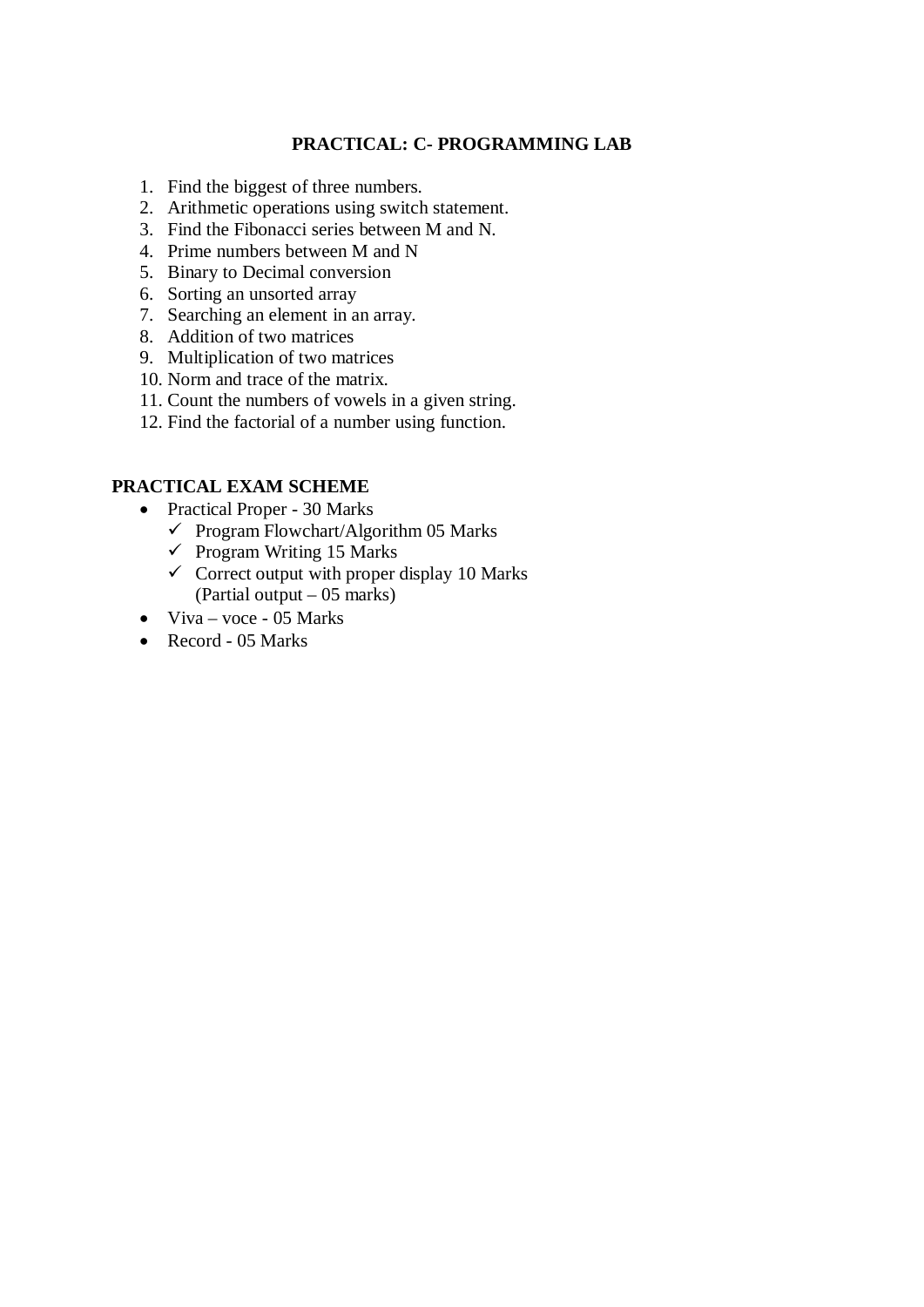#### **SECOND SEMESTER BSc**

#### **Computer Science -II**

# **BCS-2 Data Structures using C**

Number of Teachinghours – 48

Theory Examination- 50 Max marks. Internal Assessment- 10 Max marks

# **Unit 1– Introduction to Data Structures, Structure and Union 08hrs**

Pointers–Definition, Declaration, Examples and usage. Static / dynamic memory allocation. Structure*–*Definition, declaration, accessing structure members. Union *–* Definition, declaration, Differences between structures and union . Definition of Data Structure and types with examples.

# **Unit 2- Stack 6hrs** 6hrs

Definition and example, operations, representation of stack in C, applications of stack, evaluation of postfix expression, conversion from infix to postfix. Recursion –Tower of Hanoi, Factorial, GCD.

# **Unit 3- Queues and lists 10hrs**

Definition and example, operations on queue, types of queue, sequential representation, disadvantages of ordinary queue, circular queue and priority queue(concepts only).Linked list–Definitions and types of lists ,operations on SLL, stack and queue implementation using linked list, circular anddoubly linked list (concepts only).

## **Unit 4- Trees** 10hrs

Tree definition, representation, types of tree, Tree terminologies with an example, Binary tree,linked list representation of binary tree, tree traversals,binary search tree(definition only) and its applications.

# **Unit 5- Searching and sorting 10hrs**

Searching technique- sequential, Binary search, interpolation, binary tree searching definition of Sorting definition and its types –radix sort, quick sort, shell sort,heapsort,binary tree sort.

## **References:**

- 1. Systematic approach to data structure Padmareddy
- 2. Programming in ANSI C E. Balagursamy
- 3. Datastructures and programming design using C Robert Kruse PIII publications
- 4. Datastructures and applications Trembly and Sorenson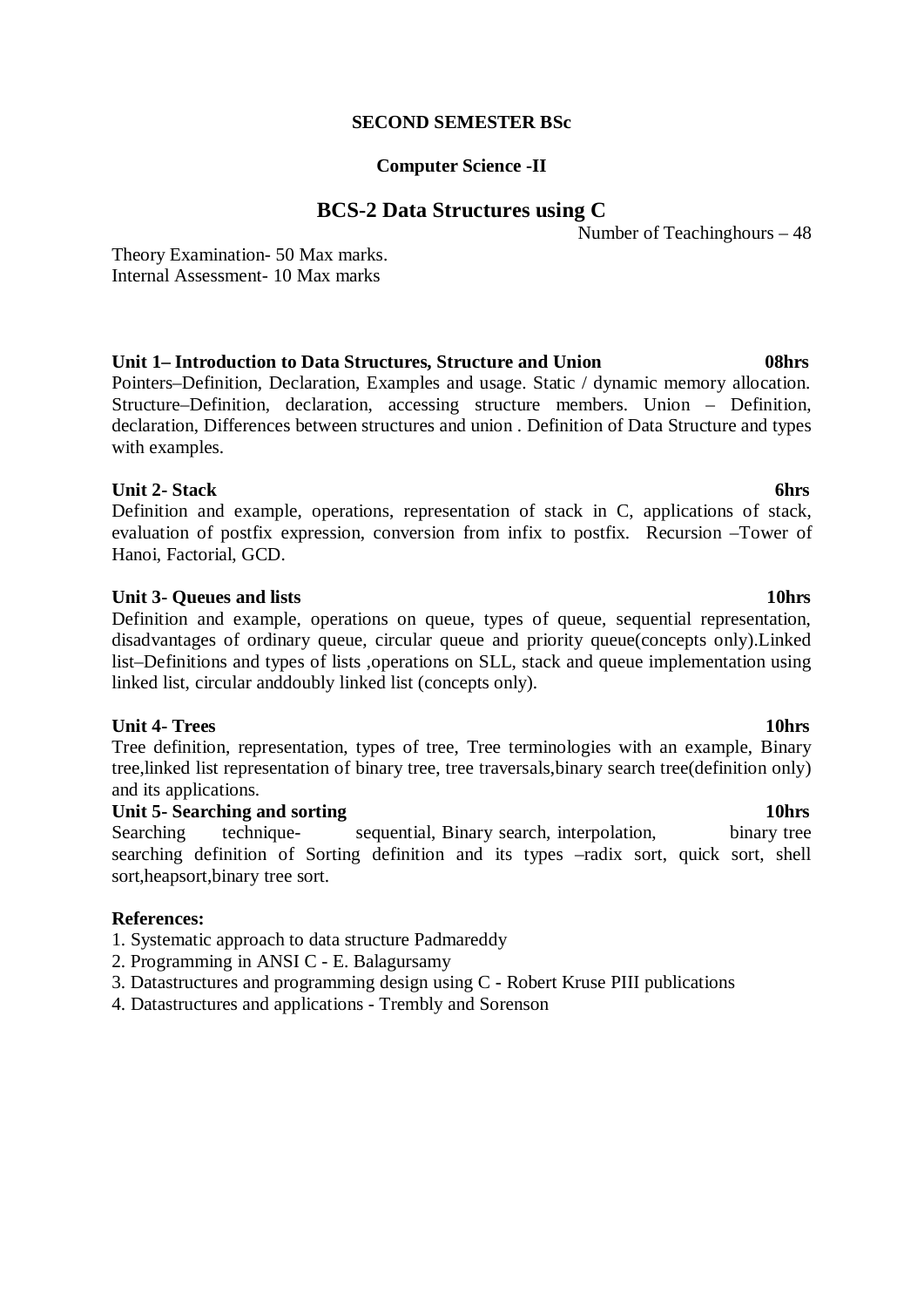#### **PART- I: 05 Marks**

There shall be 05 questions each carrying 01 Marks from all units

## **PART -II**: 10 Marks

There shall be 05 questions each carrying 02 Marks from all units

#### **PART -III**: 15 Marks

There shall be 05 questions each carrying 05 Marks. Each question may contain sub-questions-(a) and (b), The student has to attend only 03 questions. Question 1 from Unit 1. Question 2 from Unit 2 Question 3 from Unit 3 Question 4 from Unit 4 Question 5 from Unit 5

### **PART- IV**:20 Marks

There shall be 03 questions and each carrying 10 Marks. The student has to attend only 02 questions. (Each question should have at least two sub questions) Question 1 from Unit 2 & Unit 5. Question 2 from Unit 3 Question 3 from Unit 4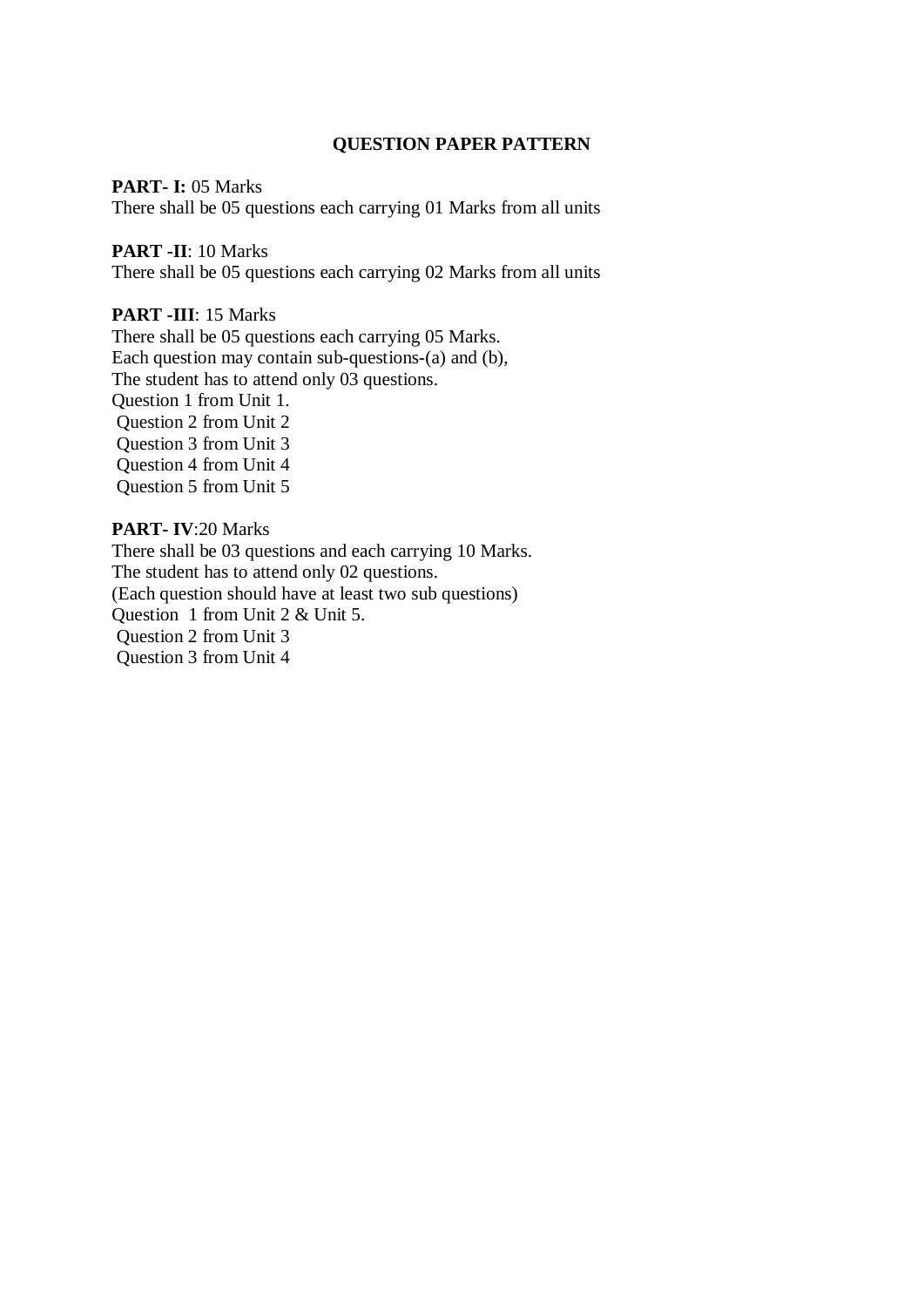# **PRACTICAL DATA STRUCUTRES LAB**

- 1. Implementation of stack
- 2. Evaluation of postfix expression
- 3. Conversion of infix to postfix
- 4.Tower of Hanoi
- 5. Implementation of queue
- 6. Implementation of stack/queue using linked list
- 7. Binary tree traversals
- 8. Quick sort
- 9. Heap sort
- 10.Tree sort
- 11.Shell sort
- 12. Binary search

- Practical Proper 30 Marks
	- $\checkmark$  Program Writing 20 Marks
	- $\checkmark$  Correct output with proper display 10 Marks (Partial output – 05 marks)
- $\bullet$  Viva voce 05 Marks
- $\bullet$  Record 05 Marks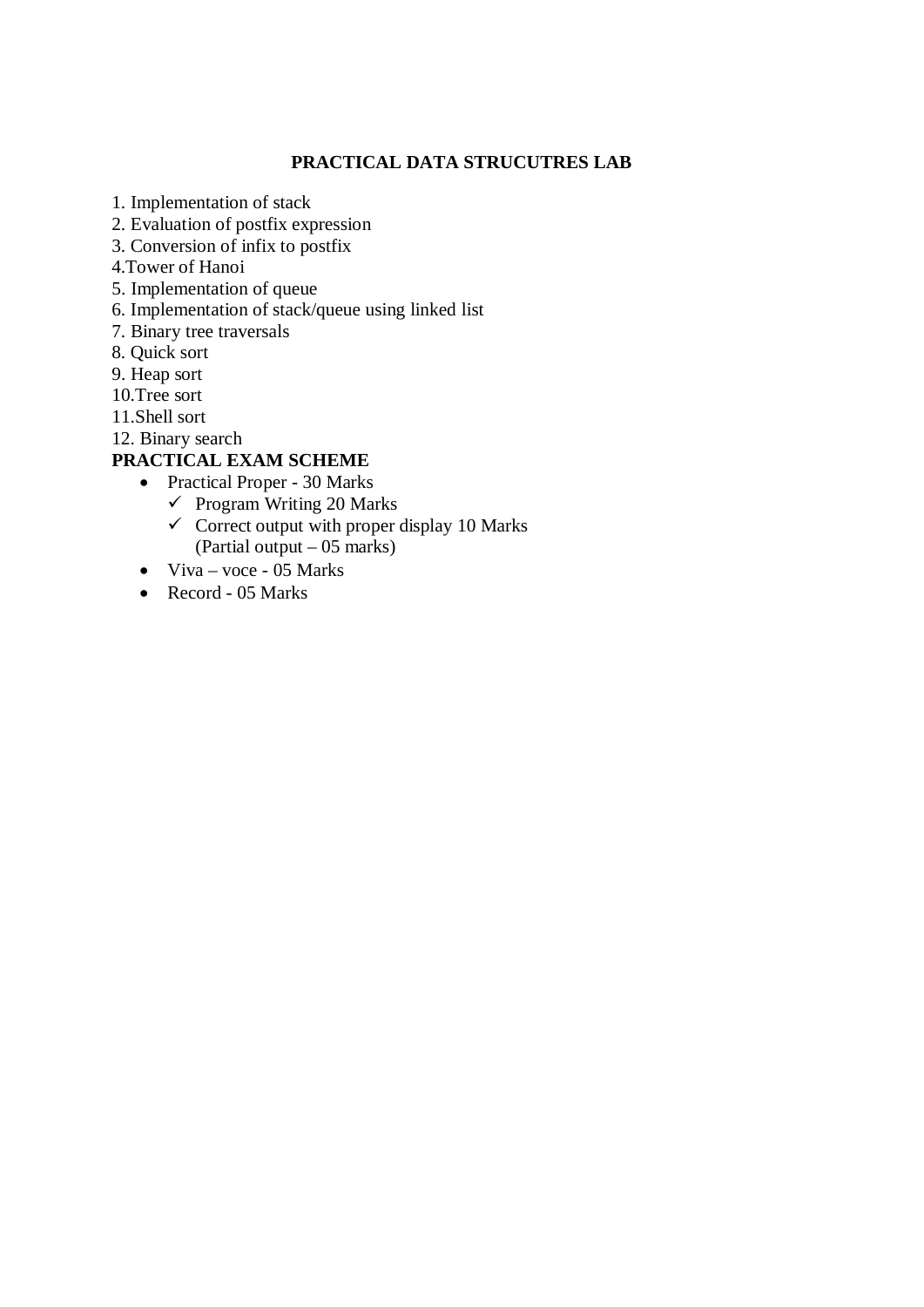## **THIRD SEMESTER B Sc**

### **Computer Science -III**

## **BCS-3 Object Oriented Programming with C++**

Number of teaching hours – 48

Theory Examination- 50 Max marks. Internal Assessment- 10 Max marks

# Unit 1: Introduction to C<sub>++</sub> and OOPS: 12hrs **12hrs**

Object Oriented Programming paradigm, Basic concepts of Object Oriented Programming-Classes, Objects, Data Abstraction and Encapsulation, Polymorphism, Inheritance, Dynamic Binding, Message passing, Benefits of OOP, Object Oriented languages, applications of OOP.C++ features, Comparisonof C++ with C, Structure of a C++ program, input and output statements,Keywords, symbolic constants, type compatibility, declaration of variables, reference variables,operators in C++, control structures.

# **Unit 2 : Classes Objects and Member Functions: 15hrs**

Limitations of structures in C, specifying a class, creating objects, memory allocation for objects,static data members, arrays within a class, local classes. Defining member functions, call byreference, return by reference, inline functions, default arguments, making an outside functioninline, nesting of member functions, private member functions, function overloading, static member functions, const member functions, pointer to members, friend and virtual functions.

## **Unit 3 : Constructors and Destructors: 06hrs**

Introduction, constructors, parameterized constructors, multiple constructors in a class, constructors with default arguments, dynamic initialization of objects, copy constructor, dynamicconstructors, constructing two dimensional arrays, const objects, destructors.

## **Unit 4 : Operator overloading: 05hrs**

Introduction, definition, overloading unary operators, overloading binary operators, overloadingoperators using friends, string manipulations using operators, rules for operator overloading, typeconversions.

## Unit 5 : Inheritance and Templates: 10hrs **10hrs**

Inheritance definition, defining derived classes, types-single inheritance, making a private member inheritable,multilevel inheritance, multiple inheritance, hierarchical inheritance, hybrid inheritance, virtual base classes.Template definition, class templates, class templates with multiple parameters, function templates, function templates with parameters. **Reference Books:** 

- 1. Object Oriented Programming with C++ E balaguruswamy
- 2. Object Oriented Programming in Turbo C++ Robert Lafore
- 3. C++ The complete Language BjarneSchildt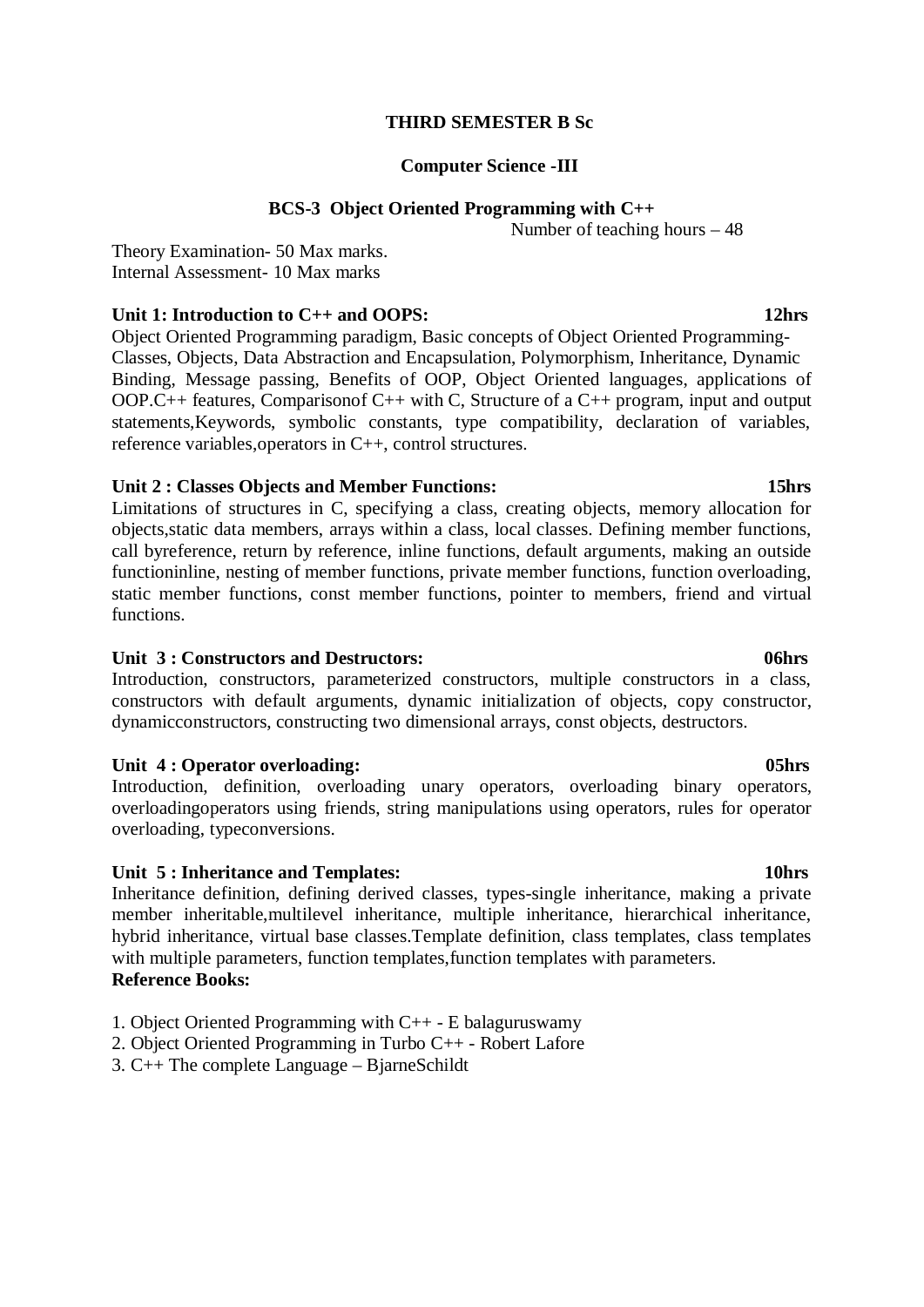## **PART- I: 05 Marks**

There shall be 05 questions each carrying 01 Marks from all units

## **PART- II**: 10 Marks

There shall be 05 questions each carrying 02 Marks from all units

# **PART- III**: 15 Marks

There shall be 05 questions each carrying 05 Marks. Each question may contain sub-questions-(a) and (b), The student has to attend only 03 questions. Question 1 from Unit 1. Question 2 from Unit 2 Question 3 from Unit 3 Question 4 from Unit 4 Question 5 from Unit 5

## **PART IV**:20 Marks

There shall be 03 questions and each carrying 10 Marks. The student has to attend only 02 questions. (Each question should have at least two sub questions) Question 1 from Unit 1 & Unit 2. Question 2 from Unit 3 & Unit 4. Question 3 from Unit 5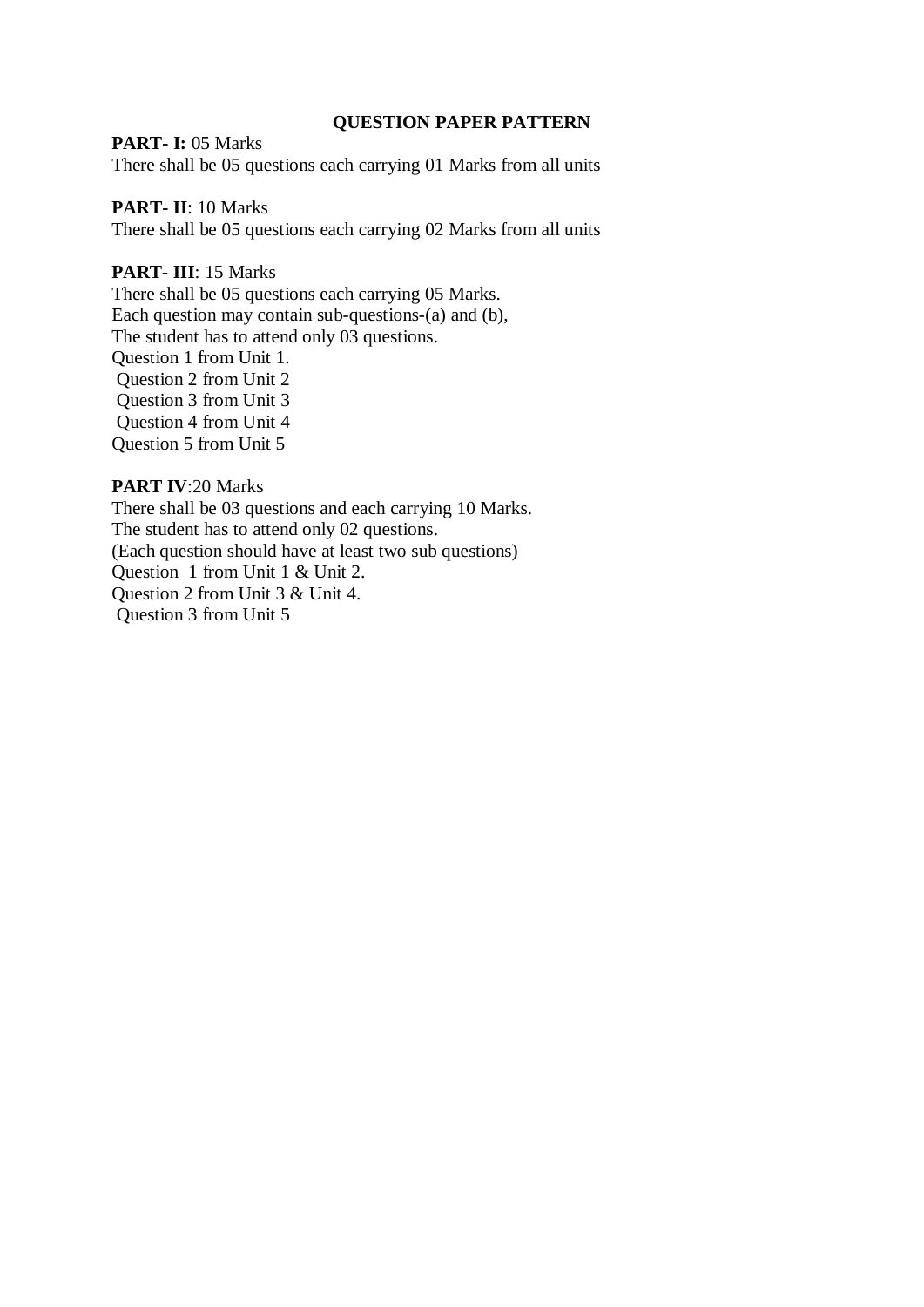# **PRACTICAL: C++ LAB**

- 1. Write a c++ program to find the result of a student using class concept
- 2. Define a class employee having data members name, basic salary, net salary with the member function getdata(), showdata(). Calculate the net salary assuming appropriate % for all allowance and deductions using class concept
- 3. Define a class to represent product details it includes data member pname, pcode, price, pquality include member function a) to get product detail b) to display the product details and total price using class concept
- 4. Write a c++ program to print Fibonacci series using constructor
- 5. Write a c++ program to find biggest of two numbers and three numbers using function overloading
- 6. write a c++ program to calculate area of triangle, rectangle and circle using function overloading
- 7. write a c++ program to calculate family income using friend function
- 8. write a c++ program to add two complex numbers using operator overloading
- 9. write a c++ program to concatenate two string using operator overloading
- 10. write a c++ program to implement multiple inheritance by creating classes: Father , Mother and Son
- 11. write a c++ program to swap two numbers using function template
- 12. write a c++ program to sort an array using function template

- Practical Proper 30 Marks
	- $\checkmark$  Program Writing 20 Marks
	- $\checkmark$  Correct output with proper display 10 Marks (Partial output – 05 marks)
- $\bullet$  Viva voce 05 Marks
- x Record 05 Marks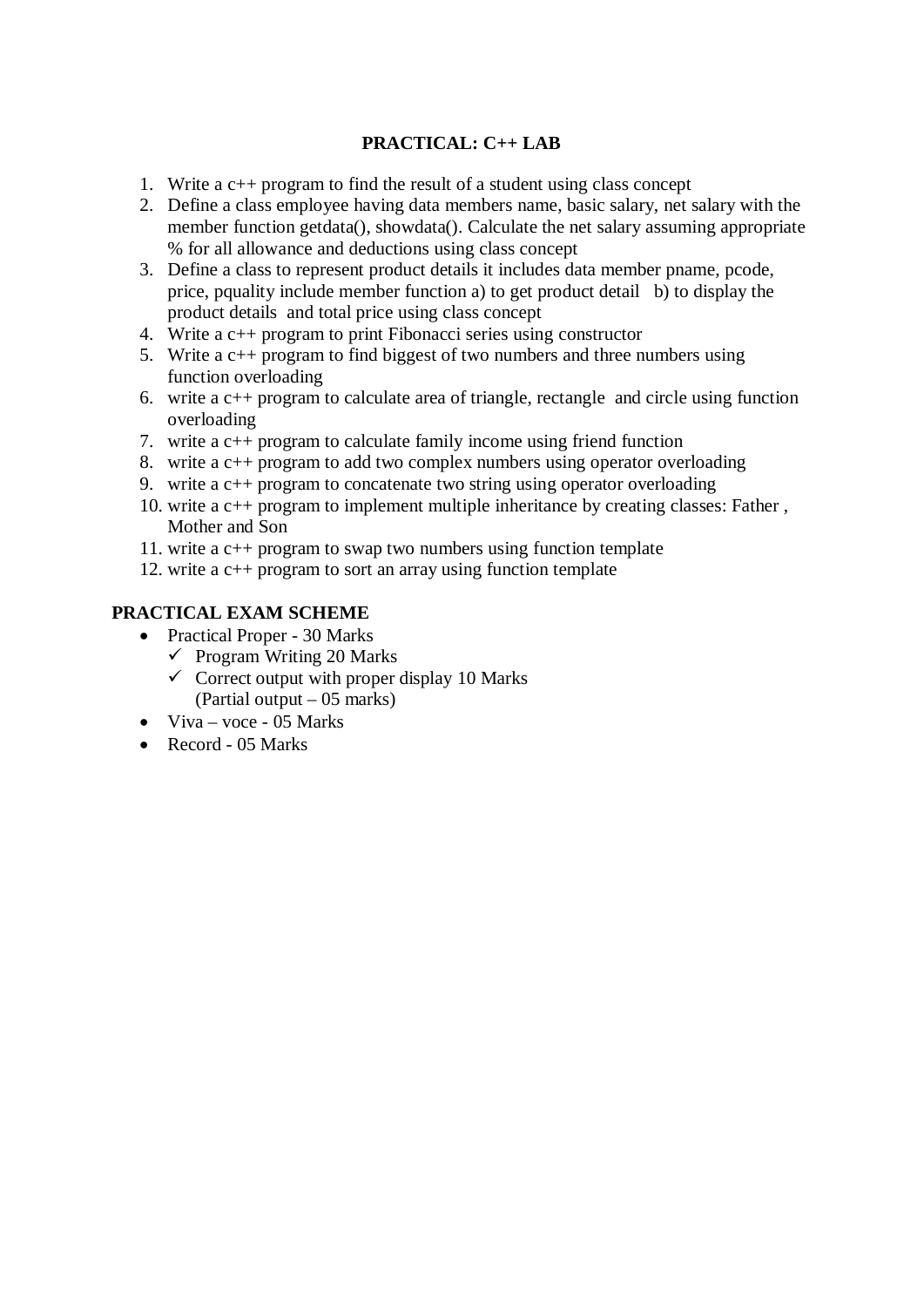#### **FOURTH SEMESTER BSc**

#### **Computer Science -IV**

#### **BCS-4: Database Management System**

Number of Teaching hours – 48

Theory Examination- 50 Max marks. Internal Assessment- 10 Max marks

## **Unit 1: Introduction to DRMS** 10hrs

Meaning of data and information. Meaning of persistent data, definitions for DBMS, database, database system, examples, database system applications. database management system vs. file management system, views of data, data independence, data models, database languages, database users and administrators, database system structure, application architecture, advantages of using DBMS, classification of DBMS, meaning of schema and instance.

#### Unit 2: E-R Model **10hrs 10hrs**

Using high-level, conceptual data models for database design, basic-concepts, constraints, keys, an example database application, E-R diagram, types of entities, entity sets, attributes, types of attributes, weak entity sets, cardinality ratios (mapping cardinality), specialization, generalization.

#### **Unit 3: Relational Model 10hrs 3: Relational Model 10hrs**

Structure of relational Databases, Relational algebra - select, project. union, set difference, rename, division operations, Modification of the database, queries using relational algebra. Extended relational algebra operations.

## **Unit 4: SOL** 10hrs **10hrs**

Background, basic structure, set operation, aggregate functions, NULL values, nested sub queries, Views, complex queries, Modification of the database, joined relations, Data Definition Language**,** domain constraints, referential integrity in SQLAssertions, authorization, privileges in SQL.

## **Unit 5: Relational Database Design: 08hrs**

Pitfalls in relational data base design, Normalization for relational databases. Normal forms based on primary keys, General definitions of first, second and third normal forms, Functional Dependency (concept and example) decomposition, Boyce-Codd Normal Form -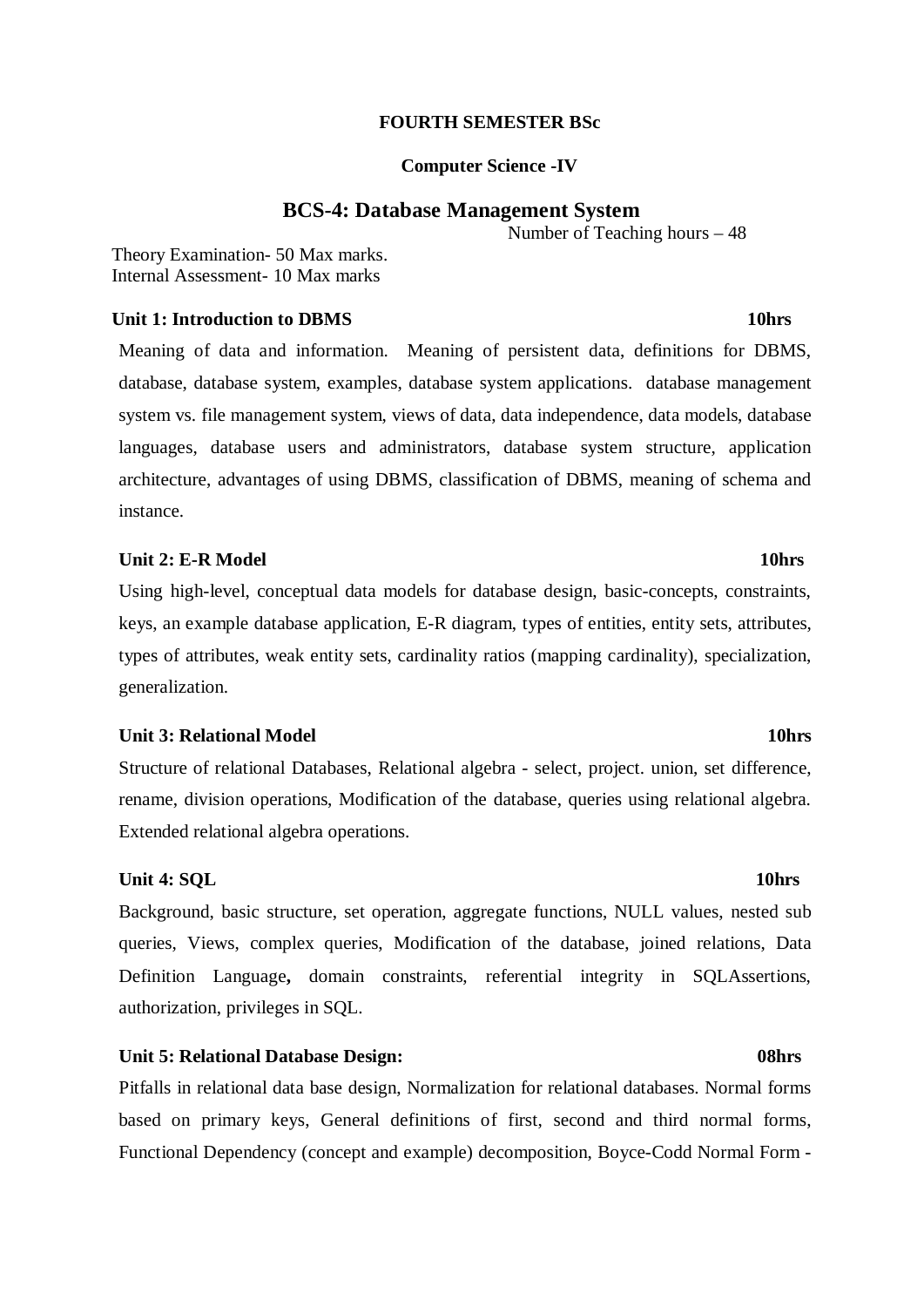definition and example, fourth Normal form - Multi valued Dependencies - definition and example.

# **Reference Books:**

- 1. Korth, Sudarshan "Database System concepts", Mcgraw Hill-IV Edition.
- 2. Navathe, Silberchatz and Elmasri "fundamentals of database Systems"-Addison Wesley-2004
- 3. C.J. Date "Introduction to Database systems" Addison-wesley.
- 4. Bipin C Desai "Introduction to Data base system" Galgotia publications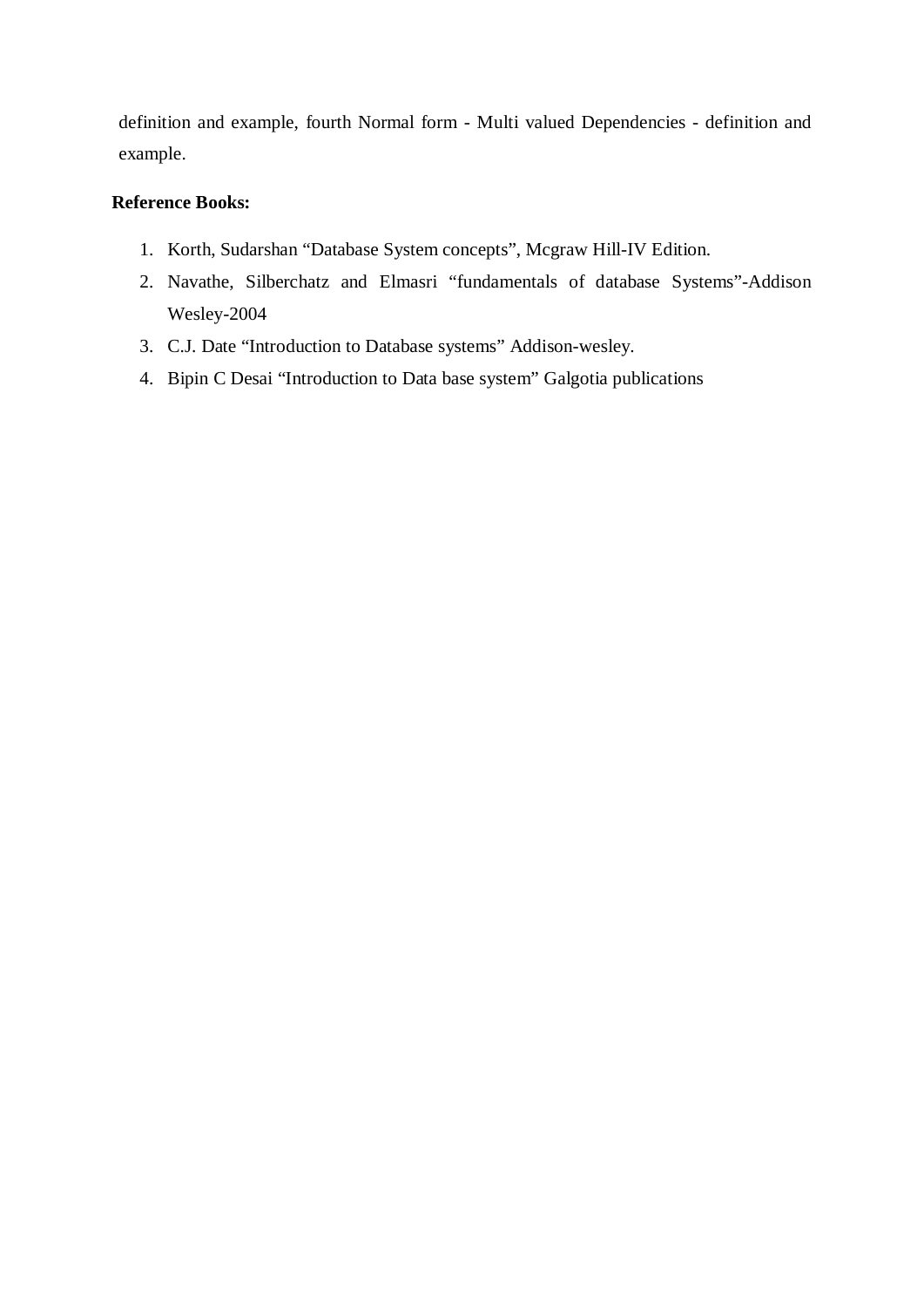# **PART- I:** 05 Marks

There shall be 05 questions each carrying 01 Marks from all units

**PART- II**: 10 Marks There shall be 05 questions each carrying 02 Marks from all units

# **PART -III**: 15 Marks

There shall be 05 questions each carrying 05 Marks. Each question may contain sub-questions-(a) and (b), The student has to attend only 03 questions. Question 1 from Unit 1. Question 2 from Unit 2 Question 3 from Unit 3 Question 4 from Unit 4 Question 5 from Unit 5

# **PART- IV**:20 Marks

There shall be 03 questions and each carrying 10 Marks. The student has to attend only 02 questions. (Each question should have at least two sub questions) Question 1 from Unit 1. Question 2 from Unit 2 & Unit 3 Question 3 from Unit 4 &Unit 5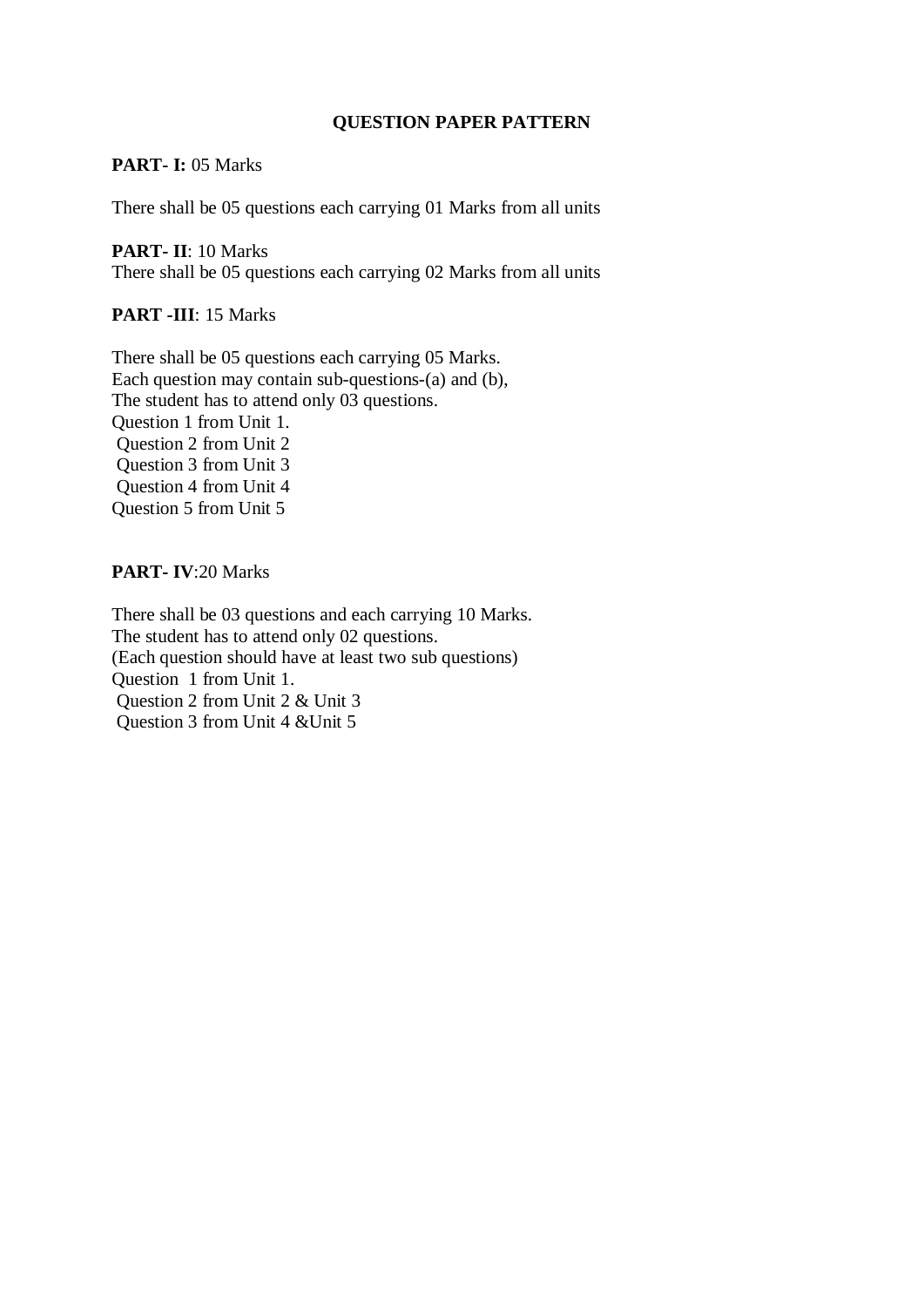# **PRACTICAL: SQL LAB**

- I. Use the default emp and depttables to write SQL statements for the following queries
	- 1. Find the employee details in ascending order of their name and descending order of their salary
	- 2. Find names of all employees whose name starts with 's' and having atleast 6 characters in it
	- 3. Find the name of all managers and number of employees under them
	- 4. Find the details of all employees in the research department
	- 5. Find the minimum, maximum and average salary of each department
	- 6. Find department name having least number of employees
	- 7. Find the department name having highest annual payroll
	- 8. Add an employee under the manager smith
	- 9. Find the employees who are not getting commission

## II. Createtables as below

Student(name string, regno string primary key, dob date, doj date ,course string foreign key)

Markscard(regno foreign key, sem string, sub1 number, sub2 number, sub3 number, tot number, avge number, result string)

Write SQL statements for the following queries.

- 1. List the names of students studying in BCA course in the order of their joining
- 2. Find the name of student who has scored highest marks in every sem of each course
- 3. Count the number of students in each course
- 4. Find the course having second highest number of students
- 5. Find the course having least students in I semester
- 6. Raise the marks of sub3 in III sem BCA students by 5% if the student has failed in that subject
- 7. Display the details of student 'xxx' in every semester.
- 8. Find the names of al juniors of 'yyy' in course 'c1'
- 9. Find all students studying with 'xxx' and elder to him (compare DOB)

III. Dept(deptno integer pkey, dname string not null, loc string not null) Emp(eno integer pkey, ename string, deptnofkey, desgn string not null, bsal number>0)

Salary(enofkey,da,hra,gross,it,pf,net,comm)

DESGN ARE manager,clerk,salesman

Comm=5% of basic if desgn=salesman otherwise null

Da=15% bsalhra = 7% of bsal gross=bsal+da+hra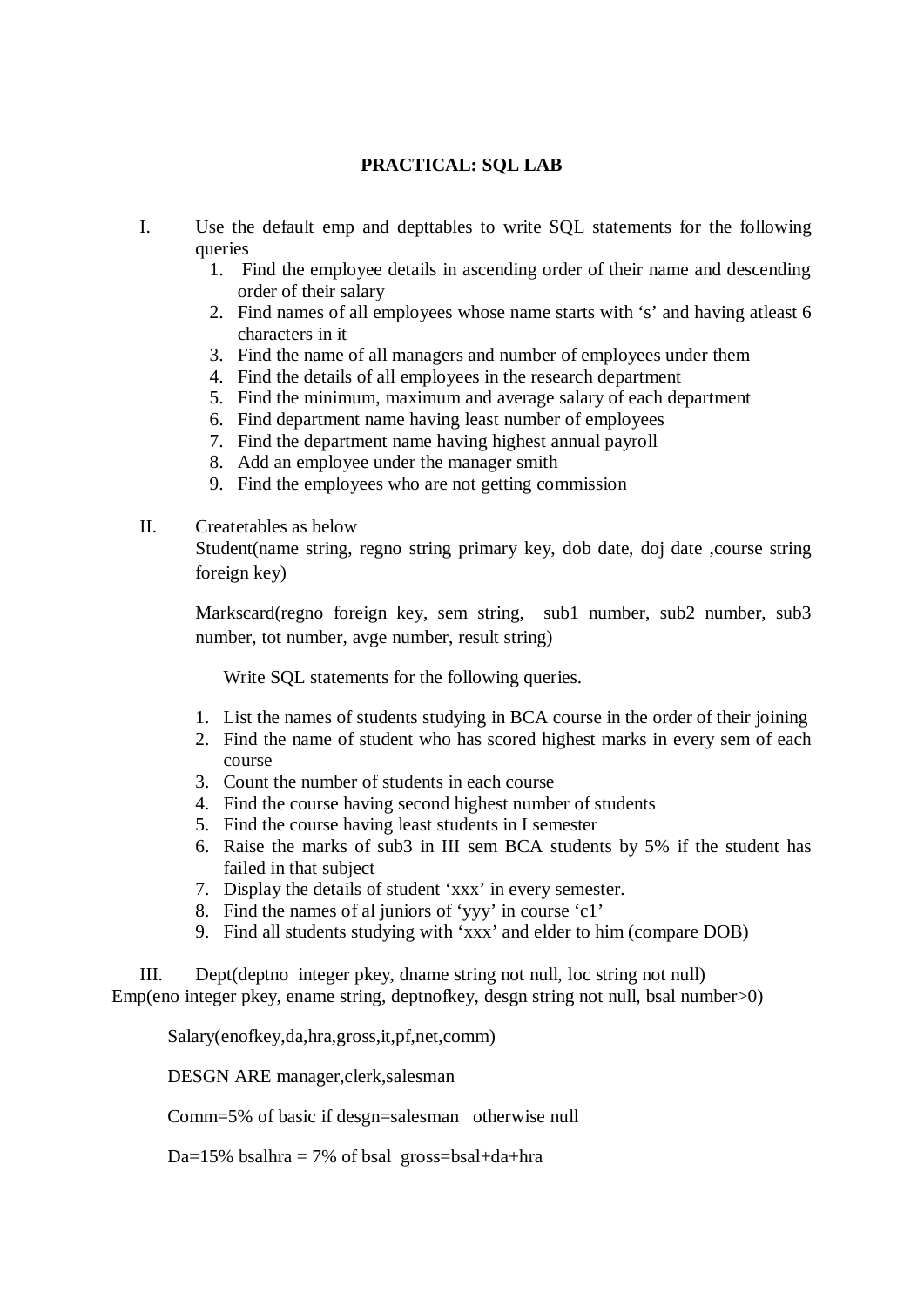It  $=0$  if gross $< 15000$ 

- $= 10\%$  of gross if gross between 15000 and 30000
- $=20\%$  of gross if gross between 30000 and 50000
- = 30% of gross otherwise
- $pf = 10\%$  of gross or 1000 whichever is less

Write SQL statements for

- 1. Count the number of employees in every designation
- 2. List the employees of every department in descending order of their net salary
- 3. List the name and salary of highest salary payer in every department
- 4. List the name of employee paying highest IT
- 5. List the total IT paid by each department
- 6. List the departments in every location
- 7. Raise the basic salary by 10% for the managers of every department.
- 8. Find the number of employees having at least 10 years of experience in every department.
- 9. Count the number of employees who are not getting commission in every department

### **PRACTICAL EXAM SCHEME**

Practical Proper - 30 Marks

 $Viva - voce - 05 Marks$ 

Record - 05 Marks

|                       | Table creation & data insertion | 10 marks |
|-----------------------|---------------------------------|----------|
| <b>Table Creation</b> | 4 SQL queries                   |          |
|                       | Queries writing 3 marks (each)  | 20 marks |
| SQL queries           | Execution 2 marks (each)        |          |
|                       |                                 |          |

# **(NOTE: Examiner has to ask 6 queries from a cycle in which student should answer 4 queries in the given cycle)**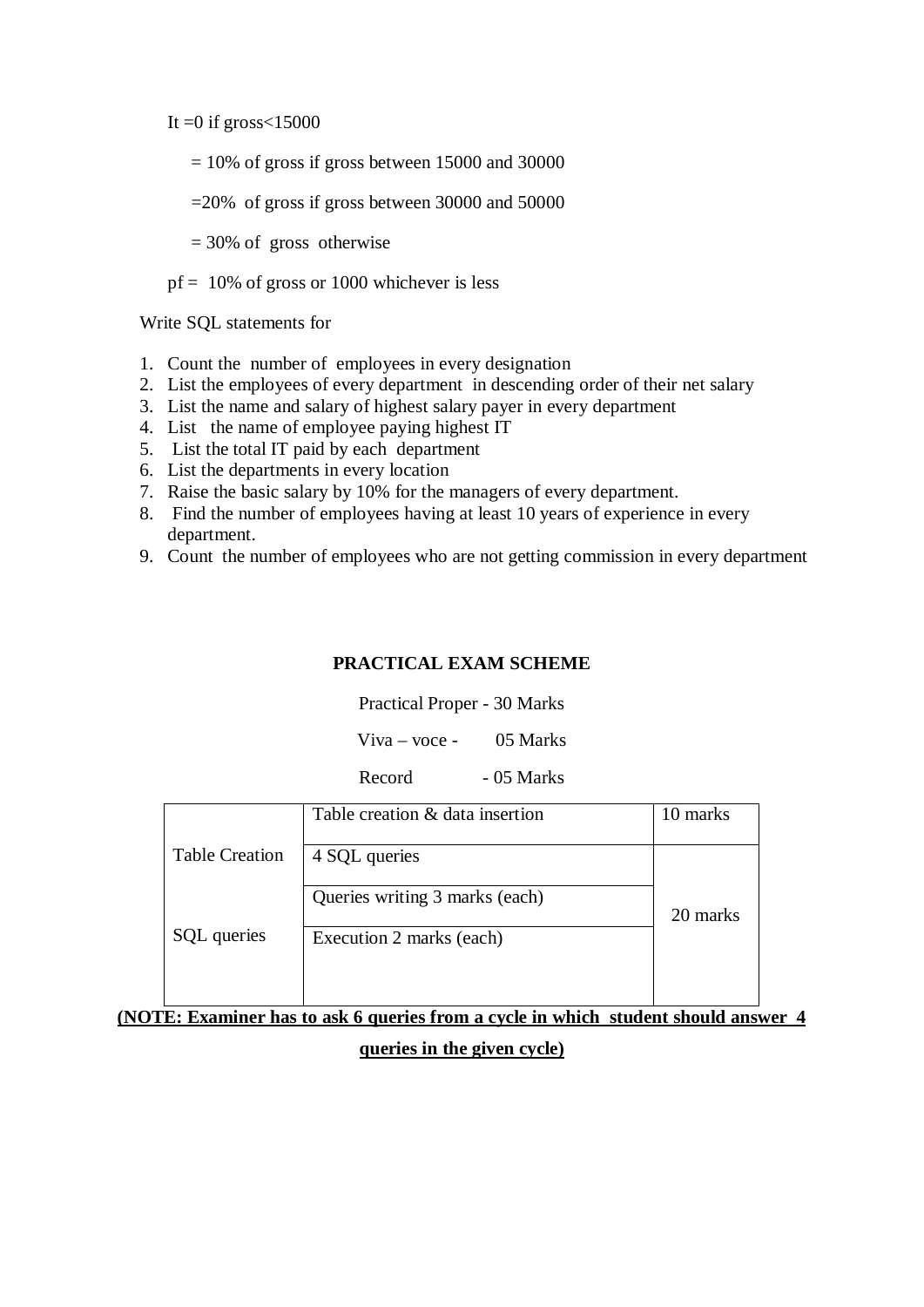## **FIFTH SEMESTER BSc**

#### **Computer Science -V**

### **BCS-5 JAVA Programming**

Number of teaching hours – 48

Theory Examination- 50 Max marks. Internal Assessment- 10 Max marks

#### **1. Introduction to Java and Java Program Structure 15hrs**

History of Java, Java features, Difference between C/C++ and Java, Java program structure, Java tokens, Statements, JVM, Introduction to packages in Java, Applets, Operators & Expressions, Data types, Constants and Variables, Type conversions, Mathematical functions; Control Statements: Decision making and Branching with while, do-while, for and labeled loops; Arrays, Vectors & Strings: Initialization, Declaration of 1D, 2D arrays, String arrays, String methods, Vectors, Wrapper classes.

#### **2. Overview 10hrs**

Class, Objects, Constructor, Method overloading, Static members; Inheritance: Single, Multilevel, Hierarchical, Visibility modes, Method overriding, Final variable, Abstract methods and classes; Interface: Defining, Extending and implementing assigning interface variables

#### **3. Packagesand multithreading 10hrs**

Java API Packages, using system packages, naming convention, accessing and using a package, adding a class to packages, hiding classes. Multithreaded programming: Creating a thread, extending the thread class, stopping and blocking a thread, life cycle of a thread, using thread methods, thread exceptions, thread priority, synchronization, implementing the runnable interface.

## **4. Exceptions and Debugging: 08hrs**

Meaning of errors and exceptions, Dealing with errors, Classifications of exceptions, syntax of handling exceptions, advertising the exceptions, throwing and re-throwing exceptions, creating Exception classes, multiple catch statements, finally clause, tips for using exceptions, Debugging techniques – tricks for debugging, Assertions, Java Debugger (JDB).

#### **5. Applets and Graphics: 05hrs**

Applets basics, applets and application, Life cycle, Life cycle of Applet programmingpassing parameter to applets, paint and repaint methods, Graphics class, Line, Rectangle, Circle, Ellipse, Arcs and Polygon. Using control loops in applets, drawing bar charts. **Reference Books:**

| 1. Java, The Complete Reference | - Patrick Naughton and Schildt |
|---------------------------------|--------------------------------|
| 2. Programming in Java          | $-$ Joseph L Weber             |
| 3. Java Programming             | $-$ E Balagurusamy             |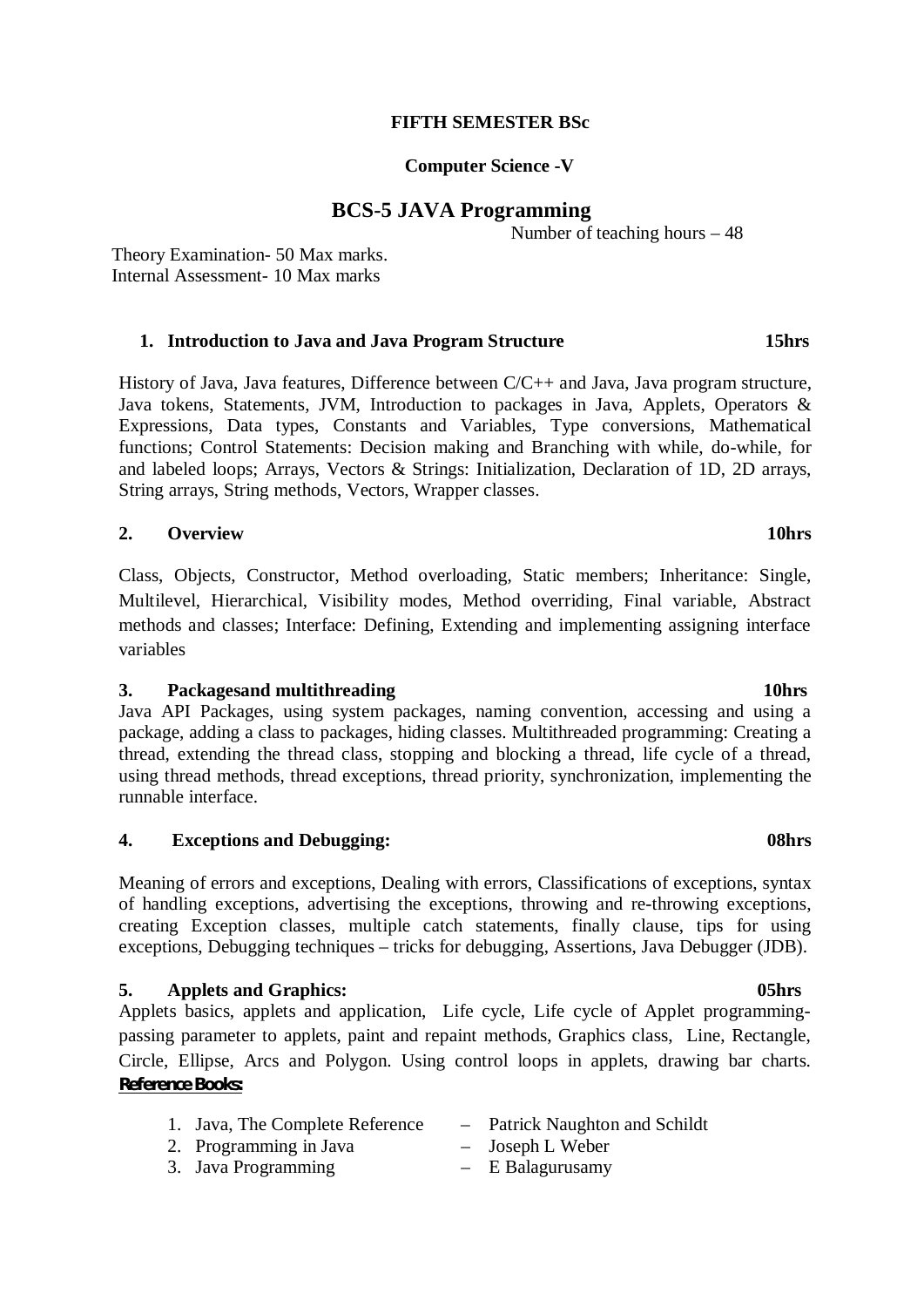#### **PART- I:** 05 Marks

There shall be 05 questions each carrying 01 Marks from all units

### **PART- II**: 10 Marks

There shall be 05 questions each carrying 02 Marks from all units

# **PART- III**: 15 Marks

There shall be 05 questions each carrying 05 Marks. Each question may contain sub-questions-(a) and (b), The student has to attend only 03 questions. Question 1 from Unit 1. Question 2 from Unit 2 Question 3 from Unit 3 Question 4 from Unit 4 Question 5 from Unit 5

#### **PART- IV**:20 Marks

There shall be 03 questions and each carrying 10 Marks. The student has to attend only 02 questions. (Each question should have at least two sub questions) Question 1 from Unit 1 & Unit 2 Question 2 from Unit 3 & Unit 4 Question 3 from Unit 5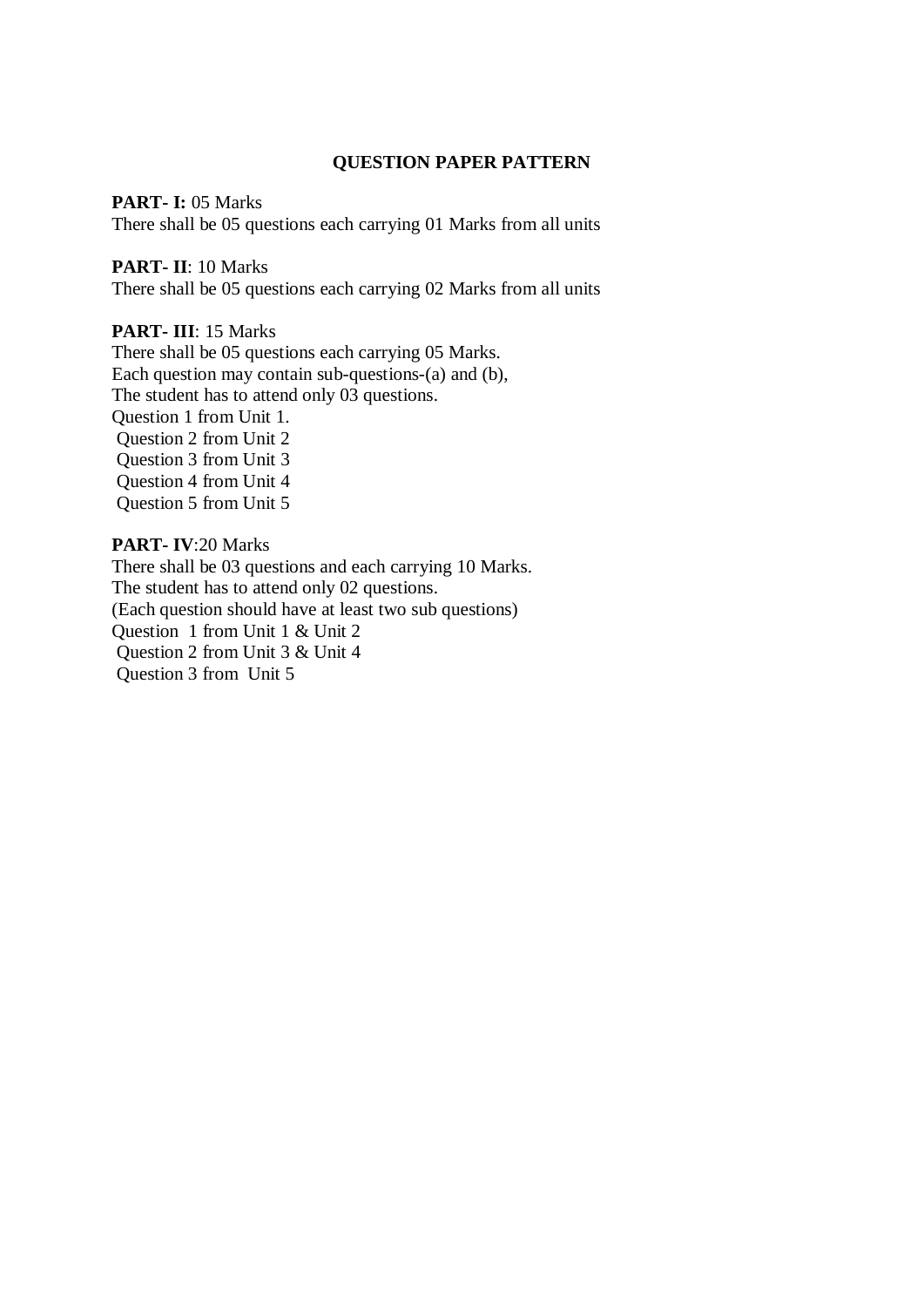# **PRACTICAL: JAVA PROGRAMMING LAB**

- 1. Write a Java program to generate first n odd numbers and pick and display prime numbers among them. Read value for n as command line argument.
- 2. Write a Java program to create a vector, add elements at the end, at specified location onto the vector and display the elements. Write an option driven program using switch…case.
- 3. Write a java program to find area of geometric figures (atleast 3) using method overloading.
- 4. Write a Java program to find the circumference and area of the circle using interface.
- 5. Write a java program to sort the alphabets in the given string.
- 6. Write a java program to accept student information using array of objects and constructor initialisation.
- 7. Write a java program to implement constructor overloading by passing different number of parameter of different types.
- 8. Define a package to contain the class sort to contain methods for various sorting techniques with time complexity (at least 2)Use this package to sort the list
- 9. Write a Java program to demonstrate multi-threading.
- 10. Write a program to implement an applet by passing parameter to HTML
- 11. Write an applet program to display human face
- 12. Create an applet to display concentric n circles, input value for n.

- Practical Proper 30 Marks
	- $\checkmark$  Program Writing 20 Marks
	- $\checkmark$  Correct output with proper display 10 Marks (Partial output – 05 marks)
- $\bullet$  Viva voce 05 Marks
- $\bullet$  Record 05 Marks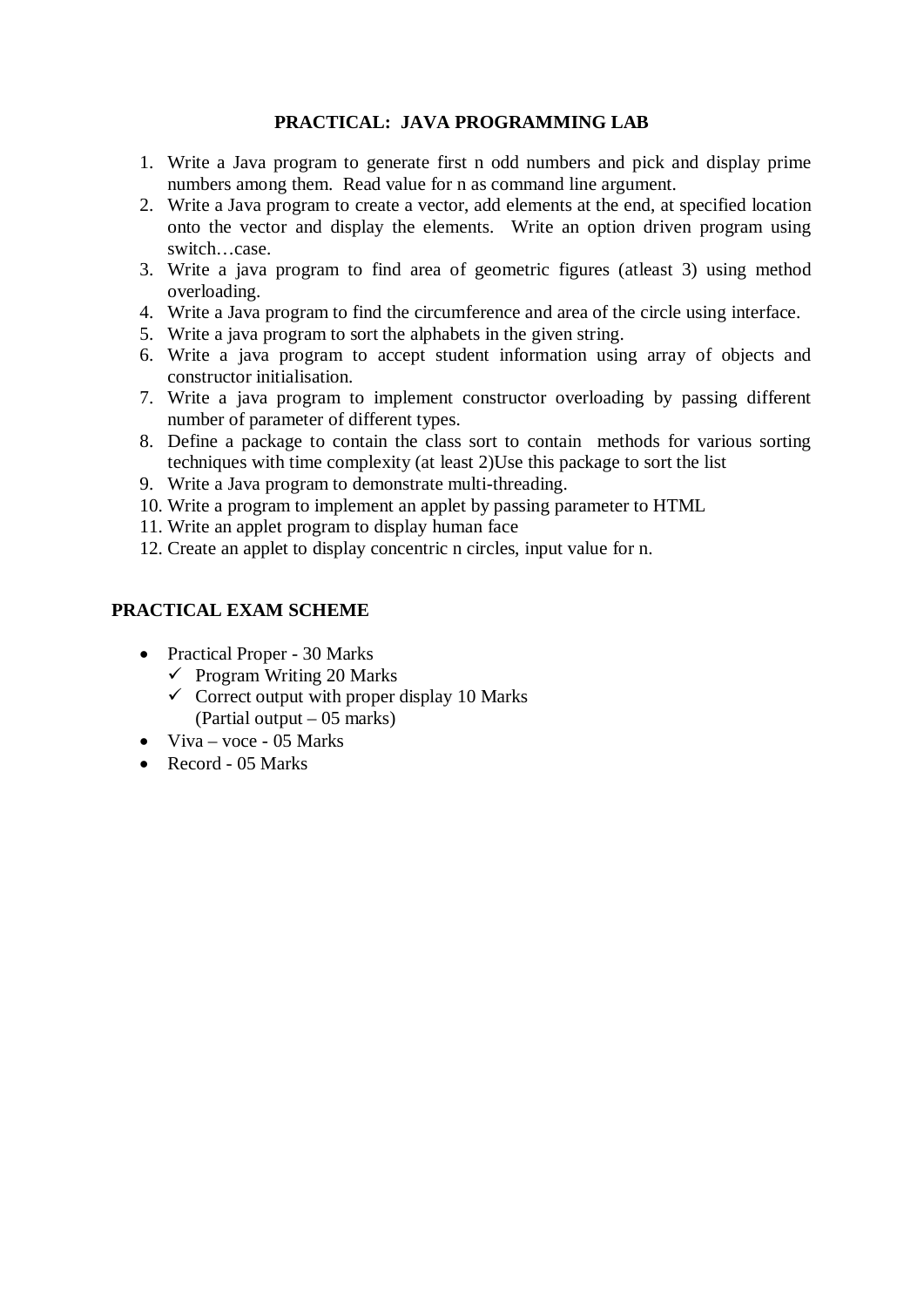## **FIFTH SEMESTER BSc**

#### **Computer Science -VI**

#### **BCS-6: Operating System and UNIX**

Number of teaching hours – 48

Theory Examination- 50 Max marks. Internal Assessment- 10 Max marks

## **Unit 1.Introduction to Operating systems, CPU Scheduling and Memory management 10hrs**

Introduction, types and functions of operating systems. Scheduling concepts, algorithms, performance criteria, FCFS, Shortest job first, priority scheduling, Pre-emptive algorithm – round robin. Function, single contiguous allocation, multiprogramming, partitioned allocation. Paged memory management.

## Unit 2.Dead lock and File system **05hrs** 05hrs

Deadlock problem, deadlock characteristics, deadlock prevention and avoidance.File concept access methods, directory structures, protection and consistency semantics

#### **Unit 3.Introduction to UNIX, The File System 15hrs**

The Unix operating system, A brief Session, The Unix Architecture, Features of UNIX, Locating commands, Internal and External commands. General-Purpose Utilities: man, cal, date, echo, printf, bc, script, passwd, who, uname. The file, The Parent –Child Relationship, The HOME Variable, pwd, cd, mkdir, rmdir, Absolute Pathname, Relative Pathname, ls, The Unix File system. Handling Ordinary Files: cat, cp, rm, mv, more, lp subsystem: Printing a File, File, wc, od, cmp, comm, diff, dos2unix and unix2dos, compressing and archiving files, gzip, and gunzip, tar, zip and unzip.

#### **Unit 3: Basic File Attributes and Vi Editor 08hrs**

Listing file attributes, File Ownership, File Permissions, changing file permissions, Changing File Ownership Vi basics, Input Mode, Saving Text and Quitting, Navigation, Editing Text, Undoing Last Editing Instructions(U and U), Repeating the last command(.), Searching for a Pattern(/ and ?), Substitution.

#### **Unit 5:The Shell: 10hrs**

Brief introduction, The shell's Interpretive Cycle, Shell variables. Essential shell programming: Shell scripts, read, using command line arguments, the logical operators && and ||- conditional execution, the if conditional, using test and [] to evaluate expressions, the case conditional, expr, while, for, set and shift, file test operator. Pattern matching :grep

#### **Refernces :**

1.Sumitabha Das, UNIX System V.4, Concepts and Applications, TMH 2.Operating systems concepts, Korth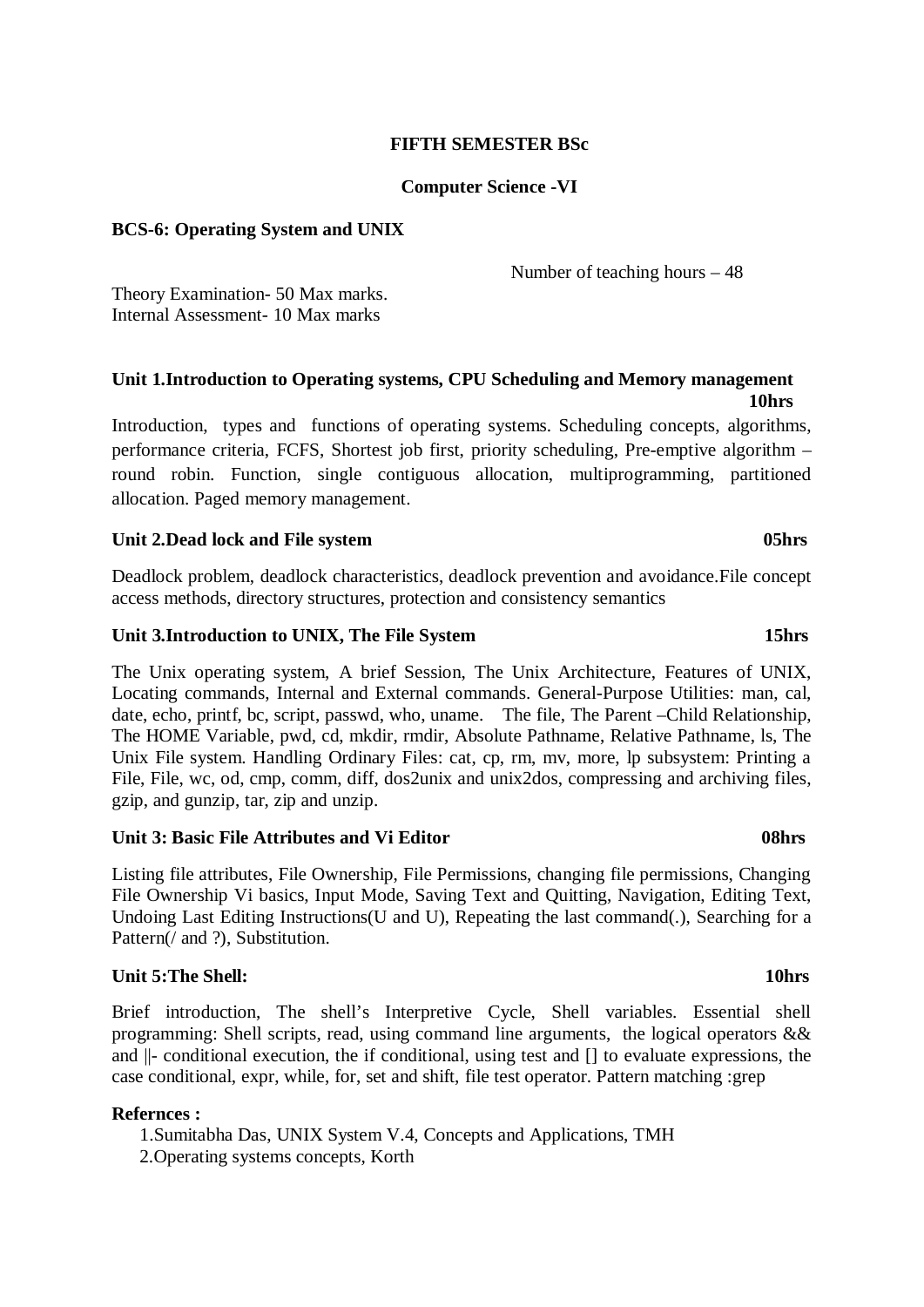## **PART -I:** 05 Marks

There shall be 05 questions each carrying 01 Marks from all units

# **PART -II**: 10 Marks

There shall be 05 questions each carrying 02 Marks from all units

## **PART- III**: 15 Marks

There shall be 05 questions each carrying 05 Marks. Each question may contain sub-questions-(a) and (b), The student has to attend only 03 questions. Question 1 from Unit 1. Question 2 from Unit 2 Question 3 from Unit 3 Question 4 from Unit 4 Question 5 from Unit 5

# **PART- IV**:20 Marks

There shall be 03 questions and each carrying 10 Marks. The student has to attend only 02 questions. (Each question should have at least two sub questions) Question 1 from Unit 1 & Unit 2 Question 2 from Unit 3 & Unit 4 Question 3 from Unit 5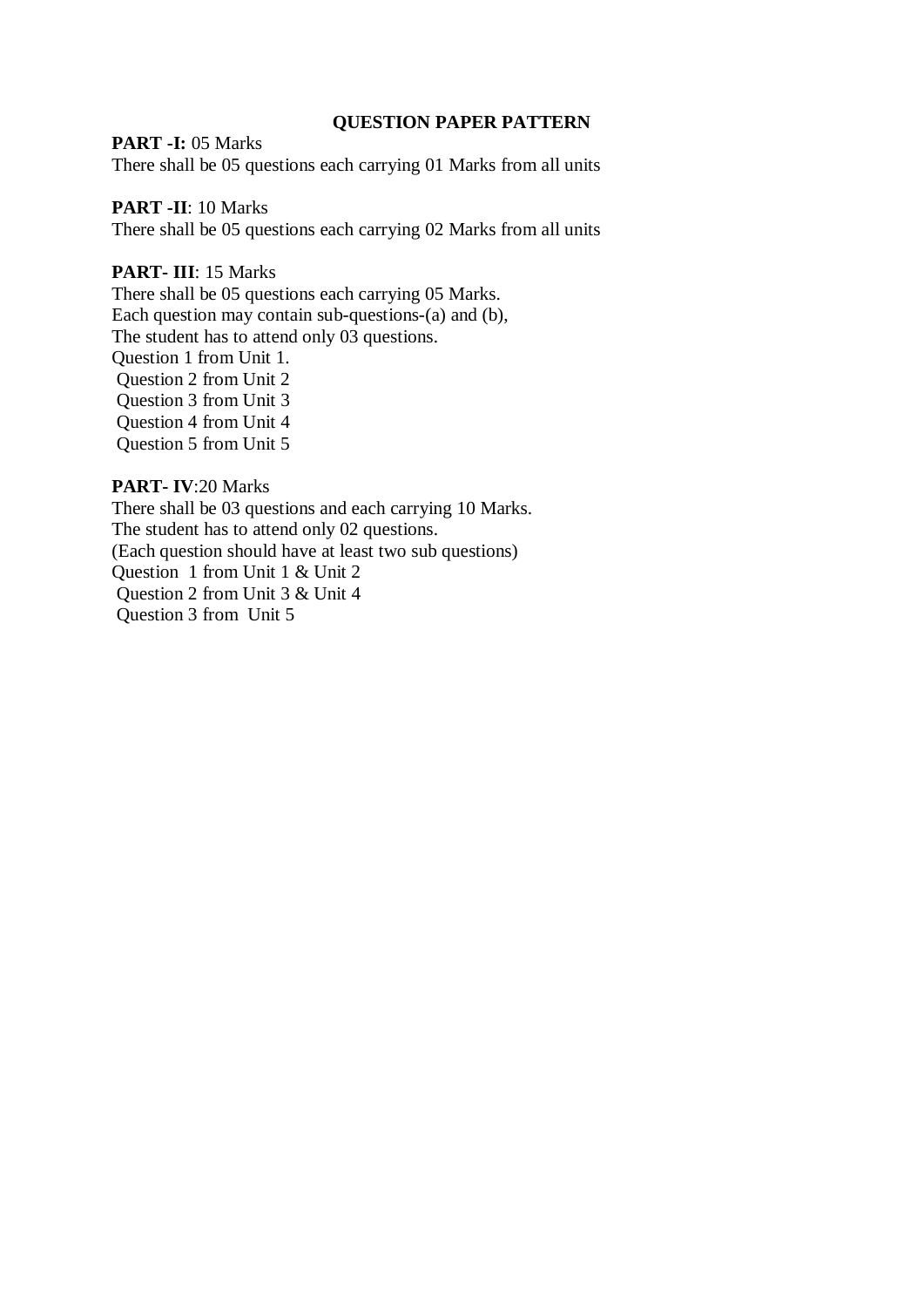# **PRACTICAL: UNIX PROGRAMMING LAB**

- 1) Write a shell script program to perform all arithmetic operation on floating point.
- 2) Write a shell script program to check whether the given number is positive or negative.
- 3) Write a shell script program to reverse a number.
- 4) Write a shell script program to find sum of digit of a number.
- 5) To Find the sum of the series (sum=  $1 + \frac{1}{2} + \dots + \frac{1}{n}$ )
- 6) Write a shell script to perform the following any one operation based on your own choice.
	- a. Show first 5 line data
	- b. Show last 3 line data
	- c. Sort the data
	- d. Find out word count
- 7) Add, subtract and multiply the two given number passed as command line argument.
- 8) Write a shell script to count number of characters in a given string
- 9) Write a shell script program to read pattern and file name and search whether the given pattern in a file or not.
- 10) Write a shell script to read filename from command line argument check whether the file is regular file or directory or by both.
- 11) Find the number of directory file and ordinary files in the current
- 12) To read two file names and check which one is newer and which one is older.

- Practical Proper 30 Marks
	- $\checkmark$  Program Writing 20 Marks
	- $\checkmark$  Correct output with proper display 10 Marks (Partial output – 05 marks)
- $\bullet$  Viva voce 05 Marks
- $\bullet$  Record 05 Marks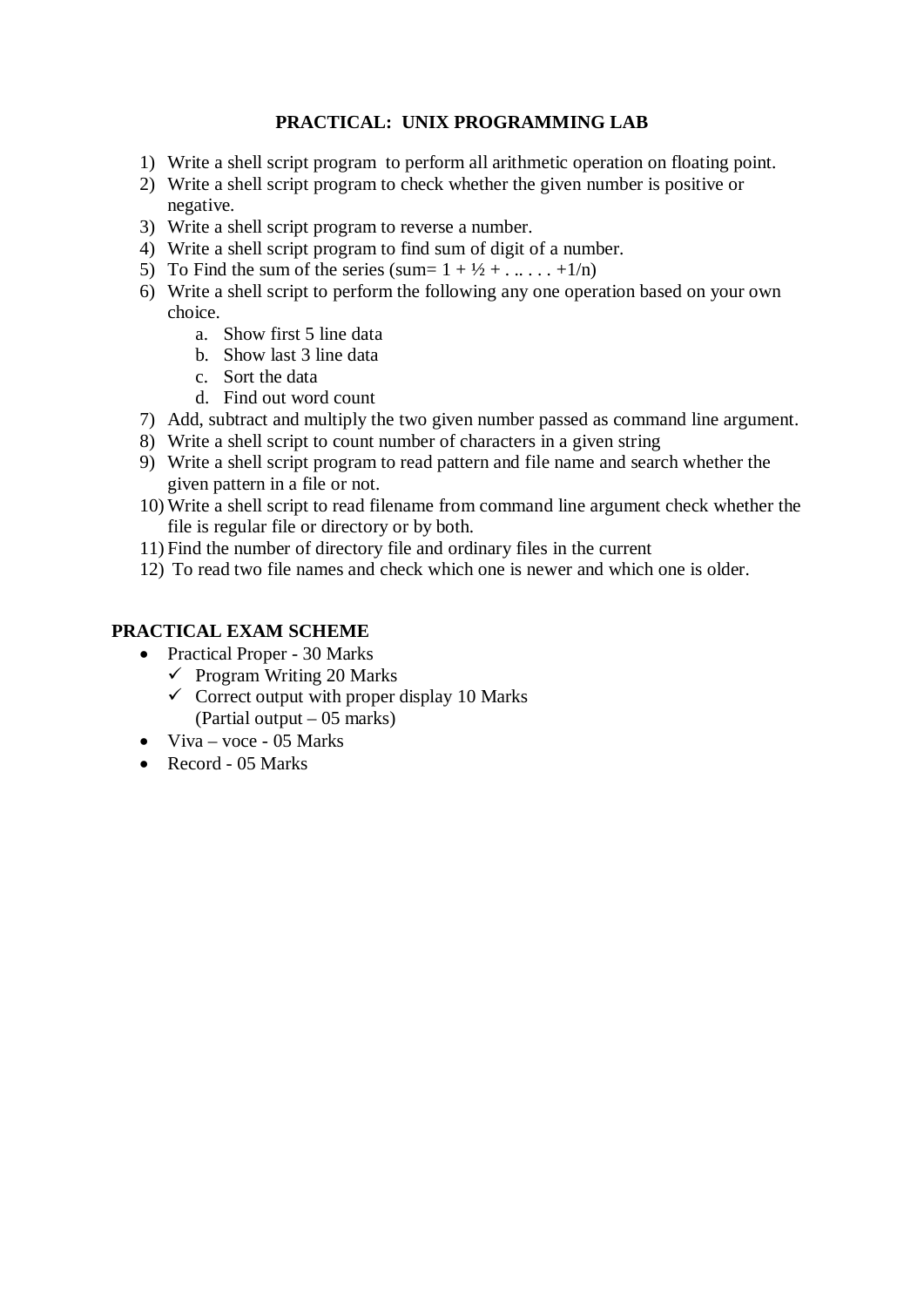#### **SIXTH SEMESTER BSc**

#### **Computer Science -VII**

### **BCS-7 ADVANCED PROGRAMMING IN JAVA**

Number of teaching hours – 48

Theory Examination- 50 Max marks. Internal Assessment- 10 Max marks

# **Unit 1: Review of Java Concepts and AWT, Graphics Programming 10hrs**

Review of Java Concepts .AWT and AWT Classes, Window fundamentals – Component, Container, Panel, Window, Frame, Canvas. Working with frame window. Graphics Programming: Graphics class, methods, drawing objects, line graphs, polygon classes, working with colours and fonts. Advanced graphics operations using Java2D.Designing simple User Interfaces (UIs) using AWT, Layout Manages.

#### Unit 2: Swings and event handling 10hrs

Event Handling: Basics of Event Handling, the delegation event model, AWT event hierarchy and event classes, Event Listener Interfaces, Adapter Classes, Event queue. Swing: Meaning, need difference between AWT and swing. The Model-View-Controller (MVC) design patterns, Creating simple UIs using swing, and handling basic events.

#### **Unit 3: Java Beans, Java Archives (JAR) 08hrs**

Meaning and need of Java Beans, Advantages, Bean writing process, Bean properties.Java Archives (JARs): Meaning, need, the JAR utility, Creating JAR files.

### **Unit 4: File Management and JDBC** 10hrs **10hrs**

File, creating a file, writing to a file, opening a file, reading from a file, file management, checking existence of a file, deleting a file.JDBC: Meaning, need, concept and structure of JDBC, relation with ODBC, JDBC driver types and their meaning, the JDBC process – loading the driver, connecting to the DBMS, creating and executing SQL statement, Connection object, Statement object, Prepared Statement object, Callable Statement, Result Set, JDBC Exceptions.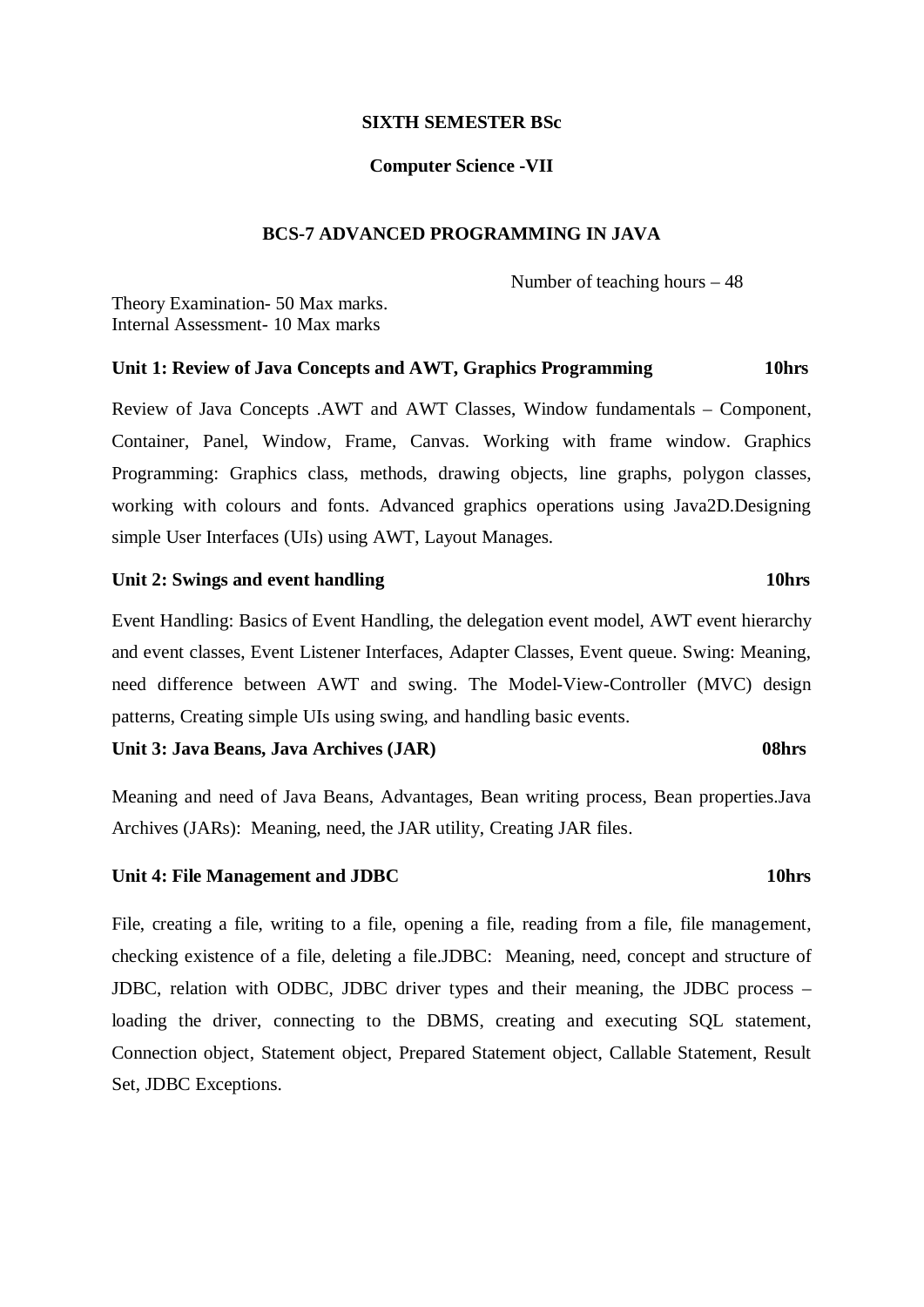#### **Unit 5: Fundamental concepts of Collections, Generics and Network programming 10hrs**

Collections: Meaning, need, Collection interfaces, Concrete Collections – Array List, Hash set, Map. Generics: Meaning, need, benefits, generics usage, basics of generic types, type parameter naming conventions, type wildcards, using type wildcards, generic methods, bound types, writing simple generic container, implementing the container, implementing the constructors, implementing generic methods. Network programming: Meaning of Client, Server, Socket, port. Creating a client socket, creating a server socket, writing simple server and client.

#### **References:**

1.Complete Reference – Java 2:Herbert Schildt, 5th / 7th Edition, Tata McGraw-Hill

2.Thinking in Java: Bruce Eckel

3. Core Java 2: Volume I – Fundamentals: Cay S. Horstmann, Gary Cornell, Pearson Education Asia.

4.Core Java 2: Volume II – Advanced Features: Cay S. Horstmann, Gary Cornell, Pearson Education Asia.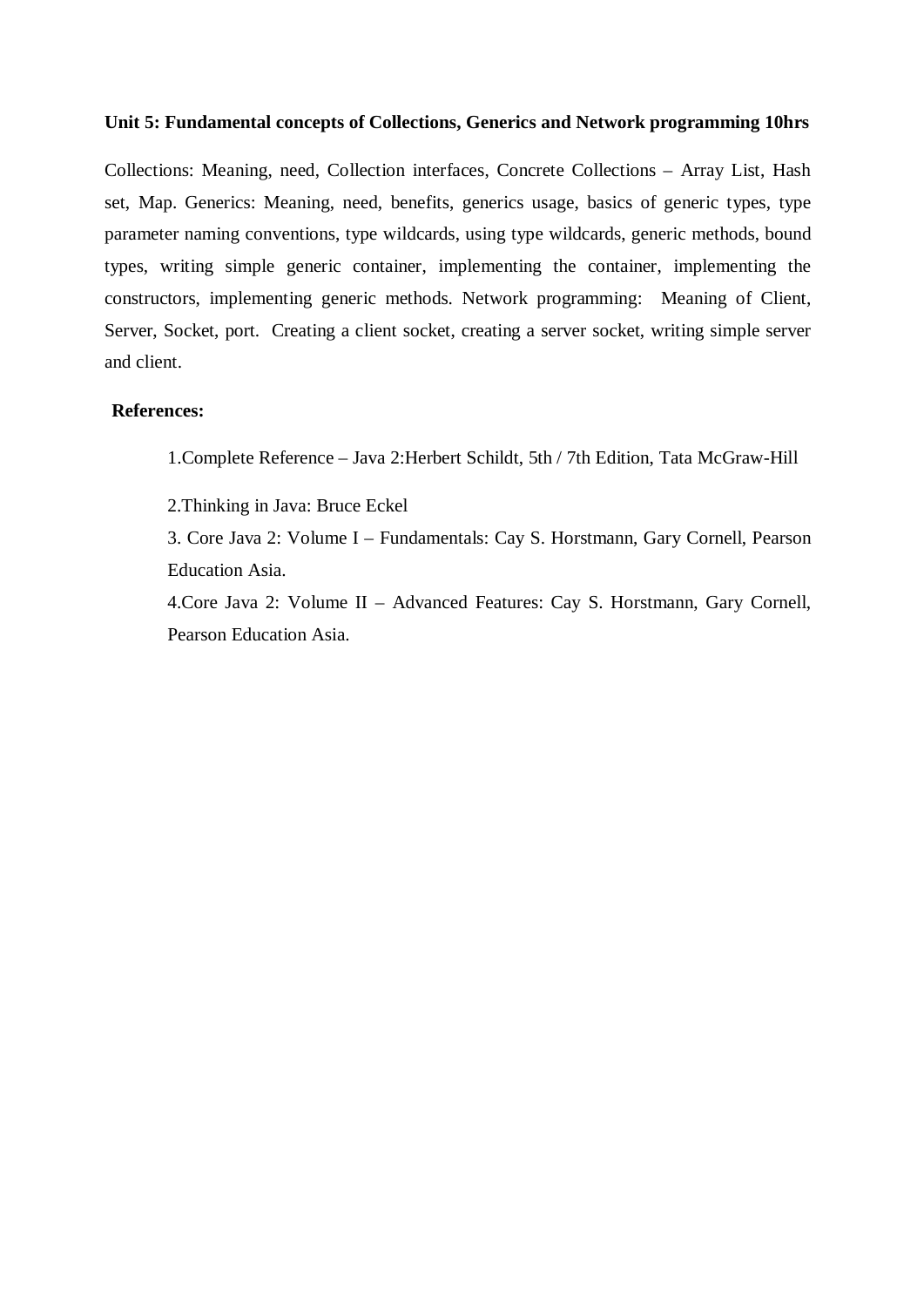### **PART I: 05 Marks**

There shall be 05 questions each carrying 01 Marks from all units

#### **PART II**: 10 Marks

There shall be 05 questions each carrying 02 Marks from all units

## **PART III**: 15 Marks

There shall be 05 questions each carrying 05 Marks. Each question may contain sub-questions-(a) and (b), The student has to attend only 03 questions. Question 1 from Unit 1. Question 2 from Unit 2 Question 3 from Unit 3 Question 4 from Unit 4 Question 5 from Unit 5

## **PART IV**:20 Marks

There shall be 03 questions and each carrying 10 Marks. The student has to attend only 02 questions. (Each question should have at least two sub questions) Question 1 from Unit 1 and Unit 2. Question 2 from Unit 3 & Unit 4 Question 3 from Unit 5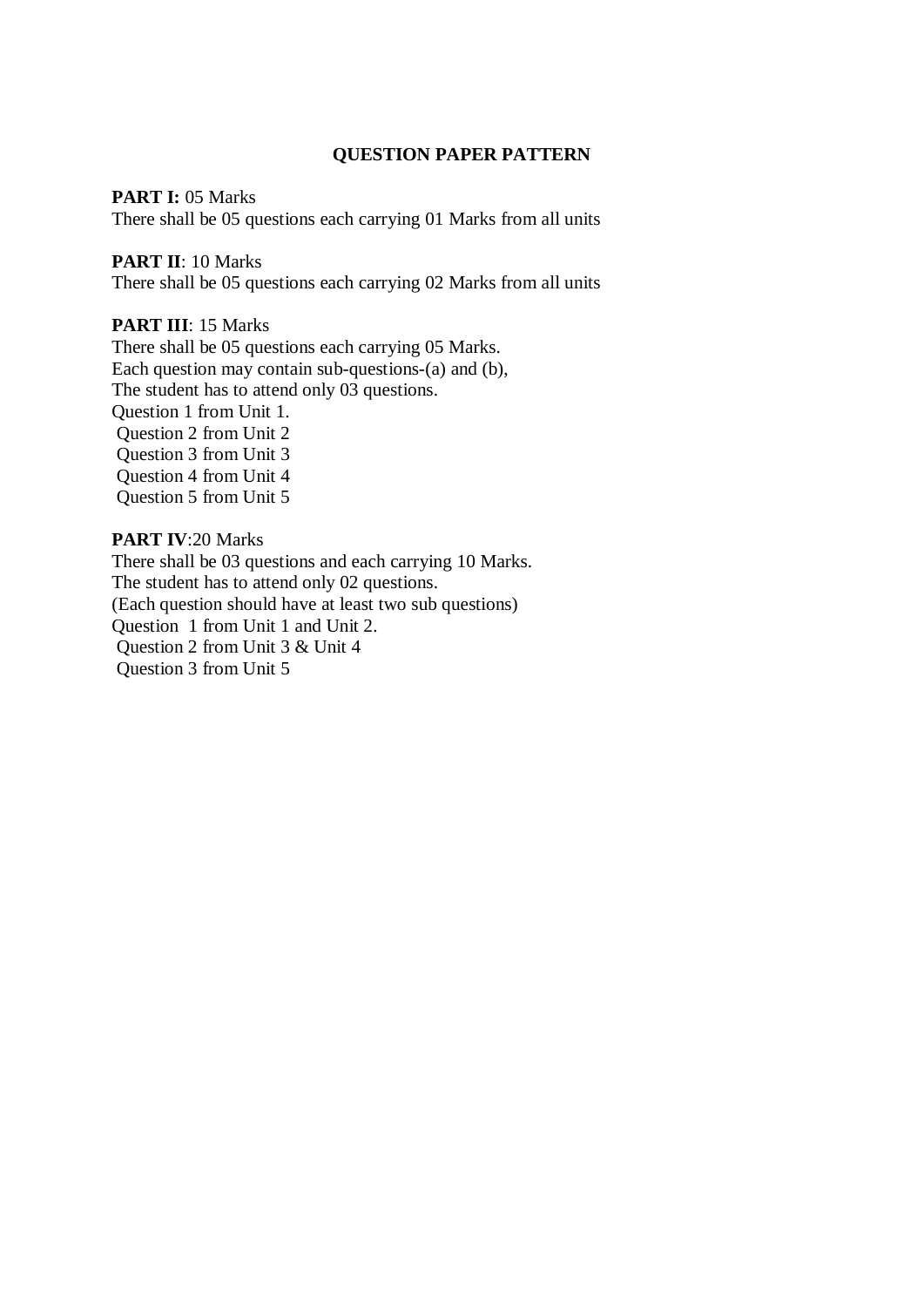# **PRACTICAL: ADVANCED JAVA PROGRAMMING LAB**

- 1. Write an applet to add, remove, select an item in a list
- 2. Write an applet to display selected geometric figure from a list.
- 3. Write a program to implement mouse events
- 4. Write a program to implement keyboard events
- 5. Write a Java program (console) to store the typed text to a file.
- 6. Write a Java program to display the content of a file.
- 7. Write a Java program with JDBC to store the details of a person on to an Oracle database table.
- 8. Write a Java program with JDBC to access and display the details of a person stored in an Oracle database table.
- 9. Write a Java program with JDBC to access and delete the details of a given person stored in an Oracle database table.
- 10. Write a Java GUI program to accept the details of an employee and store the same on to an Oracle database table.
- 11. Write a Java program to design a simple Client and Server components. Pass simple text (static) from client to the server and a receipt acknowledgement (static) back to the client.
- 12. Write a Java program to demonstrate the use of generics.

- Practical Proper 30 Marks
	- $\checkmark$  Program Writing 20 Marks
	- $\checkmark$  Correct output with proper display 10 Marks (Partial output – 05 marks)
- $\bullet$  Viva voce 05 Marks
- $\bullet$  Record 05 Marks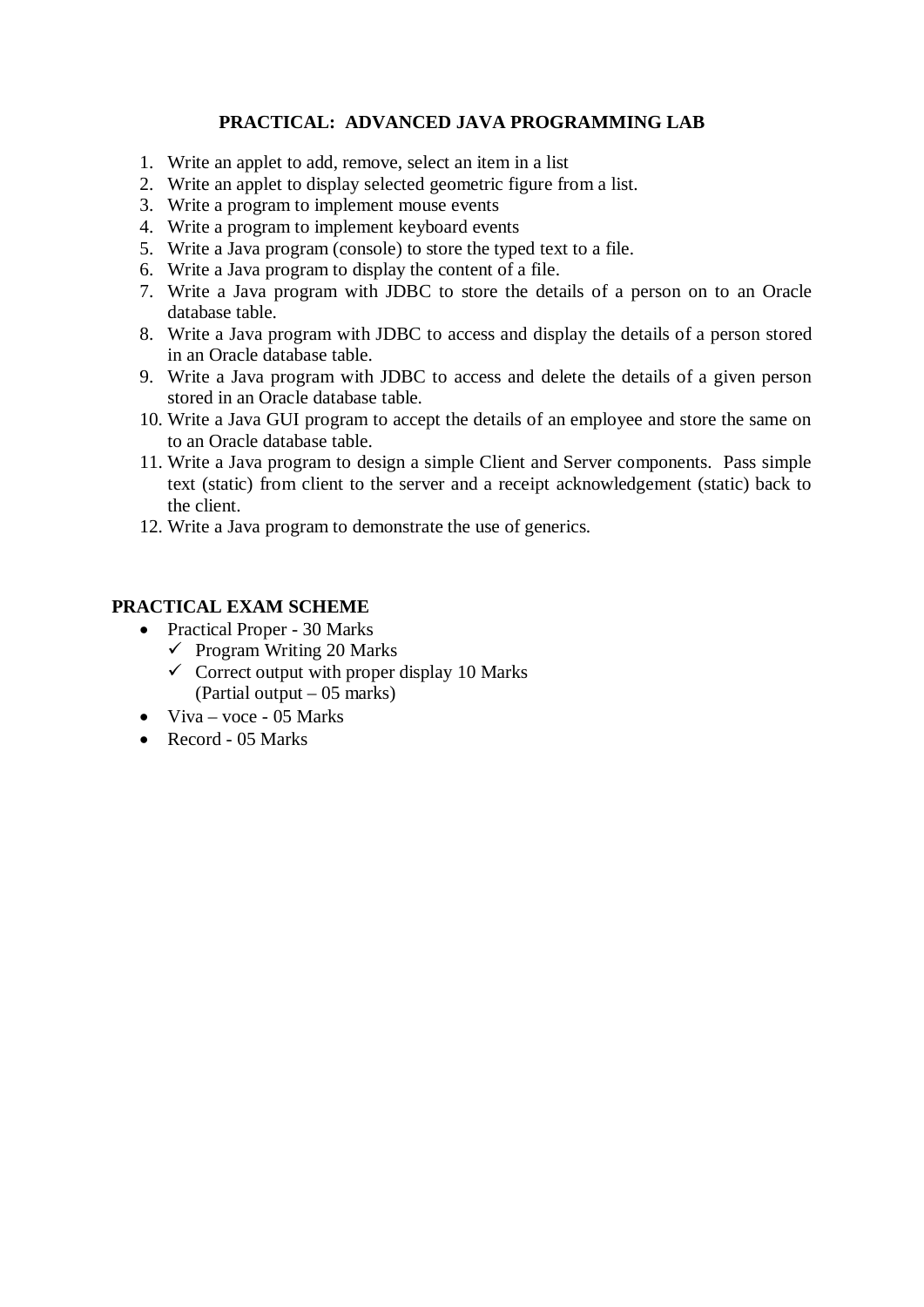#### **SIXTH SEMESTER BSc**

## **Computer Science -VIII BCS-8 :SOFTWARE ENGINEERING & COMPUTER NETWORKS**

Number of Teaching hours – 48

Theory Examination- 50 Max marks. Internal Assessment- 10 Max marks

### **Unit 1. Introduction to Software Engineering and Software process 10hrs**

Software, Software Engineering, phases in softwaredevelopment, role of management and Software metrics. Software process, process models- waterfall model, prototyping model, iterativeenhancement model and spiral model.

#### Unit 2. Software design 07hrs **07hrs**

Design objectives, design principles, module level concepts, structured designmethodology, introduction to detailed design,SRS.

#### **Unit 3. Coding and Testing**

Programming **practices**, top down&bottom **by** down&bottom upapproaches,structuredprogramming,programming style. Testing fundamentals, brief introduction to functional testing and structural testing.Difference between black box testing and white box testing.

## **Unit 4 Introduction to Computer networks Network Hardware 10hrs**

Definition and goals of computer network. Types of Networks- Broadcast, point- to -point , LAN, WAN, MAN, network topologies, wireless network example, Internet and its applications. 10 hrs

## **Unit 5 Network Software, Reference models and Transmission Media 13hrs**

Network Architecture, Design issues of network , connection oriented andconnectionless services. OSI / ISO model, TCP / IP model, Novelnetware,ARPANET. Transmission Mediamagnetic media, twisted pair, coaxial cable, fibre optics cable

#### **References:**

1. An integrated approach to Software Engineering :PankajJalote.

2. Software Engineering a practitioners approach : Roger Pressman.

3. Computer networks : Andrew S Tanenbaum.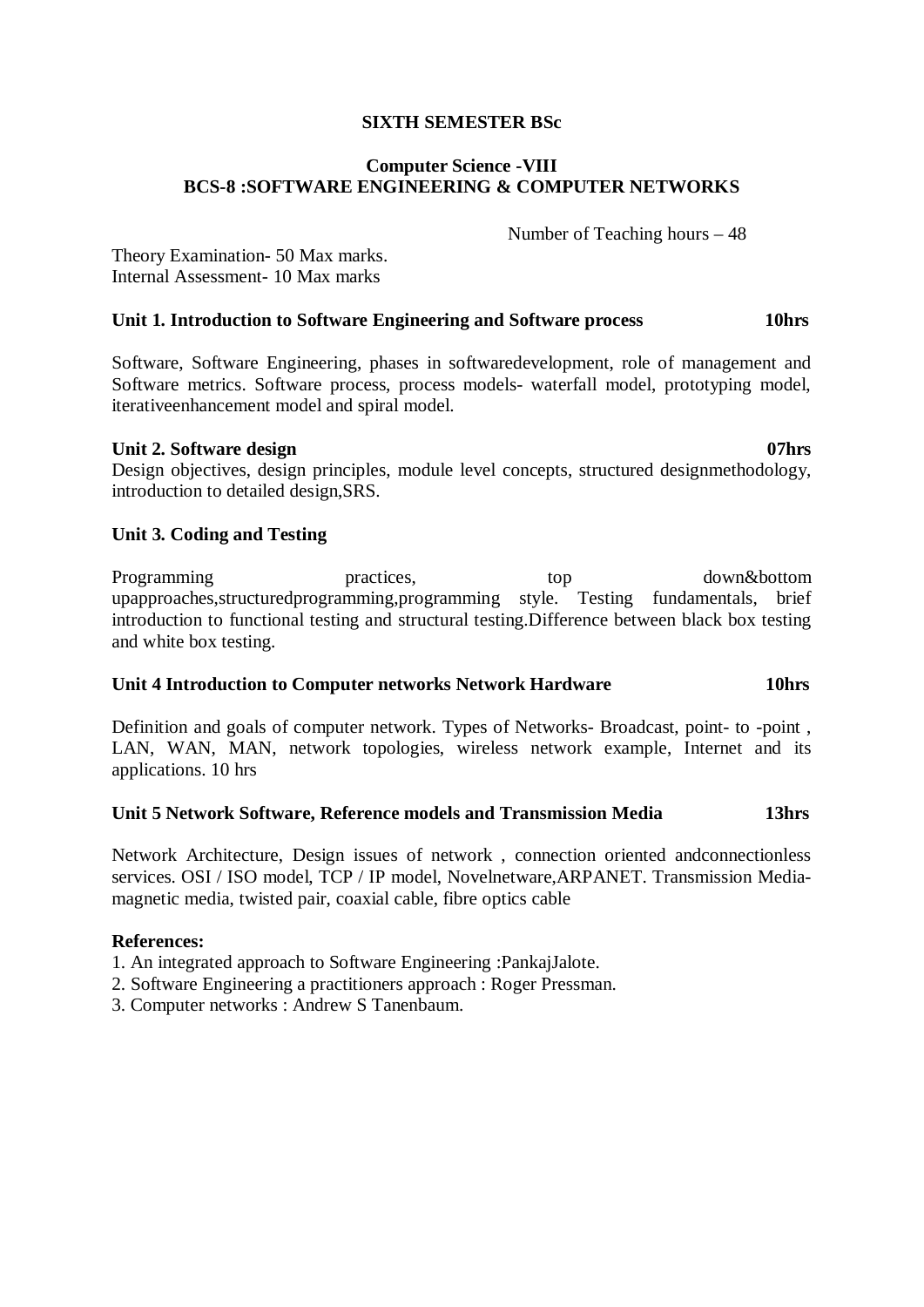# **PART- I:** 05 Marks

There shall be 05 questions each carrying 01 Marks from all units

## **PART- II**: 10 Marks

There shall be 05 questions each carrying 02 Marks from all units

## **PART- III**: 15 Marks

There shall be 05 questions each carrying 05 Marks. Each question may contain sub-questions-(a) and (b), The student has to attend only 03 questions. Question 1 from Unit 1. Question 2 from Unit 2 Question 3 from Unit 3 Question 4 from Unit 4 Question 5 from Unit 5

## **PART -IV**:20 Marks

There shall be 03 questions and each carrying 10 Marks. The student has to attend only 02 questions. (Each question should have at least two sub questions) Question 1 from Unit 1 and Unit 2. Question 2 from Unit 3 & Unit 4 Question 3 from Unit 5